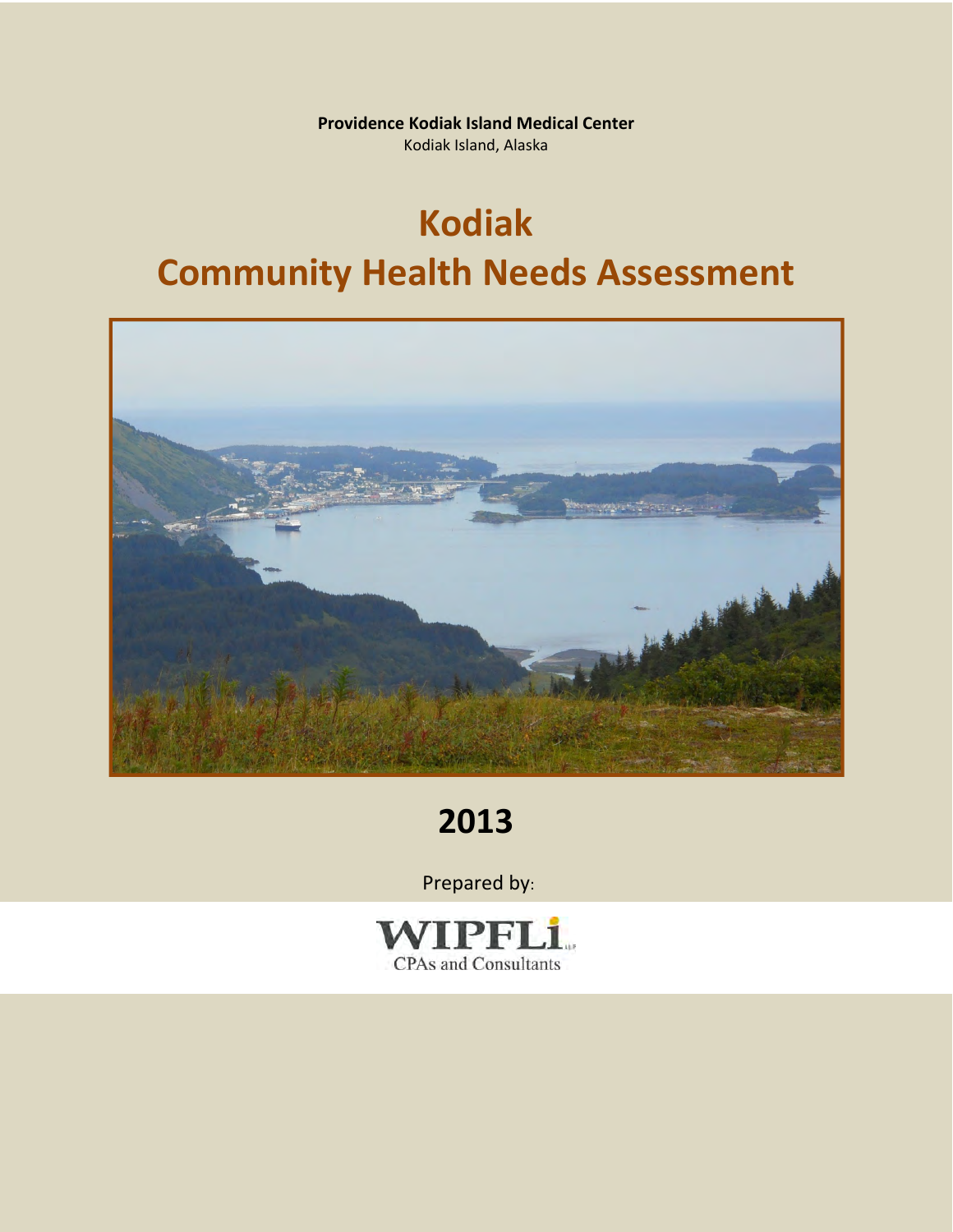# **Table of Contents**

| Appendix 1 - List of Stakeholders interviewed            |  |
|----------------------------------------------------------|--|
| Appendix 2 - Kodiak Community Key-Stakeholder Interviews |  |
| Appendix 3 - Community Health Survey                     |  |

Appendix 4 – Community/Demographic Profile

Appendix 5 – Resource List

Appendix 6 – PKIMC Community Health Needs Assessment Implementation Plan

Appendix 7 – Community Health Needs Assessment/Implementation Plan Executive Summary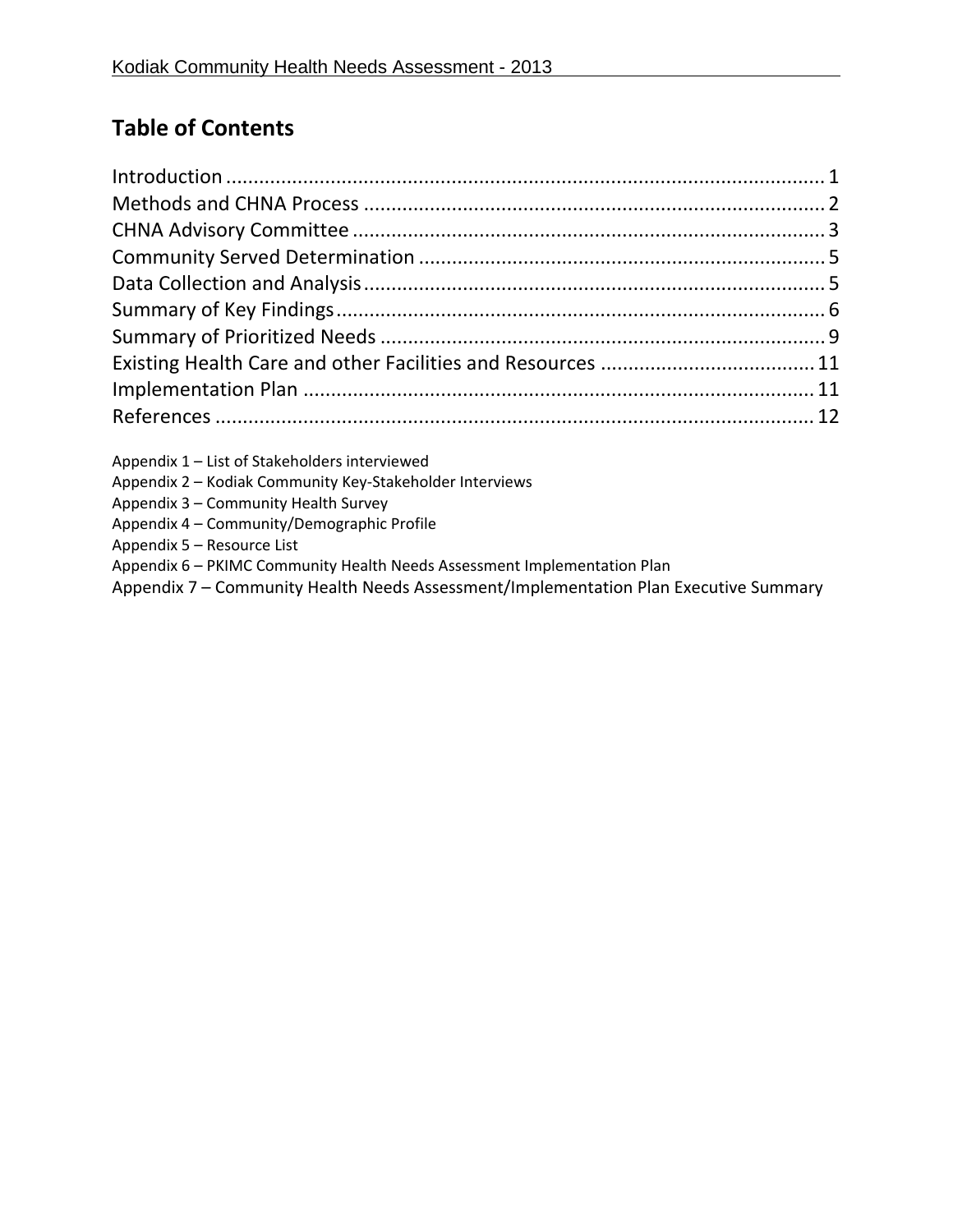# **Introduction**

The Kodiak Island Borough is situated in the Gulf of Alaska and is comprised of 16 major islands. The island totals 3,588 square miles and is the second largest island in the United States – second only to Hawaii. Kodiak Island, which is most famous for its large and impressive population of brown bears, is also rich in culture, natural resources, other forms of wildlife and scenic beauty. Kodiak Island has the largest fishing port in the state and is the third largest fishing port in the country. In addition, Kodiak Island hosts the largest U.S. Coast Guard base. Thus, commercial fishing and the U.S. Coast Guard are the dominant industries followed by retail trade, transportation, utilities and tourism.

Providence Kodiak Island Medical Center (PKIMC) provides comprehensive health care to residents and visitors of Kodiak Island. As a critical access hospital (CAH), PKIMC features 25 acute care beds, including four birthing suites, two psychiatric care beds, and two ICU beds. In addition, the Care Center, PKIMC's extended care facility, has 19 long-term care beds.

PKIMC provides an extensive array of inpatient and outpatient services, including emergency department, surgery, laboratory services, maternity, general medicine, physical therapy, occupational therapy, respiratory therapy, sleep studies, specialty clinics, diagnostic imaging services, and pharmacy. It is staffed by a mix of primary care physicians, surgeons, and specialists who provide family practice, internal medicine, obstetrics, radiology, and general practice services. The outpatient Specialty Clinic provides additional support services including pediatrics, urology, allergy, dermatology, podiatry, psychiatry, gynecology, audiology and ear, nose, and throat specialists.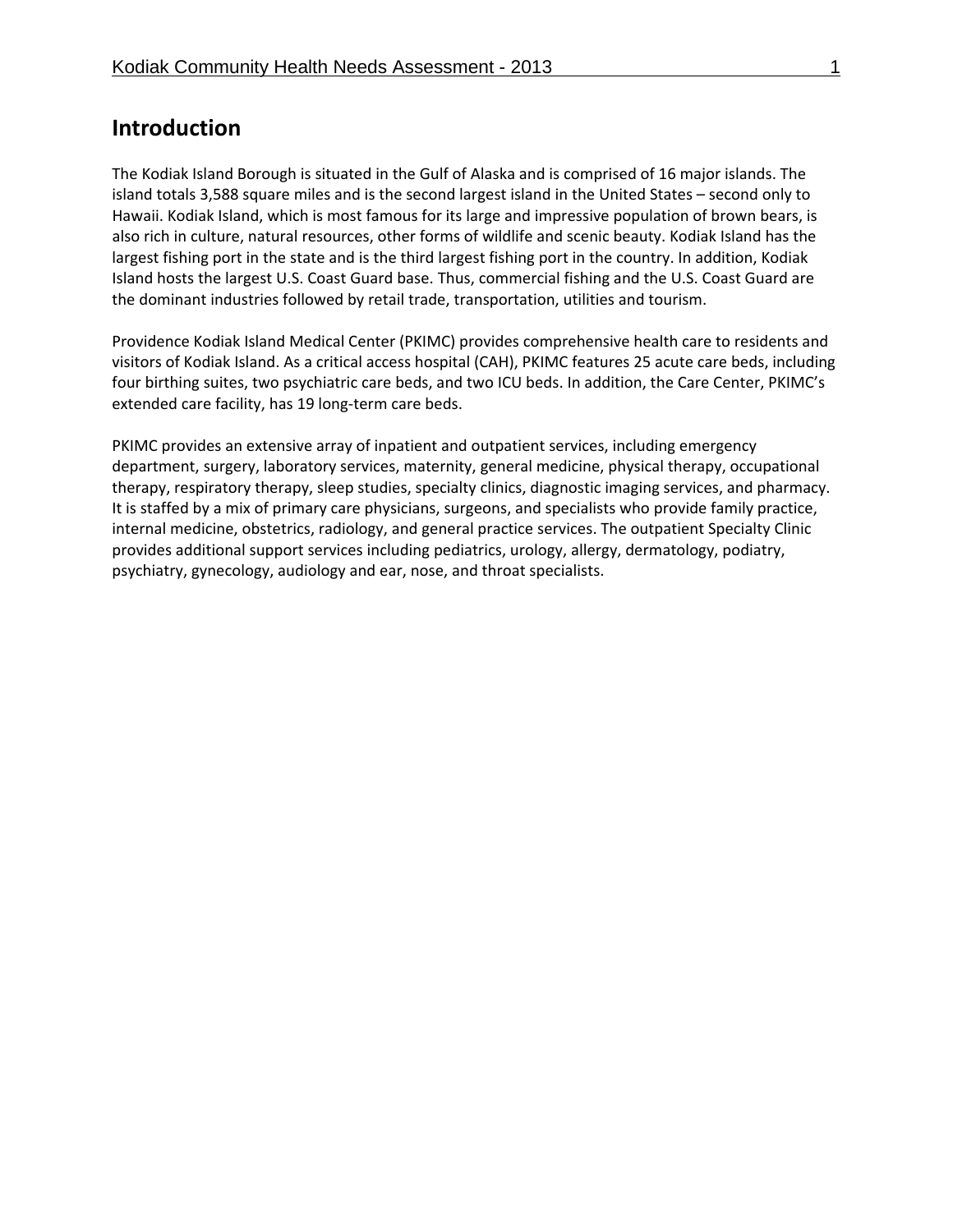# **Methods**

Wipfli's Role

Wipfli LLP (Wipfli) facilitated the 2013 community health needs assessment (CHNA) process on behalf of the community, Providence Health & Services Alaska, and Providence Kodiak Island Medical Center. This CHNA report was completed in compliance with the IRS requirements described in section 501(r)(3) of the Internal Revenue Code. The Kodiak CHNA was completed and approved by the Providence Community Ministry Board September 24, 2013.

# **CHNA Process**

Wipfli conducted the assessment utilizing a CHNA process adopted from several leading sources, including:

- Association for Community Health Improvement
- Flex Monitoring Team
- Rural Health Works

Wipfli conducted the CHNA based on the following process outline. More details about each process are described throughout the report.

- 1. Formation of a CHNA **Advisory Committee**
- 2. **Definition of the community served** by PKIMC
- **3. Data collection and analysis**
	- a. Demographics of the community
	- b. Primary data
	- c. Secondary data/Demographics
	- d. Existing health care facilities and resources
- 4. **Identification and prioritization of community health needs** and services to meet community health needs
- 5. **Adoption of goals and implementation strategy** to respond to prioritized needs in collaboration with community partners
- 6. **Dissemination of priorities and implementation strategy** to the public.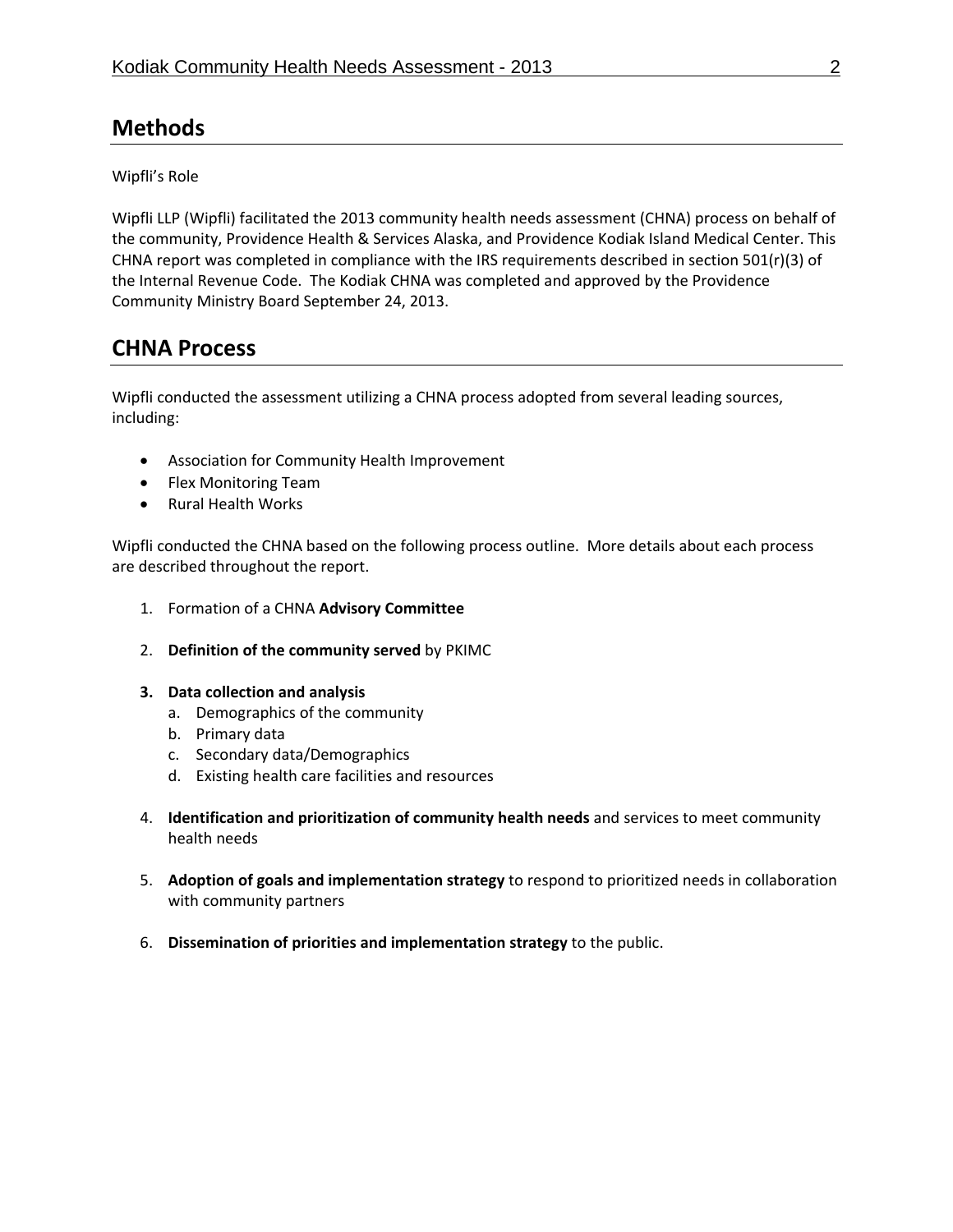# **CHNA Advisory Committee**

Leadership at PKIMC formed the CHNA Advisory Committee. Advisory committee member selection was based on each member's history and knowledge of the community, community role, and unique vantage point in guiding the process of the CHNA. The committee was tasked with completing key objectives outlined by the IRS CHNA requirements, which included identifying health issues and prioritizing health needs within the community.

Stakeholders participating in this project included: PKIMC, Kodiak Island Borough, Kodiak Island Medical Associates, State of Alaska Kodiak Public Health, Kodiak Community Health Center, United States Coast Guard, Filipino American Association and Director, Providence Kodiak Island Counseling Center, Senior Citizens of Kodiak, Kodiak Island Borough School District, Kodiak Area Native Association, and City of Kodiak. Additionally, Kodiak Community Health Center (KCHC) was also involved as a key collaborator in the design, interpretation and prioritization and strategic planning initiatives included in the CHNA, specifically targeting primary care and dental care. The results of this CHNA will be shared with the KCHC Board of Directors and provide the basis for the KCHC 2013 Board strategic planning session initiative.

The Advisory Committee consisted of the following members:

### **Donald Rush, CEO, Providence Kodiak Island Medical Center**

PKIMC provides comprehensive health care to residents and visitors of Kodiak Island. As a critical access hospital (CAH), PKIMC features 25 acute care beds, including four birthing suites, two psychiatric care beds, and two ICU beds. In addition PKIMC's extended care facility has 19 long‐term care beds.

# **Bud Cassidy, Manager, Kodiak Island Borough**

Kodiak Island Borough was created as a regional government to serve the public by financing and administering the primary functions of Education, Assessment and Collection of Taxes, Land Use through Planning and Zoning, Mental and Physical Health, and General Administration. Other services include Solid Waste Collection and Disposal, Parks and Recreation, Economic Development, and Animal Control.

# **Carol Juergens, MD, Owner, Kodiak Island Medical Associates**

Kodiak Island Medical Associates is a primary clinic consisting of four family practitioners, two internists, and one physician assistant. It is a full‐service family practice clinic that includes coverage of the hospital's emergency room.

# **Elsa DeHart, RN, Director, State of Alaska Kodiak Public Health Center**

Public health registered nurses serve the entire Kodiak Island Borough. Their primary areas of focus are traditional public health activities, medical education, well baby and child examinations (primarily one month to five years old), screening examinations of children, immunizations for children and adults, and control of infectious diseases.

# **JC Rathje, Executive Director, Kodiak Community Health Center**

As a National Health Service Corps site, the Kodiak Community Health Center promises to: serve all patients, without discrimination, accept insurance, and offer discounted fees for patients who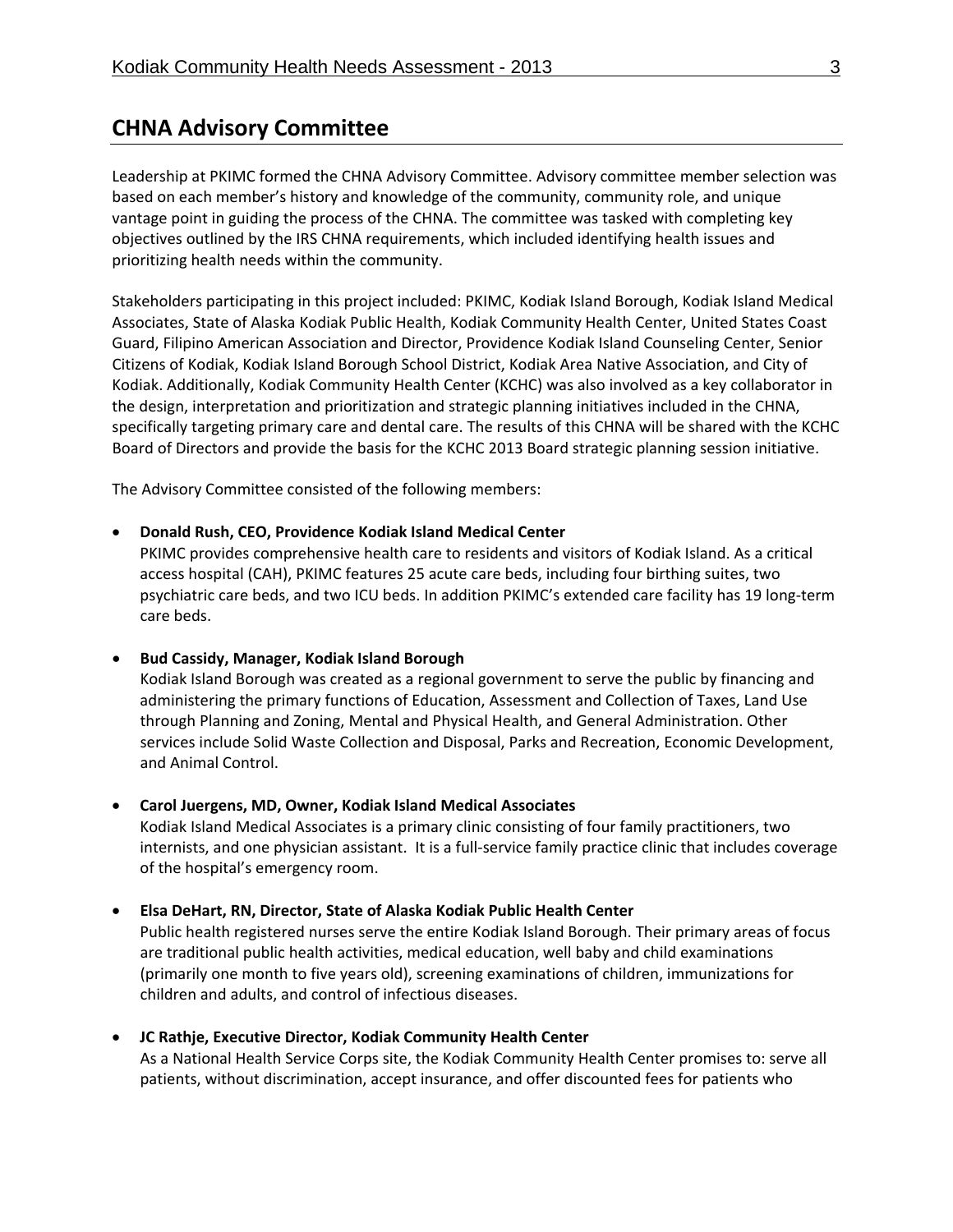qualify. Its mission is to provide high quality, accessible, and sustainable primary and preventive health and dental services to everyone in the Kodiak Island Borough.

- **Julie A. Tierney, Clinic Supervisor, U.S. Coast Guard Rockmore‐King Medical Clinic** The U.S. Coast Guard Rockmore‐King Medical Clinic, located on base, provides outpatient and dental care services to active duty personnel and outpatient medical care to family members on a space available basis.
- **Mary Guilas Hawver, Director, Providence Kodiak Island Counseling Center (PKICC) and President, Filipino American Association**

PKICC offers counseling for all age groups, family and couples' therapy, mental health clinicians in the schools, case management for chronically mentally ill, medication management, and outpatient chemical dependency treatment.

The Filipino American Association of Kodiak (Fil‐Am) is a non‐profit cultural organization designed to provide assistance and advocacy to the Filipino American community of Kodiak. Their mission is to break down cultural barriers and foster positive change towards mainstream integration for the betterment of future generations.

### **Pat Branson, Executive Director, Senior Citizens of Kodiak**

Senior Citizens of Kodiak, Inc., (SCOK) was incorporated in 1973. This mission is to provide support services for those people 60 and older on Kodiak Island so they might live longer, with independence, honor, and dignity.

#### **Stewart McDonald, Superintendent, Kodiak Island Borough School District**

The Kodiak Island Borough School District, established in 1948, is a rural, public school district. The island has one city, Kodiak, where the majority of the population is concentrated. The City of Kodiak has four elementary schools, one middle school, one high school, and one alternative learning center. Six outlying villages, accessible only by boat or small plane, have populations ranging from 40 to 260 persons. Village school enrollment ranges from 12 to 45 students per village.

# **Tammy Hansen, Vice President of Health Services, Kodiak Area Native Association**

The Kodiak Area Native Association (KANA) provides health, dental, and social services for the Alaskan Natives of the Koniag region. Services provided by KANA include Ambulatory Medical Care and Dental Care, Pharmacy, Contract Health, Community Health Aide Program, Substance Abuse Prevention, Intervention/Outreach, Social Services, non‐clinical community Mental Health, and Youth Prevention Projects. The KANA Dental Clinic provides a full range of dental and oral health services. Providers travel to each of Kodiak Island's communities twice annually to provide Dental, Oral Hygiene, and Preventative Services.

#### **TC Kamai, Kodiak Chief of Police, City of Kodiak**

The primary mission of the Kodiak Police Department is to coordinate and lead efforts within the community to preserve the public peace, protect the rights of persons and property, prevent crime, and generally provide assistance to persons in urgent situations.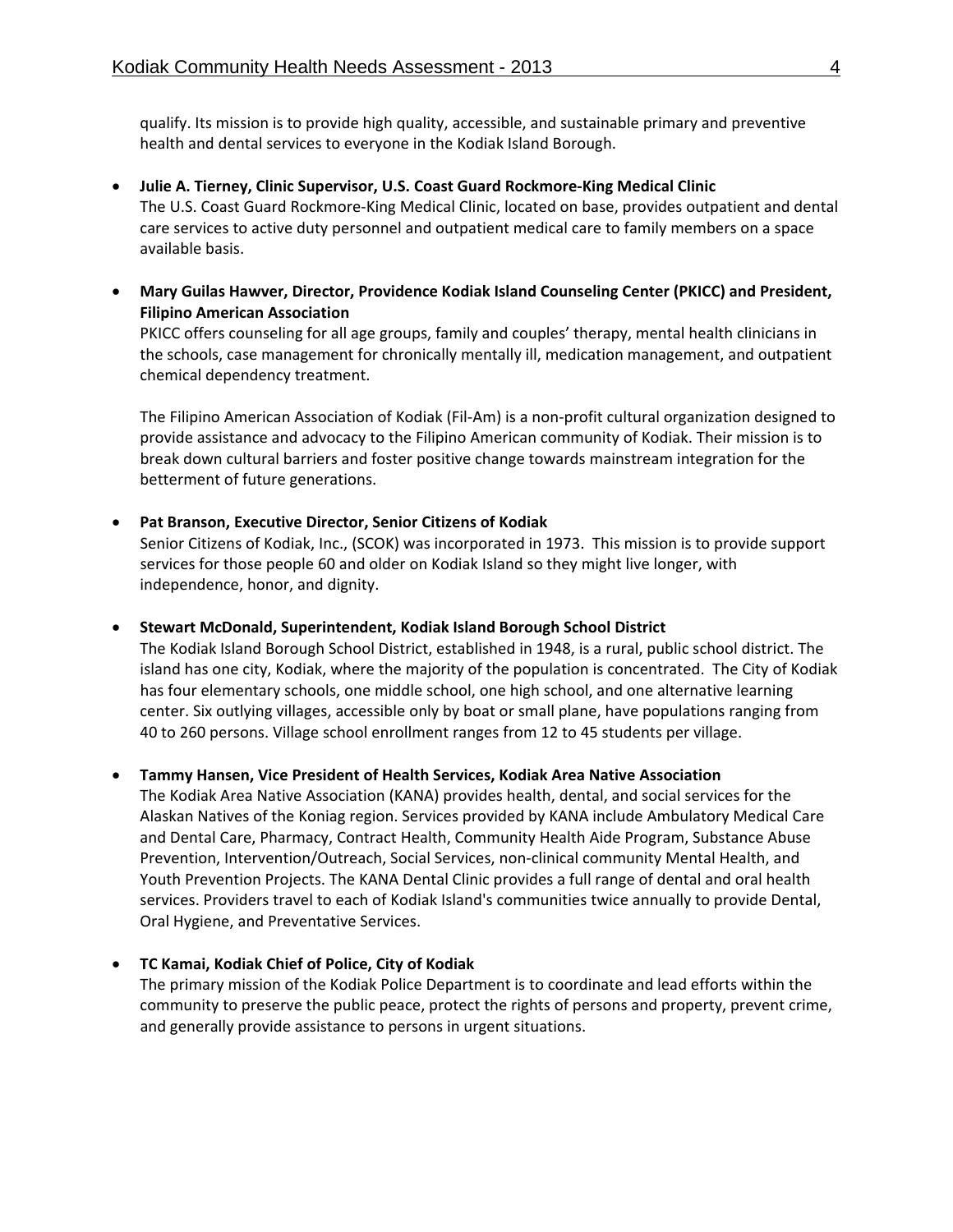# **Community Served Determination**

For the purposes of complying with the Affordable Care Act, the defined service area for PKIMC was identified as the greater Kodiak Island community. Accordingly, every effort was made to ensure that the Community Health Needs Assessment is representative of the greater Kodiak Island community.

# **Data Collection and Analysis**

# **Primary Data**

Informational interviews were conducted with stakeholders and members of the Kodiak Island community. The CHNA Advisory Committee identified these individuals based on their qualifications to represent the broad interest of the community served. Generally, the interviewees included persons with special knowledge or expertise in public health and persons who represent the medically underserved and vulnerable populations in Kodiak. A list of the interviewees is detailed in Appendix 1. Findings from the informational interviews are summarized later in this document, and the interview notes are in Appendix 2.

A community survey was developed based on an existing template utilized by Providence Health & Services – Alaska Region among its affiliated hospitals, and augmented to capture unique health‐related characteristics that exist in the Kodiak Island community. The survey was conducted online and distributed by the Advisory Committee and PKIMC staff. More than 700 Kodiak residents participated in the survey. Findings from the community survey are in Appendix 3.

# **Secondary Data Collection**

Secondary data was collected from two major sources:

- ESRI, 2013 (Based on US Census Data)
- County Health Rankings

The secondary data includes a variety of service areas, state and national measures to present a community profile, birth and death characteristics, access to health care, chronic diseases, social issues, and other demographic characteristics. Data was collected and presented at the service area level and wherever possible, compared to Alaska and National Benchmarks. Results of the secondary data can be found in Appendix 4.

County Health Rankings data is aggregated from the following national data sources:

- The Behavioral Risk Factor Surveillance System (BRFSS)
- National Vital Statistics System (NVSS)
- U.S. Census Bureau's Small Area Health Insurance Estimates (SAHIE) program

This report presents a summary that highlights the data findings, presents key priorities identified through the CHNA, and PKIMC Board‐approved implementation plan.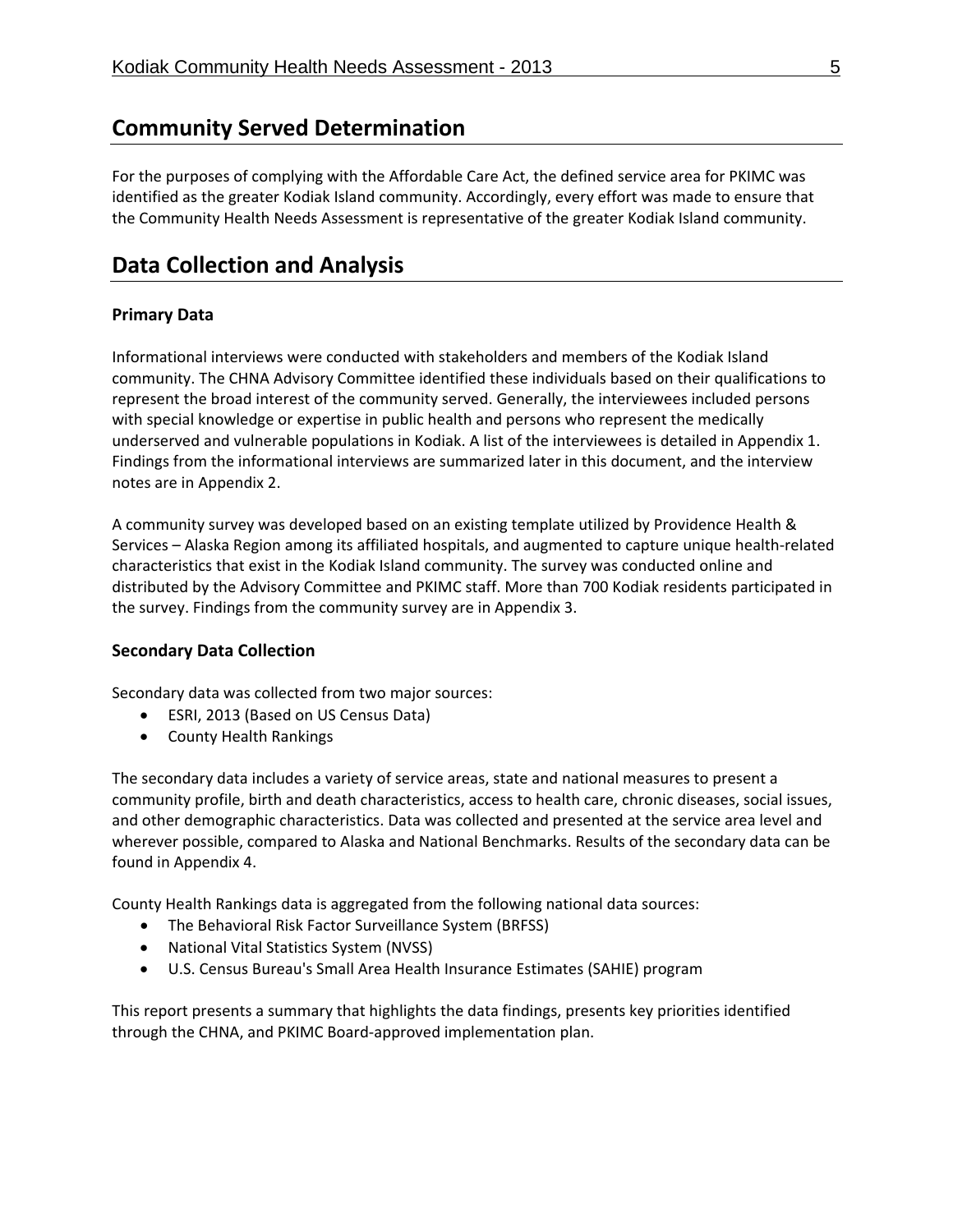# **Summary of Key Findings**

Results from the three data collection methods including demographic data, primary data, and secondary data were analyzed. Significant findings were grouped into health issues and assigned to a common theme for prioritization purposes. The three distinct categories were: continuum of care, access to health care and health and well‐being.

#### **CONTINUUM OF CARE**

The health care organizations in the Kodiak Island community provide a full continuum of care to individuals. Collaboration among these providers is vital to maintaining the health of the community at large. The following factors play a significant role in maintaining the health care continuum on Kodiak Island.

#### **A. Aging and the Elderly**

Stakeholder interviews indicated that the aging population on Kodiak Island is a significant health care need. Care for the elderly was a described as a major need within the community, specifically more access to home health and assisted living options, and additional services catering to the non-Alaska Native population. It was found through the stakeholder interviews that the aging population is tending to stay longer in the community and needs will continue to rise as this trend continues. Stakeholders indicated that the non‐white elderly population is difficult to reach and educate regarding available health care services This group can sometimes have misconceptions regarding the benefits of visiting a physician. Interviewees mentioned concerns that many of the elderly population are required to go off-island for much of their care because such care is not offered in the community. Sometimes, this requires leaving the community permanently to treat chronic conditions more appropriately.

The community survey results found that elderly care and assisted living were top health care needs indicated by 30.8% of respondents, followed by the need for long-term care (22.8%). Several writein responses indicated hospice was a top health care need. The community survey found that 27% of respondents indicated that a member of their household needed support for activities of daily living, 15% indicated a need for respite care, and 14% indicated a need for in‐home health care. Of those respondents, 27% indicated that they were not able to receive these needed services.

#### **B. Coordination of Care and Education Regarding Services Available**

Coordination of care was brought up often during the stakeholder interviews. Education on the value of preventive care was discussed as an initiative to help improve the health care system in Kodiak. More specifically, discussions relayed the value of investing in population health today so people are less likely to face higher costs if a medical problem becomes more acute. Respondents suggested that the local health care organizations could do a better job of educating the population on what programs are available within the community. Similarly, educating and reaching out to the population to access preventive care was indicated as a major weakness of the current health care system on Kodiak Island. Lack of education about the importance of screening and availability of the sliding fee schedule available to lower‐income individuals was discussed. One potential solution indicated by stakeholders was improving the coordination of care, which came up as a key weakness during interviews. Finally, stakeholders indicated that better coordination between primary care clinics within the community would be ideal.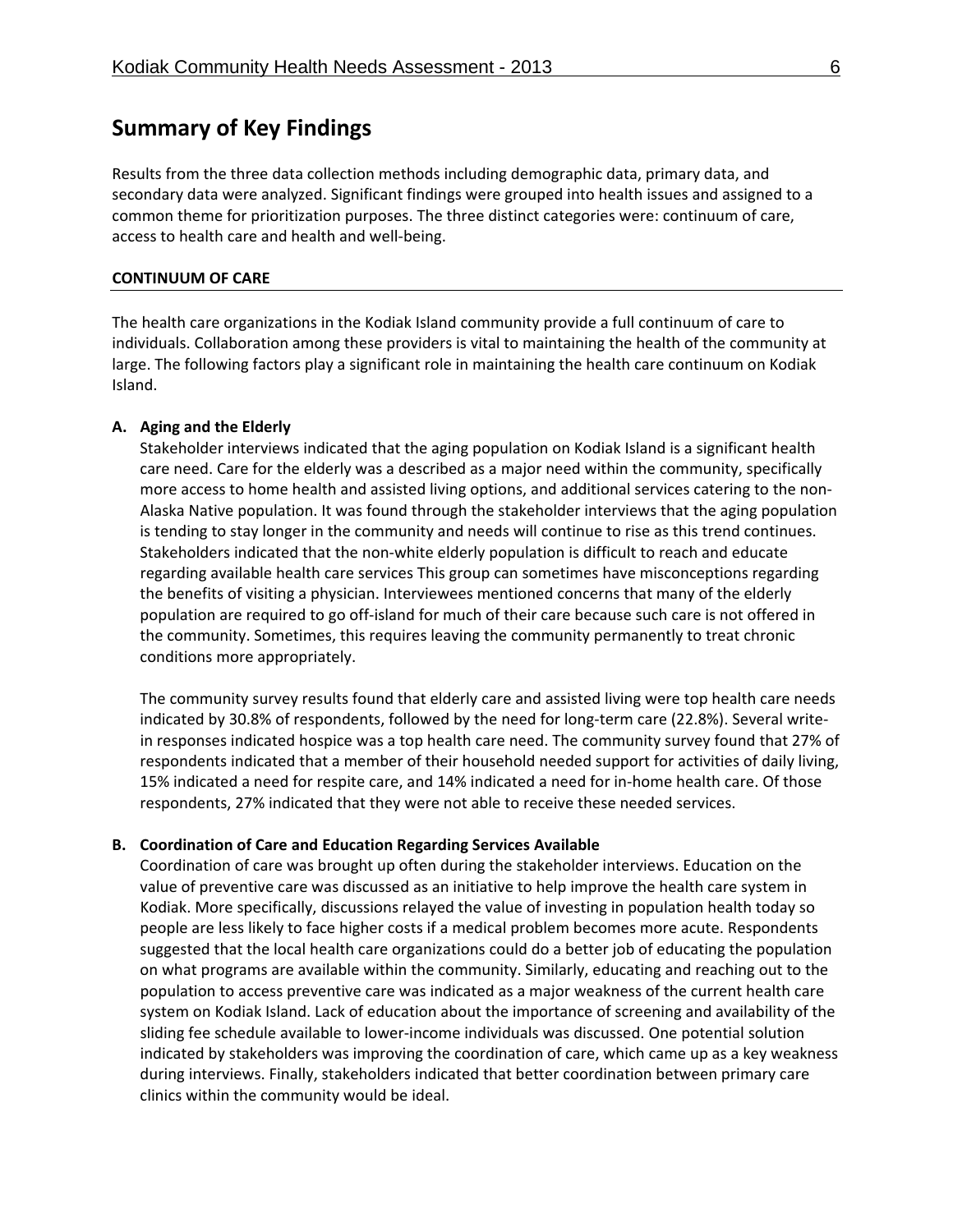Community survey results indicated that 9% of respondents utilize the ER as their main source of health care. This is further evidence of a need to triage more of the population into a primary care setting. Twenty‐six percent of respondents have not had an annual exam or physical with a health care provider for preventive purposes.

#### **C. Social and Economic Needs**

Stakeholders indicated lack of public transportation as a potential barrier to obtaining health care in Kodiak. Further, the prevalence of the homeless population and individuals with difficulty finding affordable housing was indicated as a significant issue in the Kodiak Island community. Lack of affordable housing has led to difficulty in reaching out to these groups to address their health care needs. While the 2012 census data reveals that median household income for the Kodiak Island Borough is higher than Alaska, per capita income on Kodiak Island is slightly below Alaska.

#### **ACCESS TO HEALTH CARE**

The following issues concern Kodiak Island residents' ability to gain access to the care they need. Challenges people face in gaining access to the care they need include cost, service availability, access to primary and specialty care, insurance coverage, and attracting and retaining medical providers to name a few.

#### **D. Uninsured Population**

The rate of uninsured adults in the Kodiak Island Borough is 28% according to County Health Rankings data. This is in line with community survey results, which found that 28% of respondents do not have health insurance. For the uninsured, 51% of respondents who do not carry health insurance do so because it is too expensive. According to community survey results, 26% of respondents did not receive needed health care in the last 12 months due to lack of insurance.

#### **E. High Cost of Care**

Stakeholders indicated that affordability of health care was a significant health care need in the community. The high cost of care was cited as a barrier to obtaining health care. More specifically, respondents indicated that the lack of affordability of dental services and surgical procedures was an issue on Kodiak Island. High deductibles are becoming more prevalent and making care less affordable. Stakeholders indicated that improving the health care system on Kodiak Island could include offering lower‐cost services such as dental services, lab and specialty clinic.

#### **F. Availability of Specialty Services**

Lack of availability in health care services was a significant health care issue identified through the CHNA process. According to community survey results, 23.6% of respondents left once to obtain health care in the last 12 months. 22.2% left two or more times. Additionally, 12% of respondents who did not receive needed health care indicated they needed a service or specialist that was not available on Kodiak Island. The community survey found that 47.5% of respondents indicated more specialists as a top health care need in Kodiak. Of those respondents who left to obtain health care services in the last 12 months, 26% needed specialist opinion/surgery/procedure that wasn't available on Kodiak Island. For 8% of respondents, they left for needed tests that were unavailable on Kodiak Island. Write‐in responses indicated respondents left for cardiology and orthopedic services.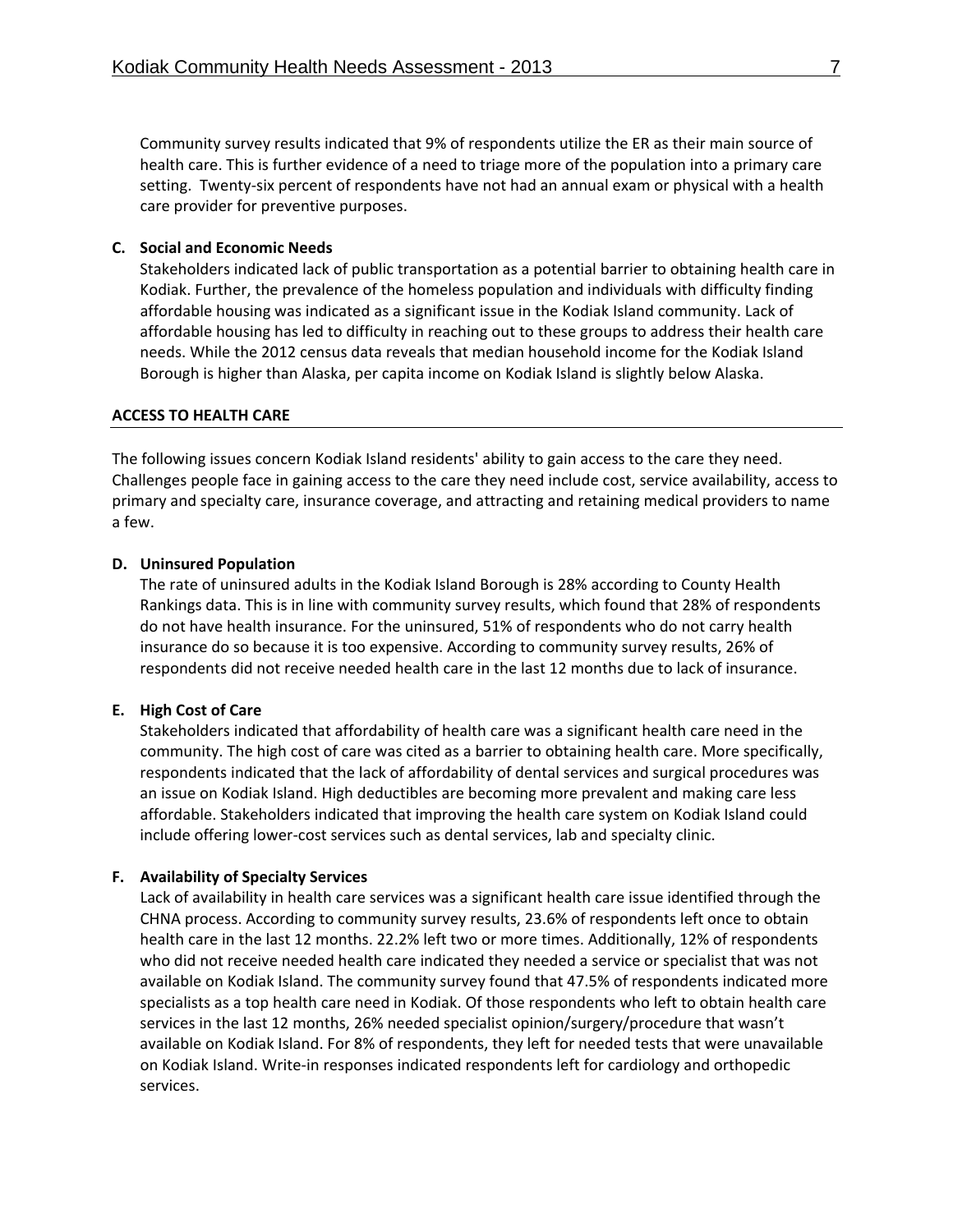In the stakeholder interviews, lack of services available was indicated as significant health care need. More specifically, cardiology, neurology, obstetrical/gynecological, mental health and surgical services were mentioned often as unmet services. Lack of radiation oncology was indicated as a barrier to obtaining health care in the community. Certain stakeholders suggested the hospital should monitor ongoing need for certain specialties. On the other hand, other stakeholder interview responses indicated that Kodiak Island has a good mix of specialties available, such as general surgery and orthopedics, as well as primary care services. The stability of medical staff is seen as an advantage on Kodiak Island.

#### **HEALTH AND WELL‐BEING**

The following issues concern the health and well‐being of Kodiak Island residents. These issues address health status and health behaviors that are known to have significant impact on the community and on the quality and length of individual lives.

#### **G. Mental Health/Substance Abuse**

Substance abuse and treatment was indicated as a major need in the community according to the stakeholder interview responses. More specifically, stakeholders considered it important to have services for people who need them, including an inpatient facility. The rate of illegal drug abuse is on the rise, according to stakeholders. It was mentioned that people with substance abuse issues experience barriers to obtaining care, especially inpatient services due to lack of service availability.

According to community surveys, 13% of respondents needed mental health services in the last 12 months, and 26% of those respondents were not able to receive needed mental health services. This was due to a variety of reasons, namely lack of insurance (22%) and confidentiality/privacy issues (22%). It was discovered through community surveys that 4.2% of respondents have thought about committing suicide in the past 12 months. Note that according to County Health Rankings data, the average number of poor mental health days reported in the Kodiak Island Borough are significantly lower than Alaska, and below the national benchmark, which is a positive indication.

#### **H. Overweight/Lack of Physical Activity**

Rates of obesity in the Kodiak Island Borough have reached 30%, according to County Health Rankings data. This is well above the 2013 National Benchmark of 25%. County Health Rankings reported general health of "poor or fair health" in the Kodiak Island Borough was 12%, which was slightly lower than Alaska at 13%. However, both are higher than the National benchmark which is 10%. The number of poor physical health days in a month reported in the Kodiak Island Borough is 2.8 days, which is below Alaska at 3.5 days and only slightly above the National benchmark of 2.6 days. This is a positive indication as people in the Kodiak Island Borough are reporting feeling better physically, compared to others in Alaska. Although the number of poor physical health days reported in Kodiak are lower than that reported in Alaska overall, the number in Kodiak has risen slightly over the past three years. Lastly, the leading causes of death include heart disease and chronic lower respiratory disease. These are frequently associated with being overweight and lack of activity, according to Alaska Vital Statistics.

#### **I. Low Utilization of Preventive Services or Not Engaged in Preventive Care**

26% of respondents did not have an annual exam or physical with a health care provider for preventive purposes in the past year. Additionally, 9% of respondents utilized the emergency room for their main source of health care. Thirty‐one percent of respondents who did not receive needed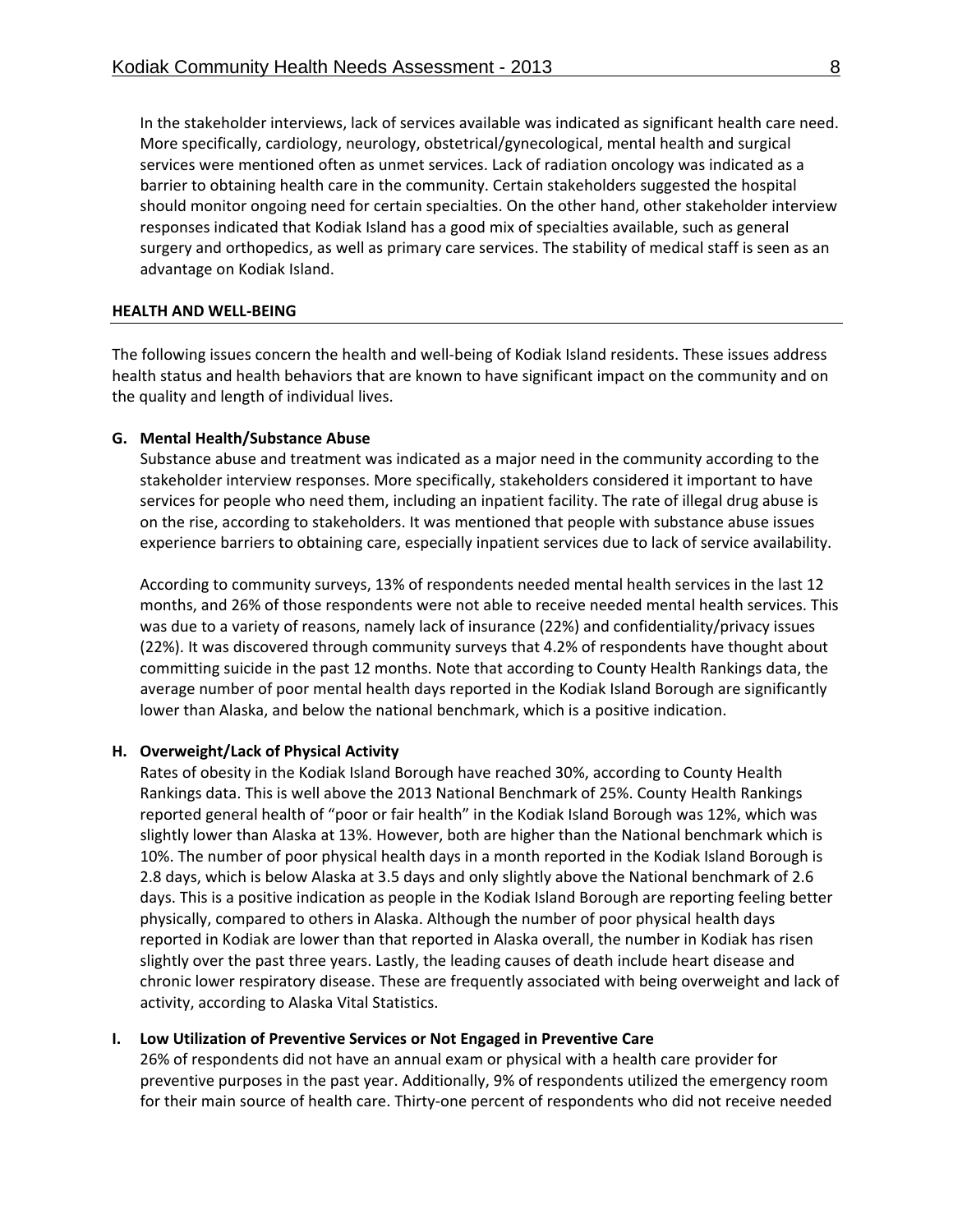health care went without preventive care/annual exams. According to stakeholder interview responses, preventive health care/check-ups were indicated as a major need in the community.

#### **J. Chronic Conditions**

Mammography screening rates in the Kodiak Island Borough have dropped from 57% in 2011 down to 51% in 2013, which is below the Alaska rate of 57% and significantly below the National Benchmark rate of 73%.

According to community survey results, 21% of respondents who did not receive needed health care in the last 12 months went without care for ongoing (chronic) problems. Moreover, 23.4% of respondents have not had a health screening completed in the past year (cholesterol, blood glucose, height/weight, mammogram, etc.). Chronic conditions were indicated as a significant health care issue by interviewed stakeholders. . Preventable hospital stays have increased from 70 per 1,000 to 74 per 1,000 from 2010 to 2012. This rise may be due to insufficient management of chronic conditions.

# **Summary of Prioritized Needs**

In July of 2013, members of the CHNA Advisory Committee were asked to rate the health issues identified previously according to three key criteria, including:

- SIZE = How significant is the scope of the health issue number of people affected?
- **SERIOUSNESS** = How severe are the negative impacts of this issue on individuals, families, and the community?
- **ABILITY TO IMPACT** = What is the probability that the community could succeed in addressing this health issue? (Consider community resources, whether there are known interventions, community commitment, etc.)

The committee individually rating the health issues and the group convened to identify the top priorities. The CHNA Advisory Committee identified the following two priorities:

# **1. Uninsured and Affordability of Care as Barriers to Access**

The lack of health insurance and the affordability of health care were identified by the community as significant barriers to receiving needed health care services. The impact of these barriers is compounded by the high cost of living in an isolated rural Alaskan community. 28% of Kodiak adults are uninsured which is up from 22% in 2010. 25% of respondents said they did not receive needed health care during the last year due to lack of insurance. Addressing the problem of the uninsured and affordability of health care will help address other problems identified in the needs assessment such as low utilization of preventive care and actively managing chronic conditions.

#### **2. Substance Abuse**

Substance abuse and the cultural acceptance of substance use were identified as problems in the Kodiak community. Twenty‐three percent of respondents admit binge drinking from one to 28 times(s) in the prior 30 days. This is up from 20% in 2008. The numbers below reflects the percentage of respondents that found it acceptable or acceptable sometimes to use the following substances for recreational or non‐medicinal use: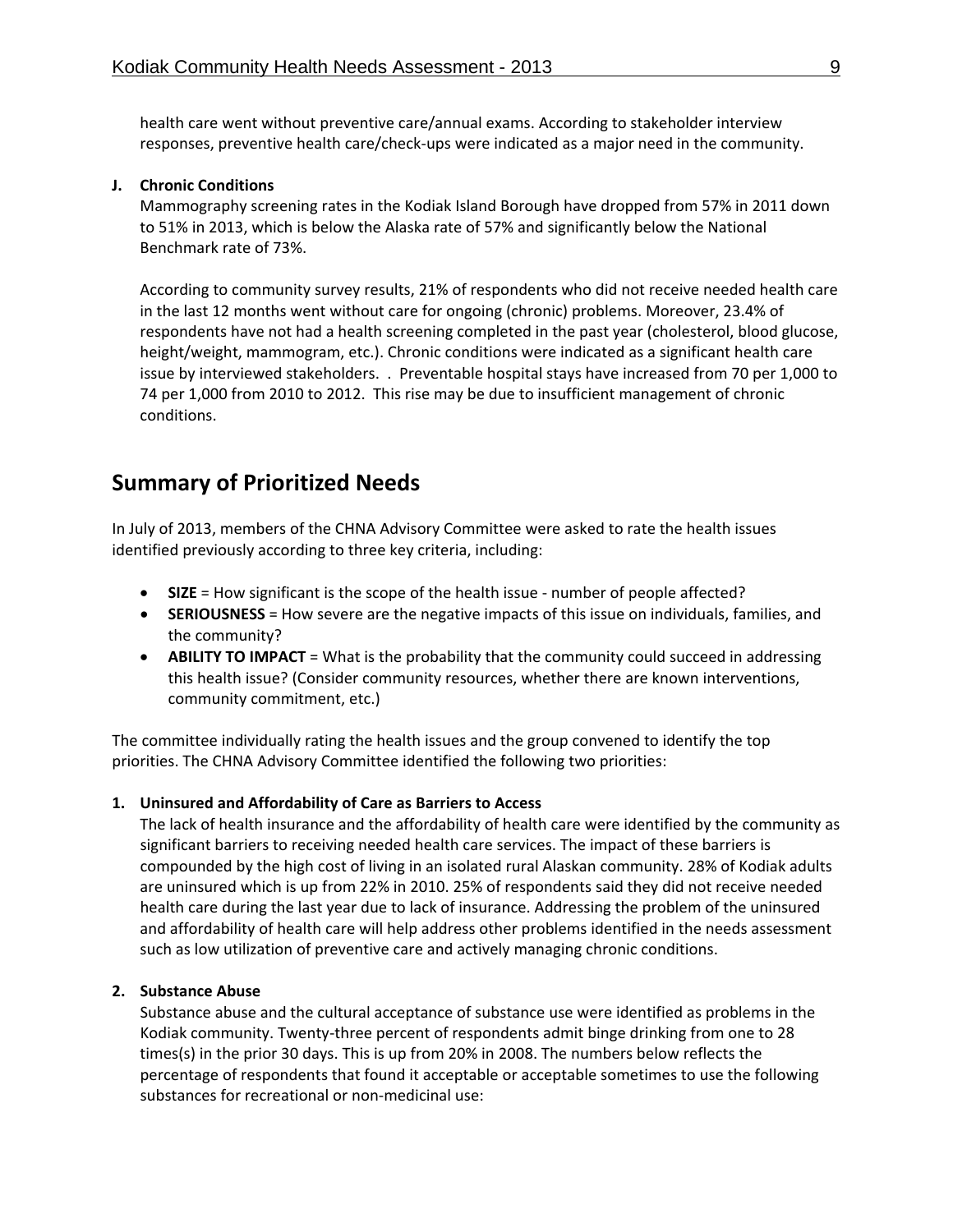- 77% Alcohol
- 37% Marijuana
- 23% Prescription drugs
- 2% Methamphetamines

Substance abuse continues to negatively impact the mental and physical health of the community of Kodiak Island.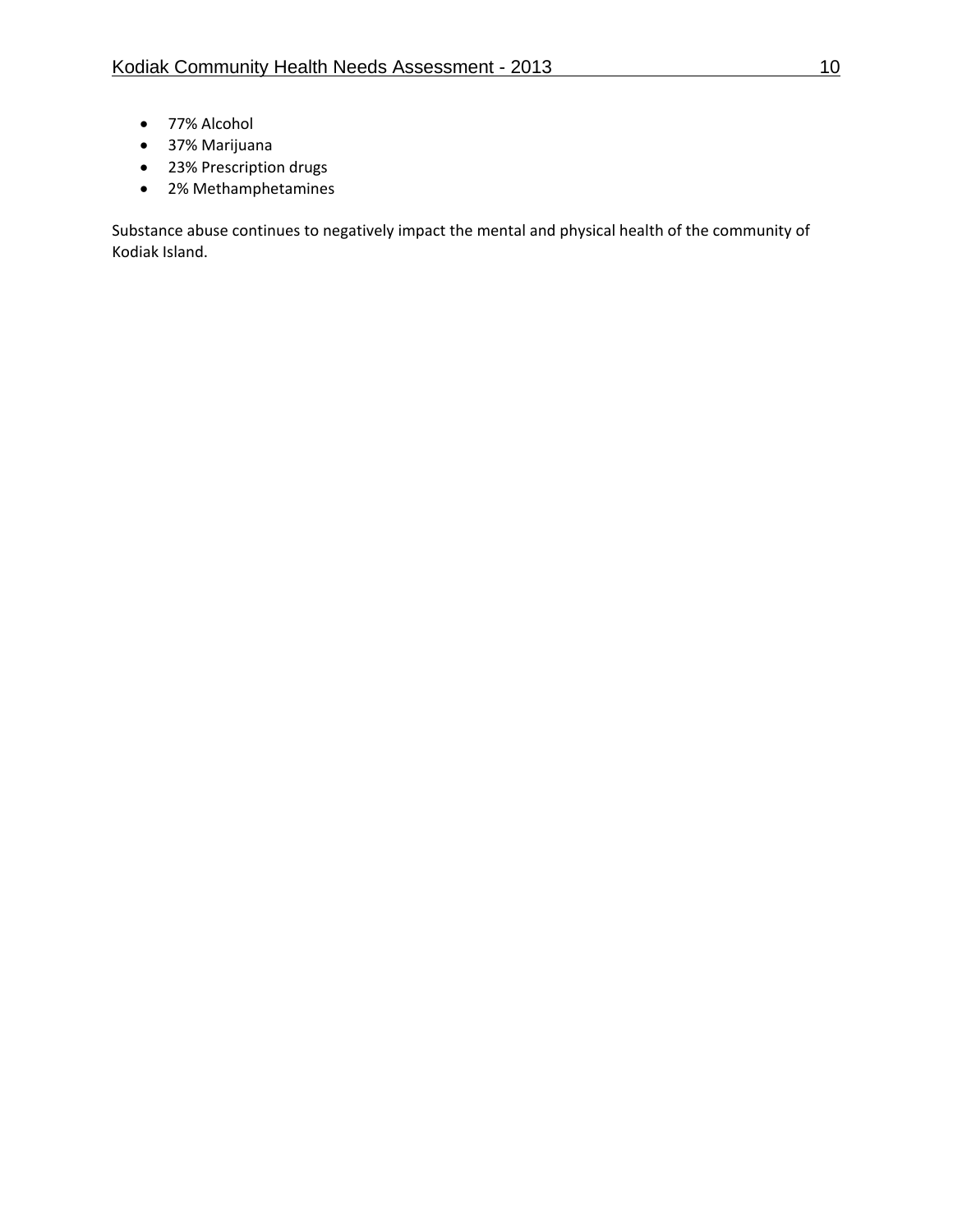# **Existing Health Care and Other Facilities and Resources**

Appendix 5 contains a complete list of health care and other facilities and resources available within the community to meet the health needs including location, contact information, and description of services.

# **Implementation Plan**

The final step in the CHNA process involved developing an implementation plan to address the health priorities identified through the CHNA process. While other community partners are also working to address the needs identified, the Affordable Care Act specifically requires that non‐profit hospitals publish their implementation plan. As a result, Appendix 6 incorporates PKIMC's implementation plan of this assessment.

With input from the CHNA Advisory Committee and leadership at Providence Health & Services – Alaska Region, PKIMC Leadership developed the implementation plan. The following implementation strategy components were addressed within each priority identified:

- 1. Objectives/Strategy
- 2. Tactics (How)
- 3. Programs/Resources to Commit
- 4. Impact of Programs/Resources on Health Need
- 5. Accountable Parties
- 6. Partnerships/Collaboration

Appendix 6 contains the detailed implementation strategy for each priority, including supporting tactics, programs/resources, accountable parties, and potential partnerships/collaboration for each strategy.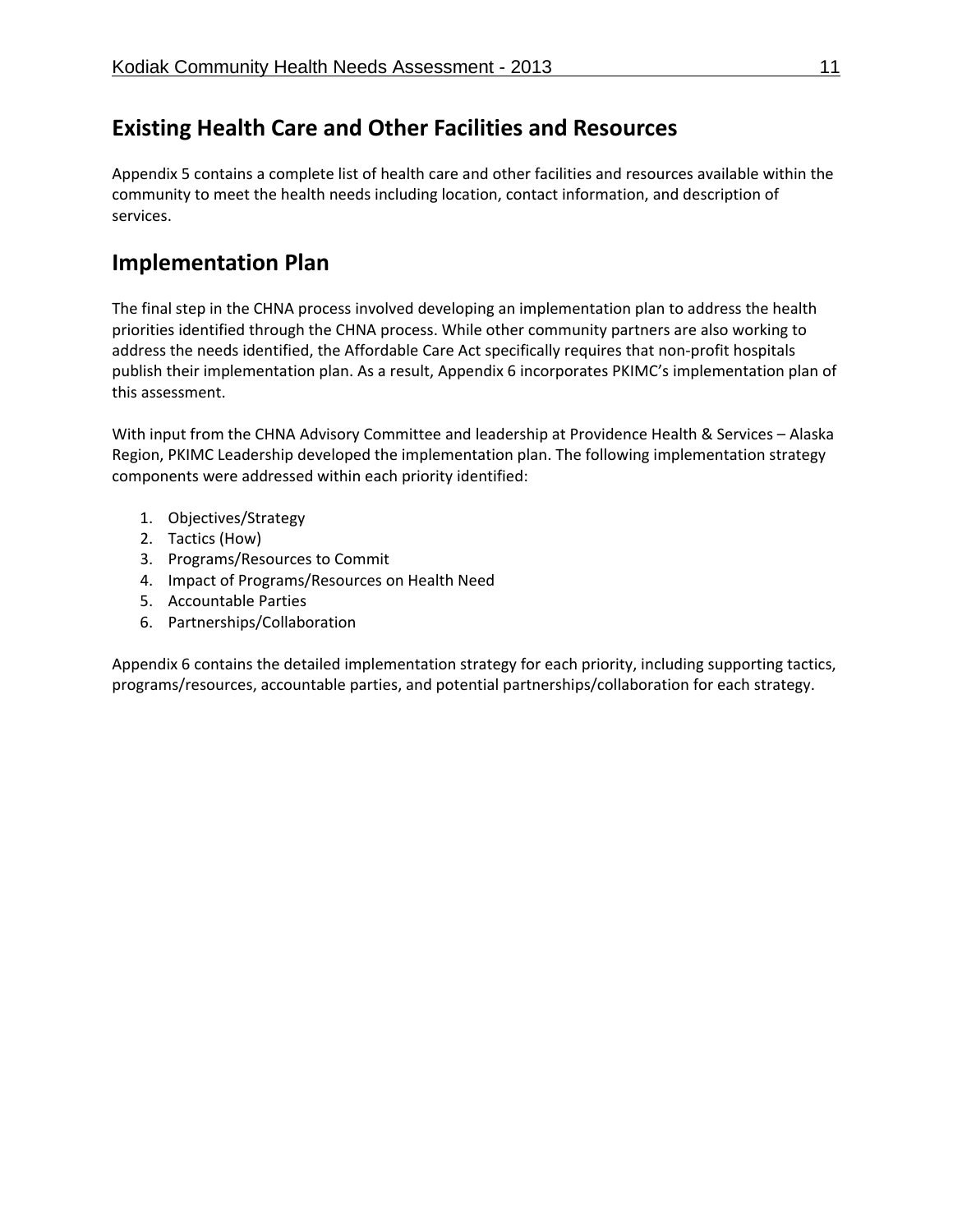# **References**

- Alaska Department of Public Health
- Alaska Vital Statistics
- Association for Community Health Improvement
- County Health Rankings
- ESRI Business Information Solutions, 2012
- Flex Monitoring Team
- Rural Health Works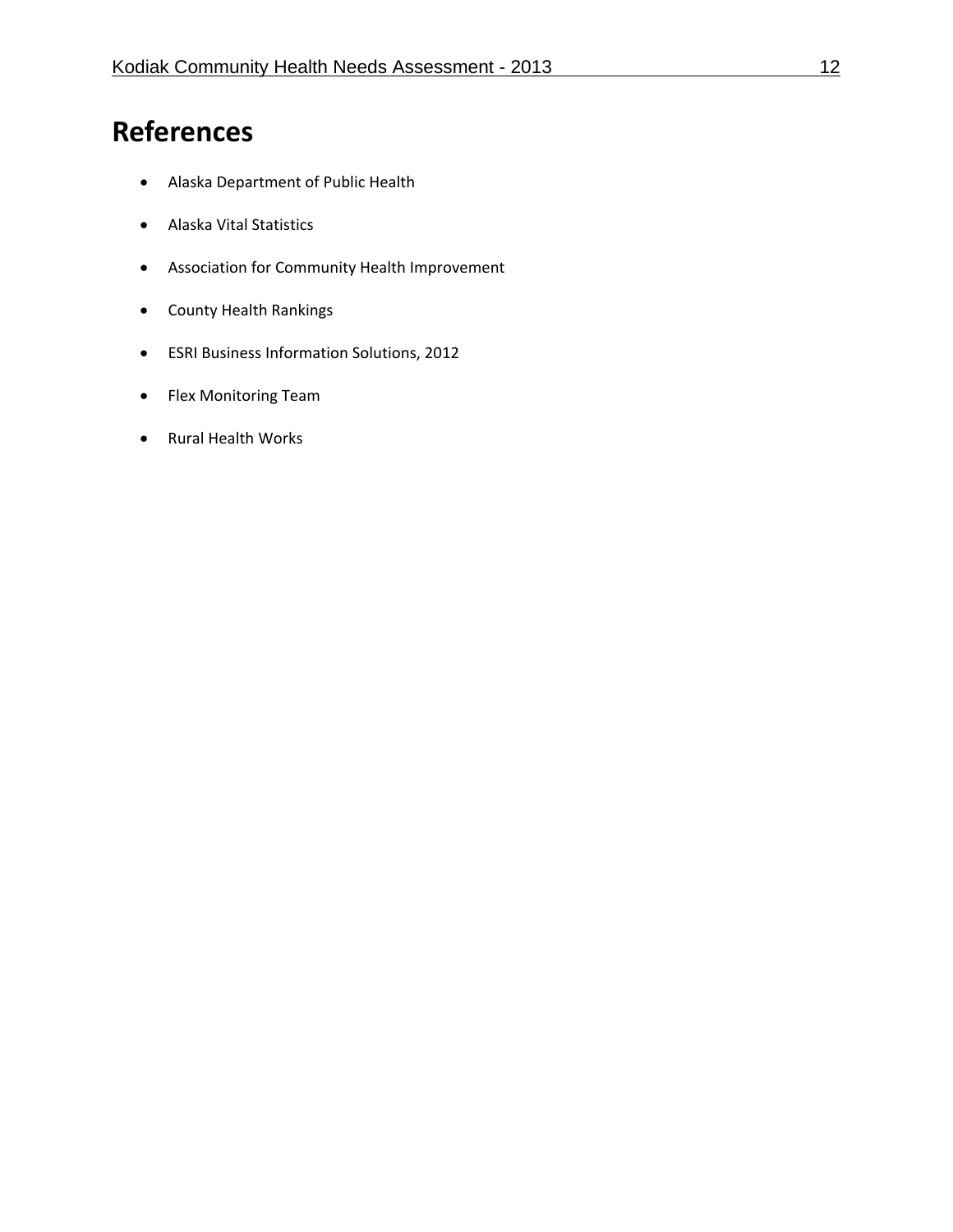# Appendix 1

# **List of Stakeholders interviewed**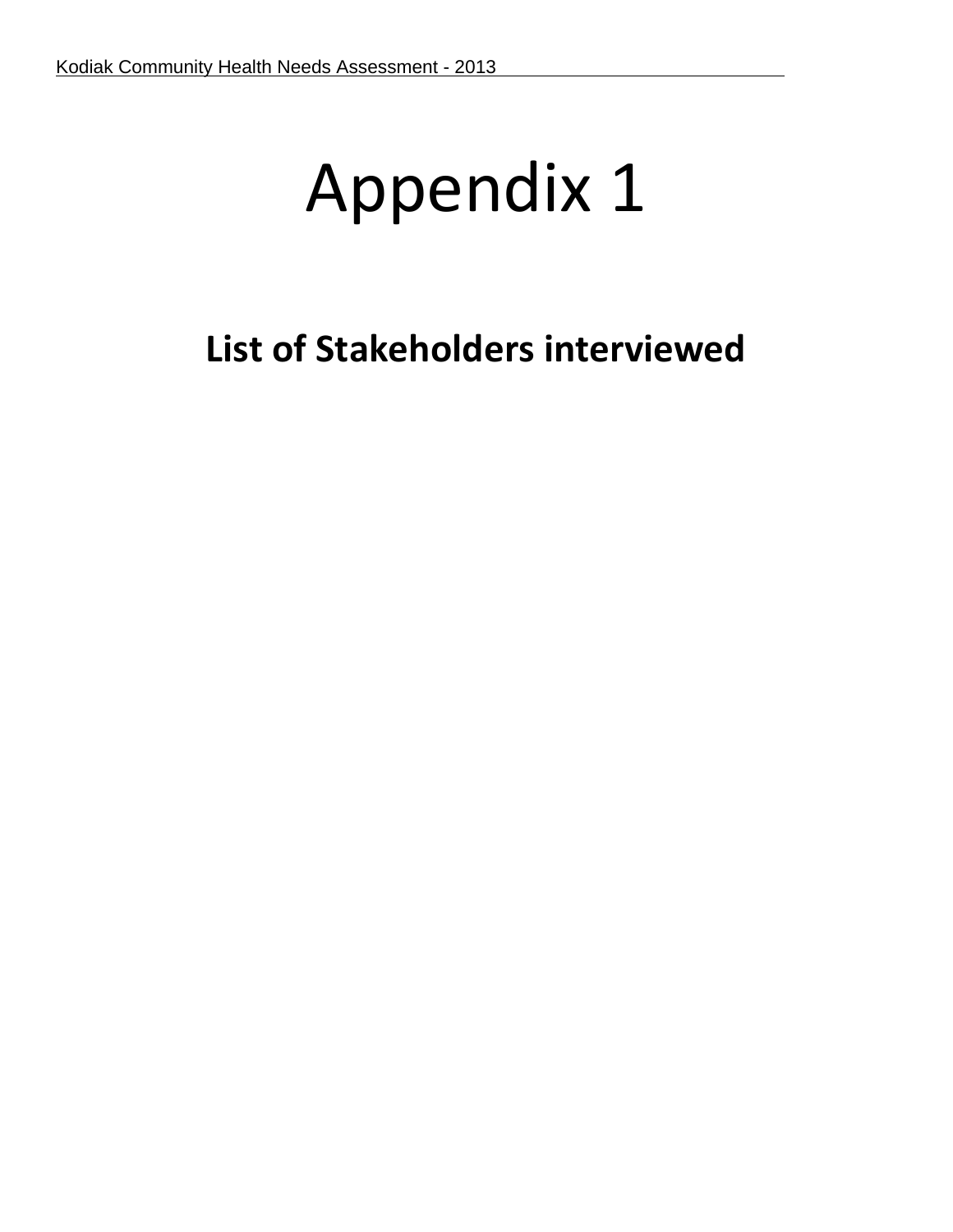### **List of Participating Organizations for Community Input**

Representatives from the following list of organizations participated in the community input process of the CHNA.

- ALMA ‐ the Latin Association of Women in Alaska
- State of Alaska Public Health Center
- **•** Brother Francis Shelter
- Kodiak Island Housing Authority
- Filipino American Association
- Kodiak Island Medical Associates
- Kodiak Area Native Association
- Kodiak Community Health Center
- Kodiak Chamber of Commerce
- Senior Citizens of Kodiak, Inc.
- Alaska Housing Finance Corporation
- U.S. Coast Guard Rockmore‐King Medical Clinic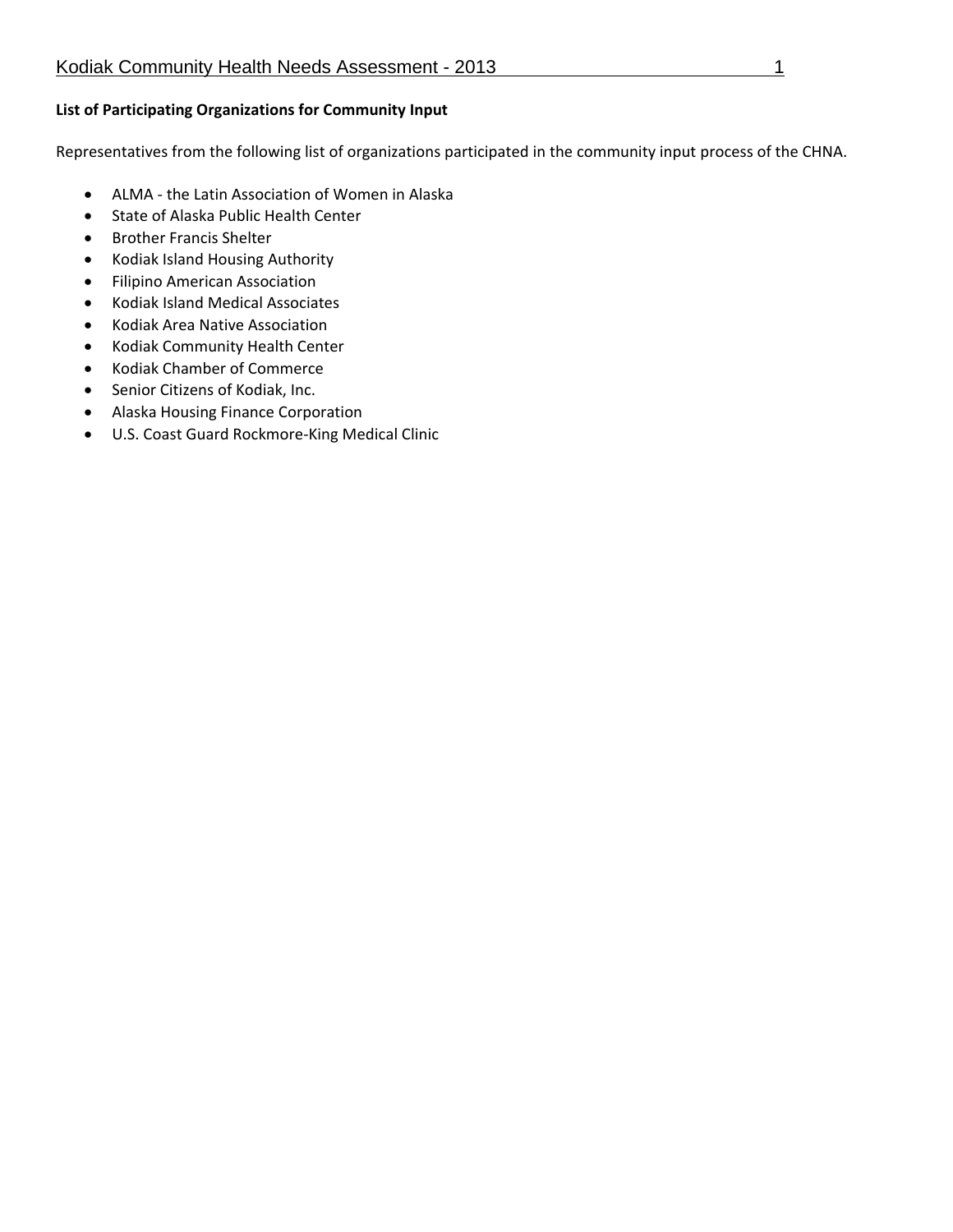# Appendix 2

# **Kodiak Community Key‐Stakeholder Interviews**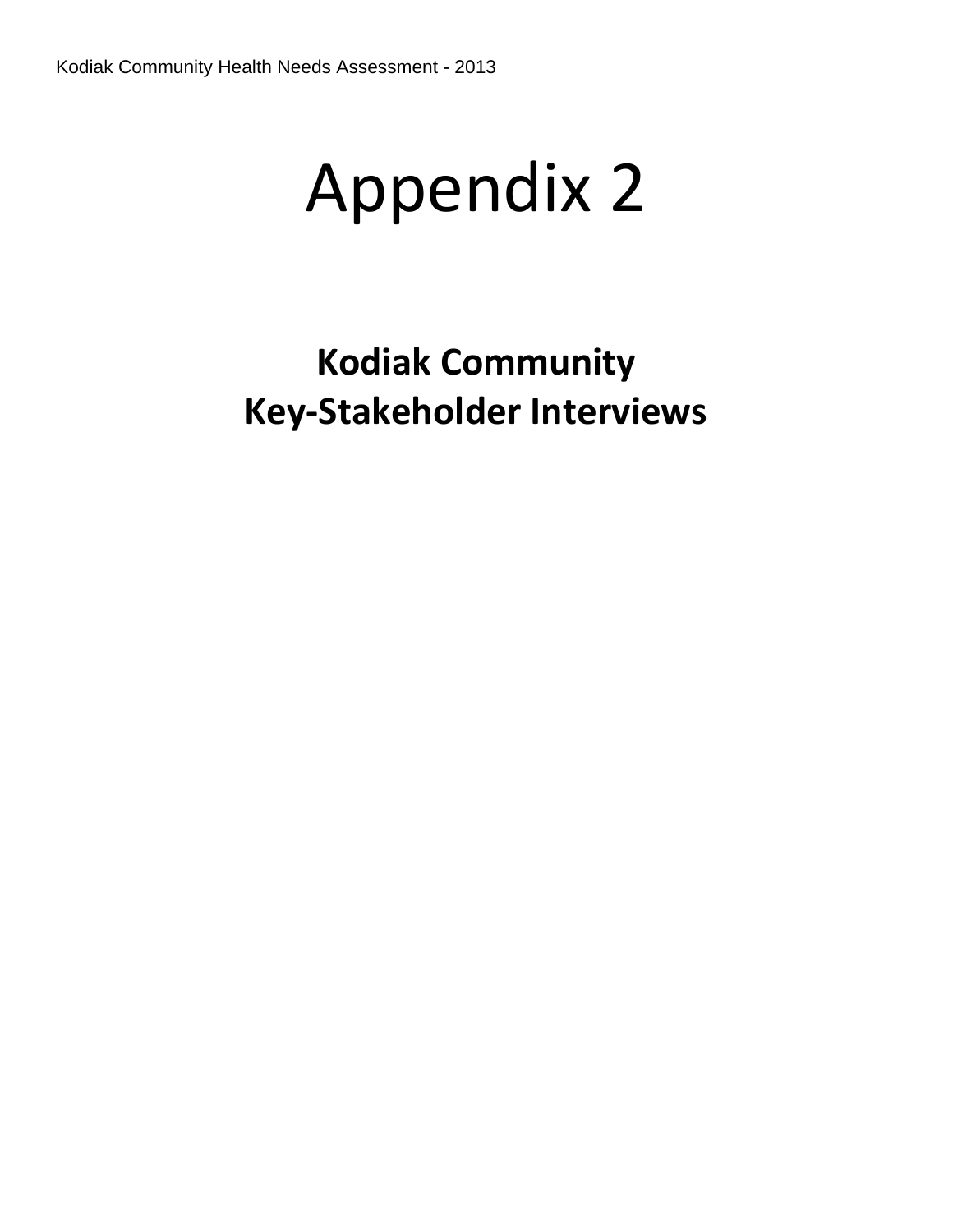Kodiak Stakeholder Interview Results

| Stakeholder Name                                                 |                        |    |
|------------------------------------------------------------------|------------------------|----|
| <b>Response</b>                                                  |                        |    |
| ALMA/Cece Esparza                                                |                        |    |
| State of Alaska Kodicak Public Health Center/Elsa DeHart, RN     |                        |    |
| Brother Francis Shelter/Monte Hawver                             |                        |    |
| Kodiak Island Housing Authority/Mindy Pruitt                     |                        |    |
| Filipino American Association/Mary Guilas Hawver                 |                        |    |
| Kodiak Community Health Center/JC Rathje, RN and Paul Zimmer, MD |                        |    |
| Kodiak Area Native Association/Bob Onders, MD                    |                        |    |
| Kodiak Chamber of Commerce/Trevor Brown                          |                        |    |
| Senior Citizens of Kodiak, Inc./Pat Branson                      |                        |    |
| Alaska Housing Finance Corp. (AHFC)/Robenett Sagalkin            |                        |    |
| U.S. Coast Guard Rockmore-King Medical Clinic/Tim Estes          |                        |    |
|                                                                  | <b>Total Responses</b> | 11 |
|                                                                  |                        |    |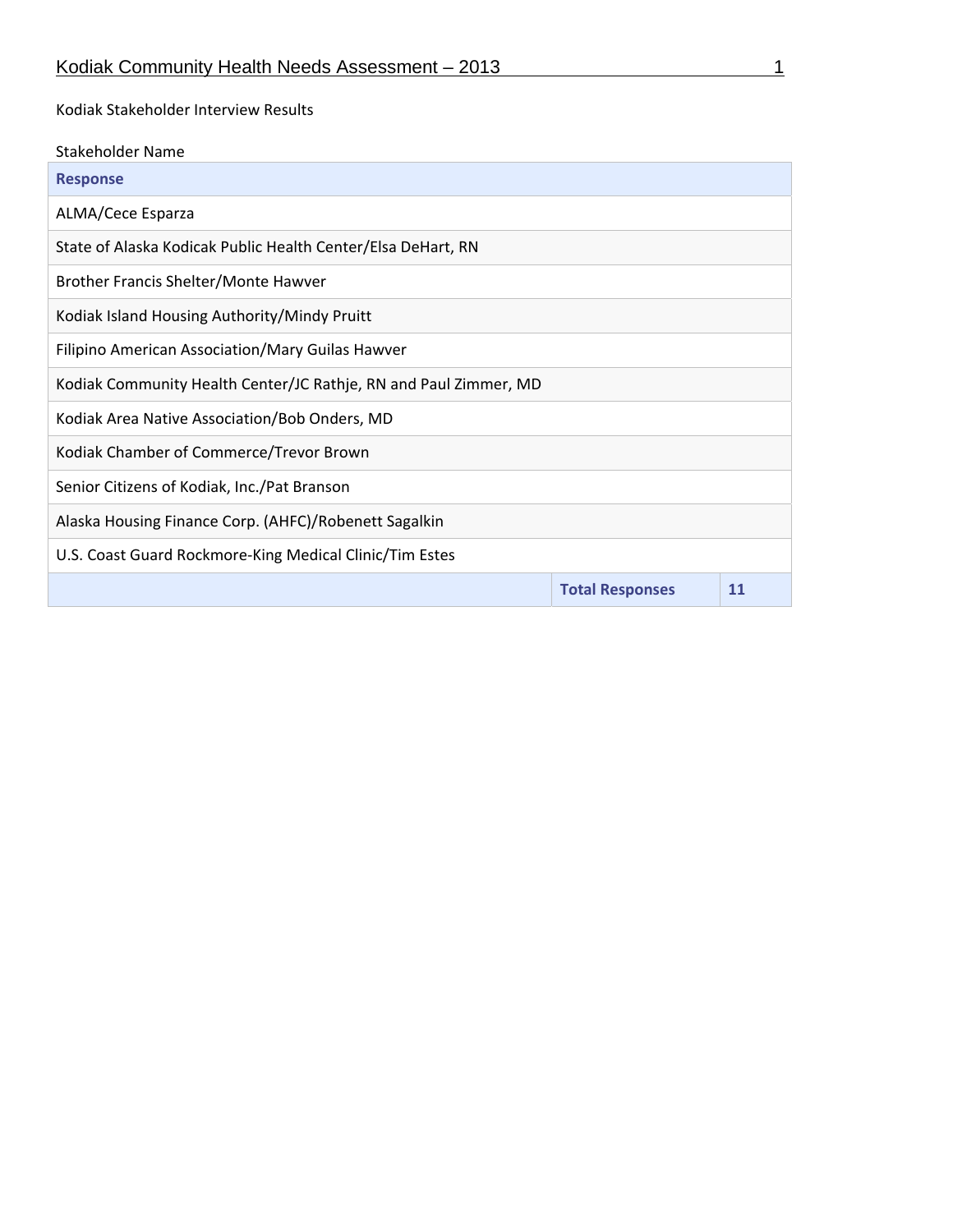Do you or your organization serve or represent a particular population or constituency in the community (i.e., Alaska Native, low income, seniors, entire population, etc…)? If so, please give a brief description of the population and how you serve or represent them.

#### **Response**

Our mission is to improve general conditions for women (primarily Hispanic) and their families. We serve a lot of undocumented workers and refugees. Most of them are cannery workers. In their own country (Ecuador, Guatemala) they had no educational opportunities. Some are here illegally from other Latin American countries but we help all of them no matter their status. The number one goal of our all-volunteer staff is to help them help themselves. We don't have a lot of money but how we serve them is through offering classes (depending on if we have the money through grants) on finances, legal concerns for immigrants, and starting a business. We offer a summer youth program where youth are hired as apprentices in local businesses and we pay their salary (minimum wage). Where we can we help people financially and encourage them to learn English, get their GED, and obtain citizenship if that's what they desire.

Public Health, I tend to see more underserved and rural. Serve new immigrants and uninsured. How they help clients includes: immunizations, well child checks, family planning for teens, TB, and other infectious disease investigations.

Yes. We represent the homeless and working poor. I am the Executive Director at a shelter where we feed and shelter the homeless and operate a homeless prevention program.

Yes. We represent low income Alaskan Native American and Indian families. We provide many services including low rent apartments, rental assistance, mortgage loans, weatherization, and modernization services to low income homeowners, senior housing, youth programs, and programs to encourage tenants to be self-sufficient.

Yes, I am the director of the Filipino American Association and represent the Filipino population. We encourage our next generation to learn the Filipino culture to keep it alive. We advocate for Filipino needs and fight discrimination. We promote cultural awareness and advocate for them in regard to politics, education, and health care, etc. I am the Director of the counseling center where we provide free services such as behavioral health, substance abuse counseling, marital and family therapy, assist in custody battles etc. We have clinicians that provide outreach by traveling to the villages to provide education. We work closely with many local agencies including domestic violence/sexual assault and the homeless shelter.

As an FQHC, they serve safety net poor and undeserved/uninsured, but also serve the population with insurance. They see the majority of recent immigrants from Philippines, and Central America as well as other hospital employees and local population. Majority of Alaska Natives are seen at Kodiak Native Clinic.

Medicare/Medicaid/Self‐pay. See a lot of fisher people, whose family often qualify for Medicaid. Have patient navigator to help population navigate services.

I serve Alaska Natives providing primary health care services.

I am from the Kodiak Chamber of Commerce. We advocate for the local businesses on mostly a local and state (sometimes national) level. We push for economic development within the community and contract with the city and boroughs. We are a 501c (6) and are separate from the visitors bureau. We organize major events in the community such as the Crab Festival, Commercial Fish Trade Show, and Coast Guard Appreciation.

As Executive Director of the senior center; serve people 65+, and under 60 who have traumatic brain injury/dementia; caregivers who serve the elderly, provide training, support groups and counseling.

The AHFC [not the Kodiak Island Housing Authority] is federally subsidized income-based housing, and so I serve the elderly, disabled, and low income families and individuals.

Yes, we serve active duty Coast Guard. I am the Clinic Administrator. We serve some Navy, Air Force, and any active duty members as well as some dependents.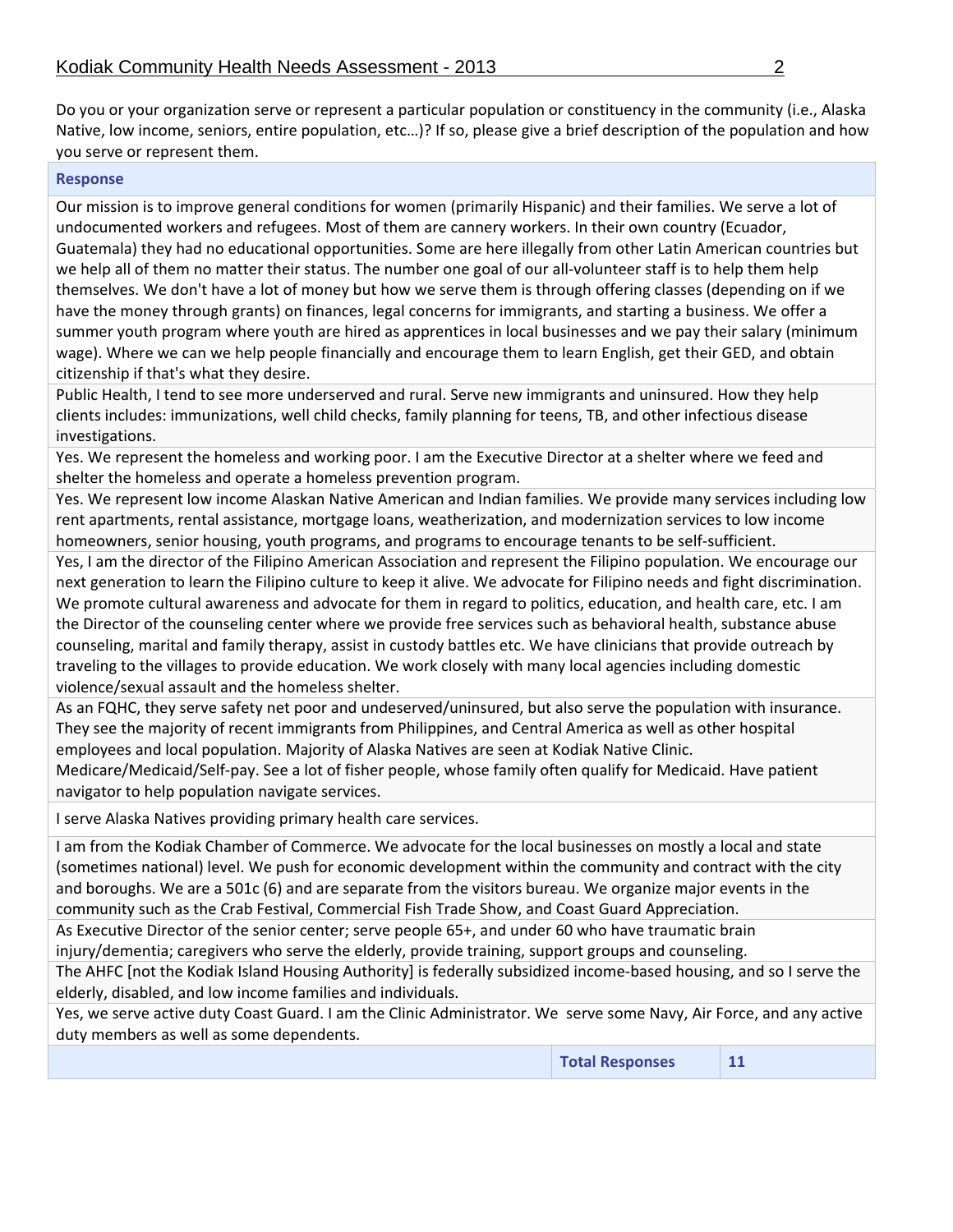# 2. Based on your experience, what are the three most significant health care needs in your community?

### **Response**

Access to care/Ability to pay. I helped start the community health care clinic and they offer a sliding fee scale based on your income. I've been at the clinic when some people were not able to pay their bill and they were hassled. I made it known that I wasn't happy about that but I know they are working on it. Language barriers. Our population consists of primarily Filipino, followed by Hispanic, South Pacific, and the Alaska Natives. People have to take interpreters with them to their doctor appointments and GOOD interpreters are not necessarily available or interpret appropriately.

Dialysis ‐Diabetes education and services ‐Affordability of HC services ‐Mental health needs.

Preventative health care/check‐ups. Diabetes education and management. Dental care/access.

Affordability, accessibility and the problems associated with having to go off-island for medical care. There are many problems especially when an elder falls and breaks a hip for example. The family is often too poor to go with them to Anchorage and it causes anxiety for the elder and the family.

1. Affordable health care: People are unable to pay for basic/preventative medical care. (The people at the canneries don't qualify for benefits unless they work 1,000 hours a year and they keep them under that threshold). I've seen many people die because it's too late by the time they seek medical help. 2. Aging population: Keep elderly in Kodiak self‐reliant. More and more are getting diabetes and there is no support from the hospital for subsequent dialysis services. 3. Substance abuse: More and more bath salts, meth, and other illegal drugs being abused. We no longer have a residential treatment program. The Governor keeps pulling money for residential treatment; it doesn't make sense.

1. Cost of care ‐ Can't afford insurance ‐ people don't know about the sliding fee schedule and therefore forgo care ‐ lack of knowledge about what is available and how affordable it is; also more transient population 2. Need for diabetic education services and eye exams for diabetic patients ‐ Hasn't been provided in a universal or affordable way 3. Chronic conditions (obesity, diabetes, hypertension, joint disease, chronic pain, and alcoholism) - Lack interagency chronic disease management. Lack of Tele‐Medicine services for specialty care; Providence is working on providing this service

1. Substance abuse treatment 2. Geriatric care 3. Housing. Housing is limited on island especially for the poor.

Providence does a good job with the basics but there are not enough full-time specialists. People do complain about having to travel to Anchorage for these services.

1. Substance abuse (alcohol and other drugs) ‐ having services for people who need it; no inpatient facility 2. Mental Health services (outpatient) 3. Access to specialty services not offered on the Island: Cardiologist, Neurologist Other 4. Physical Therapy space is inadequate.

Care for the elderly. We do have home health and very limited assisted living units, but we need more services for the elderly. ‐Some of my programs are tied in to the Alaska Native populations, and I am not sure if everyone who needs it is being served. ‐We need more specialized care. For instance, although our doctors deliver babies we have no OBGYN doctors on the Island.

1. Orthopedic services 2. Mental Health services 3. Surgical services not offered on the island.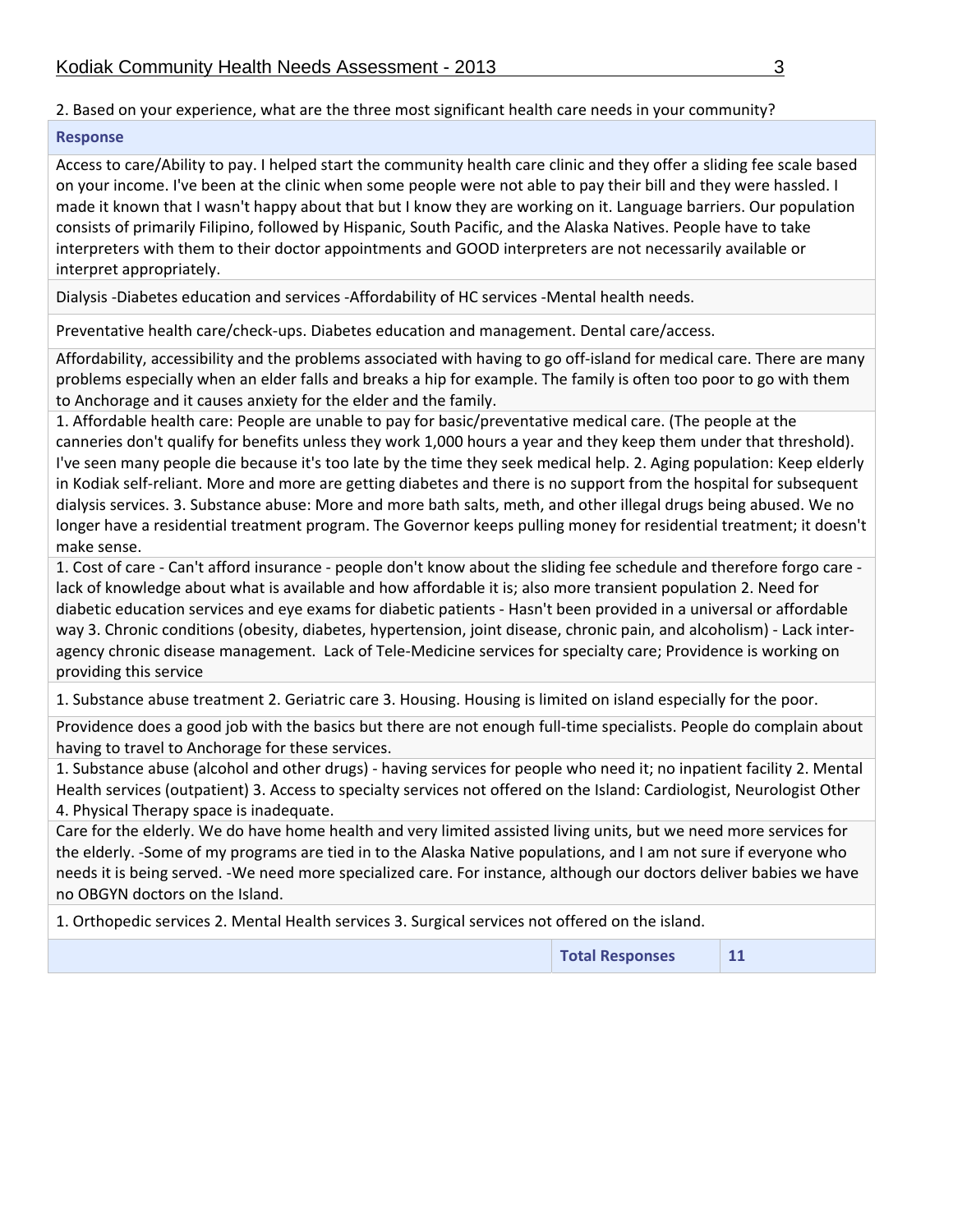What are the main barriers to obtaining health care in the community or taking care of significant health needs? How can those barriers be addressed?

### **Response**

1. Transportation. There is no public transportation and the taxis are very expensive. We need a bus system but unfortunately there is no money and we don't have the population to support it (we've tried it in the past). T he reality is that state and federal money is drying up and people on the lower end of the socioeconomic scale are the losers.

Cost ‐Accessibility, have to go off‐island/travel for many services ‐Language barriers.

People feel they can't afford the cost of dental care. Dental care is very expensive in Kodiak. On the medical side people feel they can't afford services, especially the specialty services. You can get colonoscopies here now but with no insurance it costs \$7,000. I think it would be helpful if there was a vigorous public campaign for preventive services; a media run that advertised a sliding fee for services like this based on your income. One on one financial counseling for people is needed.

One of the barriers is the lack of an inpatient treatment program. Affordability; even if you have insurance it only covers certain services and here in Kodiak we are considered out‐of‐network providers for insurance.

Too expensive and insurance is lousy, doesn't cover much. Who can afford a \$5,000 deductible? Many of our providers won't play the "preferred provider" game with the insurance companies. Idea: Regulate the insurance companies. Idea: Get more funding for public health services (vaccinations) and education. Their funding has gotten cut.

1. Cost of care ‐ sliding fee schedule 2. Education on what's available 3. Language barrier ‐ Spanish and Tagalog ‐ not many providers who speak the language - translation of services when translators are available 4. Cultural barriers poor health literacy among Filipino community 5. Affordability of dental care ‐ New FQHC sliding fee schedule for dental care; schedule of fisher people prevents adequate access to care.

1. Cost: Due to our remoteness cost is high. Disproportionately higher to other regions. There is no competitive driver to lower costs. If you have to travel to Anchorage that is a high cost as well.

Health care is odd here. The large coast guard population is covered by the military. The Alaska Natives are covered by the Government as well. I don't believe many of the people employed by the nine canneries have insurance. If they are offered it, it's very expensive.

1. No inpatient treatment center; we did at one time but services were discontinued. 2. Location of mental services today is not comfortable or inviting; should be in a separate location, private. 3. lack of providers coming to the island to see patients.

Cost for the uninsured. We do have Medicare, Medicaid, and Denali for Kids, but people are limited to doctors and facilities who accept these federal programs. Cancer-related diagnosis is not available here. We have no oncologists on the Island, and while we do have a chemotherapy infusion center we have no radiation treatment facility here.

1. Limited number of providers. 2. Complicated OB‐GYN care is not available on the island. 3. Limited number of dermatologists here. 4. Geographic issues of being on an island.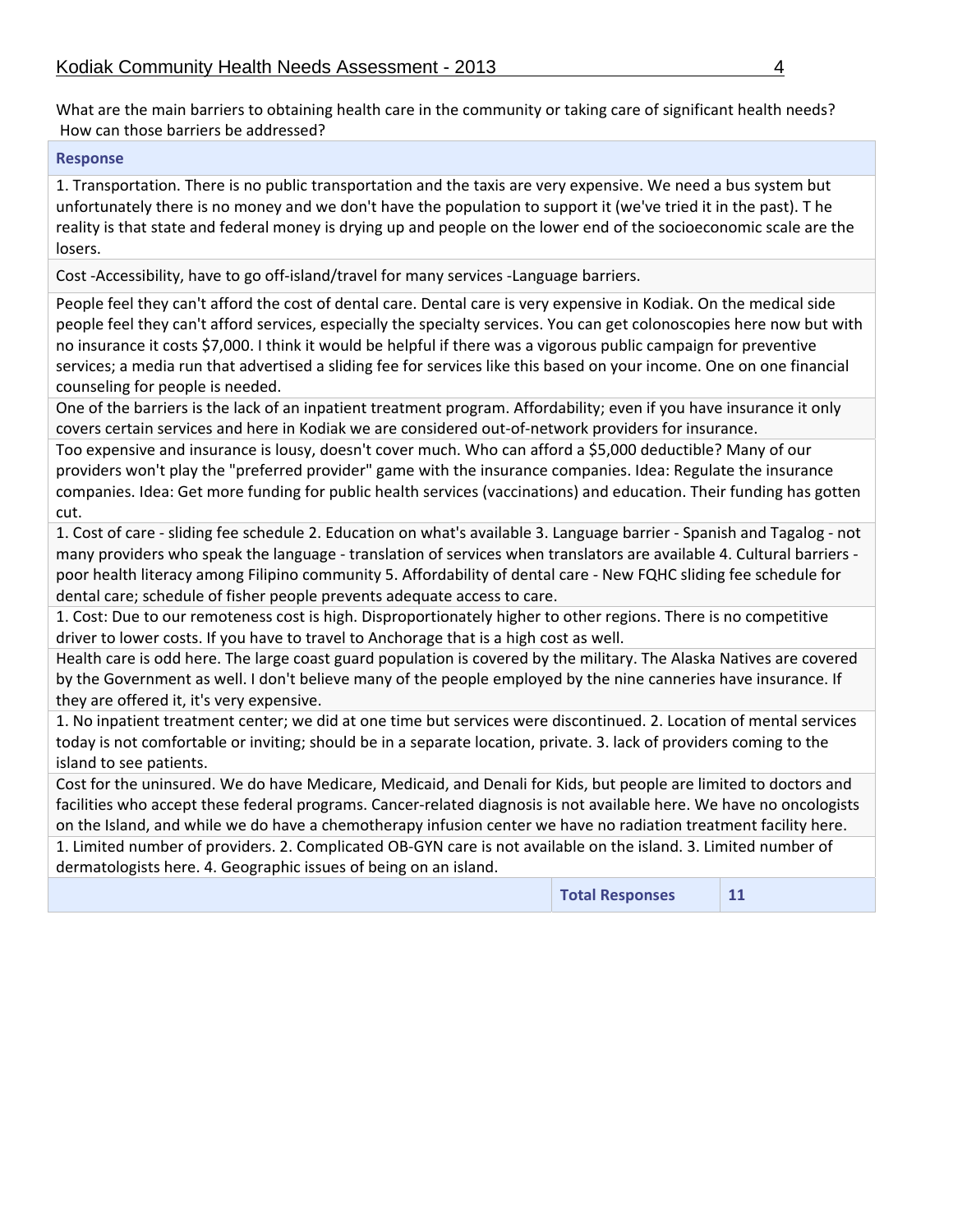Have you or anyone you know had to leave Kodiak to receive needed health care services? If so, what was it for what? (If provider: Have you referred any of your patients to locations outside of Kodiak? If so, for what?)

#### **Response**

Yes, I had to leave to get a pacemaker. Our new hospital started offering x-ray services in the last eight years but before that people had to go to Anchorage to get mammograms. I was part of a group that paid for women to go get mammograms. We have no cardiologists here so you have to go off‐Island for that. We do have a specialty clinic that comes yearly, monthly, or quarterly but due to bad weather conditions gets cancelled sometimes.

Yes, we have no services for acute mental health, dialysis, chemotherapy, many surgeries.

Yes, my mother-in-law had to move to Anchorage because she needs to be on dialysis. It's difficult to offer dialysis services here because it takes specially trained nurses and if there is turnover you're in trouble.

Yes. I make referrals all the time. I recently had to refer people to a neurologist, and an allergy specialist. I make several referrals a year for a residential substance abuse program. Sometimes the timing is off and there is no bed available when the person is ready to go. There is always the question of who is going to pay the bill too.

Yes. My mother had to leave Kodiak due to her dialysis needs due to diabetes. She cries everyday but there is nothing we can do. In the last three years I know of 20 Filipinos who have had to leave Kodiak permanently because of dialysis. People have to leave Kodiak to see a nephrologist or oncologist.

1. Many Filipino and Central American residents will get specialty care back in their home country. 2.Typically seen at specialty clinic at Kodiak Medical Center; for services not offered, patients are referred to Anchorage; cardiovascular, GI (cheaper); hospital services don't have volume necessary to offer competitive pricing; orthopedic

joint replacements; cardiac catheritization, neuro, urology.. Yes, I refer patients for any specialty you can think of especially when they need inpatient care; dialysis, oncology,

total hip or knee replacement, etc.

Yes, my wife had to travel for a special ultrasound when she was pregnant. A friend's child had chemical eye burns and had to leave for treatment as well as a friend who suffered a broken femur, ribs, and arm.

Yes. Cardiology, substance abuse care, orthopedics (hip/knee replacement), hernia (could have been choice).

People need to go to Anchorage for initial oncology and radiation treatments. The need for other specialized medical care is usually greater than the mobile specialty clinics we have. There are waiting lists for appointments, and many need help sooner than the specialist is scheduled to come.

Yes, we make referrals to El Mendorf AFB or Anchorage if our local hospital can't meet the patient's need for orthopedics care, various surgeries, OBGYN or dermatology.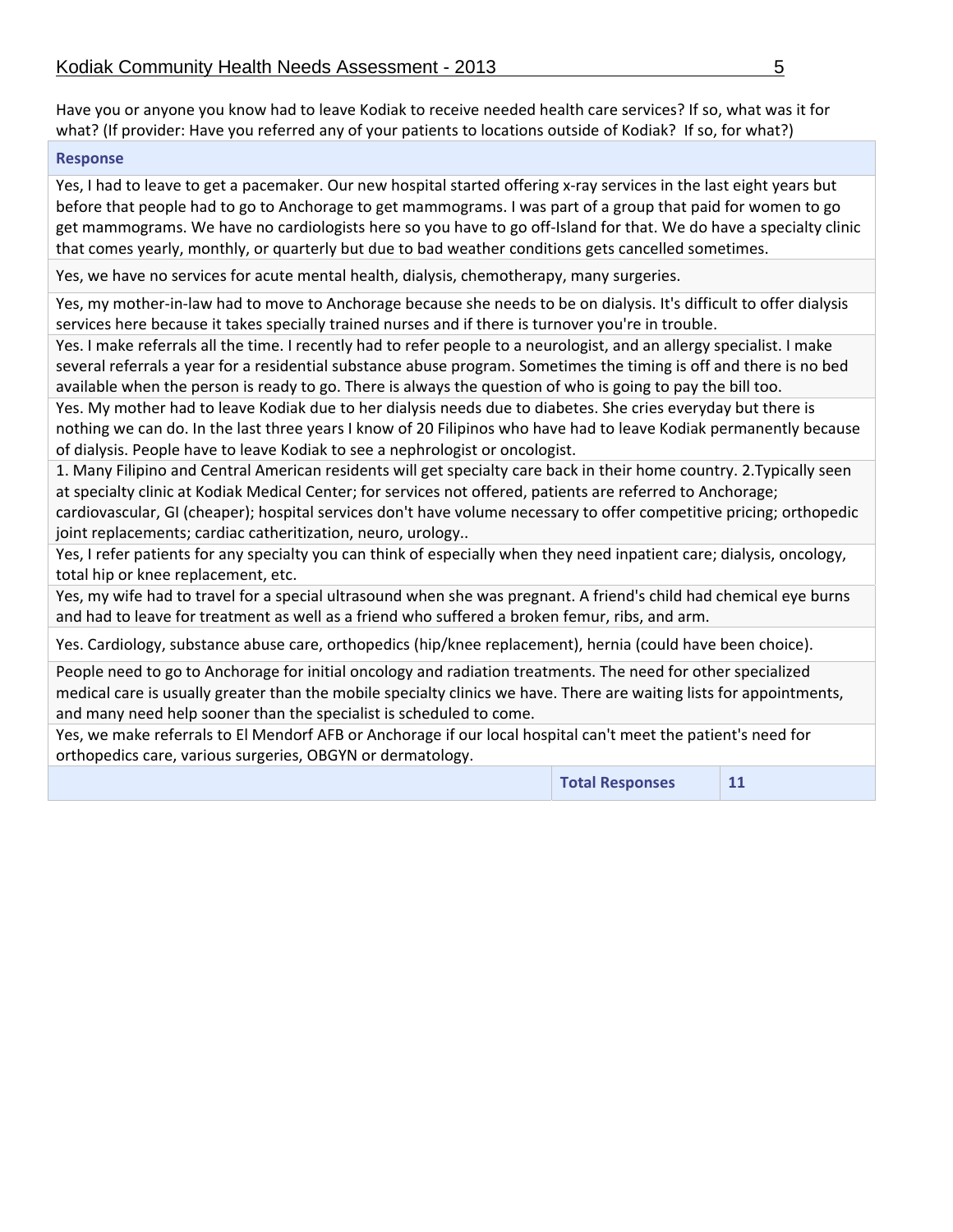What groups or vulnerable populations in your community are underserved regarding their health care needs? What is the nature of their need(s)? What are the major obstacles to reaching and serving these groups? What individuals or organizations currently serve these populations?

#### **Response**

The aging population are tending to stay in the community as they age versus leaving like they did in the past so they have general unmet health needs. Public health services (i.e., immunizations) for kids keep being cut all the time.

New immigrants. The state won't let kids in our health care system until they've been here for five years now. We have a community health clinic with a sliding fee scale but it has gotten so cumbersome. The people that need the clinic have a hard time providing all the needed documents (i.e., fisher people) like their paystubs and the tax returns that they require.

The non‐Anglo elderly population. They are very difficult to reach and they are hard to educate as the cultural barriers are difficult. I don't think language is as much of a barrier as Anglos think. Many believe that you get sick and die if you go to the doctor so it doesn't matter if they understand English or not. We need to have repetitive education for them stressing things like the flu shot, preventative care, smoking cessation, regular blood pressure checks, etc.

Elders. Our doctors do provide good medical care for their chronic illnesses. When something significant happens such as a stroke or a fall that's when it's hard because they have to go off‐island for treatment. We do have a wonderful senior center too. Youth: We have a drug abuse problem in our community with meth, oxytocin, and now heroin. It is hard to get the OCS to admit a youth.

Filipinos, Hispanic, homeless, and the poor. Our clients at the counseling center are mostly Caucasian but don't have any insurance. The Alaska Natives can go to KANA. It is free but if they want to go somewhere else they are stuck. The nature of these groups' needs are primarily affordable health care. Many have substance abuse problems. The elderly. They end up having to leave permanently because they develop chronic conditions and it affects our entire community because the whole family leaves. This means fewer students, so less money for the schools. Results in fewer workers for the canneries too.

1. Recent Immigrants ‐ FQHC 2. Self‐employed and underemployed population ‐ FQHC 3. Homeless shelter/Homeless population ‐ FQHC 4. Young pregnant women 5. Substance abusers (alcohol) 6. Victims of domestic violence Nature of need is primary care / preventive care ‐ populations end up hospitalized frequently; very physically demanding professions of fisher‐people access to treatment rehab programs is a major issue; especially for those who cannot afford private care 4. Served by FQHC or Alaska Native Clinic; WIC program for women/infants/children 5. Safe Harbor, though services are under supplied due to no residential component; also too expensive, facilities off‐island are too expensive (lack of inpatient Behavioral health) 6. Women's resource center for rape crisis and domestic violence; SANE program in hospital; services are not comprehensive

1. The poor, independent of race. Obstacle is cost.

Everyone but the Coast Guard and Alaska Natives. The poorer Caucasians are underserved as well. The villages have little clinics but are staffed to provide minimal services.

1. Those people with drug and alcohol problems ‐ lack of resources. 2. People with traumatic brain injuries ‐ small portion of population but growing. Could be more outreach to these groups. Providence Mental Health should be serving these groups; obstacles are staffing and waiting period for appointments are long, assessment is cumbersome to fill out. Weather is always an obstacle for people getting services off the Island.

The homeless. Many families who are not eligible for income‐based housing cannot afford the market value housing. Even income‐based housing has two different scales. ‐The availability of affordable housing. I have waiting lists for income‐based housing, and there is just so much federal assistance available. Kodiak Island Housing Authority is building 30‐40 housing units, but they will be fair market rents and not income‐based. We have a housing shortage, much of which is related to available land and building costs.

We serve the Coast Guard and they are fortunate to have good care.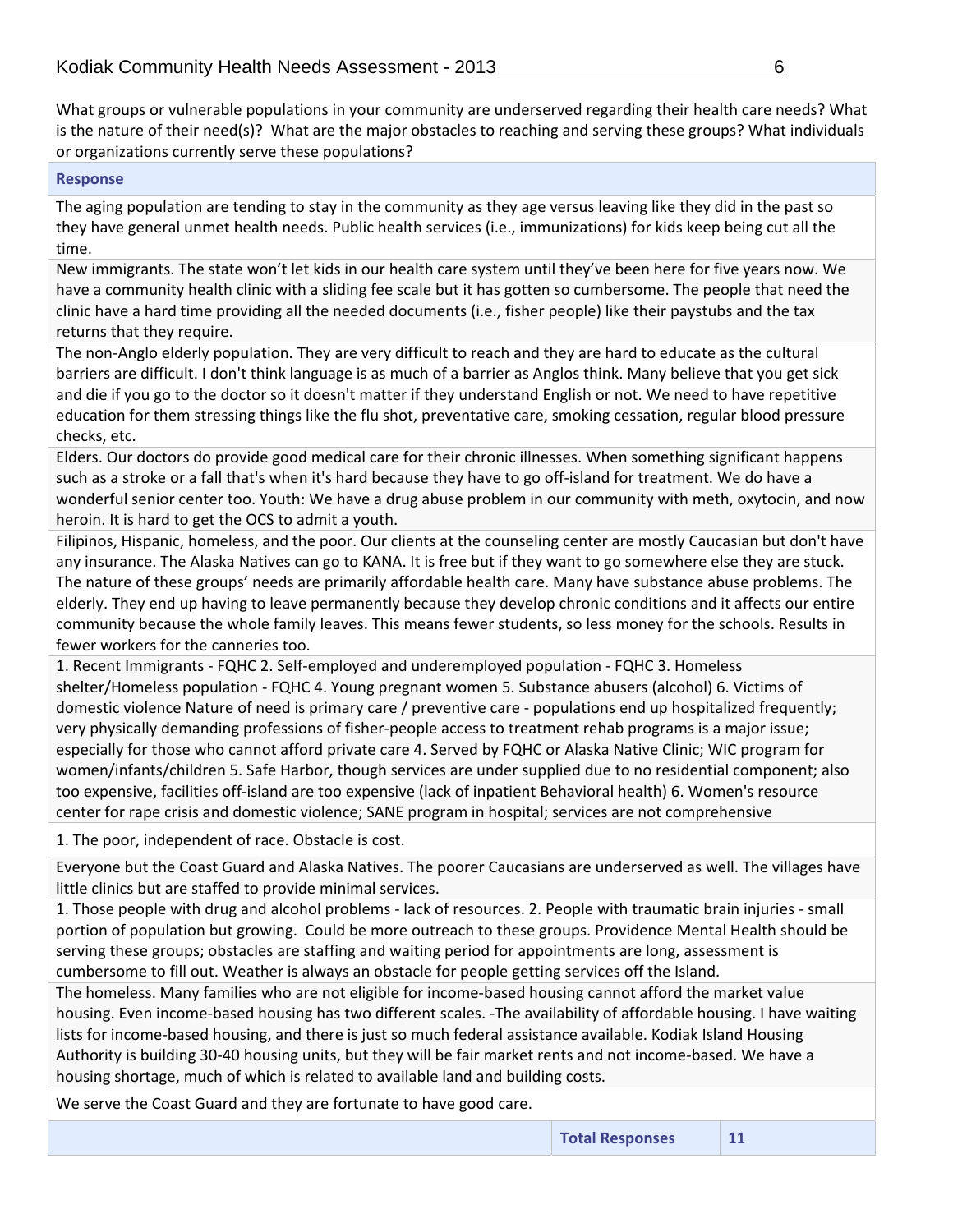# What are the greatest strengths of the health care system in Kodiak?

### **Response**

We have some very good doctors who are highly ethical and well-trained.

All the clinics and providers work well together. We try to refer people to others if we can't help them . There is a lot of provider flexibility.

We have a tremendous health care system here; tremendous specialties and two top notch surgeons. We have a very high doctor to patient ratio. I am a cancer survivor and I prefer to get all of my health care services in Kodiak. If Kodiak doesn't offer it I would go to the Mayo Clinic.

When you live on an island you have to be willing to partner with the other organizations and agencies in the community. We (social workers, case workers at Senior Center, Office of Children's Services, Indian Health Services providers, etc.) meet regularly and do what we can to help a family in need. Kodiak is a progressive community. We are open. Don Rush (hospital leader) works very hard and is always forward thinking.

We have a beautiful hospital and all of the employees are wonderful to the patients and their families. They are experts in what they do. Thanks to the new hospital we have almost no infections anymore at the hospital. The air exchange system is wonderful. The new providers have a fresh education and fresh ideas. The providers' level of confidentiality is high.

1. Number of physicians available on the island and clinical quality of physicians (primary care, orthopedics, general surgeons) 2. Well-run hospital facility, great care 3. Supportive community for people with health issues 4. Medical providers and staff who are drawn to this area are mission‐driven; medical community provides best jobs on the island

Primary care

As someone who grew up in rural Wisconsin I think the hospital does much more than I would expect. They try to stay on the cutting edge of technology. They do the best they can with their limited revenue stream. I've never heard anyone complain about the health care here. They can only do so much. You can't expect them to do everything.

1. Association with Providence Health System 2. Physicians, providers, and services that we do have are excellent 3. Clinics accept patients with all payers regardless of income.

Stability and competence of the medical staff here and the resulting ability to be compassionate. Both staff and patients know who they are dealing with because the staff live here and are stakeholders who in the community. It is a small island where people know each other. ‐Needs are being addressed. This survey/needs assessment is one of the ways that things will get changed.

Outstanding health care services in Providence.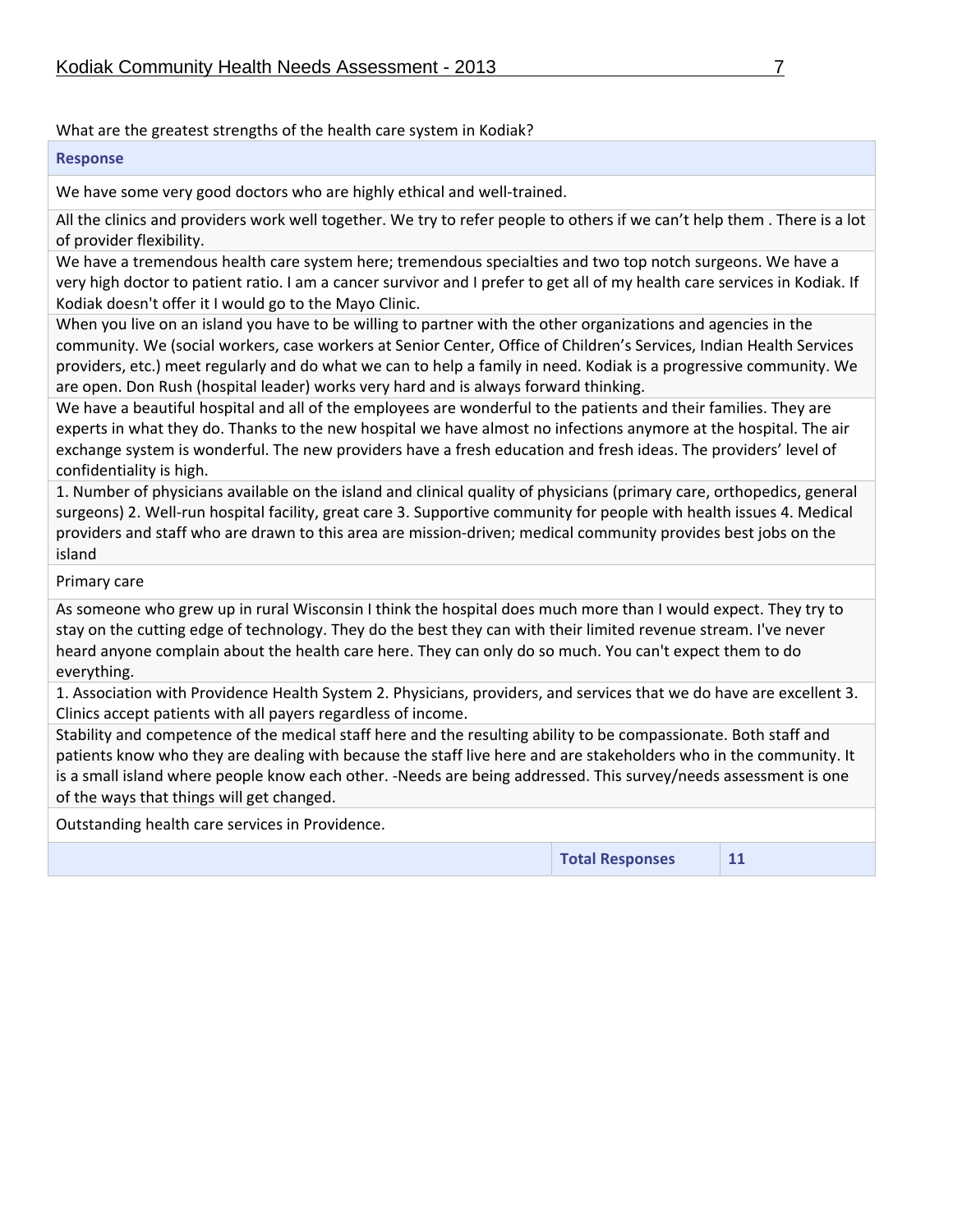# What are the greatest weaknesses of the health care system in Kodiak?

### **Response**

Availability of health care services to the lower economic status folks. Immunization cutbacks.

Access. We tell the people where they need to go but they never get in. The patients don't take the proper steps required to get the assistance.

Cost prohibitive for health and dental care. The community health care clinic just added a part‐time dentist but there is so much need. There is no longer a inpatient substance abuse program.

It is a challenge for people to pay their portion of medical treatment. A tiered of sliding fee scale would be helpful. I worry when someone is ill and the family doesn't take them in because they are worrying about paying. I heard of someone who was refused treatment at a clinic because of an unpaid bill. Accessibility and affordability are issues.

1. Dental costs. A filling costs \$3,000. 2. Eye care/glasses: A pair of eye glasses costs \$1,000 out of pocket easily. 3. Small town politics, people bad mouthing people. 4. New providers don't stay put in town. 5. Lack of nephrologists and oncologists in town.

1. Remoteness makes it difficult to access specialty services 2. Not enough volume (economies of scale) to have more than one provider in a given specialty; makes call schedule very difficult 3. Duplication of services provided by individual organizations; lack of coordination of care and sharing of resources ‐ due to tradition, culture, lack of similar incentives Island could be served by one large unified clinic instead of 4 clinics, would reduce overhead and increase coordination of care.

Cost of health care.

I care about people's concern for the lack of specialists coming here and the expense of health care.

1. Mental health services 2. Dual‐diagnosis services 3. Alcohol abuse and treatment (inpatient) Could be some duplication of services, especially outpatient clinic services.

The cost of living here; specifically the cost of housing and health care. There are only so many professional jobs available, and many of my population are employed in the canneries and places like Wal‐Mart that pay minimum wage. They have no insurance, so many times they go without the medical care they need...

Limits presented by the geography of the island.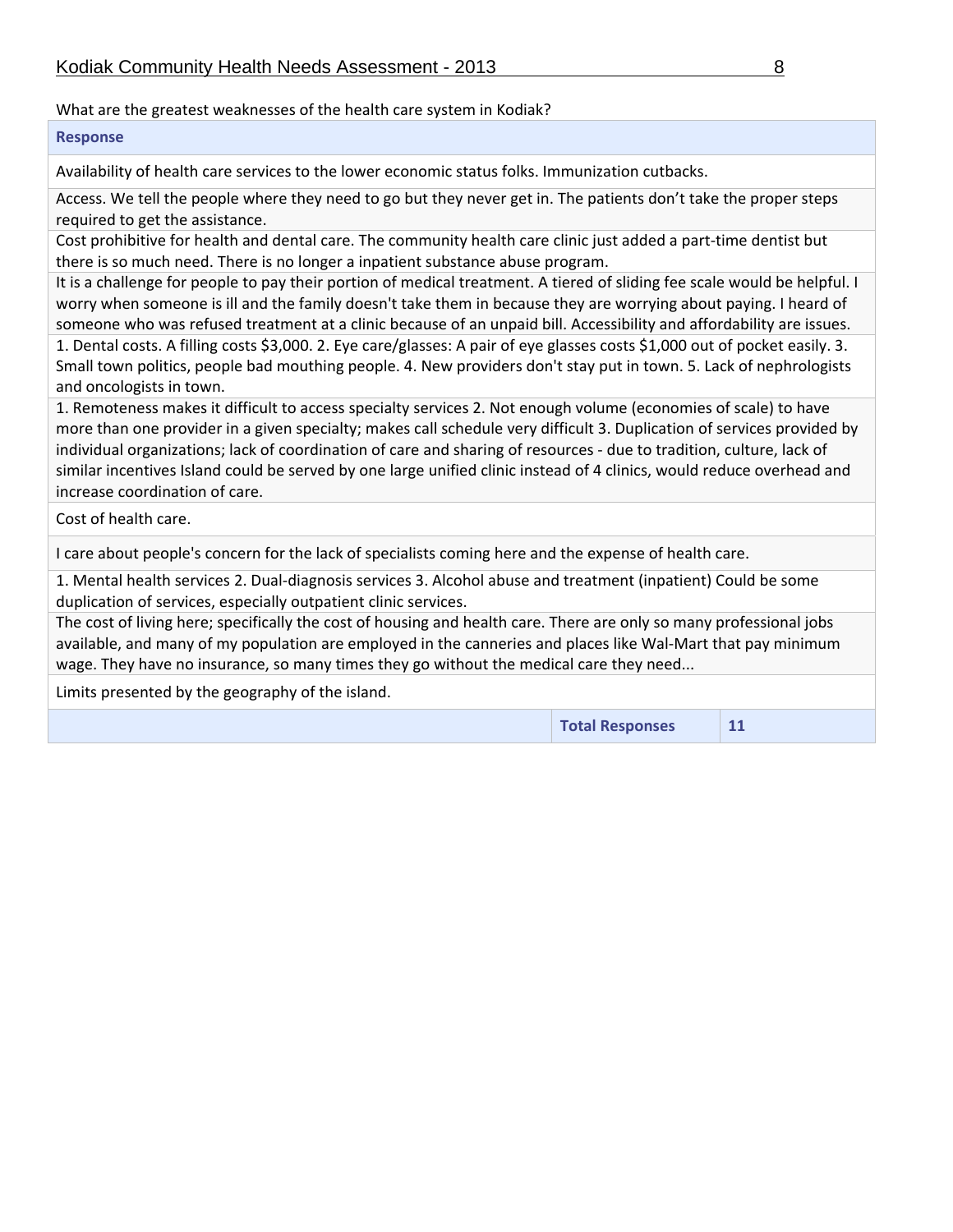What could be done to improve the health care system in Kodiak?

#### **Response**

More money but we don't have it, nor the population base. It would be great to have a cardiologist in town. Health care costs are too high. I realize the providers need to get paid but \$179 for a 15 minute visit for a cough is outrageous. Same as \$400 to see a specialist. I'm not sure if this is still true but it used to be that Kodiak had the most expensive dental and lab work charges in the whole state.

Improve accessibility so people can be seen. There are too many silos in community. We need work together toward a common community goal. Because of the silos some things are done twice and other things are not accomplished at all. Sometimes people are protective in their silos also.

Much like the rest of the country (we are no different) we need to increase accessibility of health and dental services for the uninsured. It's crazy that we won't pay \$500 to pull a 40-year old's tooth that could down the road cause heart problems and then we are paying to Medevac him to Anchorage. We need to pay for the preventative services now which is what Obama Care is trying to do.

A residential treatment program on island would be great as there is a big gap there. There are parents here that can't hold a job because of substance abuse. We need community buy‐in to make it happen as I've looked at the requirements and we can't do it alone. I do see value in outpatient treatment but if that's all someone gets and then goes back to their home environment they fall back.

1. Affordability: The hospital is wonderful but has a monopoly and their charges are ridiculously high. People can't afford to stay in the hospital here. 2. Old time doctors needs to retire or expand their knowledge, technology, etc. 3. Add nephrologists and oncologists to serve all the people who need them. 4. The Governor needs to back up his plan with funding. Everyone is leaving behavioral health.

Island could be served by one large unified clinic instead of 4 clinics, would reduce overhead and increase coordination of care; if we could integrate primary and specialty care for continuity, we could have better quality, chronic disease management, and reduce costs. Tele‐medicine and having enough specialists willing to travel to the island to meet the need of the population; technology is available for connectivity ‐ needs funding sources and coordination. Specialists in Anchorage are most well‐compensated in the country; lack incentive to travel out to Kodiak. Other comments: We have great health care due to personal attention and caring staff, and supportive community; community is engaged in promoting health care.

Addressing both housing and substance abuse treatment would significantly improve the health of the community.

Continue to make specialty services available as they can within the revenue constraints.

Add more robust mental health services, alcohol and drug abuse services (inpatient), and cardiology/Neurology Other: Having a good health care system in our community is an economic engine but also an attractive trait for people thinking about moving to Kodiak Island. We are thankful that Providence is here and that the partnership grows.

Education and communication. We need to get the word out about the programs that the Island does have. I was not even aware of a new program that was started recently. Have more affordable housing.

The hospital has good visiting specialists/providers. The hospital does an outstanding job with the limitations they have.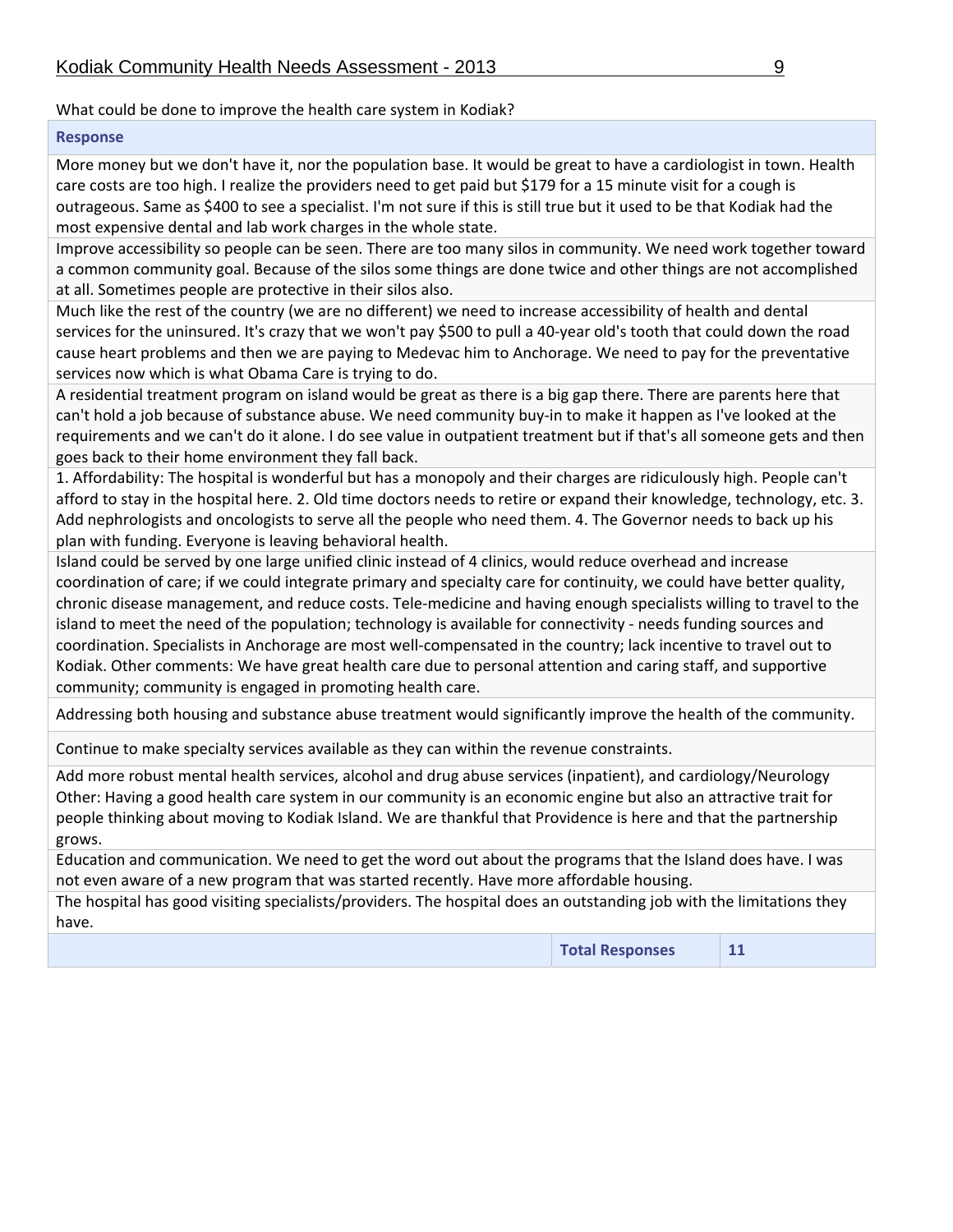# Appendix 3

# **Kodiak Community Health Survey**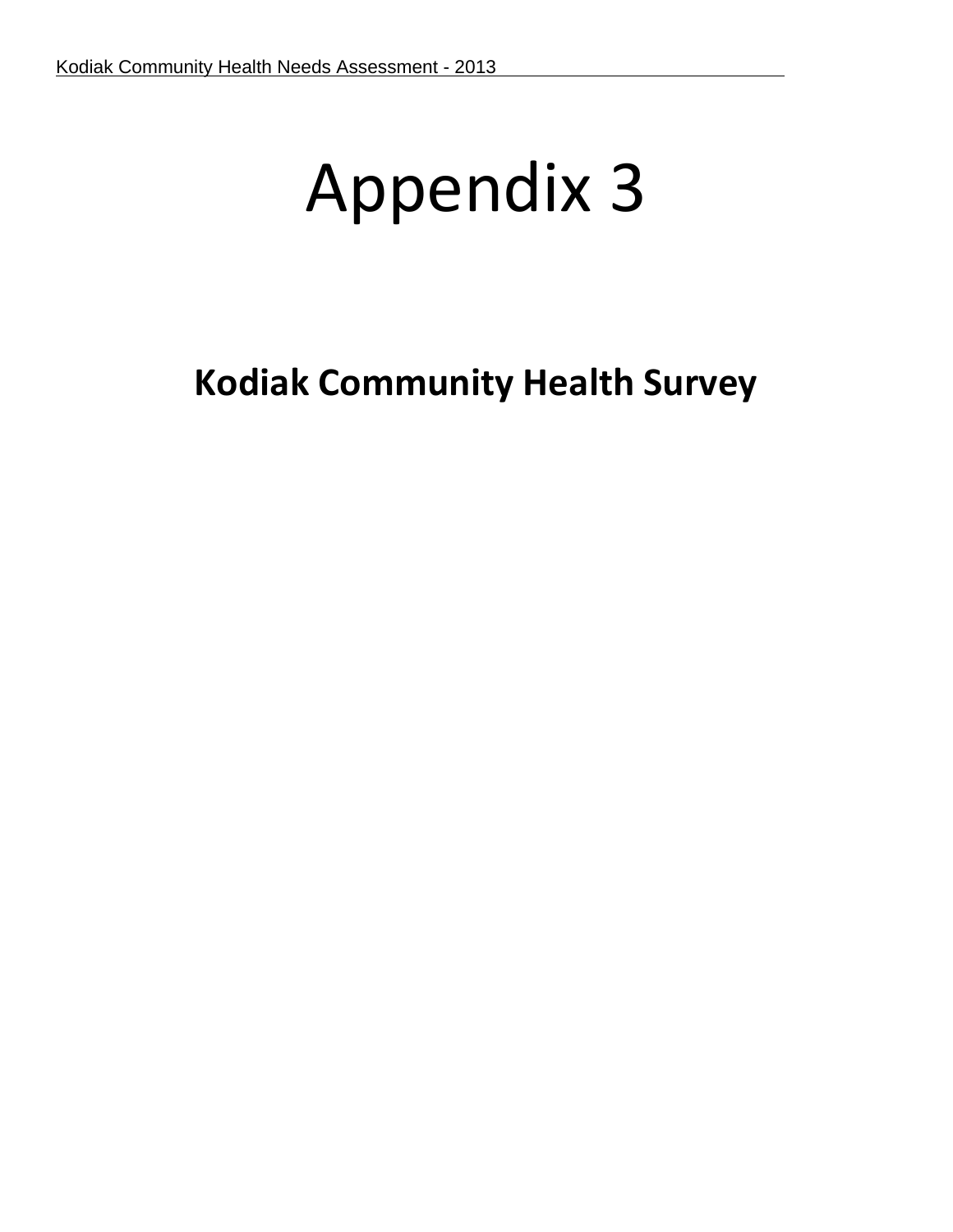# Kodiak Community Health Survey

1. Have you needed health care in the last 12 months and were you able to receive it?

| <b>Response</b>                                                                       | <b>Chart</b> | <b>Frequency</b>       | Count |
|---------------------------------------------------------------------------------------|--------------|------------------------|-------|
| Didn't need health care<br>/ Hindi nangailangan ng<br>pangangalagang<br>pangkalusugan |              | 15.7%                  | 111   |
| Yes $/$ Oo                                                                            |              | 78.9%                  | 557   |
| No / Hindi                                                                            |              | 5.4%                   | 38    |
| Not Answered                                                                          |              |                        | 16    |
|                                                                                       |              | <b>Valid Responses</b> | 706   |
|                                                                                       |              | <b>Total Responses</b> | 722   |

# 1a. If yes, what was the primary reason for your most recent visit?

| <b>Response</b>                                                                              | <b>Chart</b> | <b>Frequency</b>       | Count |
|----------------------------------------------------------------------------------------------|--------------|------------------------|-------|
| Emergency/Urgent care /<br>Pang-emergency/Agaran na<br>pangangalaga                          |              | 13.6%                  | 76    |
| New (acute) problem /<br>Bagong (malalang)<br>problema                                       |              | 16.5%                  | 92    |
| Ongoing (chronic) problem /<br>Nagpapatuloy<br>(Pangmatagalan) na<br>problema                |              | 18.5%                  | 103   |
| Preventive care /<br>Pangangalaga sa pag-<br>iwas sa sakit                                   |              | 25.3%                  | 141   |
| Required physical/annual<br>examination / Nangailangan<br>ng pisikal/taunang<br>eksaminasyon |              | 18.5%                  | 103   |
| Other (specify) / Iba pa<br>(pakitukoy):                                                     |              | 7.7%                   | 43    |
| Not Answered                                                                                 |              |                        | 40    |
|                                                                                              |              | <b>Valid Responses</b> | 558   |
|                                                                                              |              | <b>Total Responses</b> | 598   |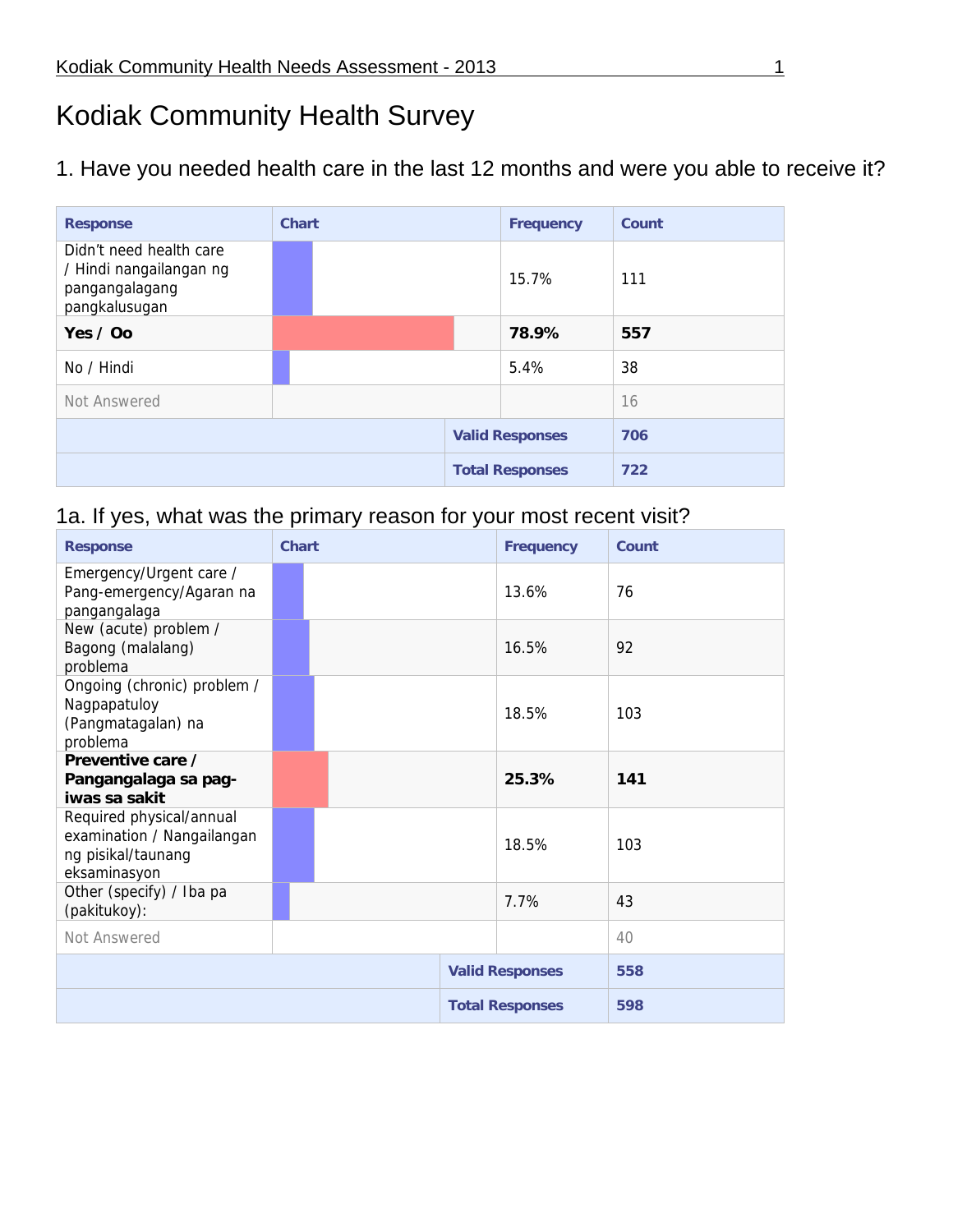# 1b. If no, why couldn't you receive it?

| <b>Response</b>                                                                                                                               | <b>Chart</b> | <b>Frequency</b>       | Count          |
|-----------------------------------------------------------------------------------------------------------------------------------------------|--------------|------------------------|----------------|
| No insurance/couldn't afford<br>it / Walang insurance<br>(seguro)/hindi ito kayang<br>bayaran                                                 |              | 25.9%                  | 15             |
| Insurance wouldn't cover it<br>/ Hindi ito sakop ng<br>insurance                                                                              |              | 8.6%                   | 5              |
| Couldn't afford co-pay /<br>Hindi kayang bayaran ang<br>co-pay (hating-bayad)                                                                 |              | 17.2%                  | 10             |
| Needed service/specialist<br>that was not available in<br>Kodiak / Kailangan ng<br>serbisyo/espesyalistang wala<br>sa Kodiak                  |              | 12.1%                  | 7              |
| Appointment not available /<br>Waiting time too long / Hindi<br>available ang<br>appointment/Masyadong<br>matagal ang oras ng<br>paghihintay  |              | 3.4%                   | $\overline{2}$ |
| Confidentiality/Privacy issues<br>/ Mga isyu sa pagiging<br>Kumpidensiyal/Pagkapribado                                                        |              | 3.4%                   | $\overline{2}$ |
| Wanted but couldn't find<br>same gender provider /<br>Nangailangan ngunit hindi<br>nakahanap ng<br>tagapangalagang may<br>kaparehong kasarian |              | 3.4%                   | $\overline{2}$ |
| Other (specify) / Iba pa<br>(pakitukoy):                                                                                                      |              | 25.9%                  | 15             |
| Not Answered                                                                                                                                  |              |                        | 153            |
|                                                                                                                                               |              | <b>Valid Responses</b> | 58             |
|                                                                                                                                               |              | <b>Total Responses</b> | 211            |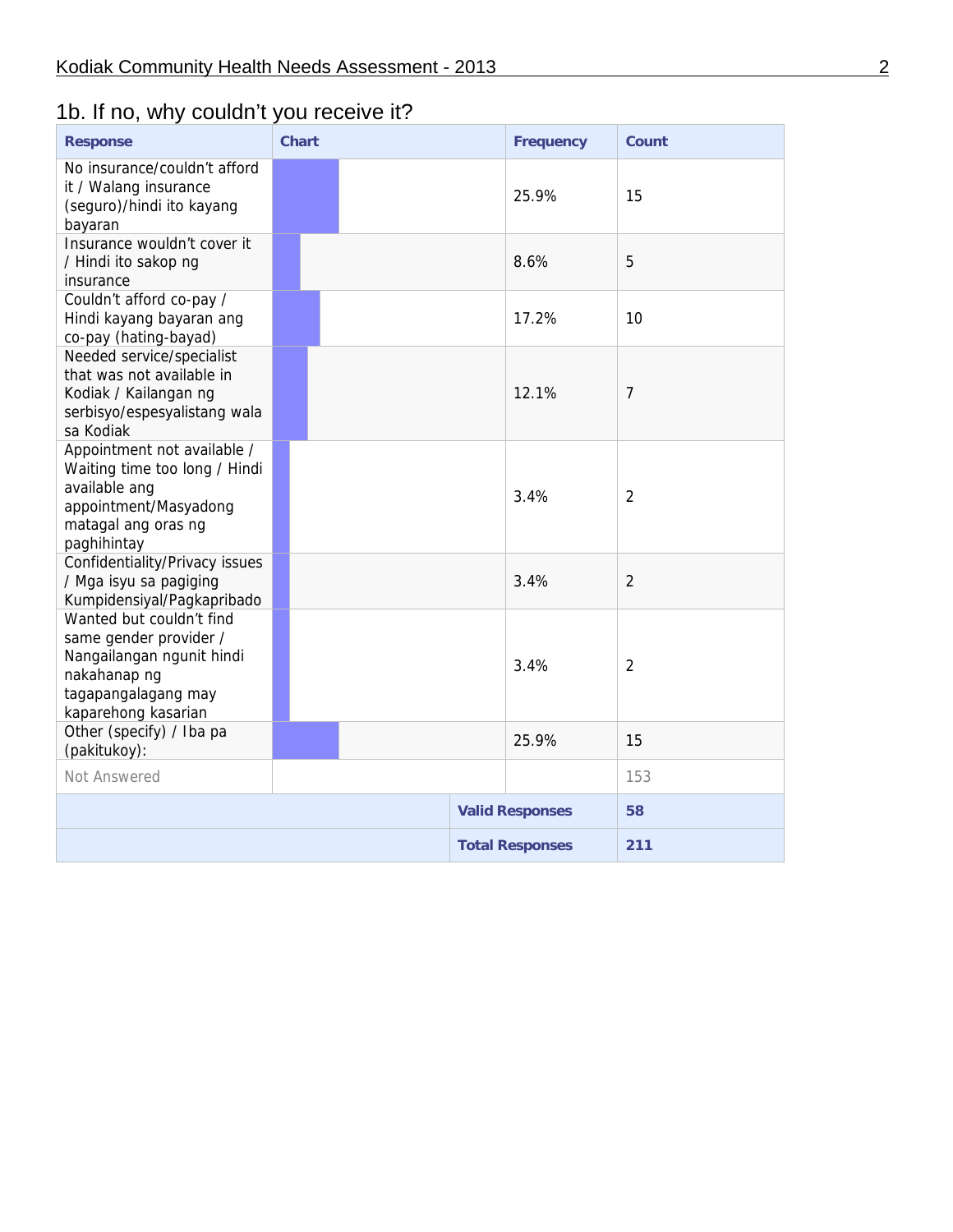# 1c. If no, what type of health care did you go without? (Choose all that apply)

| <b>Response</b>                                                                                             | <b>Chart</b> | <b>Frequency</b>       | Count |
|-------------------------------------------------------------------------------------------------------------|--------------|------------------------|-------|
| Basic care / (Karaniwang<br>pangangalaga)                                                                   |              | 26.9%                  | 14    |
| Preventive care/annual<br>exams / Pangangalaga                                                              |              |                        |       |
| sa pag-iwas sa<br>sakit/mga taunang<br>eksaminasyon                                                         |              | 30.8%                  | 16    |
| Specialist / Espesyalista                                                                                   |              | 19.2%                  | 10    |
| New (acute) problem /<br>Bagong (Malalang) problema                                                         |              | 19.2%                  | 10    |
| Ongoing (chronic) problem /<br>Nagpapatuloy<br>(Pangmatagalan) na<br>problema Malalang (bagong)<br>problema |              | 21.2%                  | 11    |
| Prescription medications /<br>Mga inireresetang gamot                                                       |              | 15.4%                  | 8     |
| Other (specify) / Iba pa<br>(pakitukoy):--                                                                  |              | 25.0%                  | 13    |
|                                                                                                             |              | <b>Valid Responses</b> | 52    |
|                                                                                                             |              | <b>Total Responses</b> | 198   |

# 1c. If no, what type of health care did you go without?

| <b>Response</b>                            |                        |     |
|--------------------------------------------|------------------------|-----|
| Reproductive care                          |                        |     |
| Alternative medicine providers             |                        |     |
| Physical Therapy; Mental Health counseling |                        |     |
| Dental and Mental Health                   |                        |     |
| Na                                         |                        |     |
| Dental                                     |                        |     |
| None                                       |                        |     |
| None                                       |                        |     |
|                                            | <b>Valid Responses</b> | 8   |
|                                            | <b>Total Responses</b> | 734 |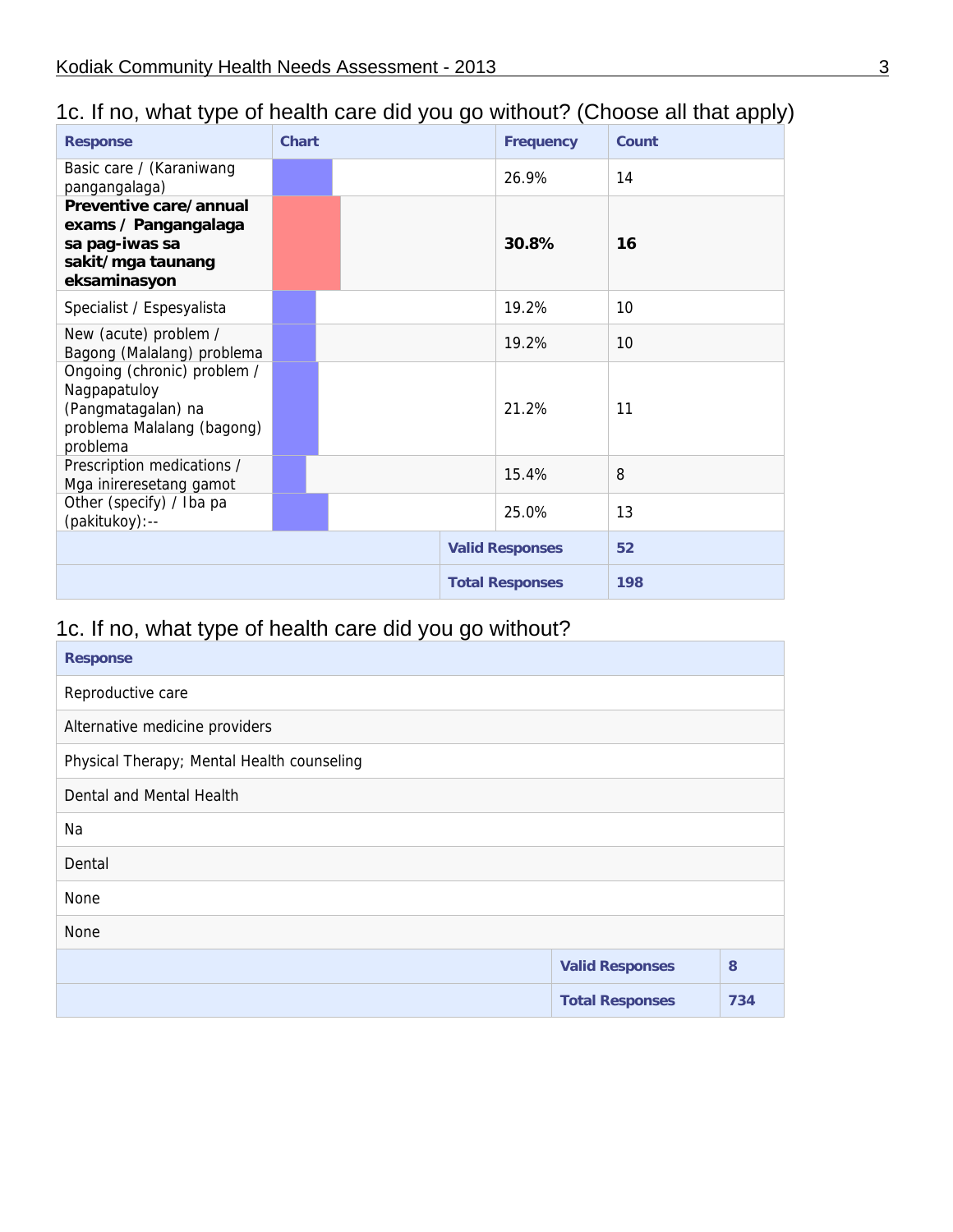2. Do you use the emergency room for your main source of health care? This would be for illness as well as for emergencies.

| <b>Response</b> | <b>Chart</b> | <b>Frequency</b>       | Count |
|-----------------|--------------|------------------------|-------|
| Yes / Oo        |              | 8.6%                   | 46    |
| No / Hindi      |              | 91.4%                  | 492   |
| Not Answered    |              |                        | 5     |
|                 |              | <b>Valid Responses</b> | 538   |
|                 |              | <b>Total Responses</b> | 543   |

# 3. Do you have health insurance?

| <b>Response</b>         | <b>Chart</b> | <b>Frequency</b>       | Count          |
|-------------------------|--------------|------------------------|----------------|
| Yes / Oo                |              | 71.1%                  | 490            |
| No / Wala               |              | 28.3%                  | 195            |
| Don't know / Hindi alam |              | 0.6%                   | $\overline{4}$ |
| Not Answered            |              |                        | 18             |
|                         |              | <b>Valid Responses</b> | 689            |
|                         |              | <b>Total Responses</b> | 707            |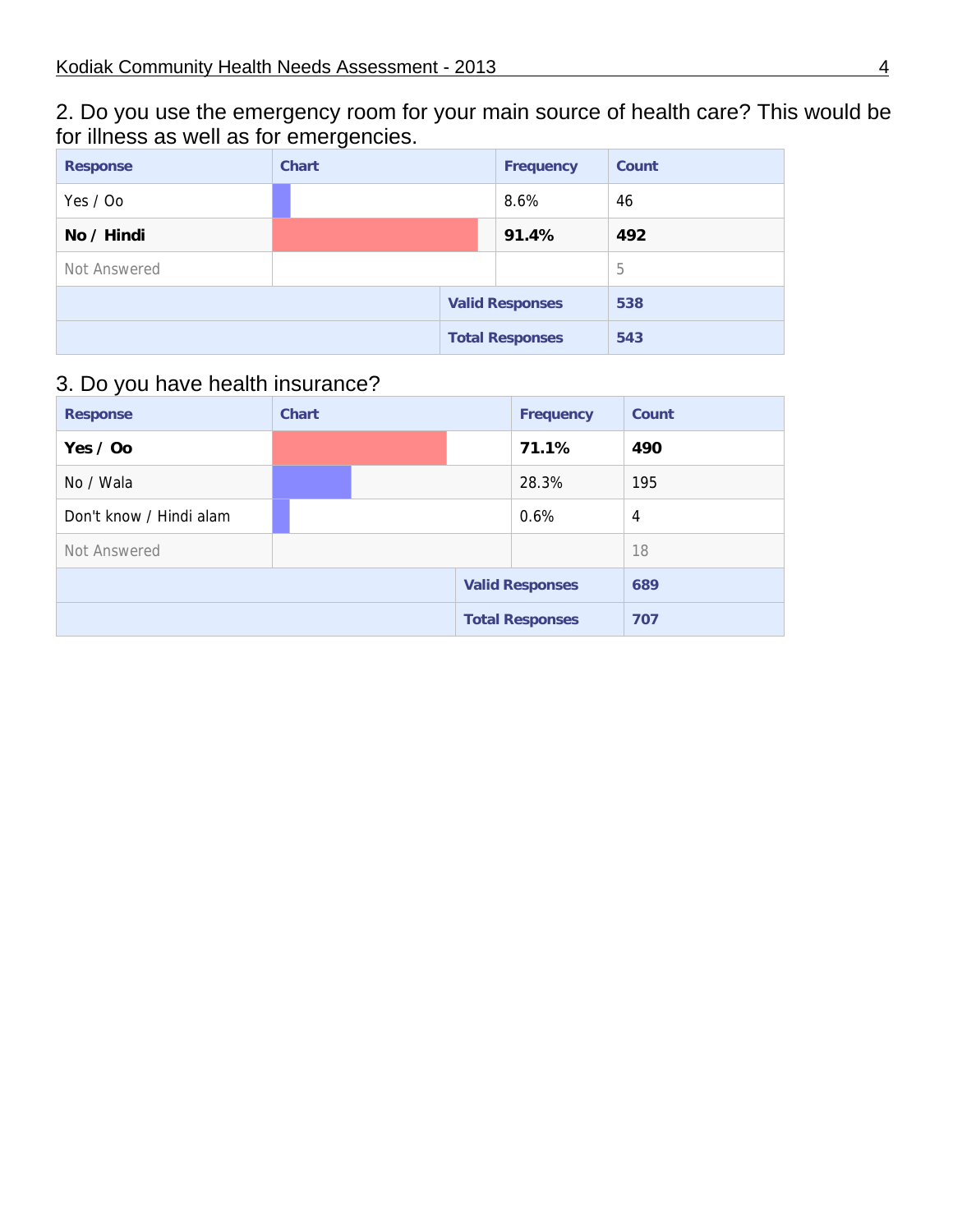# 3a. If yes, where do you get your health insurance?

| <b>Response</b>                                                                                                                                     | <b>Chart</b> | <b>Frequency</b>       | Count |
|-----------------------------------------------------------------------------------------------------------------------------------------------------|--------------|------------------------|-------|
| <b>Employer or spouse's</b><br>employer /<br>Pinagtatrabahuhan o sa<br>pinagtatrabahuhan ng<br>asawa                                                |              | 74.5%                  | 366   |
| Private insurance you<br>purchased on your own /<br>Pribadong insurance na kayo<br>ang bumili                                                       |              | 4.3%                   | 21    |
| State or federal program<br>(such as Medicaid, Medicare,<br>Tricare) / Programa ng<br>estado o pederal (gaya ng<br>Medicaid o Medicare,<br>Tricare) |              | 14.7%                  | 72    |
| Other (specify) / Iba pa<br>(pakitukoy)                                                                                                             |              | 6.5%                   | 32    |
| Not Answered                                                                                                                                        |              |                        | 17    |
|                                                                                                                                                     |              | <b>Valid Responses</b> | 491   |
|                                                                                                                                                     |              | <b>Total Responses</b> | 508   |

# 3a. If yes, where do you get your health insurance?

| <b>Response</b>                                                |
|----------------------------------------------------------------|
| Tricare                                                        |
| Indian                                                         |
| <b>KANA</b>                                                    |
| <b>KANA</b>                                                    |
| State retirement plan                                          |
| <b>Retired AK State</b>                                        |
| Mother's insurance                                             |
| Providence health insurance                                    |
| <b>PKIMC</b>                                                   |
| PKIMC health insurance                                         |
| Small business owner who buys insurance for self and employees |
| Parents                                                        |
| <b>Indian Health Service</b>                                   |
| <b>KANA</b>                                                    |
| <b>KANA</b>                                                    |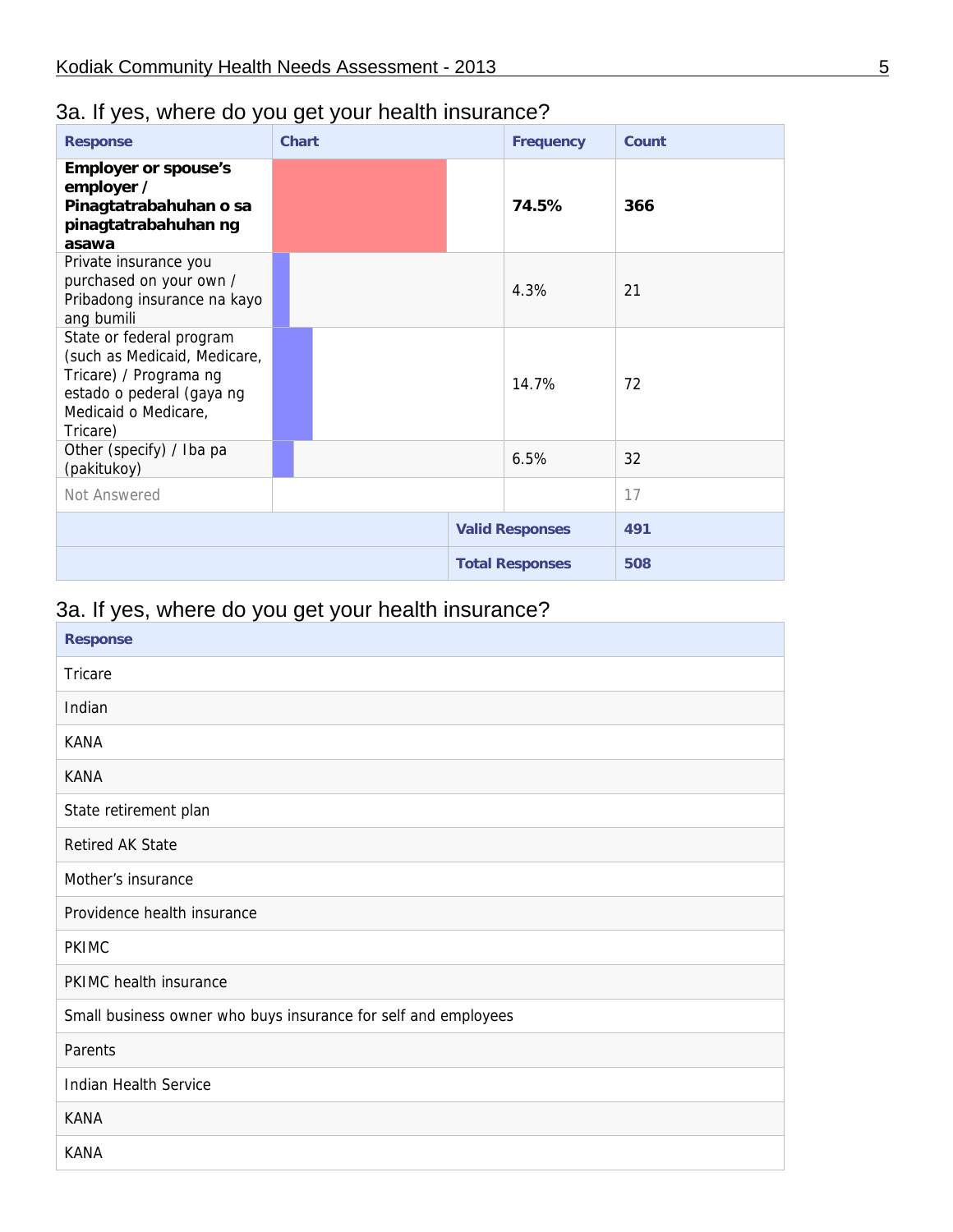# Kodiak Community Health Needs Assessment - 2013 6

| State of Alaska/retired                                                                                       |                        |     |
|---------------------------------------------------------------------------------------------------------------|------------------------|-----|
| Teacher's retirement                                                                                          |                        |     |
| Spouse's retirement health coverage                                                                           |                        |     |
| Father's insurance through Affordable Care Act                                                                |                        |     |
| Parents                                                                                                       |                        |     |
| TRICARE AND EMPLOYER                                                                                          |                        |     |
| VA                                                                                                            |                        |     |
| Federal program as a divorced spouse of federal employee. I pay the federal governments share and<br>my share |                        |     |
| Union                                                                                                         |                        |     |
| Indian health care                                                                                            |                        |     |
| Both retired employee and Medicare                                                                            |                        |     |
| <b>TRS Retiree Insurance</b>                                                                                  |                        |     |
| <b>ACHIA</b>                                                                                                  |                        |     |
| <b>Retired Benefits</b>                                                                                       |                        |     |
| <b>KANA</b>                                                                                                   |                        |     |
| Parents insurance                                                                                             |                        |     |
|                                                                                                               | <b>Valid Responses</b> | 31  |
|                                                                                                               | <b>Total Responses</b> | 734 |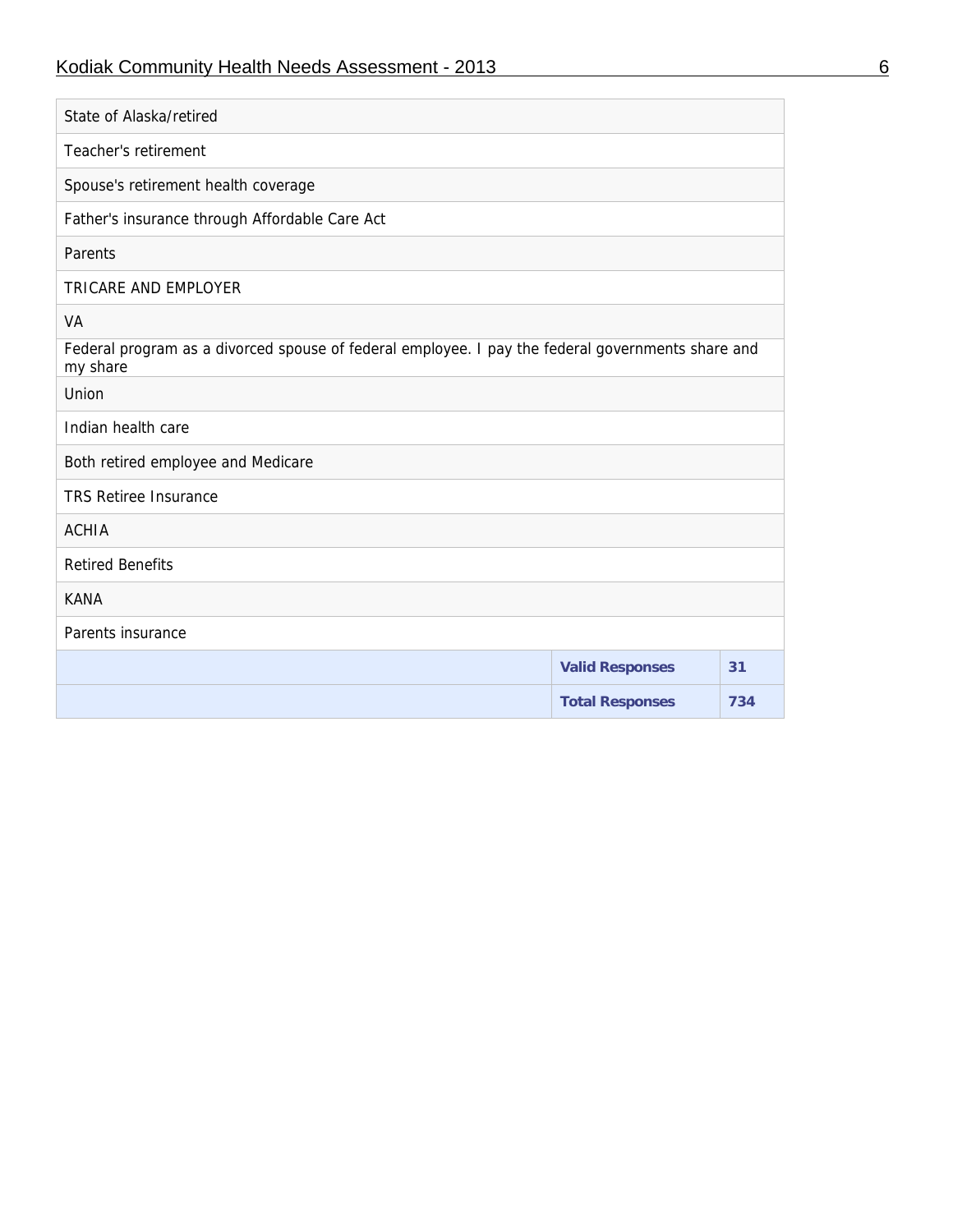# 3b. If no, why not? (Choose all that apply)

| <b>Response</b>                                                                                                            | Chart |  | <b>Frequency</b>       | Count |
|----------------------------------------------------------------------------------------------------------------------------|-------|--|------------------------|-------|
| Employer doesn't offer<br>health insurance / Hindi<br>nag-aalok ang<br>pinagtatrabahuhan ng<br>insurance sa kalusugan      |       |  | 9.6%                   | 13    |
| Too expensive /<br>Napakamahal                                                                                             |       |  | 50.7%                  | 69    |
| Don't need or believe in<br>health insurance / Hindi                                                                       |       |  | 2.9%                   | 4     |
| kailangan o naniniwala sa<br>insurance sa kalusugan                                                                        |       |  |                        |       |
| Not eligible for employer<br>health insurance / Hindi<br>karapat-dapat para sa health<br>insurance sa<br>pinagtatrabahuhan |       |  | 5.1%                   | 7     |
| Unable to find health<br>insurance / Hindi<br>makahanap ng health<br>insurance                                             |       |  | 2.2%                   | 3     |
| Other (specify) / Iba pa<br>(pakitukoy):                                                                                   |       |  | 41.9%                  | 57    |
|                                                                                                                            |       |  | <b>Valid Responses</b> | 136   |
|                                                                                                                            |       |  | <b>Total Responses</b> | 206   |

# 3b. If no, why not?

| <b>Response</b>                                                                                                                                                                |
|--------------------------------------------------------------------------------------------------------------------------------------------------------------------------------|
| Indian Health Service                                                                                                                                                          |
| Unemployed                                                                                                                                                                     |
| KANA                                                                                                                                                                           |
| KANA                                                                                                                                                                           |
| <b>KANA Beneficiary</b>                                                                                                                                                        |
| We have Indian Health                                                                                                                                                          |
| Kodiak Alaska Native Association                                                                                                                                               |
| Unemployed                                                                                                                                                                     |
| <b>IHS</b>                                                                                                                                                                     |
| Self-employed & a student                                                                                                                                                      |
| I just cancelled it this month after paying \$278.00 for \$5,000.00 deductible. Too expensive for NEVER<br>being sick. I will wait for Obama Care to kick in.                  |
| Can't afford it, and according to State regulations I don't qualify for Medicaid or Disability.                                                                                |
| I am self-employed with \$10,000 deductible with Blue Cross-hence NEVER use emergency room-unless<br>I was really having emergency <i>i.e.</i> , Heart attack, hit by car etc. |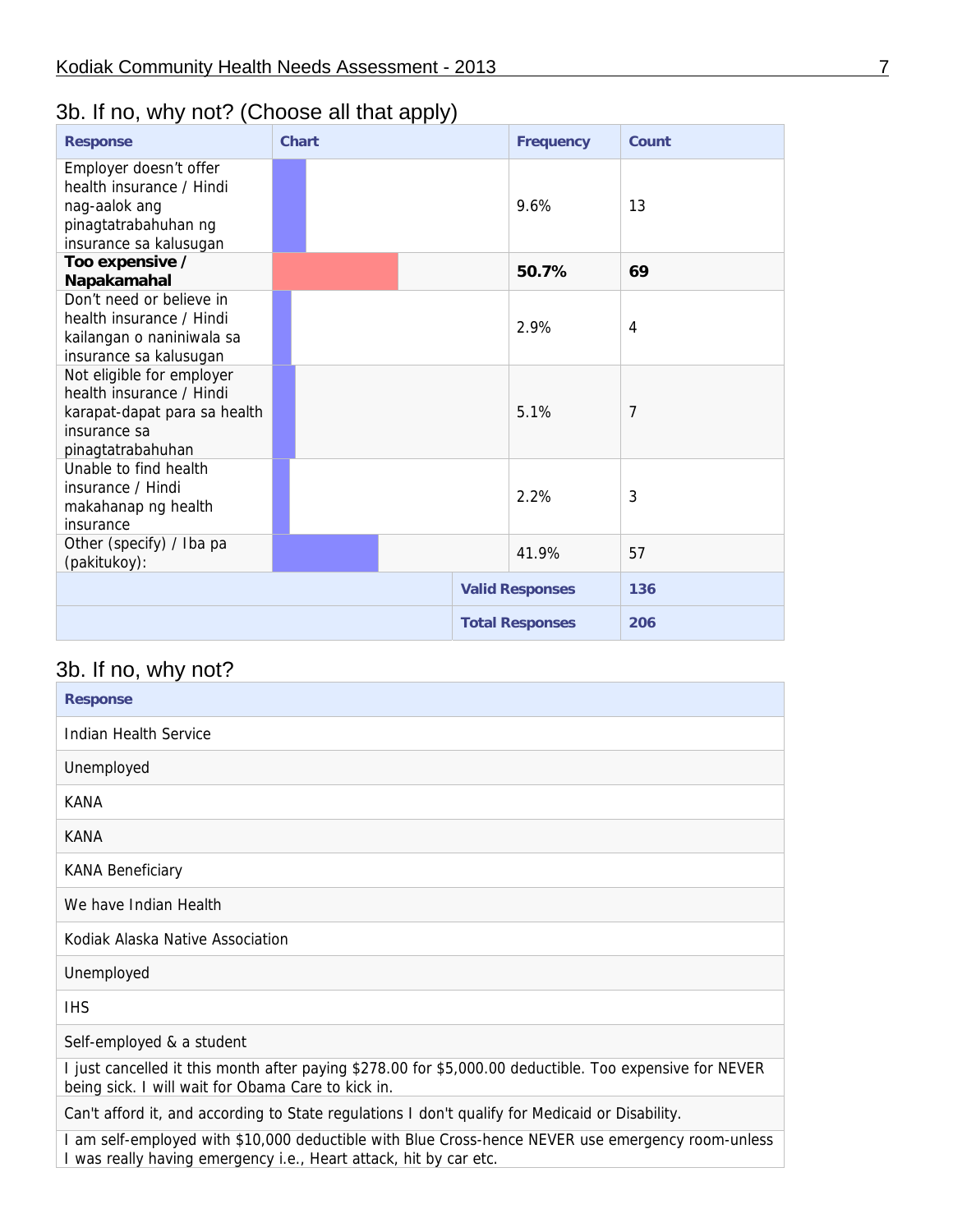| Employees who work the casual position are not eligible for insurance--it is not fair.          |  |  |  |  |
|-------------------------------------------------------------------------------------------------|--|--|--|--|
| Self employed                                                                                   |  |  |  |  |
| Not an emergency                                                                                |  |  |  |  |
| See PPC                                                                                         |  |  |  |  |
| I didn't need to                                                                                |  |  |  |  |
| I have health insurance but the copays are very high.                                           |  |  |  |  |
| Because the ER is not to be used as a primary source for health care                            |  |  |  |  |
| I have health insurance and will avoid the ER unless it's critical because of the cost.         |  |  |  |  |
| The ER is for emergencies and I haven't experienced an emergency.                               |  |  |  |  |
| I have a primary Dr. I go to.                                                                   |  |  |  |  |
| I have a primary care physician                                                                 |  |  |  |  |
| NO emergency                                                                                    |  |  |  |  |
| Didn't need services                                                                            |  |  |  |  |
| Won't get right diagnosis                                                                       |  |  |  |  |
| Only for emergencies                                                                            |  |  |  |  |
| My physician is my main source of health care                                                   |  |  |  |  |
| Have not needed ER health care                                                                  |  |  |  |  |
| Have my own doctor                                                                              |  |  |  |  |
| Does this relate to the emergency room Q?                                                       |  |  |  |  |
| No issues                                                                                       |  |  |  |  |
| See family physician if not an emergency                                                        |  |  |  |  |
| Emergencies are for emergencies. Not for being sick.                                            |  |  |  |  |
| Too busy and not the correct place for me to go.                                                |  |  |  |  |
| Emergency Room is for emergencies only                                                          |  |  |  |  |
| Have regular MD office                                                                          |  |  |  |  |
| I would choose to go to a clinic first if that choice was available and it wasn't an emergency. |  |  |  |  |
| See physician ongoing basis                                                                     |  |  |  |  |
| Not sick enough                                                                                 |  |  |  |  |
| Did not need ER                                                                                 |  |  |  |  |
| Don't need it                                                                                   |  |  |  |  |
| <b>KANA Medical</b>                                                                             |  |  |  |  |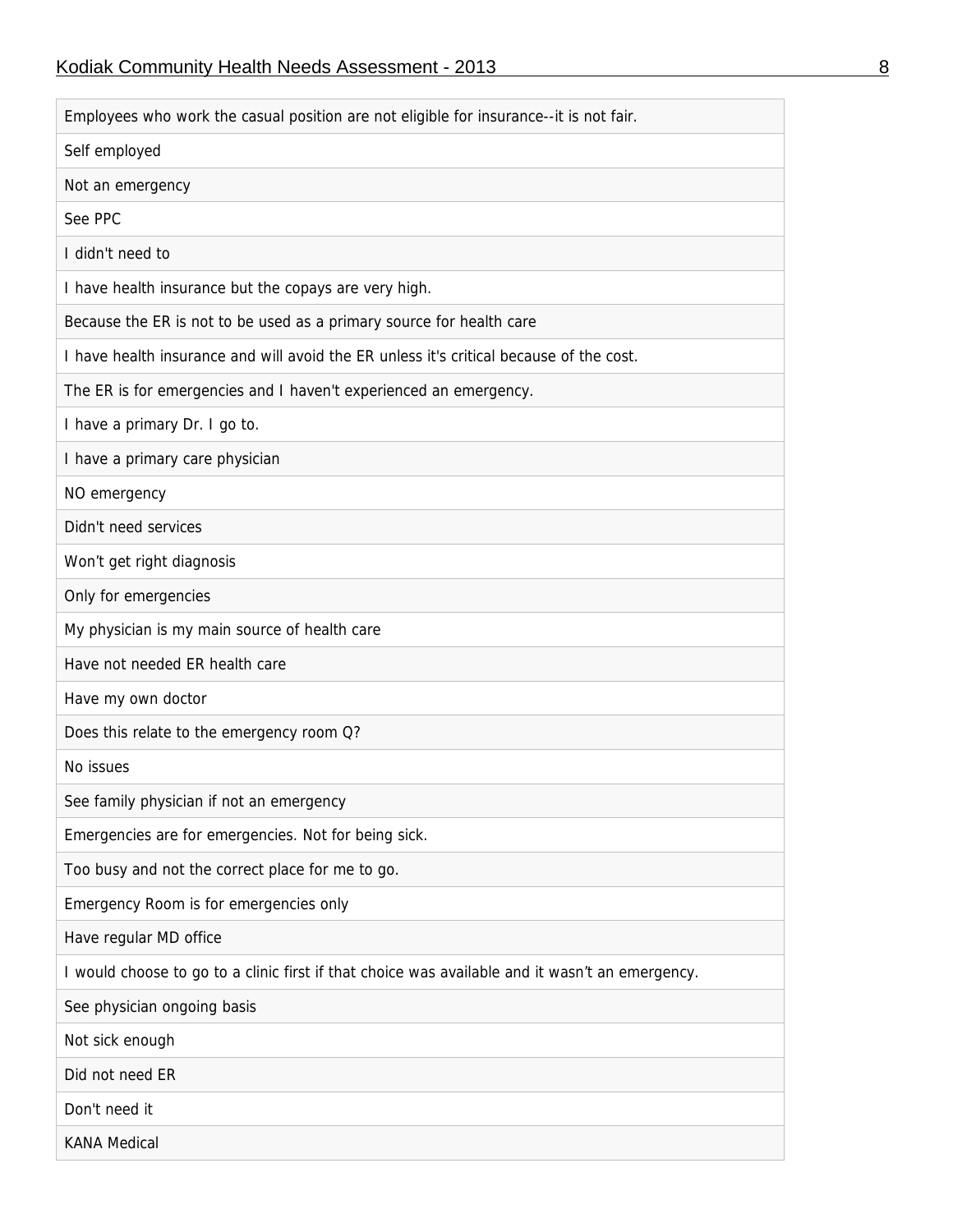| Not necessary for type of illness |                        |     |  |  |  |
|-----------------------------------|------------------------|-----|--|--|--|
|                                   | <b>Valid Responses</b> | 45  |  |  |  |
|                                   | <b>Total Responses</b> | 734 |  |  |  |

# 4. Does your health insurance cover or do you have additional coverage for:

|                                                                                                                                                                    |               | <b>YesOo</b> | <b>NoHindi</b> | Don't<br>knowHindi<br>alam | <b>Total</b> |
|--------------------------------------------------------------------------------------------------------------------------------------------------------------------|---------------|--------------|----------------|----------------------------|--------------|
| 4a. Prescriptions? /<br>Mga reseta?                                                                                                                                | Count         | 412          | 15             | 11                         | 438          |
|                                                                                                                                                                    | % by Row      | 94.1%        | 3.4%           | 2.5%                       | 100.0%       |
|                                                                                                                                                                    | % by<br>Total | 11.9%        | 0.4%           | 0.3%                       | 12.6%        |
| 4b. Treatment for<br>substance abuse?<br>(alcohol/drugs,<br>etc.)<br>/Panggagamot<br>para sa mapang-<br>abusong paggamit<br>ng substansiya?<br>(alak/droga, atbp.) | Count         | 216          | 46             | 168                        | 430          |
|                                                                                                                                                                    | % by Row      | 50.2%        | 10.7%          | 39.1%                      | 100.0%       |
|                                                                                                                                                                    | % by<br>Total | 6.2%         | 1.3%           | 4.8%                       | 12.4%        |
| 4c. Preventive<br>care/annual<br>exam? /<br>Pangangalaga sa<br>pag-iwas sa<br>sakit/taunang<br>eksaminasyon?                                                       | Count         | 389          | 31             | 19                         | 439          |
|                                                                                                                                                                    | % by Row      | 88.6%        | 7.1%           | 4.3%                       | 100.0%       |
|                                                                                                                                                                    | % by<br>Total | 11.2%        | 0.9%           | 0.5%                       | 12.7%        |
| 4d. Long-term<br>care? (nursing<br>home)<br>/Pangmatagalang<br>pangangalaga?<br>(nursing home)                                                                     | Count         | 122          | 134            | 170                        | 426          |
|                                                                                                                                                                    | % by Row      | 28.6%        | 31.5%          | 39.9%                      | 100.0%       |
|                                                                                                                                                                    | % by<br>Total | 3.5%         | 3.9%           | 4.9%                       | 12.3%        |
| 4e. Dental care? /<br>Pangangalaga sa                                                                                                                              | Count         | 391          | 41             | 9                          | 441          |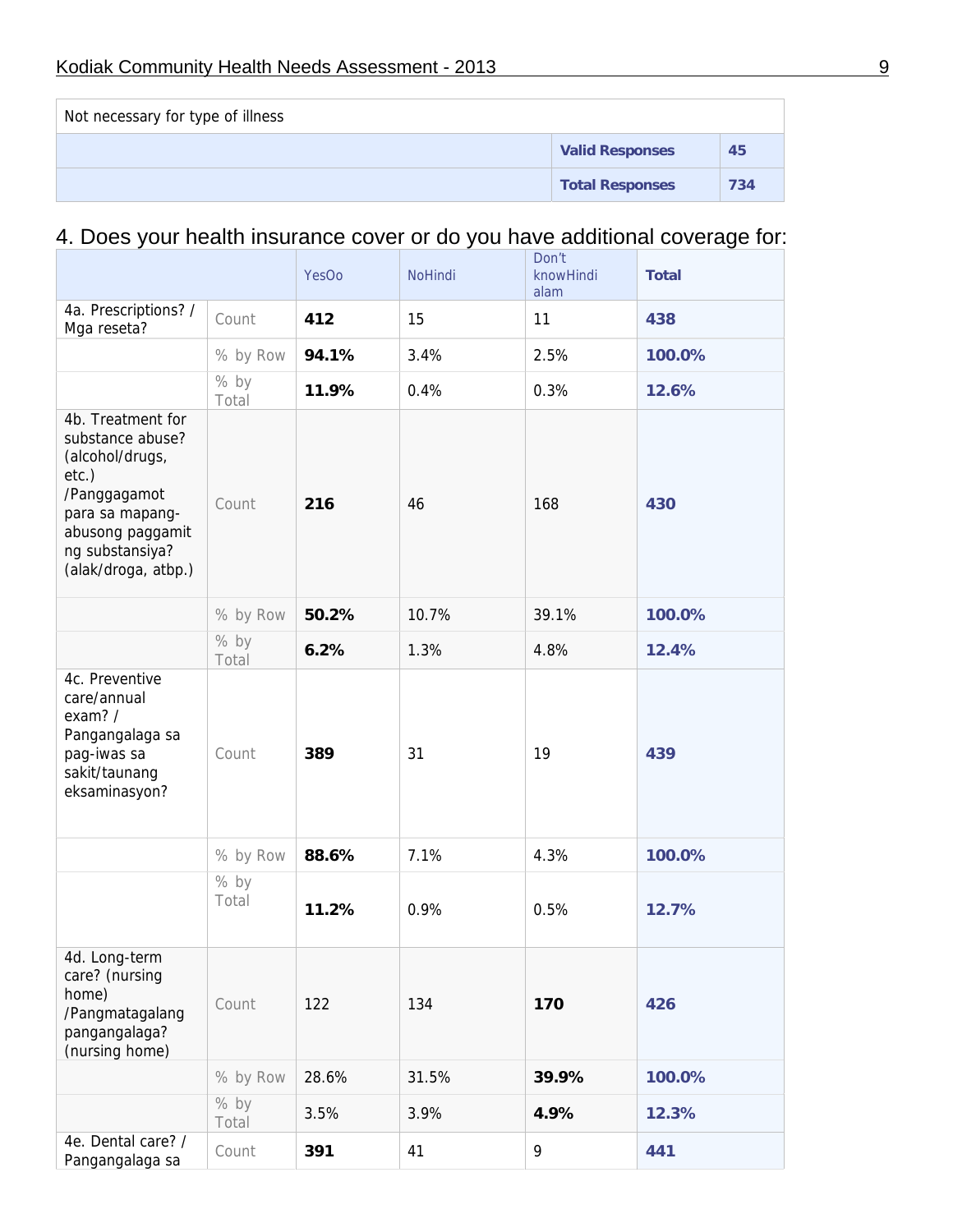#### Kodiak Community Health Needs Assessment - 2013 10

| ngipin?                                            |               |       |       |       |        |
|----------------------------------------------------|---------------|-------|-------|-------|--------|
|                                                    | % by Row      | 88.7% | 9.3%  | 2.0%  | 100.0% |
|                                                    | % by<br>Total | 11.3% | 1.2%  | 0.3%  | 12.7%  |
| 4f. Home health?<br>/ Pangangalaga sa<br>bahay?    | Count         | 119   | 88    | 218   | 425    |
|                                                    | % by Row      | 28.0% | 20.7% | 51.3% | 100.0% |
|                                                    | % by<br>Total | 3.4%  | 2.5%  | 6.3%  | 12.3%  |
| 4g. Vision care?<br>/ Pangangalaga sa<br>paningin? | Count         | 368   | 55    | 14    | 437    |
|                                                    | % by Row      | 84.2% | 12.6% | 3.2%  | 100.0% |
|                                                    | % by<br>Total | 10.6% | 1.6%  | 0.4%  | 12.6%  |
| 4h. Vaccines / Mga<br>bakuna                       | Count         | 323   | 42    | 66    | 431    |
|                                                    | % by Row      | 74.9% | 9.7%  | 15.3% | 100.0% |
|                                                    | % by<br>Total | 9.3%  | 1.2%  | 1.9%  | 12.4%  |
| <b>Total</b>                                       | Count         | 2340  | 452   | 675   | 3467   |
|                                                    | % by Row      | 67.5% | 13.0% | 19.5% | 100.0% |
|                                                    | % by Total    | 67.5% | 13.0% | 19.5% | 100.0% |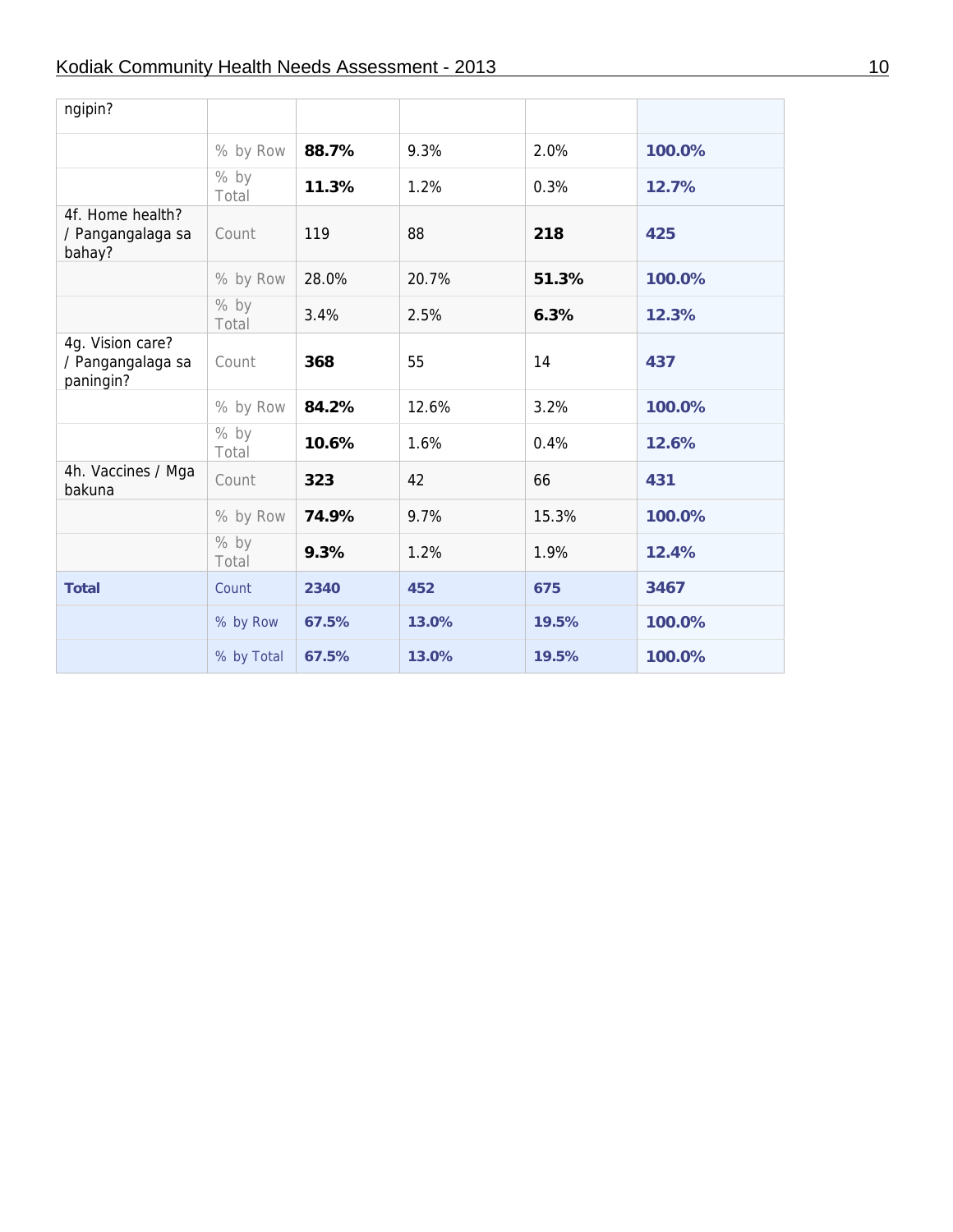## 5. Do your dependent children have:

|                                                                                               |               | Don't have<br>dependent<br>children<br>Walang<br>umaasang<br>mga anak | Yes/Oo | No/Hindi | Don't know/Hindi<br>alam | <b>Total</b> |
|-----------------------------------------------------------------------------------------------|---------------|-----------------------------------------------------------------------|--------|----------|--------------------------|--------------|
| 5a. Health<br>insurance/Denali<br>Kidcare? /<br>Insurance sa<br>kalusugan/ Denali<br>Kidcare? | Count         | 286                                                                   | 250    | 104      | 4                        | 644          |
|                                                                                               | % by<br>Row   | 44.4%                                                                 | 38.8%  | 16.1%    | 0.6%                     | 100.0%       |
|                                                                                               | % by<br>Total | 23.3%                                                                 | 20.4%  | 8.5%     | 0.3%                     | 52.5%        |
| 5b. Dental<br>insurance? /<br>Insurance sa<br>dental?                                         | Count         | 237                                                                   | 271    | 68       | 6                        | 582          |
|                                                                                               | % by<br>Row   | 40.7%                                                                 | 46.6%  | 11.7%    | 1.0%                     | 100.0%       |
|                                                                                               | % by<br>Total | 19.3%                                                                 | 22.1%  | 5.5%     | 0.5%                     | 47.5%        |
| <b>Total</b>                                                                                  | Count         | 523                                                                   | 521    | 172      | 10                       | 1226         |
|                                                                                               | % by Row      | 42.7%                                                                 | 42.5%  | 14.0%    | 0.8%                     | 100.0%       |
|                                                                                               | % by Total    | 42.7%                                                                 | 42.5%  | 14.0%    | 0.8%                     | 100.0%       |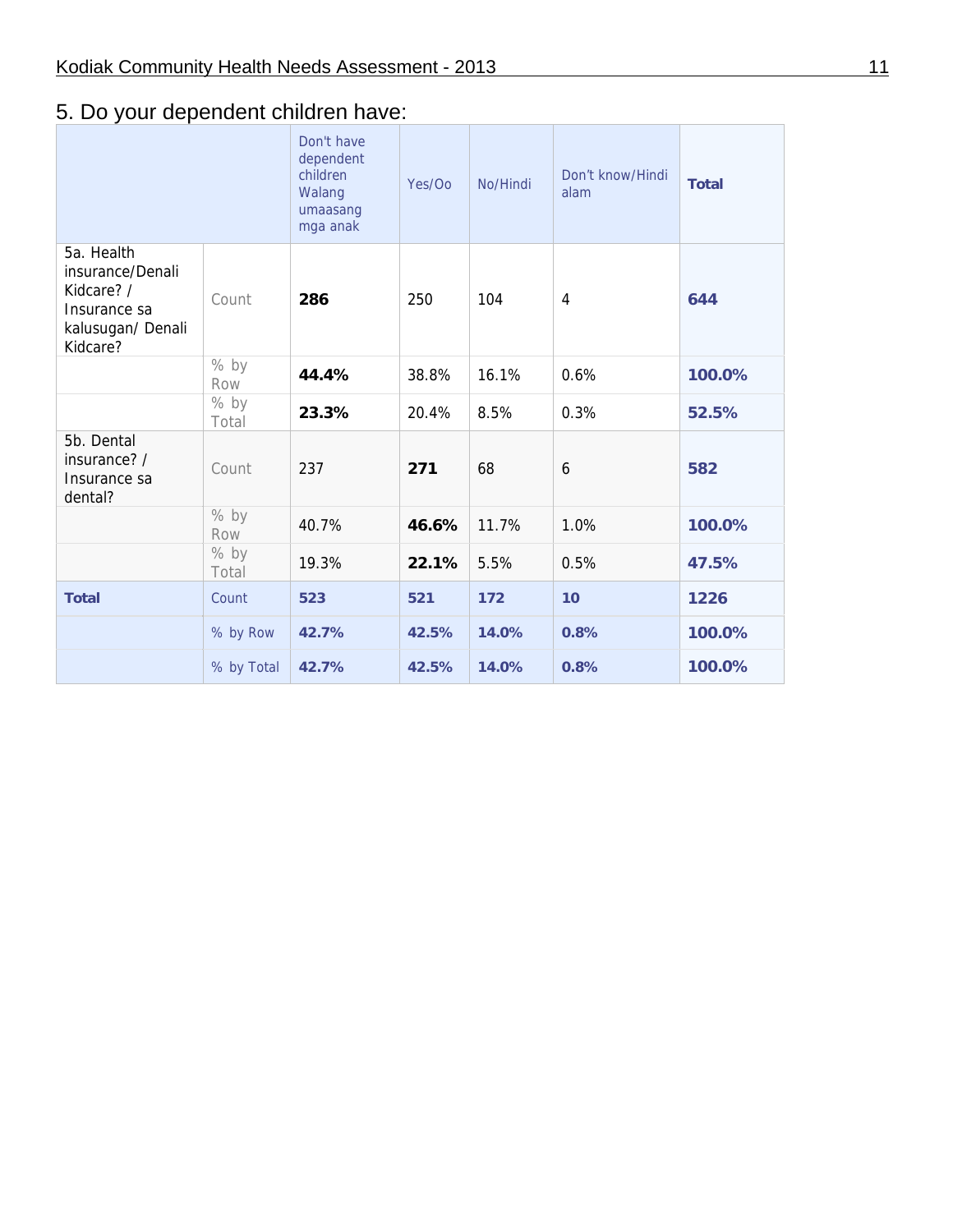#### 6. About how long has it been since you last visited a dentist (or dental specialist/dental hygienist)? (Please include dental specialists and dental hygienists)?

| <b>Response</b>                                                                                                          | <b>Chart</b> | <b>Frequency</b>       | Count |
|--------------------------------------------------------------------------------------------------------------------------|--------------|------------------------|-------|
| 6 months or less / 6 na<br>buwan o mas maikli                                                                            |              | 61.2%                  | 410   |
| More than 6 months, but<br>less than 1 year / Mahigit sa<br>6 na buwan, pero mas maikli<br>sa 1 taon                     |              | 15.8%                  | 106   |
| More than 1 year, but less<br>than 3 years ago / Mas<br>mahigit sa 1 taon, pero mas<br>maikli sa 3 taon ang<br>nakalipas |              | 13.4%                  | 90    |
| More than 3 years ago /<br>Mahigit sa 3 taon ang<br>nakalipas                                                            |              | 7.9%                   | 53    |
| Never been to the dentist /<br>Hindi kailanman nagpunta<br>sa dentista                                                   |              | 0.7%                   | 5     |
| Don't know / Hindi alam                                                                                                  |              | 0.9%                   | 6     |
| Not Answered                                                                                                             |              |                        | 8     |
|                                                                                                                          |              | <b>Valid Responses</b> | 670   |
|                                                                                                                          |              | <b>Total Responses</b> | 678   |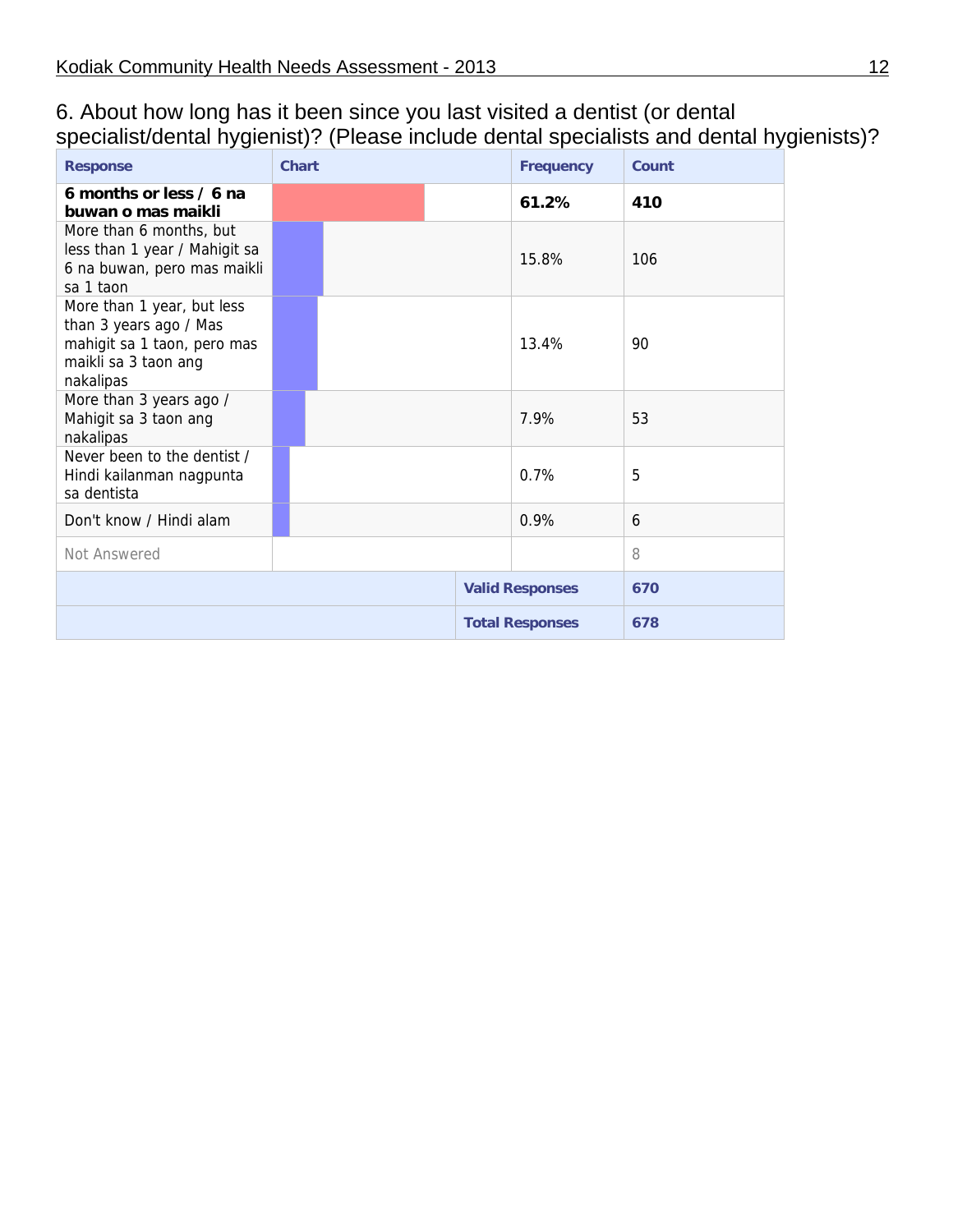| י <i>ו</i> י-י-ט <i>ו</i>                                                                                                                                                                                                                |              |                        |                |
|------------------------------------------------------------------------------------------------------------------------------------------------------------------------------------------------------------------------------------------|--------------|------------------------|----------------|
| <b>Response</b>                                                                                                                                                                                                                          | <b>Chart</b> | <b>Frequency</b>       | <b>Count</b>   |
| Something was wrong,<br>bothered/hurt me / May<br>diperensiya,<br>nakakaabala/sumasakit sa<br>akin                                                                                                                                       |              | 14.1%                  | 93             |
| Went for treatment of a<br>condition that the dentist<br>discovered at an earlier<br>check-up or examination /<br>Nagpagamot para sa isang<br>kundisyon na natuklasan ng<br>dentista sa isang naunang<br>pagpapatingin o<br>eksaminasyon |              | 5.9%                   | 39             |
| Went in on own for<br>check-up, exam or<br>cleaning / Mag-isang<br>pumunta para<br>magpatingin,<br>eksaminasyon o<br>pagpapalinis                                                                                                        |              | 62.6%                  | 413            |
| Was called in by the dentist<br>for check-up, exam or<br>cleaning / Tinawah ng<br>dentista para magpatingin,<br>eksaminasyon o<br>pagpapalinis                                                                                           |              | 13.2%                  | 87             |
| Other (specify): / Iba<br>(tukuyin)                                                                                                                                                                                                      |              | 3.2%                   | 21             |
| Don't know / Hindi alam                                                                                                                                                                                                                  |              | 1.1%                   | $\overline{7}$ |
| Not Answered                                                                                                                                                                                                                             |              |                        | 12             |
|                                                                                                                                                                                                                                          |              | <b>Valid Responses</b> | 660            |
|                                                                                                                                                                                                                                          |              | <b>Total Responses</b> | 672            |

6a. What was the main reason for the visit to the dentist? (or dental specialist/dental hygienist)?

## 6b. What was the main reason for the visit to the dentist? (or dental specialist/dental hygienist)?

| <b>Response</b>                  |
|----------------------------------|
| Had been 4 years since a checkup |
| Flight physical                  |
| Broken tooth/toothache           |
| Cleaning                         |
| Did not visit dentist            |
| <b>Braces</b>                    |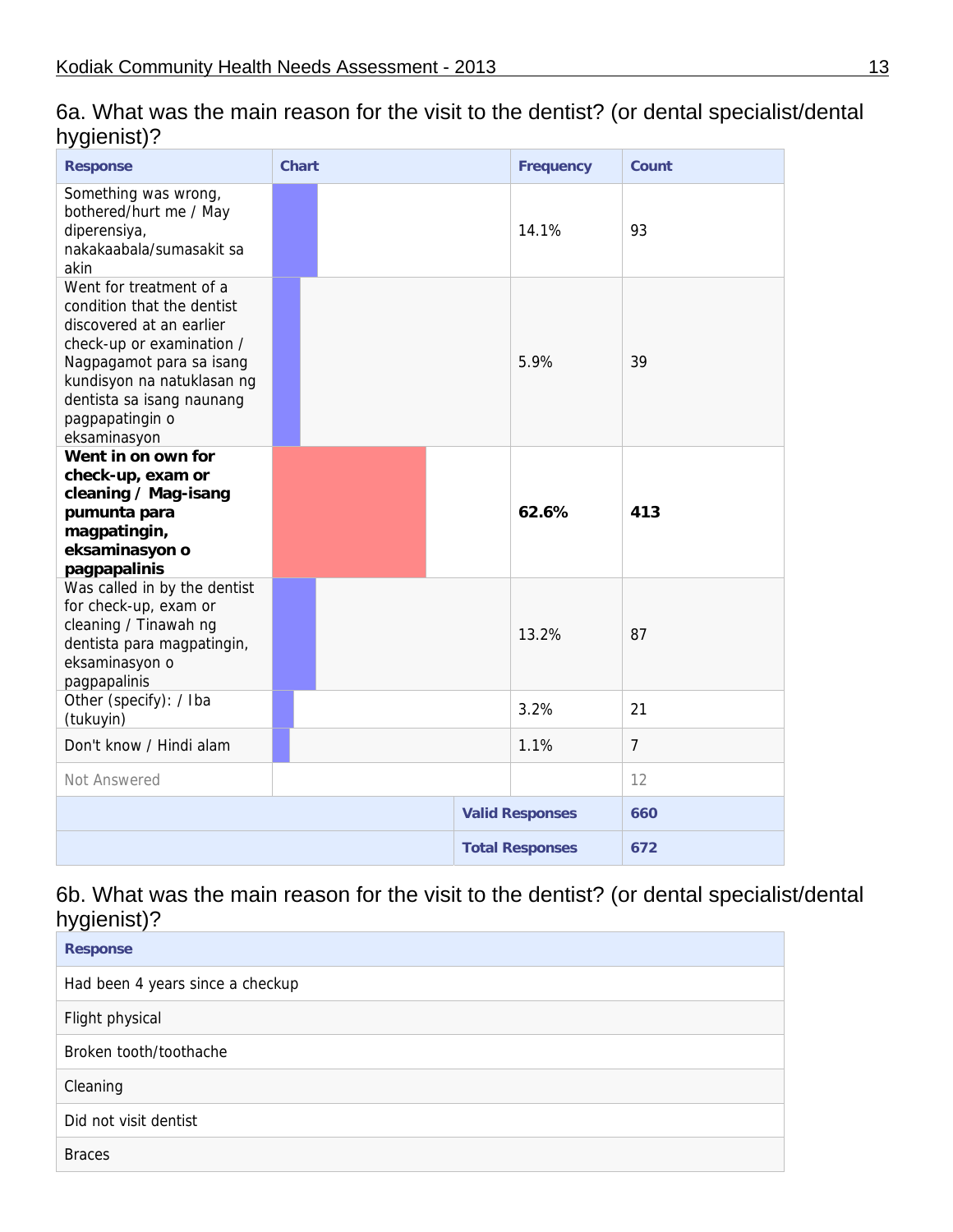| Orthodontist                             |                        |     |  |  |  |  |
|------------------------------------------|------------------------|-----|--|--|--|--|
| To get false teeth                       |                        |     |  |  |  |  |
| Work for a dentist                       |                        |     |  |  |  |  |
| Dental implant adjustment & new dentures |                        |     |  |  |  |  |
| To check my progress on my retainer      |                        |     |  |  |  |  |
| Tooth extraction                         |                        |     |  |  |  |  |
| It had been 4 years since last appt.     |                        |     |  |  |  |  |
| Crown popped off and he reset it         |                        |     |  |  |  |  |
| Haven't gone, see above.                 |                        |     |  |  |  |  |
| Orthodontics                             |                        |     |  |  |  |  |
| Broken tooth and cleaning                |                        |     |  |  |  |  |
| No insurance that time                   |                        |     |  |  |  |  |
| Cavity                                   |                        |     |  |  |  |  |
|                                          | <b>Valid Responses</b> | 19  |  |  |  |  |
|                                          | <b>Total Responses</b> | 734 |  |  |  |  |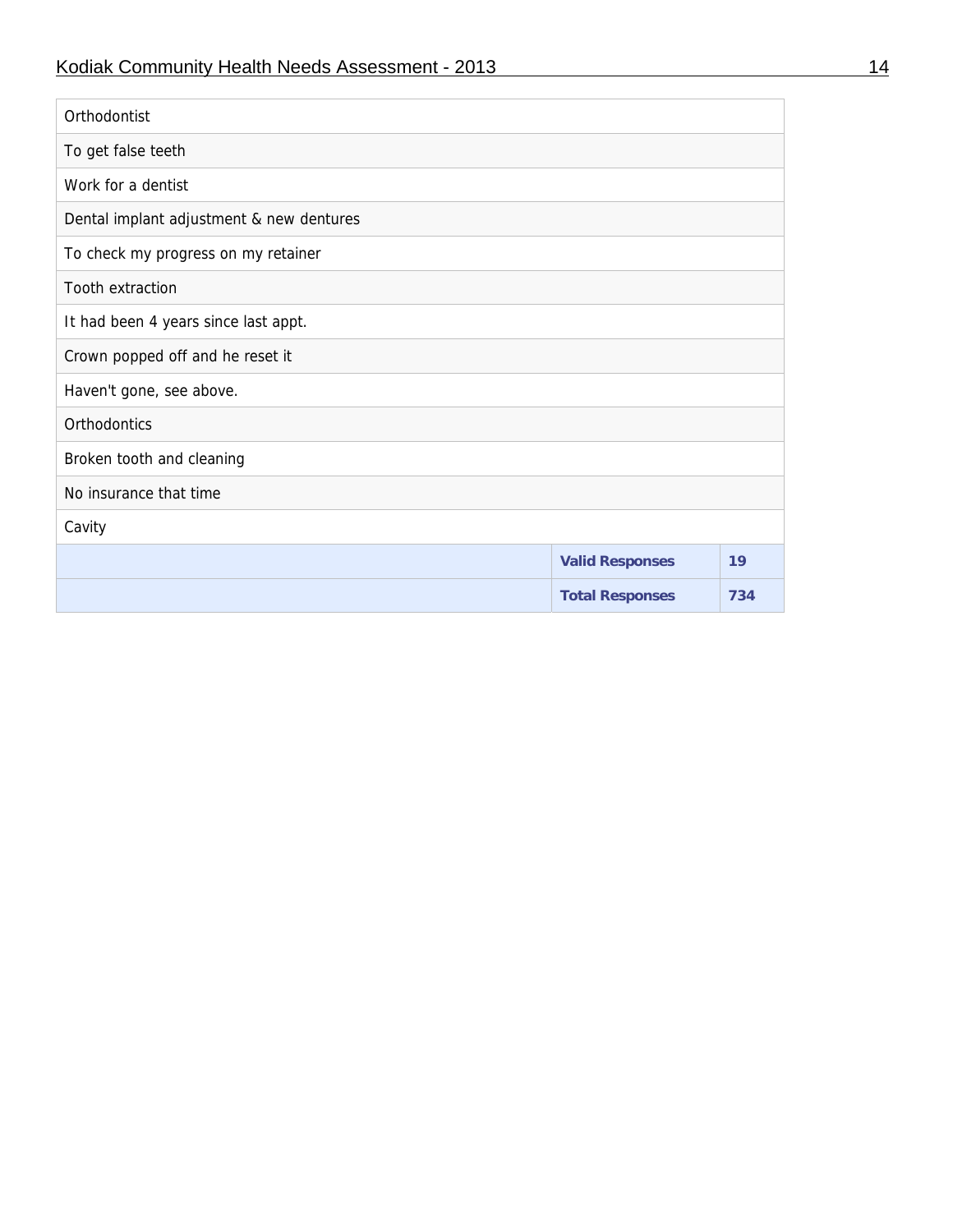|                         | 7. During the last 12 months, was there a time when you needed dental care but could |  |
|-------------------------|--------------------------------------------------------------------------------------|--|
| not get it at the time? |                                                                                      |  |

| <b>Response</b>                                                                                                                            | <b>Chart</b> | <b>Frequency</b>       | <b>Count</b> |
|--------------------------------------------------------------------------------------------------------------------------------------------|--------------|------------------------|--------------|
| No, I got the care I<br>needed / Hindi, nakuka<br>ko ang pangangalagang<br>kailangan ko                                                    |              | 81.4%                  | 531          |
| Dentist did not accept Denali<br>KidCare/ Medicaid insurance<br>/ Hindi tumanggap ang<br>dentista ng Denali KidCare/<br>Medicaid insurance |              | 0.3%                   | 2            |
| No dentist available /<br>Walang dentista                                                                                                  |              | 1.7%                   | 11           |
| No transportation / Walang<br>transportasyon                                                                                               |              | 0.2%                   | 1            |
| Difficulty getting<br>appointment / Nahirapang<br>kumuha ng appointment                                                                    |              | 5.7%                   | 37           |
| Did not know where to go /<br>Hindi alam kung saan<br>pupunta                                                                              |              | 0.5%                   | 3            |
| Not serious enough / Hindi<br>sapag ang pagkalala                                                                                          |              | 2.8%                   | 18           |
| Don't like/ believe in dentists<br>/ Hindi gusto/naniniwala sa<br>mga dentista                                                             |              | 0.5%                   | 3            |
| Could not afford / Hindi<br>sapat ang pera                                                                                                 |              | 7.1%                   | 46           |
| Not Answered                                                                                                                               |              |                        | 19           |
|                                                                                                                                            |              | <b>Valid Responses</b> | 652          |
|                                                                                                                                            |              | <b>Total Responses</b> | 671          |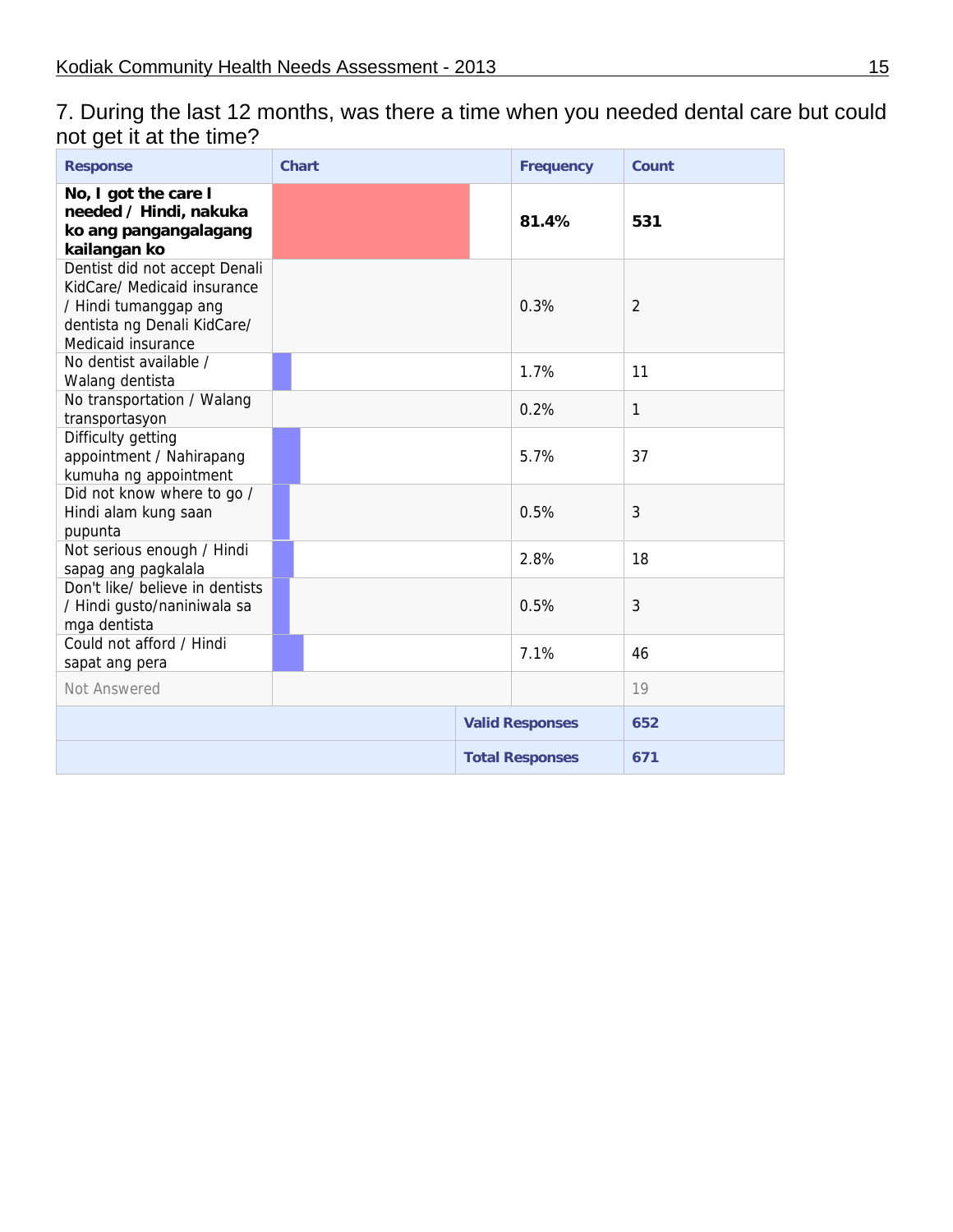8. In the last 12 months, have you needed mental health services (counseling or other help)?

| <b>Response</b> | <b>Chart</b> | <b>Frequency</b>       | <b>Count</b> |
|-----------------|--------------|------------------------|--------------|
| Yes / Oo        |              | 13.2%                  | 87           |
| No / Hindi      |              | 86.8%                  | 573          |
| Not Answered    |              |                        | 10           |
|                 |              | <b>Valid Responses</b> | 660          |
|                 |              | <b>Total Responses</b> | 670          |

#### 8a. If yes, were you able to receive the needed mental health services?

| <b>Response</b> | <b>Chart</b> |  | <b>Frequency</b>       | Count |
|-----------------|--------------|--|------------------------|-------|
| Yes / Oo        |              |  | 74.1%                  | 63    |
| No / Hindi      |              |  | 25.9%                  | 22    |
| Not Answered    |              |  |                        | 14    |
|                 |              |  | <b>Valid Responses</b> | 85    |
|                 |              |  | <b>Total Responses</b> | 99    |

#### 8b. Why couldn't you receive the needed mental health services?

| <b>Response</b>                                                                        | <b>Chart</b> | <b>Frequency</b>       | Count          |
|----------------------------------------------------------------------------------------|--------------|------------------------|----------------|
| No insurance/couldn't afford<br>it / Walang insurance/hindi<br>ito kayang bayaran      |              | 22.2%                  | 4              |
| Insurance wouldn't cover it /<br>Hindi ito sakop ng insurance                          |              | 5.6%                   | $\mathbf{1}$   |
| Couldn't afford copay / Hindi<br>kayang bayaran ang copay                              |              | 11.1%                  | $\overline{2}$ |
| Didn't know where to go /<br>Hindi alam kung saan<br>pupunta                           |              | 16.7%                  | 3              |
| Services not available / Hindi<br>available ang mga serbisyo                           |              | 11.1%                  | $\overline{2}$ |
| Confidentiality/Privacy issues<br>/ Mga isyu sa pagiging<br>Kumpidensiyal/Pagkapribado |              | 22.2%                  | 4              |
| Other (specify) / Iba pa<br>(pakitukoy):                                               |              | 11.1%                  | $\overline{2}$ |
| Not Answered                                                                           |              |                        | 16             |
|                                                                                        |              | <b>Valid Responses</b> | 18             |
|                                                                                        |              | <b>Total Responses</b> | 34             |

8b. Why couldn't you receive the needed mental health services?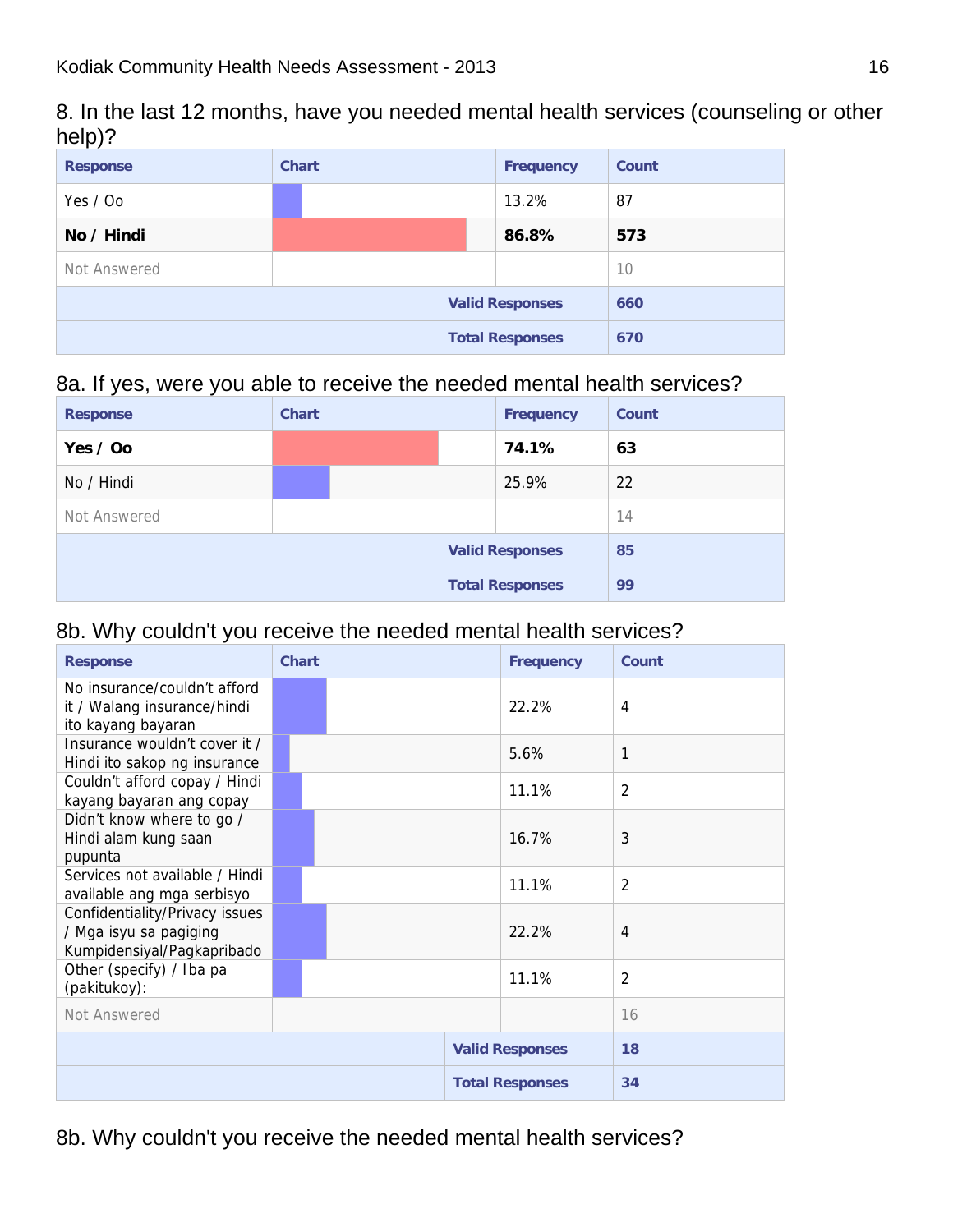| <b>Response</b>                       |                        |     |  |  |  |
|---------------------------------------|------------------------|-----|--|--|--|
| KANA counseling                       |                        |     |  |  |  |
| No - no timely appointments available |                        |     |  |  |  |
| <b>Valid Responses</b><br>2           |                        |     |  |  |  |
|                                       | <b>Total Responses</b> | 734 |  |  |  |

9. During the past 12 months, did you ever feel so sad or hopeless almost every day for two weeks or more that you stopped doing some usual activities?

| <b>Response</b> | <b>Chart</b> |  | <b>Frequency</b>       | <b>Count</b> |
|-----------------|--------------|--|------------------------|--------------|
| Yes / Oo        |              |  | 10.2%                  | 67           |
| No / Hindi      |              |  | 89.8%                  | 587          |
| Not Answered    |              |  |                        | 13           |
|                 |              |  | <b>Valid Responses</b> | 654          |
|                 |              |  | <b>Total Responses</b> | 667          |

## 10. Have you thought about committing suicide at any time in the past 12 months?

| <b>Response</b> | <b>Chart</b> |  | <b>Frequency</b>       | Count |
|-----------------|--------------|--|------------------------|-------|
| Yes / Oo        |              |  | 4.2%                   | 27    |
| No / Hindi      |              |  | 95.8%                  | 622   |
| Not Answered    |              |  |                        | 18    |
|                 |              |  | <b>Valid Responses</b> | 649   |
|                 |              |  | <b>Total Responses</b> | 667   |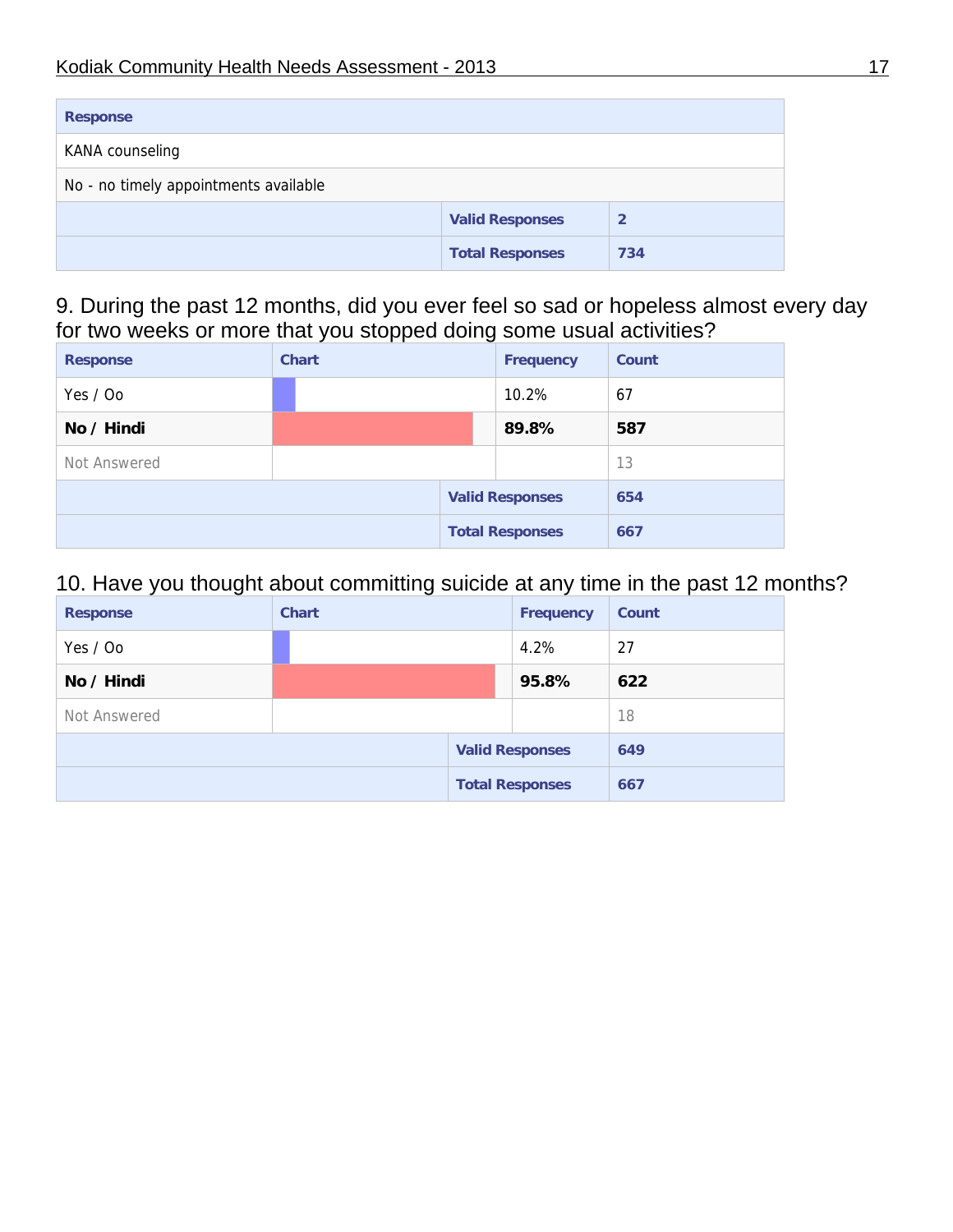| <b>Response</b> | <b>Chart</b> |  | <b>Frequency</b>       | Count |
|-----------------|--------------|--|------------------------|-------|
| Yes / Oo        |              |  | 1.2%                   | 8     |
| No / Hindi      |              |  | 98.8%                  | 644   |
| Not Answered    |              |  |                        | 10    |
|                 |              |  | <b>Valid Responses</b> | 652   |
|                 |              |  | <b>Total Responses</b> | 662   |

#### 11. In the last 12 months, have you needed or tried to get substance abuse treatment?

#### 11a. If yes, were you able to receive the substance abuse treatment?

| -<br><b>Response</b> | <b>Chart</b> |  | <b>Frequency Count</b> |    |
|----------------------|--------------|--|------------------------|----|
| Yes / Oo             |              |  | 62.5%                  | 5  |
| No / Hindi           |              |  | 37.5%                  | 3  |
| Not Answered         |              |  |                        | 16 |
|                      |              |  | <b>Valid Responses</b> | 8  |
|                      |              |  | <b>Total Responses</b> | 24 |

#### 11b. Why couldn't or didn't you receive needed substance abuse treatment?

| <b>Response</b>                                                                        | <b>Chart</b> | <b>Frequency</b>       | Count          |
|----------------------------------------------------------------------------------------|--------------|------------------------|----------------|
| No insurance/couldn't<br>afford it / Walang<br>insurance/hindi ito<br>kayang bayaran   |              | 66.7%                  | $\overline{2}$ |
| Insurance wouldn't cover it /<br>Hindi ito sakop ng insurance                          |              | $0.0\%$                | 0              |
| Couldn't afford copay / Hindi<br>kayang bayaran ang copay                              |              | $0.0\%$                | $\Omega$       |
| Didn't know where to go /<br>Hindi alam kung saan<br>pupunta                           |              | 33.3%                  | 1              |
| Services not available / Hindi<br>available ang mga serbisyo                           |              | 33.3%                  | 1              |
| Confidentiality/Privacy issues<br>/ Mga isyu sa pagiging<br>Kumpidensiyal/Pagkapribado |              | $0.0\%$                | $\Omega$       |
| Other (specify) / Iba pa<br>(pakitukoy):                                               |              | 33.3%                  | 1              |
|                                                                                        |              | <b>Valid Responses</b> | 3              |
|                                                                                        |              | <b>Total Responses</b> | 15             |

11b. Why couldn't or didn't you receive needed substance abuse treatment? (Other response)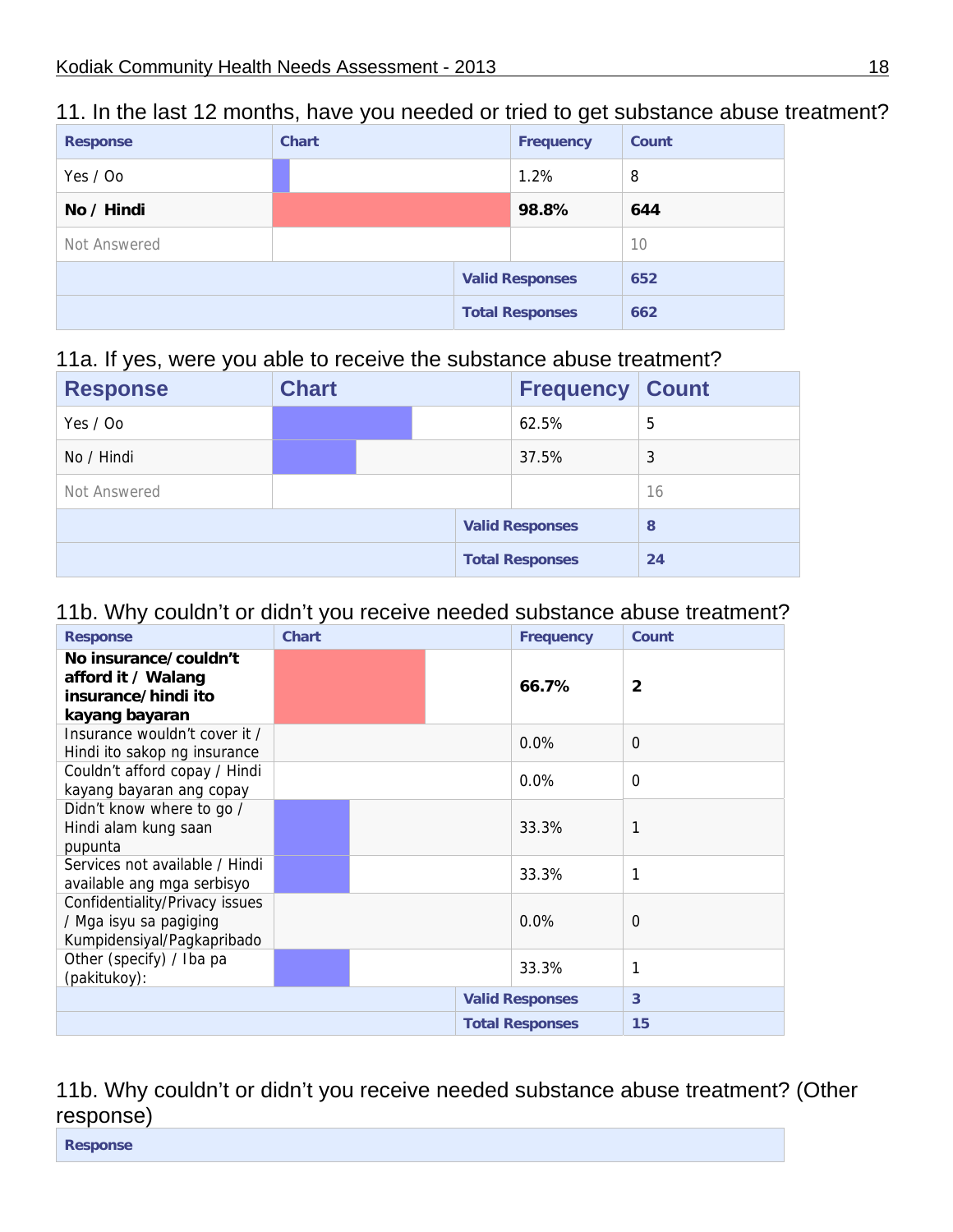| Why are we still talking about this?? |                        |     |  |  |  |
|---------------------------------------|------------------------|-----|--|--|--|
|                                       | <b>Valid Responses</b> |     |  |  |  |
|                                       | <b>Total Responses</b> | 734 |  |  |  |

#### 12. Mark any services below that you or a member of your household needed in Kodiak during the last 12 months.

| <b>Response</b>                                                                                                                         | <b>Chart</b> | <b>Frequency</b>       | Count |
|-----------------------------------------------------------------------------------------------------------------------------------------|--------------|------------------------|-------|
| Hospice (end of life care) /<br>Hospisyo (pangangalaga sa<br>pagtatapos ng buhay)                                                       |              | 6.8%                   | 8     |
| Respite care / Pangangalaga<br>habang nagpapagaling                                                                                     |              | 14.5%                  | 17    |
| In-home health care<br>provided by licensed<br>personnel / Pangangalaga sa<br>loob ng tahanan na<br>ipinagkaloob ng<br>lisensyadong tao |              | 13.7%                  | 16    |
| Support for activities of daily<br>living / Suporta para sa mga<br>araw-araw na gawain                                                  |              | 27.4%                  | 32    |
| Other (specify) / Iba pa<br>(pakitukoy):                                                                                                |              | 61.5%                  | 72    |
|                                                                                                                                         |              | <b>Valid Responses</b> | 117   |
|                                                                                                                                         |              | <b>Total Responses</b> | 658   |

12a. Were you or a member of your household able to receive the needed services?

| <b>Response</b> | <b>Chart</b> |  | <b>Frequency</b> | <b>Count</b>           |     |
|-----------------|--------------|--|------------------|------------------------|-----|
| Yes / Oo        |              |  |                  | 72.7%                  | 232 |
| No / Hindi      |              |  |                  | 27.3%                  | 87  |
| Not Answered    |              |  |                  | 338                    |     |
|                 |              |  |                  | <b>Valid Responses</b> | 319 |
|                 |              |  |                  | <b>Total Responses</b> | 657 |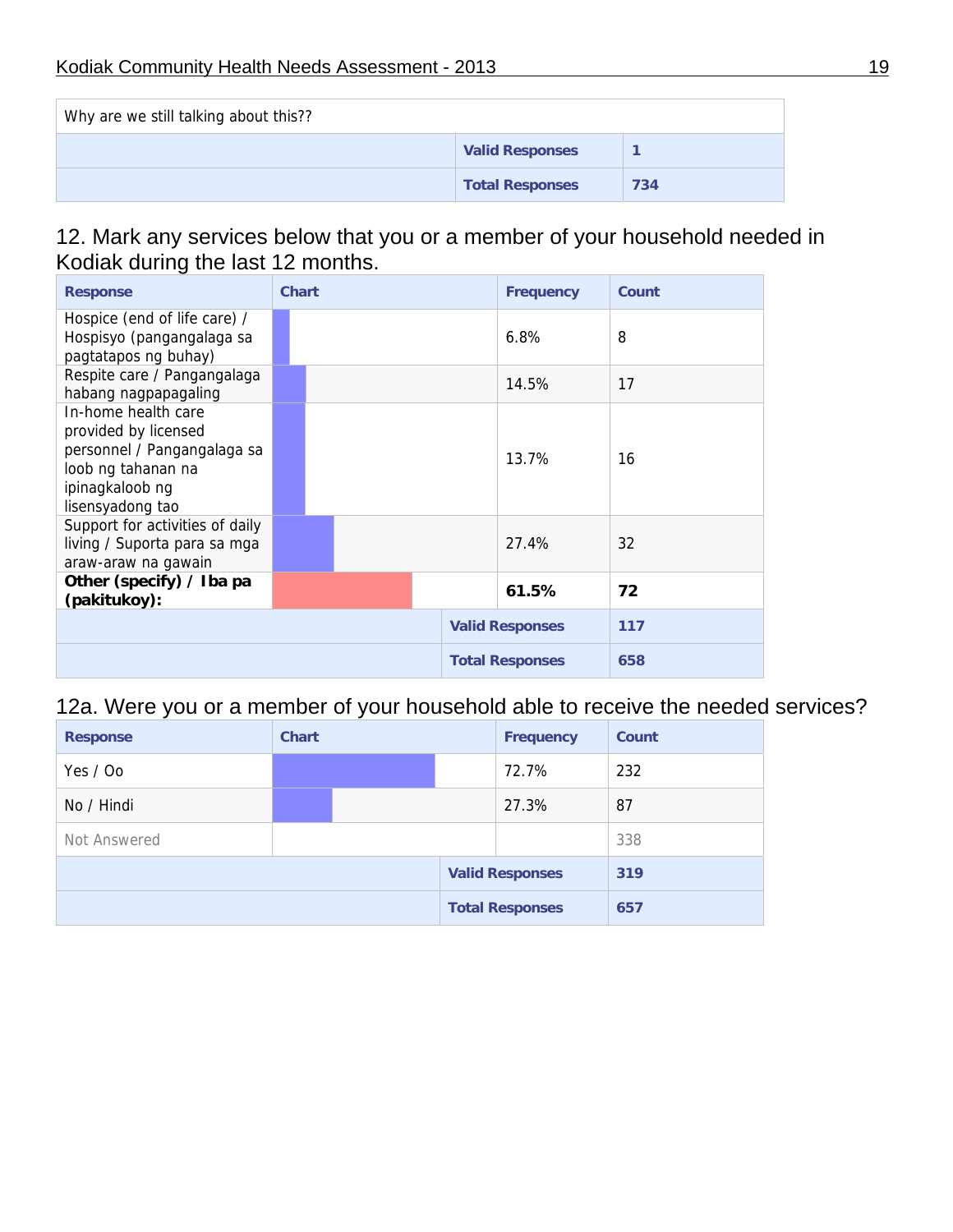13. In the last 12 months, if you left Kodiak to obtain health care elsewhere was it because:

| <b>Response</b>                                                                                                                                                                  | <b>Chart</b> | <b>Frequency</b> | Count |
|----------------------------------------------------------------------------------------------------------------------------------------------------------------------------------|--------------|------------------|-------|
| I didn't leave Kodiak to<br>obtain health care<br>elsewhere / Hindi ako<br>umalis sa Kodiak upang<br>makakuha ng<br>pangangalagang<br>pangkalusugan sa ibang<br>lugar            |              | 57.5%            | 354   |
| Needed specialist<br>opinion/surgery/procedure<br>(specify specialty) /<br>Nangailangan ng<br>opinyon/operasyon/panggagam<br>ot ng espesyalista (pakitukoy<br>ang espesyalidad): |              | 25.8%            | 159   |
| Needed tests that were<br>unavailable in Kodiak /<br>Nangailangan ng mga<br>pagsusuring hindi available sa<br>Kodiak                                                             |              | 8.3%             | 51    |
| Insurance network does not<br>cover Kodiak health provider /<br>Hindi sakop ng insurance ang<br>Kodiak na tagapagbigay ng<br>pangangalaga                                        |              | 2.8%             | 17    |
| Cancer treatments / Mga<br>panggagamot sa kanser                                                                                                                                 |              | 1.6%             | 10    |
| Concerns with local care / May<br>mga alalahanin sa lokal na<br>pangangalaga                                                                                                     |              | 5.0%             | 31    |
| Confidentiality/Privacy issues /<br>Mga isyu sa pagiging<br>Kumpidensiyal/Pagkapribado                                                                                           |              | 3.4%             | 21    |
| Prefer the out of town health<br>care / Mas gusto ang<br>pangangalagang pangkalusugan<br>sa labas ng bayan                                                                       |              | 5.2%             | 32    |
| Employer reimburses travel<br>costs for health care /<br>Binayaran ng<br>pinagtatrabahuhan ang ginastos<br>sa pagbibiyahe para sa<br>pangangalagang pangkalusugan                |              | 2.3%             | 14    |
| I had other business to take<br>care of in a larger city / May iba<br>pa akong mga kinailangang<br>gawin sa mas malaking lungsod                                                 |              | 3.7%             | 23    |
| Referred to another provider by<br>family doctor / Ini-refer sa isa                                                                                                              |              | 8.0%             | 49    |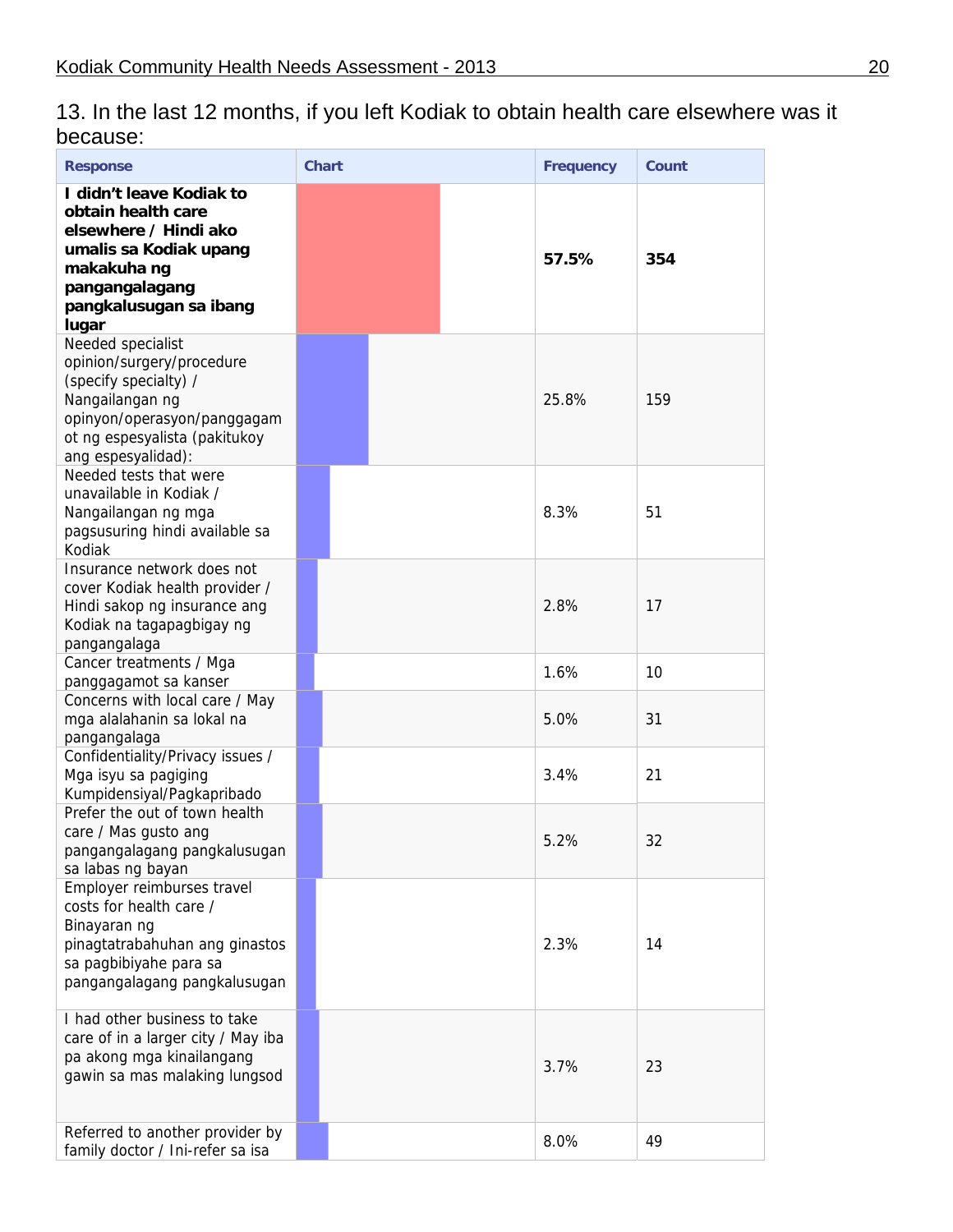| pang tagabigay ng serbisyo ng<br>doktor ng inyong pamilya |  |                        |     |
|-----------------------------------------------------------|--|------------------------|-----|
| Cost / Halaga                                             |  | 5.8%                   | 36  |
| Other (specify) / Iba pa<br>(pakitukoy):                  |  | 4.5%                   | 28  |
|                                                           |  | <b>Valid Responses</b> | 616 |
|                                                           |  | <b>Total Responses</b> | 654 |

## 13. In the last 12 months, if you left Kodiak to obtain health care elsewhere was it because: (Other specify)

| <b>Response</b>                   |
|-----------------------------------|
| Wisdom teeth removal              |
| <b>ENT</b>                        |
| Nephrologist                      |
| Orthopedic, Cardiac, Neuro        |
| Dentistry                         |
| Heart, kidney and eyes specialist |
| <b>Breast specialist</b>          |
| Oncology                          |
| Dermatologist, Pediatrician       |
| NICU for Infant                   |
| Endocrinologist                   |
| Sinus surgery                     |
| Dermatologist                     |
| <b>Thyroid Treatment</b>          |
| Endocrinology (T1 DM)             |
| Urologist                         |
| Surgery                           |
| Neurologist                       |
| Orif fractured wrist              |
| Surgery                           |
| Foot surgery                      |
| Neurologist                       |
| Pediatric Neurologist             |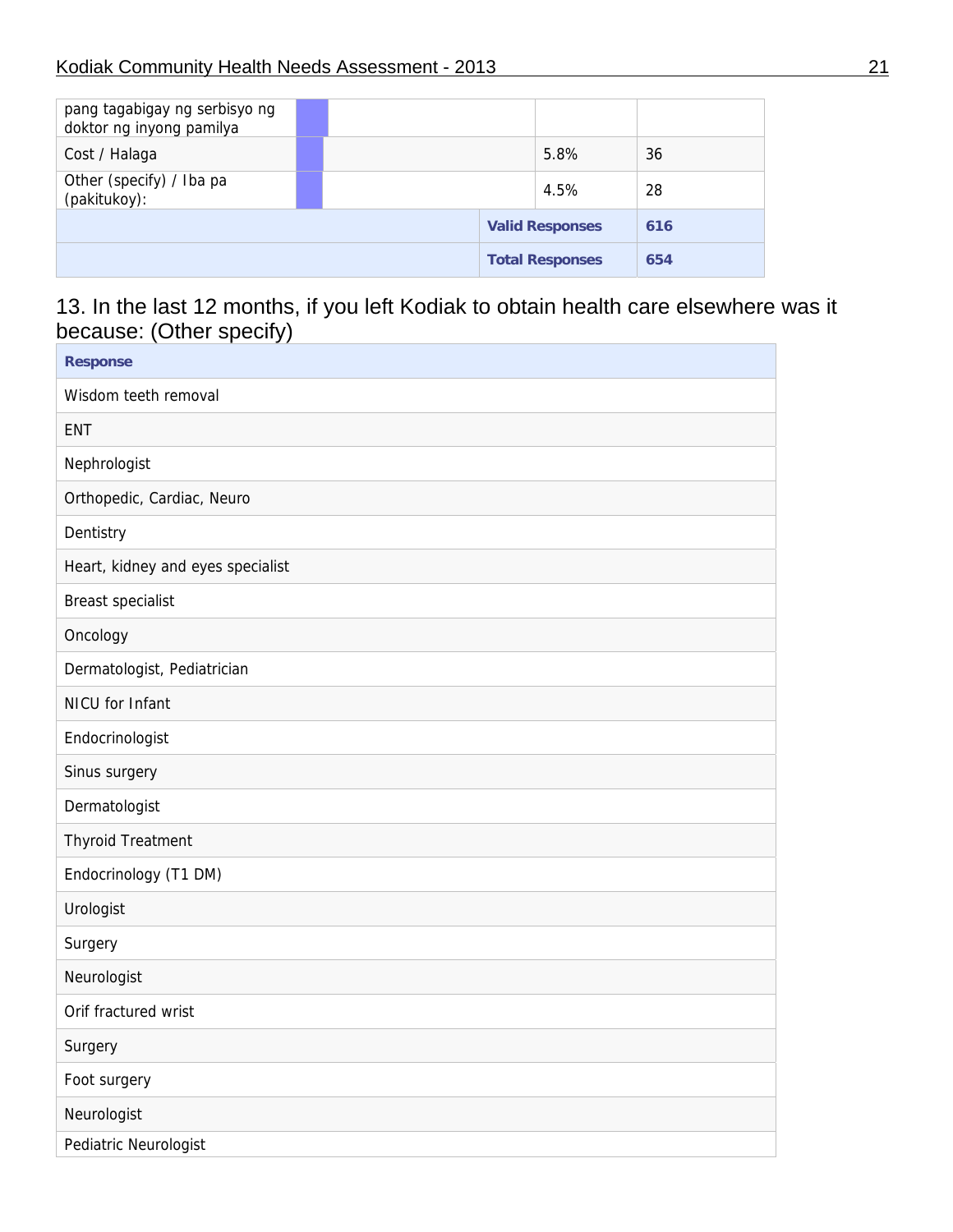| Prosthodontist                                                                                                                                        |                        |     |
|-------------------------------------------------------------------------------------------------------------------------------------------------------|------------------------|-----|
| Back surgery                                                                                                                                          |                        |     |
| Eye and foot surgery                                                                                                                                  |                        |     |
| Cardiac/Neurology                                                                                                                                     |                        |     |
| Allergy and Dermatology                                                                                                                               |                        |     |
| <b>ENT</b>                                                                                                                                            |                        |     |
| Shoulder arthroplasty                                                                                                                                 |                        |     |
| Internal organ specialist                                                                                                                             |                        |     |
| Post-cancer checkup                                                                                                                                   |                        |     |
| Cardio Specialist                                                                                                                                     |                        |     |
| Private information                                                                                                                                   |                        |     |
| Dermatologist                                                                                                                                         |                        |     |
| My daughter needed to see a Pediatric Cardiologist                                                                                                    |                        |     |
| Gynecology                                                                                                                                            |                        |     |
| Ophthalmology                                                                                                                                         |                        |     |
| Neurologist/g-bypass doctor and Gastroenterologist                                                                                                    |                        |     |
| Ankle specialist                                                                                                                                      |                        |     |
| Cataract surgery                                                                                                                                      |                        |     |
| Root canal                                                                                                                                            |                        |     |
| Cataract surgery                                                                                                                                      |                        |     |
| Was told in Kodiak I Needed Pituitary gland surgery. Went to the Mayo and was told absolutely not!!<br>Issue was from the meds given to me on Kodiak. |                        |     |
| Mental Health                                                                                                                                         |                        |     |
| Pediatric Ophthalmologist                                                                                                                             |                        |     |
| Nose surgery                                                                                                                                          |                        |     |
| ACL surgery                                                                                                                                           |                        |     |
| Dental surgery requiring anesthesia                                                                                                                   |                        |     |
| Colonoscopy                                                                                                                                           |                        |     |
| Cardiologist/Urologist                                                                                                                                |                        |     |
|                                                                                                                                                       | <b>Valid Responses</b> | 51  |
|                                                                                                                                                       | <b>Total Responses</b> | 734 |
|                                                                                                                                                       |                        |     |

## 13a. How many times did you leave to obtain health care in the last 12 months?

| <b>Response</b> | <b>Chart</b> |  | <b>Frequency</b> | Count |
|-----------------|--------------|--|------------------|-------|
|                 |              |  | 54.3%            | 348   |
|                 |              |  | 23.6%            | 151   |
|                 |              |  | 22.2%            | 142   |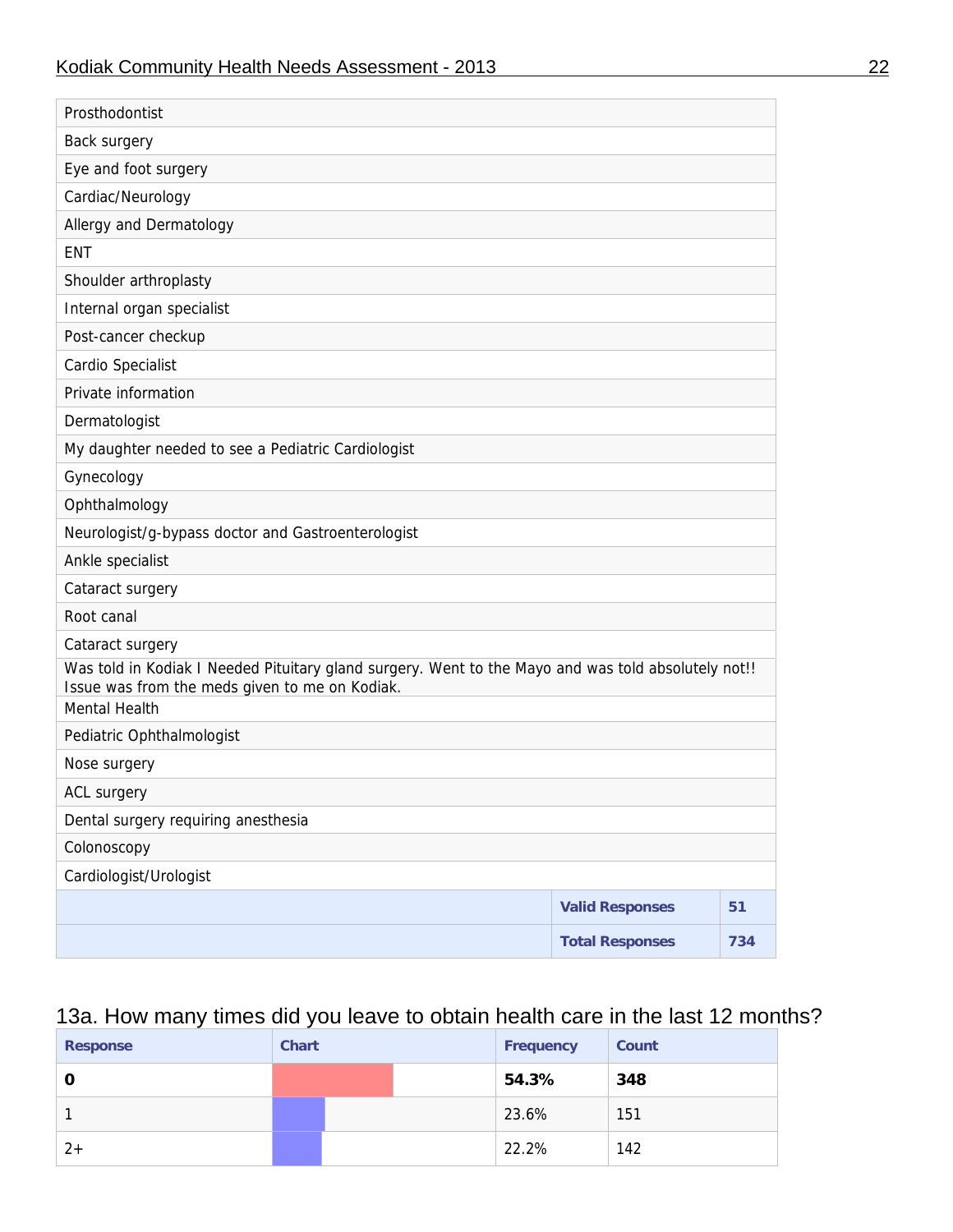| Not Answered |  |  |                        | $\sim$ |
|--------------|--|--|------------------------|--------|
|              |  |  | <b>Valid Responses</b> | 641    |
|              |  |  | <b>Total Responses</b> | 653    |

## 14. Do you smoke tobacco products or use smokeless tobacco?

| <b>Response</b>                 | <b>Chart</b> | <b>Frequency</b>       | Count |
|---------------------------------|--------------|------------------------|-------|
| Every day / Araw-araw           |              | $6.9\%$                | 44    |
| Some days / Paminsan-<br>minsan |              | 5.6%                   | 36    |
| Not at all / Hindi              |              | 87.5%                  | 562   |
| Not Answered                    |              |                        | 11    |
|                                 |              | <b>Valid Responses</b> | 642   |
|                                 |              | <b>Total Responses</b> | 653   |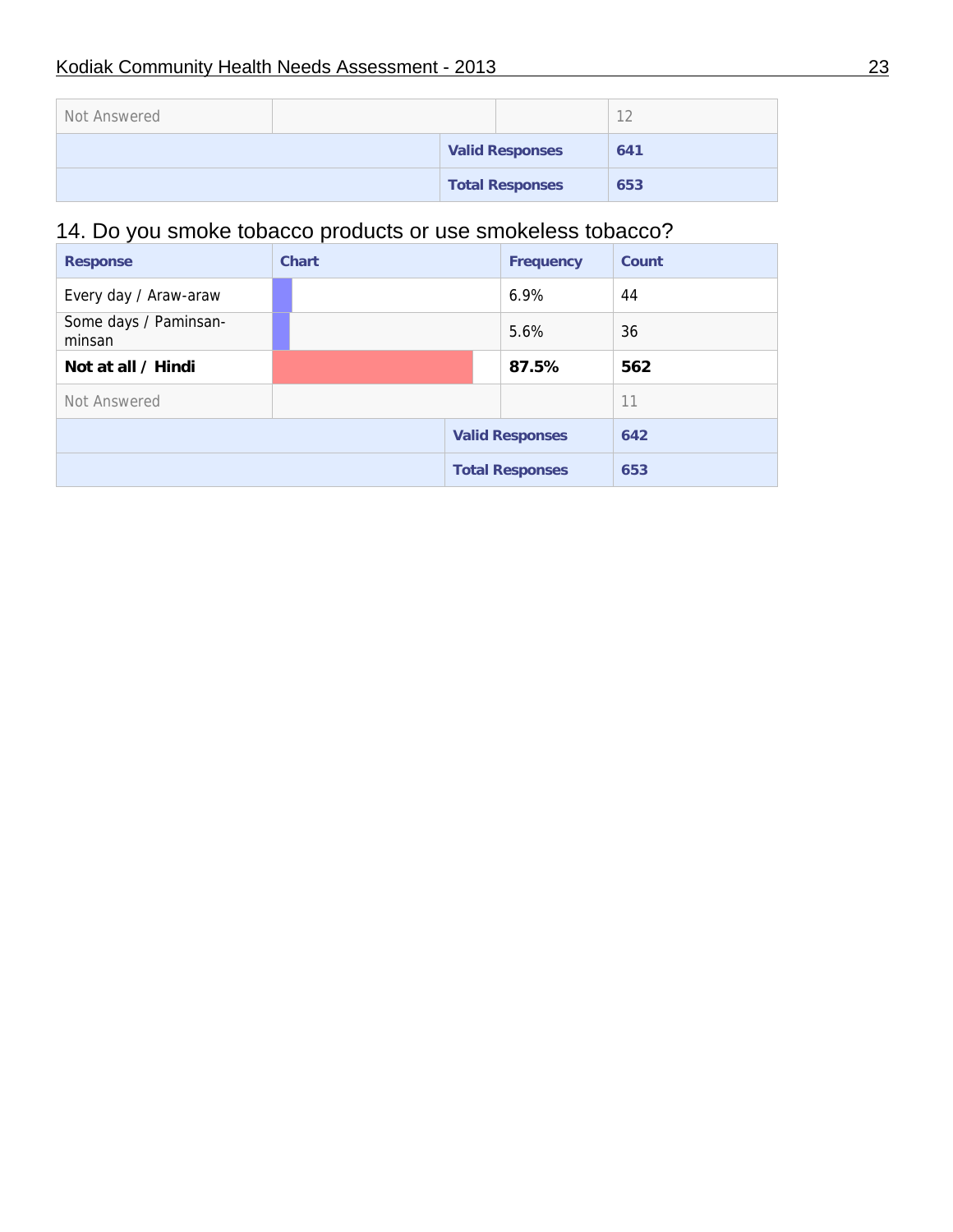15. Considering all types of alcoholic beverages, during the past 30 days about how many times did you have 5 or more drinks on an occasion? An occasion is considered about 2 hours. (The definition of a drink of alcohol is 1 can/bottle of beer, or 1 glass of wine, or 1 cocktail, or 1 shot of liquor)

| <b>Response</b> | <b>Chart</b> | <b>Frequency</b>       | Count            |
|-----------------|--------------|------------------------|------------------|
| $\mathbf 0$     |              | 77.2%                  | 497              |
| $1 - 2$         |              | 13.0%                  | 84               |
| $3 - 4$         |              | 3.1%                   | 20               |
| $5-6$           |              | 2.2%                   | 14               |
| $7 - 8$         |              | 0.8%                   | 5                |
| $9 - 10$        |              | 0.9%                   | $\boldsymbol{6}$ |
| $11 - 12$       |              | 0.8%                   | 5                |
| $13 - 14$       |              | 0.9%                   | $\boldsymbol{6}$ |
| $15 - 16$       |              | 0.3%                   | $\overline{2}$   |
| $17 - 18$       |              | 0.2%                   | $\mathbf{1}$     |
| 19-20           |              | 0.0%                   | $\boldsymbol{0}$ |
| $21 - 22$       |              | 0.0%                   | $\boldsymbol{0}$ |
| $23 - 24$       |              | 0.2%                   | $\mathbf{1}$     |
| $25 - 26$       |              | 0.2%                   | $\mathbf{1}$     |
| $27 - 28$       |              | 0.2%                   | $\mathbf{1}$     |
| 29-30           |              | 0.2%                   | $\mathbf{1}$     |
| Not Answered    |              |                        | 6                |
|                 |              | <b>Valid Responses</b> | 644              |
|                 |              | <b>Total Responses</b> | 650              |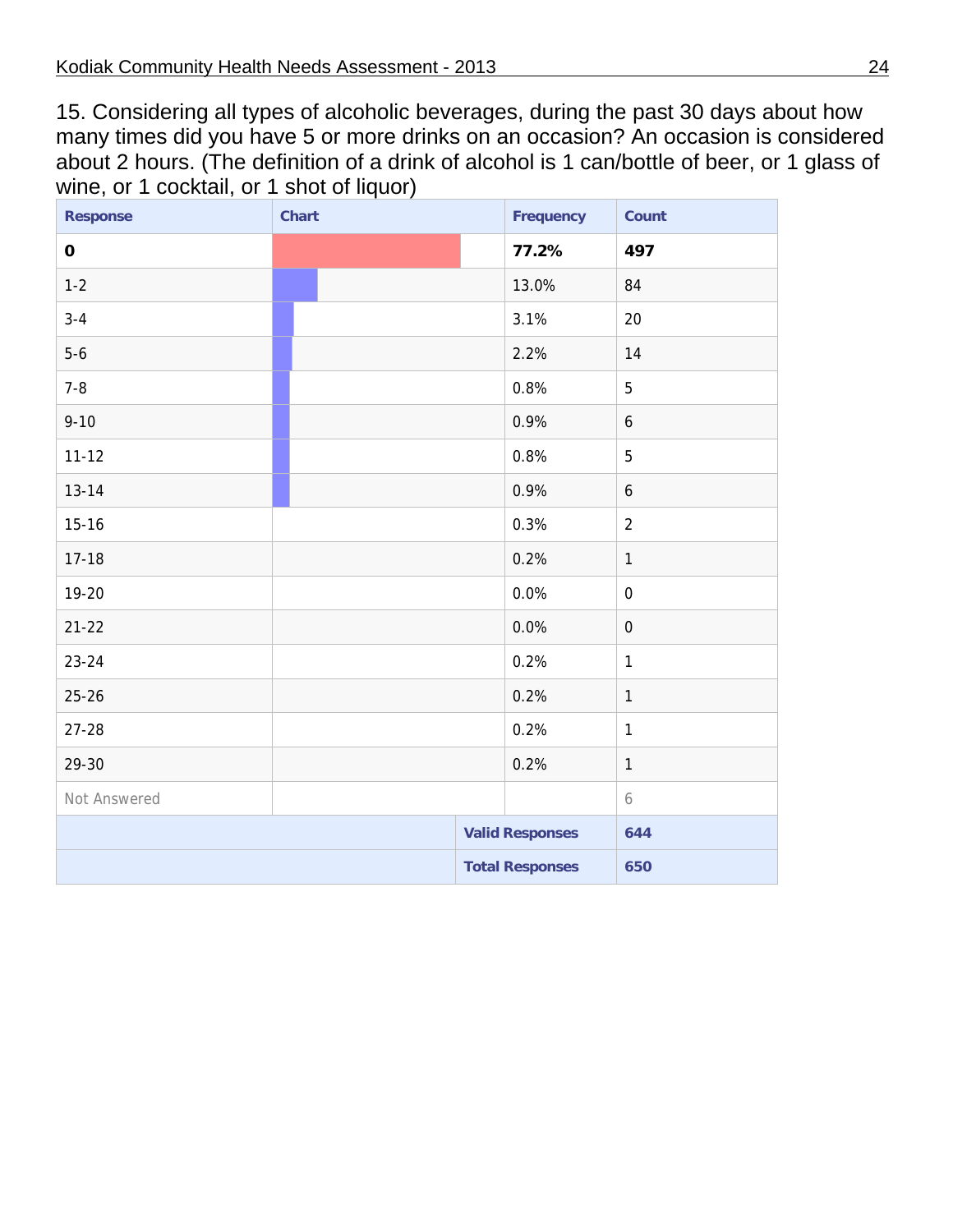| 16. How acceptable do you find the use of the following for recreational or non- |  |
|----------------------------------------------------------------------------------|--|
| medicinal use?                                                                   |  |

|                                                              |          | Acceptable<br>Katanggap-<br>tanggap | Acceptable<br><b>Sometimes</b><br>Katanggap-tanggap<br>Minsan | Not at all<br>acceptable<br>Hindi Katanggap-<br>tanggap | <b>Total</b> |
|--------------------------------------------------------------|----------|-------------------------------------|---------------------------------------------------------------|---------------------------------------------------------|--------------|
| Alcohol / Alak                                               | Count    | 214                                 | 270                                                           | 146                                                     | 630          |
|                                                              | % by Row | 34.0%                               | 42.9%                                                         | 23.2%                                                   | 100.0%       |
| Marijuana /<br>Marijuana                                     | Count    | 101                                 | 128                                                           | 390                                                     | 619          |
|                                                              | % by Row | 16.3%                               | 20.7%                                                         | 63.0%                                                   | 100.0%       |
| <b>Prescription Drugs</b><br>/ Mga<br>Inireresetang<br>Gamot | Count    | 54                                  | 90                                                            | 479                                                     | 623          |
|                                                              | % by Row | 8.7%                                | 14.4%                                                         | 76.9%                                                   | 100.0%       |
| Methamphetamines<br>/ Mga<br>Methamphetamine                 | Count    | $\overline{4}$                      | 9                                                             | 594                                                     | 607          |
|                                                              | % by Row | 0.7%                                | 1.5%                                                          | 97.9%                                                   | 100.0%       |
| Other (Specify) /<br>Iba pa (pakitukoy):                     | Count    | 6                                   | $\overline{7}$                                                | 248                                                     | 261          |
|                                                              | % by Row | 2.3%                                | 2.7%                                                          | 95.0%                                                   | 100.0%       |
| <b>Total</b>                                                 | Count    | 379                                 | 504                                                           | 1857                                                    | 2740         |
|                                                              | % by Row | 13.8%                               | 18.4%                                                         | 67.8%                                                   | 100.0%       |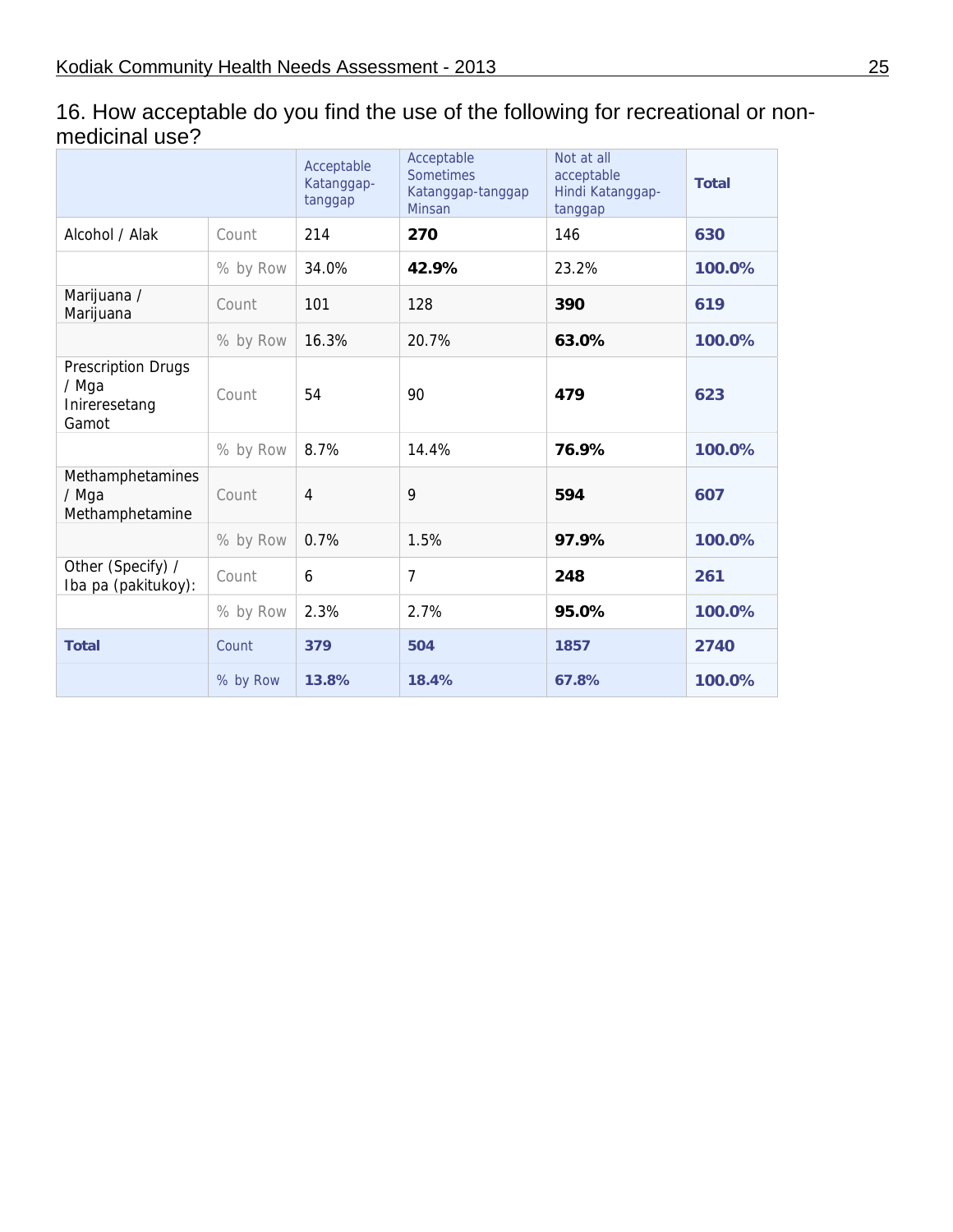## 16a. Other specify

| <b>Response</b>                                                     |                        |     |
|---------------------------------------------------------------------|------------------------|-----|
| Mushrooms                                                           |                        |     |
| Herbal medicines                                                    |                        |     |
| Heroin, Cocaine, etc.                                               |                        |     |
| Energy drinks                                                       |                        |     |
| <b>Herbal remedies</b>                                              |                        |     |
| Any substance that causes changes in the mental status of a person. |                        |     |
| Heroin/other hard drugs                                             |                        |     |
| Heroin                                                              |                        |     |
| You people are hypocrites                                           |                        |     |
| Coffee                                                              |                        |     |
| Chiropractor, massages                                              |                        |     |
| Diet                                                                |                        |     |
| Free country, all drugs should be acceptable                        |                        |     |
| Peyote                                                              |                        |     |
| Benzo's, cocaine, opiates                                           |                        |     |
| Recreational drugs other than marijuana                             |                        |     |
| Prescription drugs given too often rather than preventative care    |                        |     |
|                                                                     | <b>Valid Responses</b> | 17  |
|                                                                     | <b>Total Responses</b> | 734 |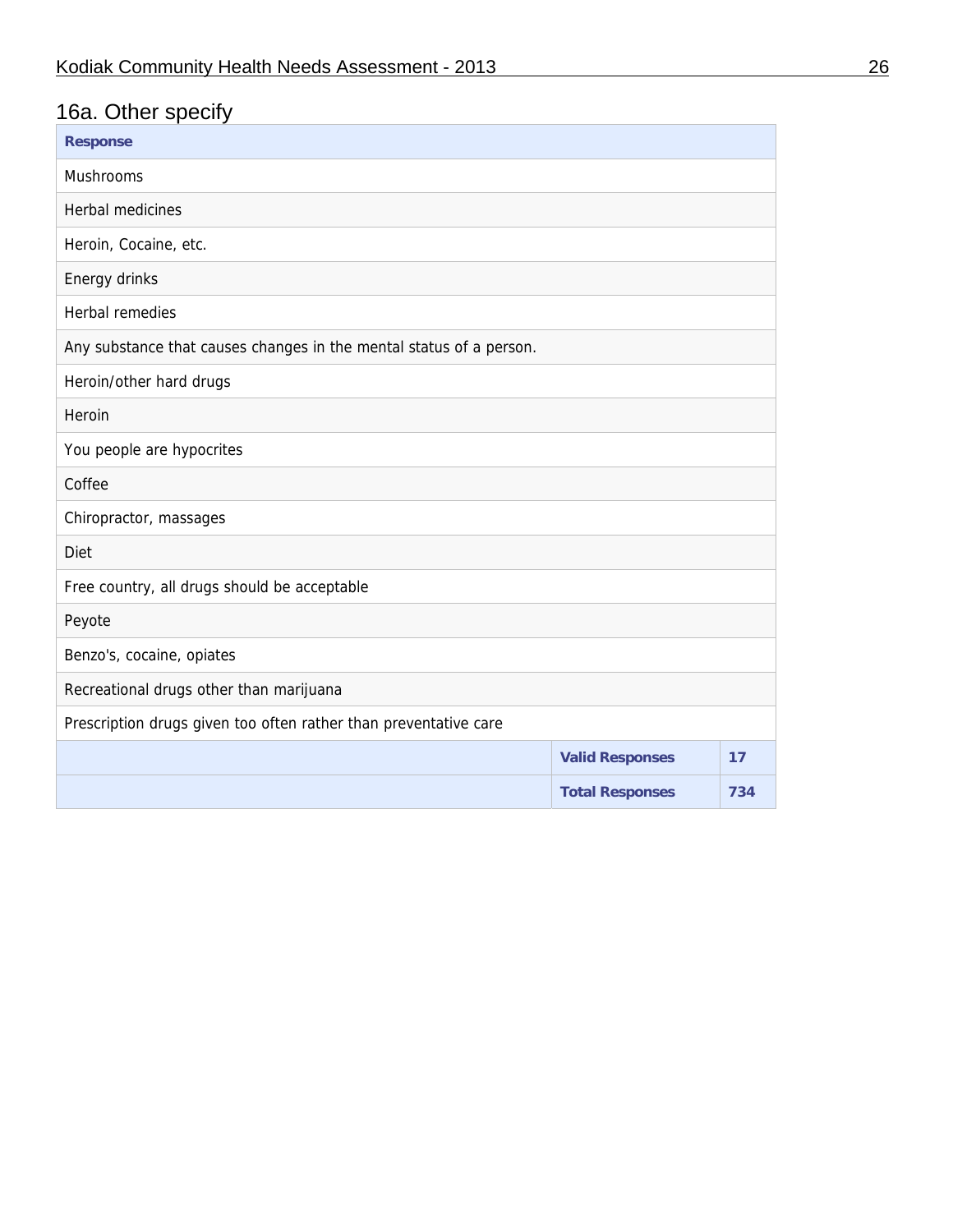## 17. Would you say that, in general, your physical health is:

| <b>Response</b>                    | <b>Chart</b> |  | <b>Frequency</b>       | Count |
|------------------------------------|--------------|--|------------------------|-------|
| Excellent / Talagang<br>napakabuti |              |  | 20.3%                  | 130   |
| Very good / Napakabuti             |              |  | 42.0%                  | 269   |
| Good / Mabuti                      |              |  | 32.1%                  | 206   |
| Fair / Karaniwan                   |              |  | 5.1%                   | 33    |
| Poor / Hindi mabuti                |              |  | 0.5%                   | 3     |
| Not Answered                       |              |  |                        | 5     |
|                                    |              |  | <b>Valid Responses</b> | 641   |
|                                    |              |  | <b>Total Responses</b> | 646   |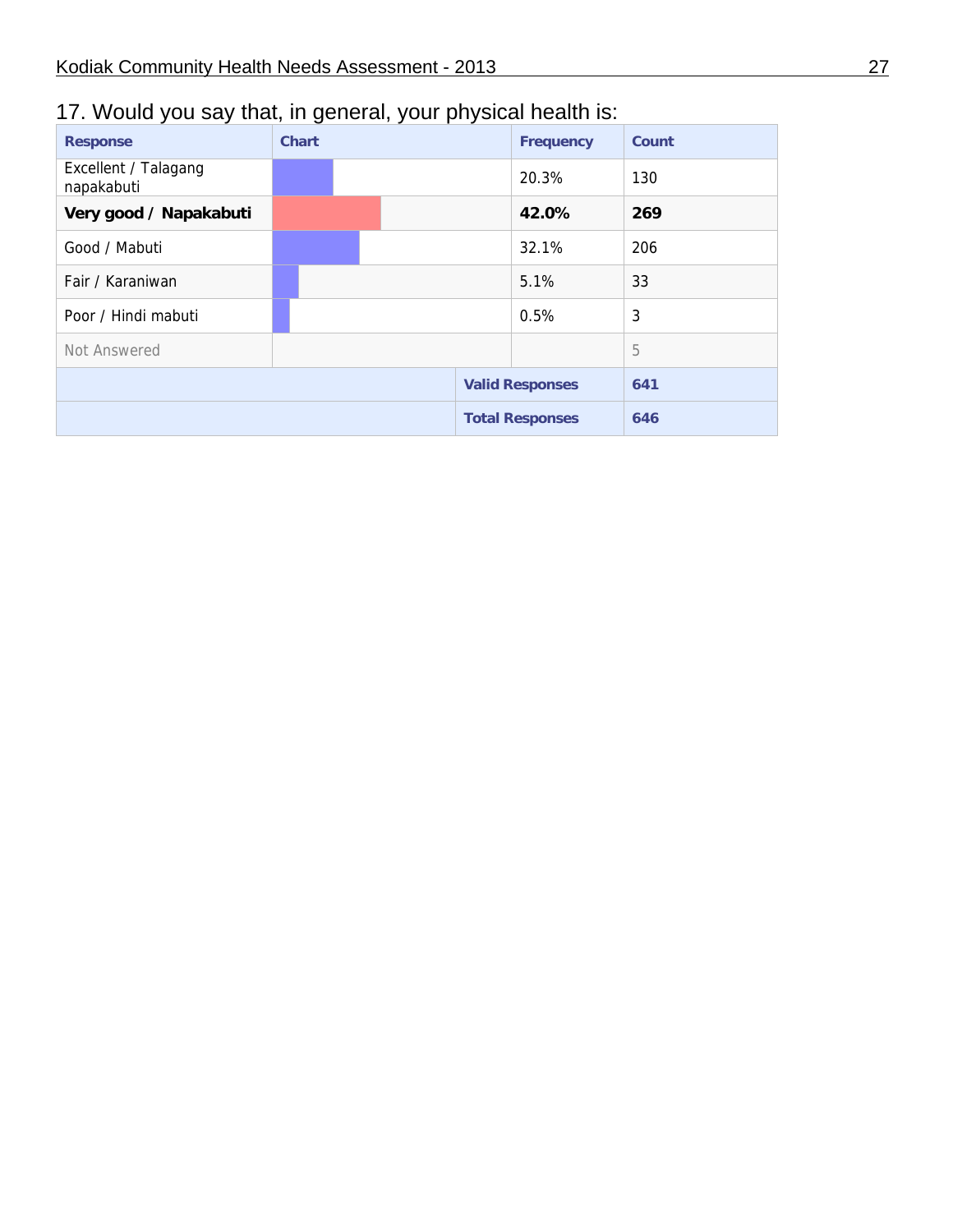18. How many days per week do you engage in physical activity (such as running, walking, aerobics, etc.) for a total of 30 minutes or more?

| <b>Response</b>                             | <b>Chart</b> |                        | <b>Frequency</b> | Count                  |     |
|---------------------------------------------|--------------|------------------------|------------------|------------------------|-----|
| None / Wala                                 |              |                        |                  | 10.1%                  | 64  |
| 1-2 days / 1-2 araw                         |              |                        |                  | 32.4%                  | 206 |
| 3-4 days / 3-4 na araw                      |              |                        |                  | 32.1%                  | 204 |
| 5 or more days / 5 o higit<br>pang mga araw |              |                        |                  | 25.5%                  | 162 |
| Not Answered                                |              |                        |                  |                        | 8   |
|                                             |              |                        |                  | <b>Valid Responses</b> | 636 |
|                                             |              | <b>Total Responses</b> |                  | 644                    |     |

19. Within the past year have you made a personal lifestyle change related to better health? (For example, lost weight, changed diet, became more physically active, reduced stress, decreased alcohol or tobacco use)

| <b>Response</b>                                                                                                                                                                                                 | <b>Chart</b> | <b>Frequency</b>       | Count |
|-----------------------------------------------------------------------------------------------------------------------------------------------------------------------------------------------------------------|--------------|------------------------|-------|
| <b>Permanent lifestyle</b><br>change / Permanenteng<br>pagbabago ng<br>pamumuhay                                                                                                                                |              | 41.1%                  | 256   |
| Made lifestyle changes that<br>lasted more than a month<br>but was not permanent /<br>Nagsagawa ng mga<br>pagbabago sa pamumuhay<br>na tumagal nang mahigit<br>sa isang buwan ngunit<br>hindi naging permanente |              | 22.3%                  | 139   |
| Made short-term changes<br>that lasted a month or less<br>/ Nagsagawa ng mga<br>panandaliang pagbabago<br>na tumagal nang isang<br>buwan o mas maiki                                                            |              | 10.1%                  | 63    |
| Considered it but didn't<br>take action / Pinag-isipan<br>ito ngunit walang ginawa                                                                                                                              |              | 6.1%                   | 38    |
| No / Hindi                                                                                                                                                                                                      |              | 20.4%                  | 127   |
| Not Answered                                                                                                                                                                                                    |              |                        | 21    |
|                                                                                                                                                                                                                 |              | <b>Valid Responses</b> | 623   |
|                                                                                                                                                                                                                 |              | <b>Total Responses</b> | 644   |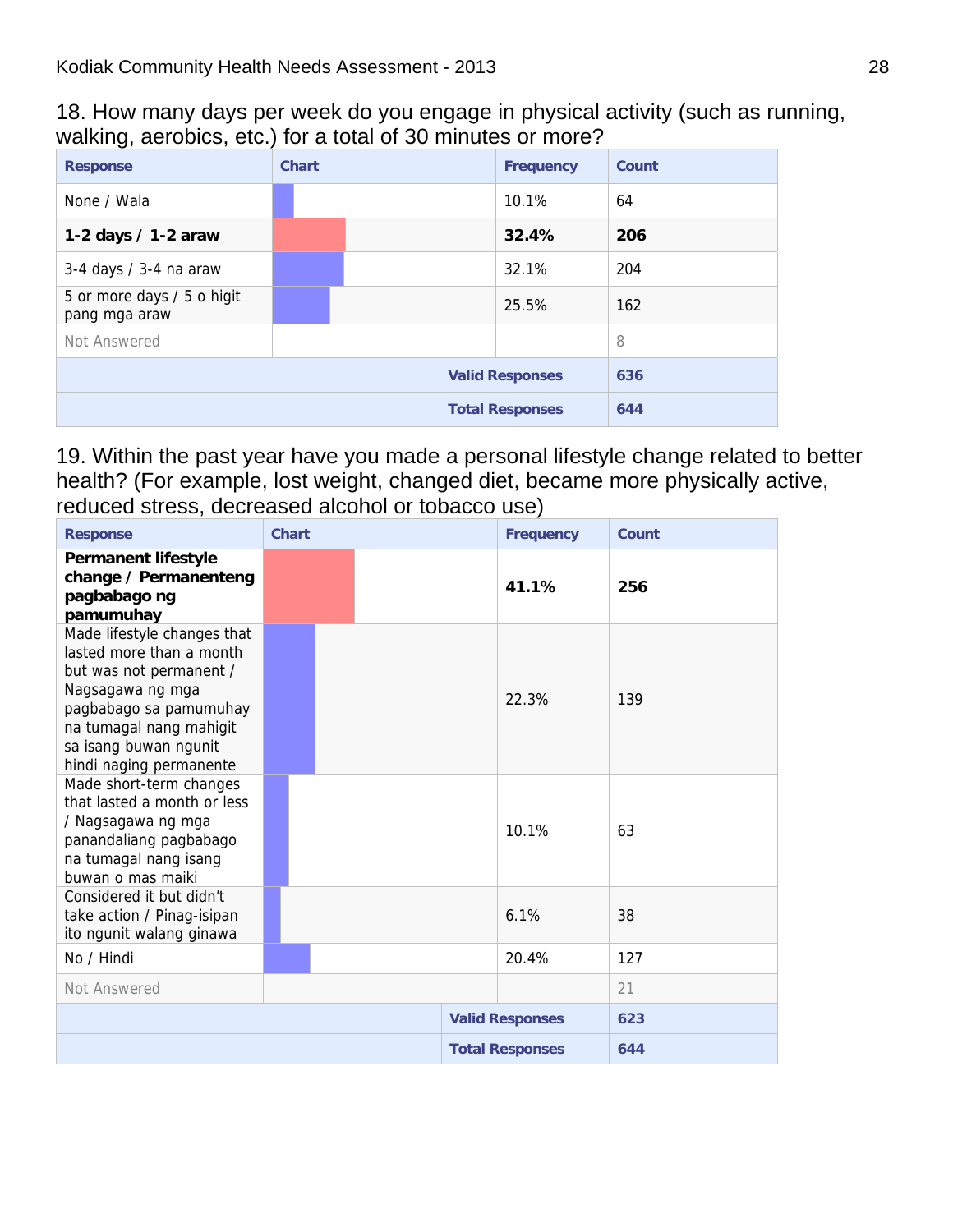20. In the past year have you had an annual exam or physical with a health care provider for preventive purposes?

| <b>Response</b> | <b>Chart</b> |                        |  | <b>Frequency</b>       | Count |
|-----------------|--------------|------------------------|--|------------------------|-------|
| Yes $\prime$ Oo |              |                        |  | 74.0%                  | 467   |
| No / Hindi      |              |                        |  | 26.0%                  | 164   |
| Not Answered    |              |                        |  |                        | 9     |
|                 |              |                        |  | <b>Valid Responses</b> | 631   |
|                 |              | <b>Total Responses</b> |  | 640                    |       |

#### 21. Have you had a health screening completed in the past year (cholesterol, blood glucose, height/weight, mammogram, etc…)?

| <b>Response</b> | <b>Chart</b> |  |  | <b>Frequency</b>       | <b>Count</b>   |
|-----------------|--------------|--|--|------------------------|----------------|
| Yes / Oo        |              |  |  | 76.6%                  | 485            |
| No / Hindi      |              |  |  | 23.4%                  | 148            |
| Not Answered    |              |  |  |                        | $\overline{7}$ |
|                 |              |  |  | <b>Valid Responses</b> | 633            |
|                 |              |  |  | <b>Total Responses</b> | 640            |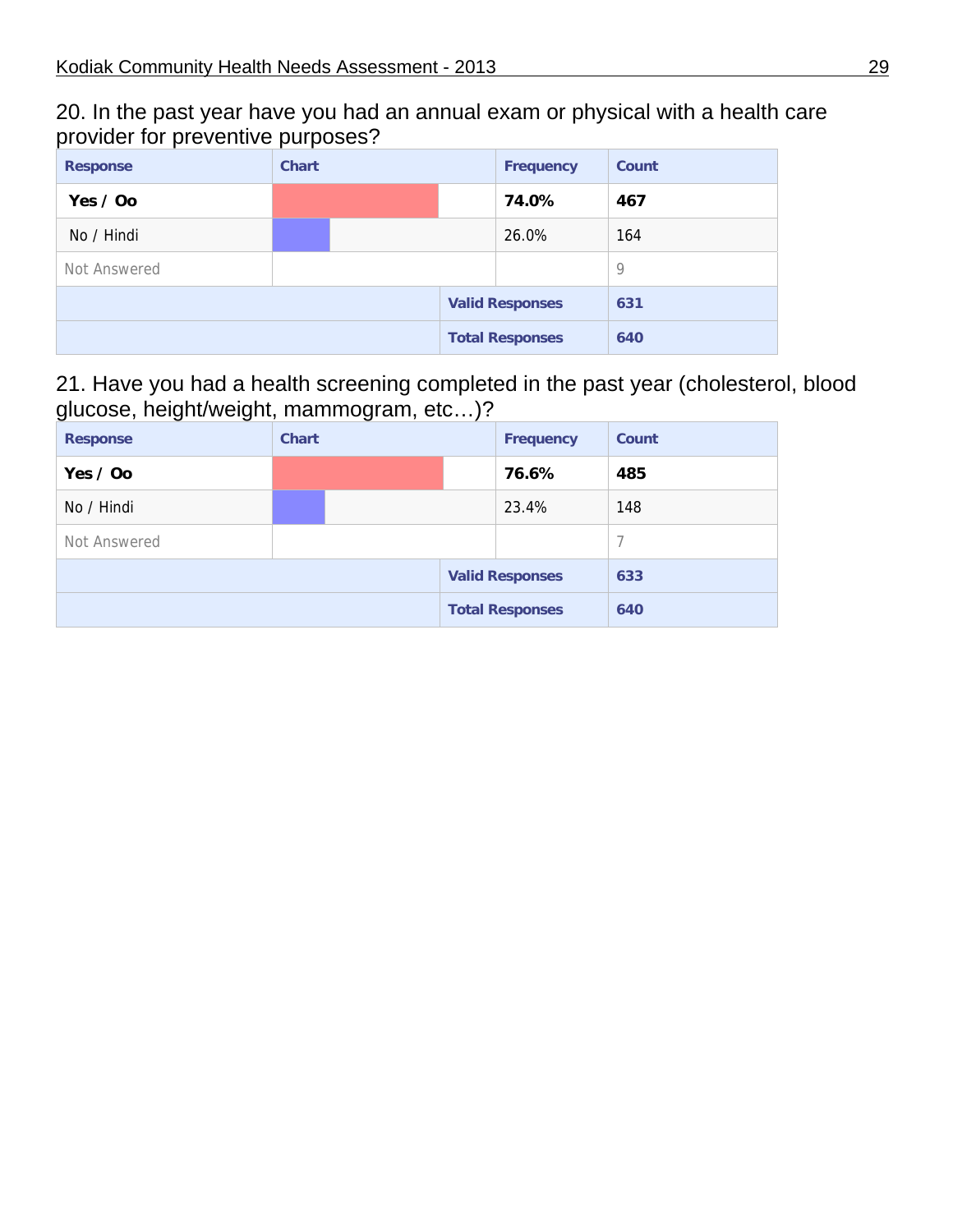## 21a. Did you take further action based on the results?

| <b>Response</b>                                                                                                                       | <b>Chart</b> |  | <b>Frequency</b>       | Count |
|---------------------------------------------------------------------------------------------------------------------------------------|--------------|--|------------------------|-------|
| Physician consultation /<br>Pagpapatingin sa doktor                                                                                   |              |  | 20.9%                  | 100   |
| Make lifestyle changes (diet<br>or physical activity) /<br>Gumawa ng mga pagbabago<br>sa pamumuhay (diyeta o<br>pisikal na aktibidad) |              |  | 30.5%                  | 146   |
| Went on medication /<br>Nagpagamot                                                                                                    |              |  | 11.7%                  | 56    |
| Online research / Naghanap<br>ng impormasyon online                                                                                   |              |  | 12.8%                  | 61    |
| Compare new results to<br>previous results / Kinumpara<br>ang mga bagong resulta sa<br>mga naunang resulta                            |              |  | 21.8%                  | 104   |
| None / Wala                                                                                                                           |              |  | 38.5%                  | 184   |
| Other (specify) / Iba pa<br>(pakitukoy):                                                                                              |              |  | 3.3%                   | 16    |
|                                                                                                                                       |              |  | <b>Valid Responses</b> | 478   |
|                                                                                                                                       |              |  | <b>Total Responses</b> | 495   |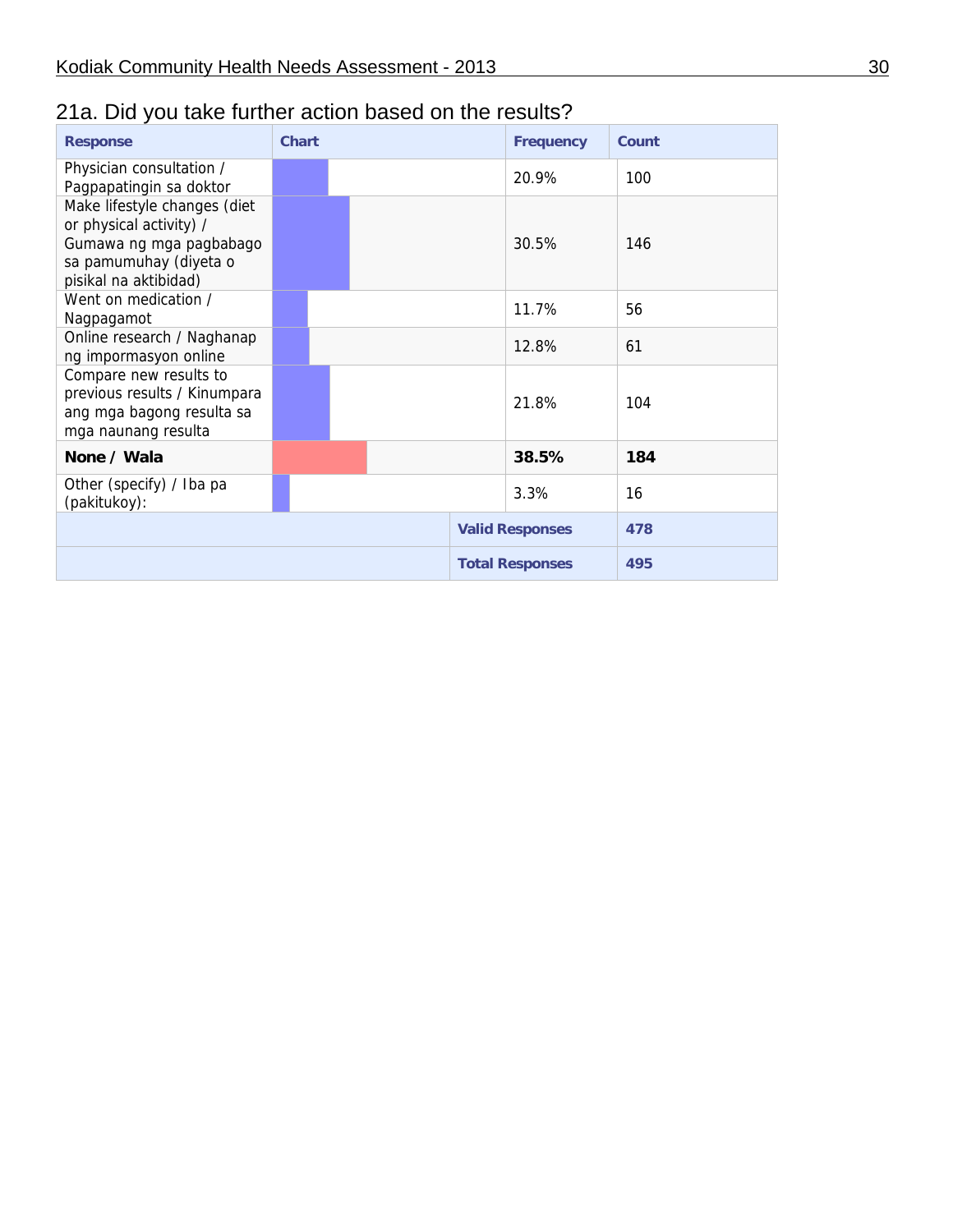| <b>Response</b> | <b>Chart</b> | <b>Frequency</b>       | Count          |
|-----------------|--------------|------------------------|----------------|
| Under 80        |              | 0.2%                   | $\mathbf{1}$   |
| $80 - 89$       |              | 0.0%                   | $\overline{0}$ |
| $90 - 99$       |              | 0.3%                   | $\overline{2}$ |
| $100 - 109$     |              | 1.3%                   | 8              |
| 110 - 119       |              | 4.0%                   | 25             |
| 120 - 129       |              | 6.9%                   | 43             |
| 130 - 139       |              | 8.6%                   | 54             |
| 140 - 149       |              | 10.8%                  | 68             |
| 150 - 159       |              | 10.8%                  | 68             |
| 160 - 169       |              | 10.0%                  | 63             |
| 170 - 179       |              | 9.4%                   | 59             |
| 180 - 189       |              | 8.1%                   | 51             |
| 190 - 199       |              | 6.4%                   | 40             |
| 200 - 209       |              | 5.7%                   | 36             |
| 210 - 219       |              | 3.5%                   | 22             |
| 220 - 229       |              | 3.3%                   | 21             |
| 230 - 239       |              | 1.9%                   | 12             |
| 240 - 249       |              | 2.1%                   | 13             |
| 250 - 259       |              | 2.2%                   | 14             |
| 260 - 269       |              | 0.5%                   | 3 <sup>1</sup> |
| 270 - 279       |              | 0.8%                   | 5              |
| 280 - 289       |              | 0.8%                   | 5              |
| 290 - 300       |              | 0.6%                   | $\overline{4}$ |
| More than 300   |              | 1.6%                   | 10             |
| Not Answered    |              |                        | 10             |
|                 |              | <b>Valid Responses</b> | 627            |
|                 |              | <b>Total Responses</b> | 637            |

## 22. About how much do you weigh without shoes? Weight in whole pounds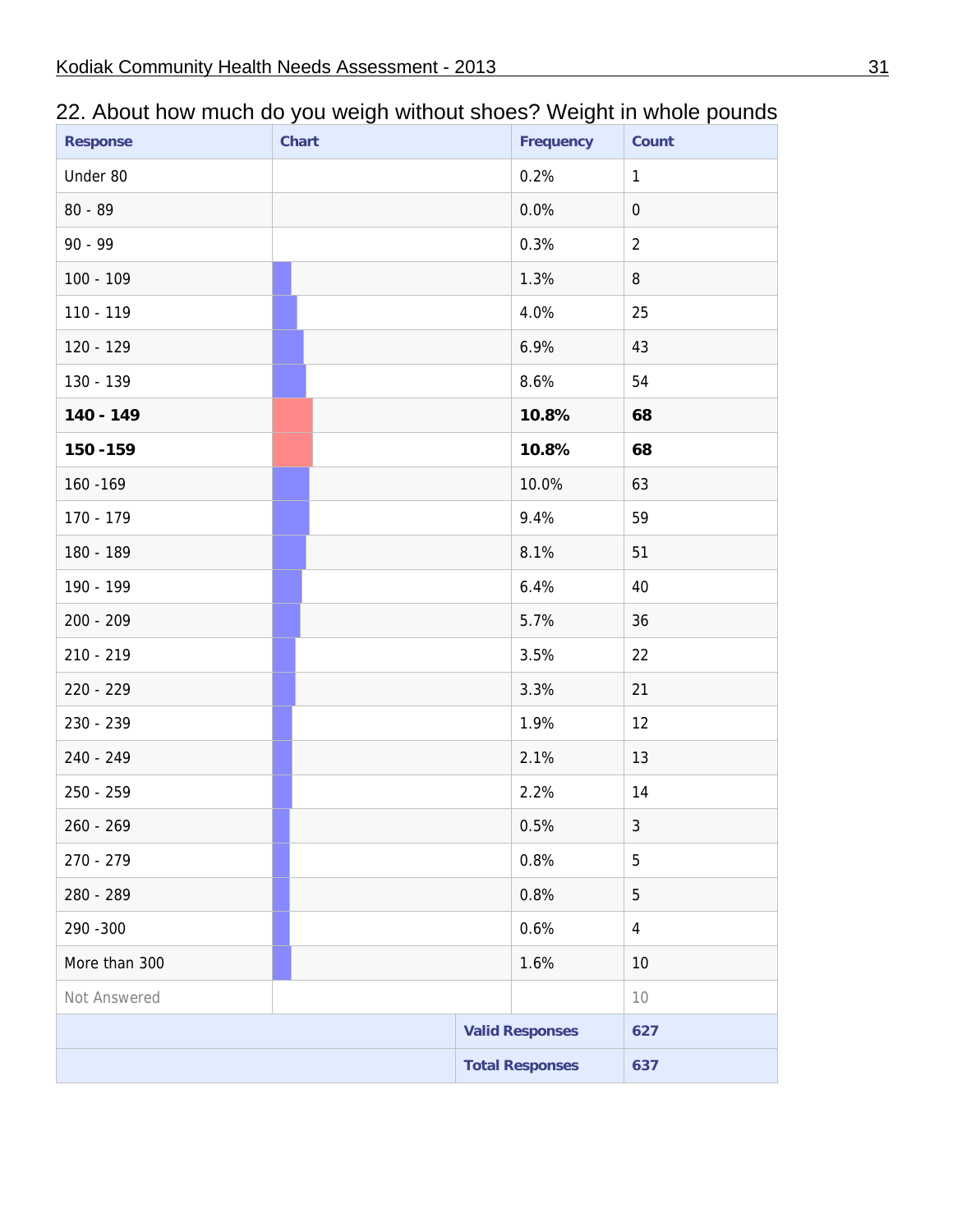| <b>Response</b>   | <b>Chart</b> | Frequency              | Count            |
|-------------------|--------------|------------------------|------------------|
| Under 4' 6"       |              | 0.0%                   | $\boldsymbol{0}$ |
| $4' 6'' - 4' 7''$ |              | 0.0%                   | $\mathbf 0$      |
| $4' 8'' - 4' 9''$ |              | 0.5%                   | $\mathbf{3}$     |
| $4'10" - 5'0"$    |              | 4.7%                   | 29               |
| $5'$ 1" - $5'$ 2" |              | 12.5%                  | 78               |
| $5'3'' - 5'4''$   |              | 21.0%                  | 131              |
| $5' 5'' - 5' 6''$ |              | 19.9%                  | 124              |
| $5'$ 7" - $5'$ 8" |              | 14.6%                  | 91               |
| 5' 9" - 5' 10"    |              | 11.9%                  | 74               |
| $5'$ 11" - 6'     |              | 8.2%                   | 51               |
| $6' 1'' - 6' 2''$ |              | 5.0%                   | 31               |
| $6'3'' - 6'4''$   |              | 1.1%                   | $\overline{7}$   |
| $6'5'' - 6'6''$   |              | 0.6%                   | $\overline{4}$   |
| $6'$ 7" - $6'$ 8" |              | 0.0%                   | $\mathbf 0$      |
| 6' 9" - 6' 10"    |              | 0.0%                   | $\mathbf 0$      |
| $6'11" - 7'$      |              | 0.0%                   | $\mathbf 0$      |
| Over 7'           |              | 0.0%                   | $\mathbf 0$      |
| Not Answered      |              |                        | 11               |
|                   |              | <b>Valid Responses</b> | 623              |
|                   |              | <b>Total Responses</b> | 634              |

## 23. About how tall are you without shoes? Round fractions to nearest inch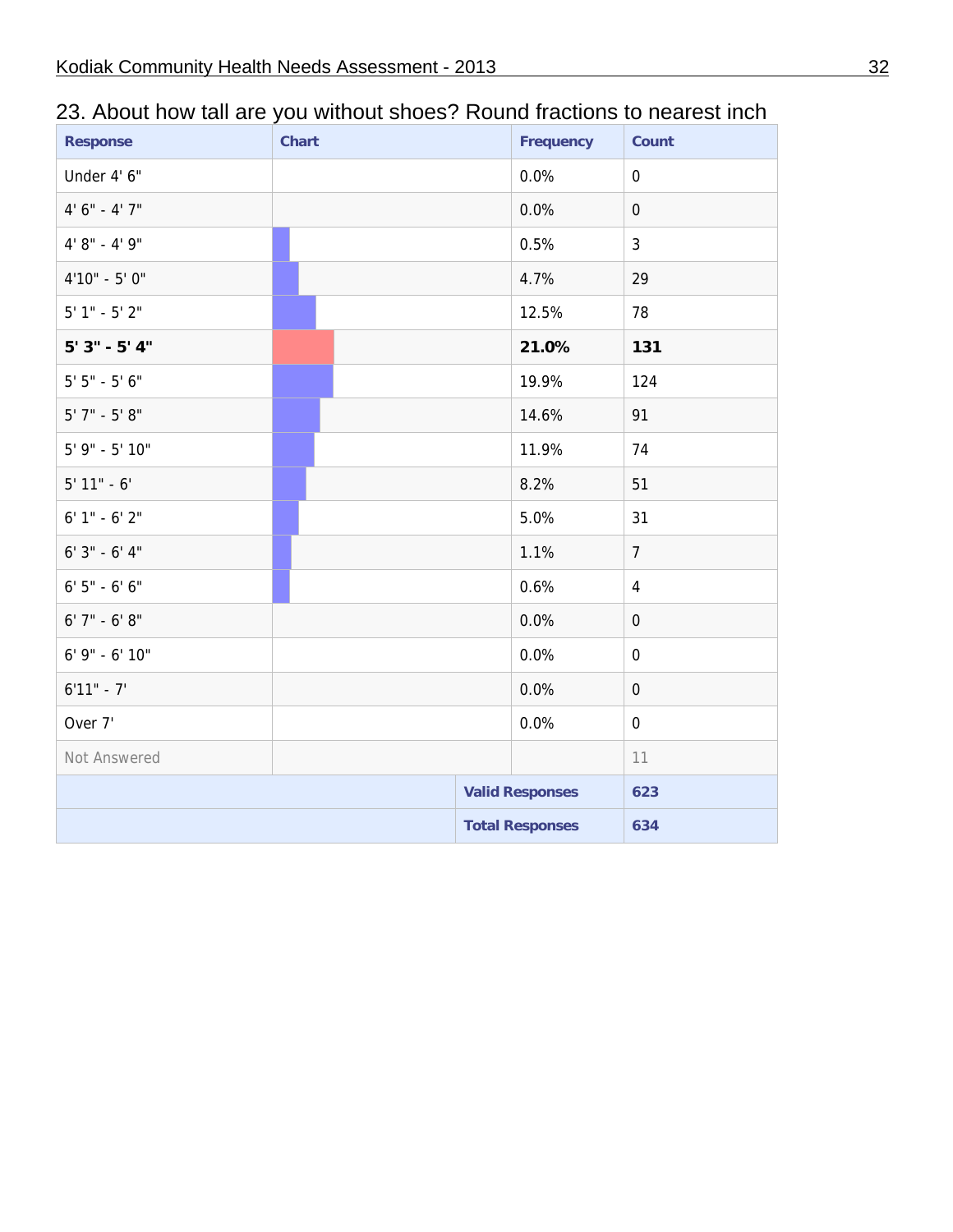## 24. Where do you get information about health care?

| <b>Response</b>                                                                                                                     | <b>Chart</b> |  | <b>Frequency</b>       | Count |
|-------------------------------------------------------------------------------------------------------------------------------------|--------------|--|------------------------|-------|
| Doctor/provider ---<br>Doktor/tagabigay ng<br>serbisyo                                                                              |              |  | 85.8%                  | 538   |
| Internet --- Internet                                                                                                               |              |  | 72.1%                  | 452   |
| Television --- Telebisyon                                                                                                           |              |  | 15.5%                  | 97    |
| Newspaper/magazines ---<br>Pahayagan/magasin                                                                                        |              |  | 27.1%                  | 170   |
| Friends and family members<br>(word of mouth) --- Mga<br>kaibigan o pamilya (nasabi o<br>napag-usapan)                              |              |  | 41.9%                  | 263   |
| Radio --- Radyo                                                                                                                     |              |  | 9.4%                   | 59    |
| <b>Scanner Channel</b><br>(Community Bulletin Board<br>Channel) --- Scanner<br>Channel (Community<br><b>Bulletin Board Channel)</b> |              |  | 0.3%                   | 2     |
| Work --- Trabaho                                                                                                                    |              |  | 38.4%                  | 241   |
| Other (specify) --- Iba pa<br>(pakitukoy)                                                                                           |              |  | 6.4%                   | 40    |
|                                                                                                                                     |              |  | <b>Valid Responses</b> | 627   |
|                                                                                                                                     |              |  | <b>Total Responses</b> | 634   |

## 24. Where do you get information about health care? (Other response)

| <b>Response</b>              |
|------------------------------|
| Work in health care industry |
| Education                    |
| <b>NPR</b>                   |
| Periodicals                  |
| Husband                      |
| Wife is CMA                  |
| Alcoholics Anonymous         |
| Medical journals             |
| Relatives are doctors.       |
| Magazine                     |
| Father is physician          |
| Classroom                    |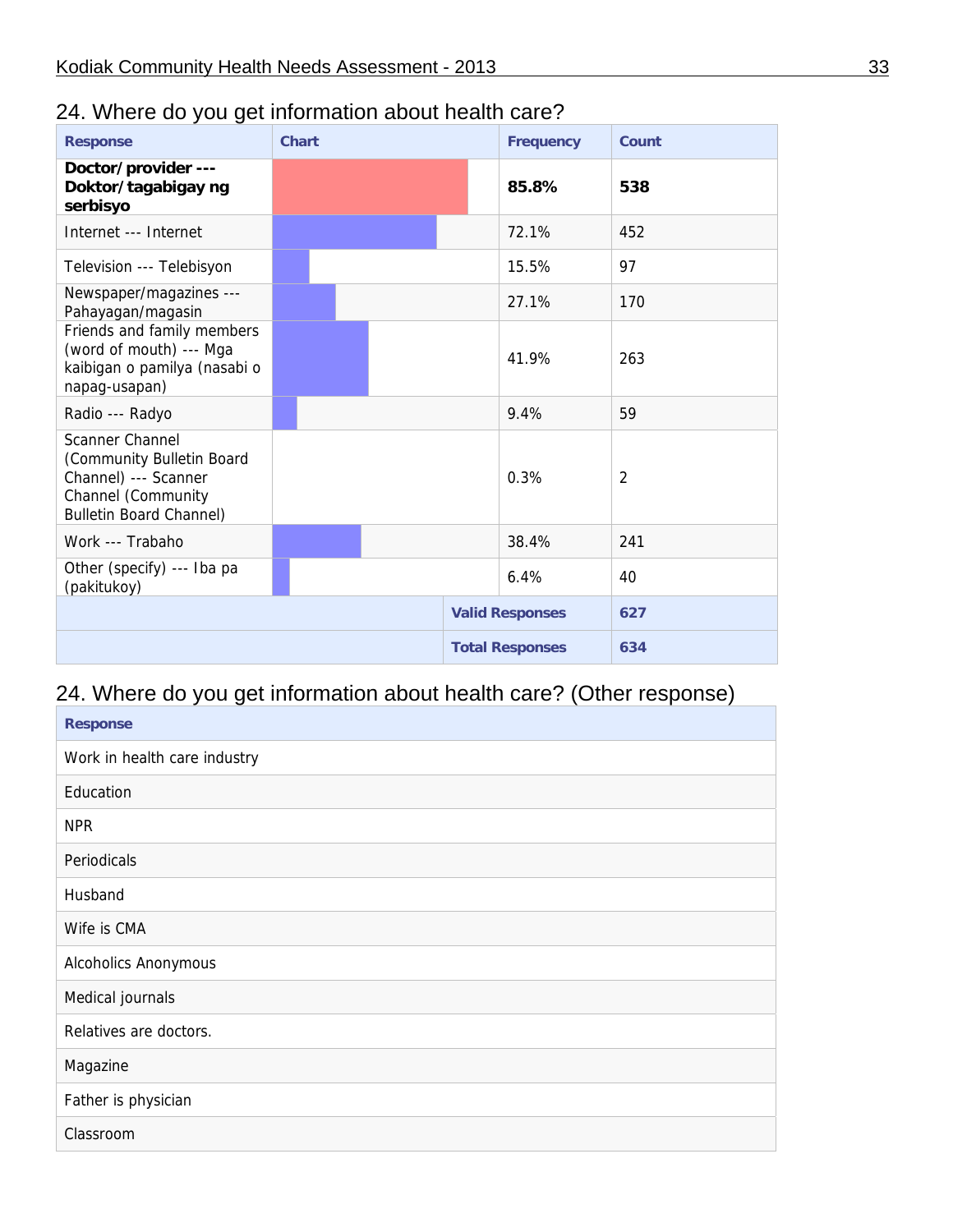| Podcast                                                                                                                             |  |
|-------------------------------------------------------------------------------------------------------------------------------------|--|
| <b>Professional Journals</b>                                                                                                        |  |
| Books, my own researchif you're asking about where I get my local info on health care it would be<br>commercial radio and newspaper |  |
| Wife                                                                                                                                |  |
| Work in health care                                                                                                                 |  |
| I read, NPR & PBS                                                                                                                   |  |
| Library                                                                                                                             |  |
| UC Berkeley news letter                                                                                                             |  |
| Meetings                                                                                                                            |  |
| Insurance provider                                                                                                                  |  |
| Network marketing health products                                                                                                   |  |
| Nursing school; nursing instructors                                                                                                 |  |
| <b>Books</b>                                                                                                                        |  |
| Family                                                                                                                              |  |
| Church                                                                                                                              |  |
| Education, I am a RN                                                                                                                |  |
| <b>Professional Journals</b>                                                                                                        |  |
| I work in the health care field                                                                                                     |  |
| Medical books or sites                                                                                                              |  |
| Gym                                                                                                                                 |  |
| <b>Books</b>                                                                                                                        |  |
| Books; journals                                                                                                                     |  |
| <b>Valid Responses</b><br>34                                                                                                        |  |
| <b>Total Responses</b><br>734                                                                                                       |  |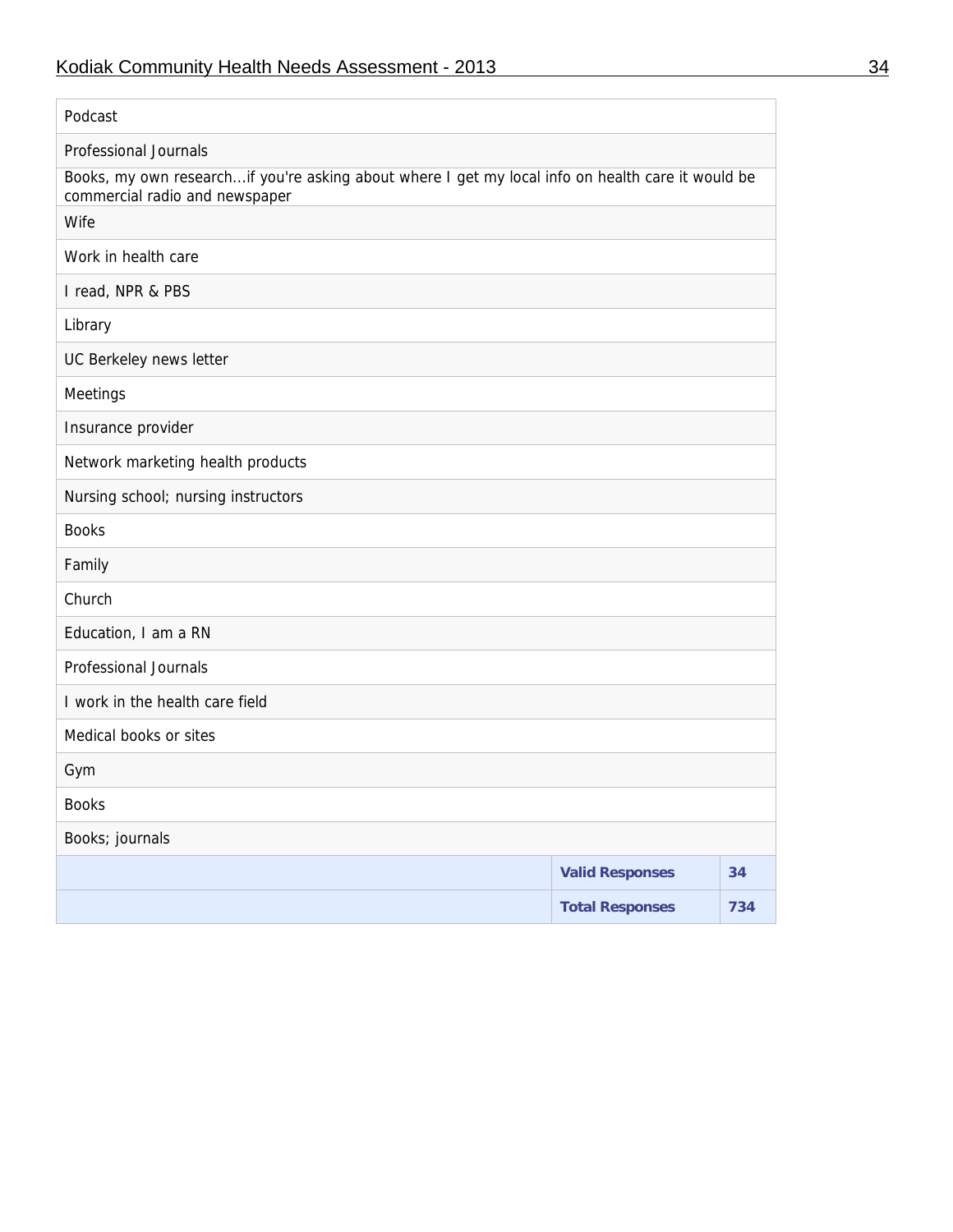#### What do you consider to be the top three greatest health care needs in Kodiak? (Choose up to three responses)

| <b>Response</b>                                                                                                                                                                                                         | <b>Chart</b> | <b>Frequency</b>       | Count |
|-------------------------------------------------------------------------------------------------------------------------------------------------------------------------------------------------------------------------|--------------|------------------------|-------|
| Dental Care / Pangangala sa<br>Ngipin                                                                                                                                                                                   |              | 21.2%                  | 132   |
| <b>Elderly Care/Assisted Living</b><br>/ Pangangalaga sa<br>Matatanda/Tulong sa<br>Pamumuhay                                                                                                                            |              | 30.8%                  | 192   |
| Long term care /<br>Pangmatagalang<br>pangangalaga                                                                                                                                                                      |              | 22.8%                  | 142   |
| Lower costs for patients<br>/ Mas mababang gastos<br>para sa mga pasyente                                                                                                                                               |              | 58.5%                  | 365   |
| More specialists/specialty<br>care / Mas maraming<br>espesyalista/espesyal na<br>pangangalaga                                                                                                                           |              | 47.8%                  | 298   |
| Shortage or turnover of<br>primary care/family clinic<br>health care providers<br>/Kakulangan o turnover ng<br>mga tagapagbigay ng<br>pangangalaga sa kalusugan<br>sa pangunahing<br>pangangalaga/klinika ng<br>pamilya |              | 13.9%                  | 87    |
| Mental health<br>services/counseling / Mga<br>serbisyo sa kalusugan ng<br>pag-iisip/pagpapayo                                                                                                                           |              | 24.8%                  | 155   |
| Substance use<br>rehab/counseling /<br>Rehabilitasyon/pagpapayo<br>sa paggamit ng substansiya                                                                                                                           |              | 39.7%                  | 248   |
| Vision care / Pangangalaga<br>sa paningin                                                                                                                                                                               |              | 22.0%                  | 137   |
| Other (specify) / Iba pa<br>(tukuyin):                                                                                                                                                                                  |              | 7.2%                   | 45    |
|                                                                                                                                                                                                                         |              | <b>Valid Responses</b> | 624   |
|                                                                                                                                                                                                                         |              | <b>Total Responses</b> | 634   |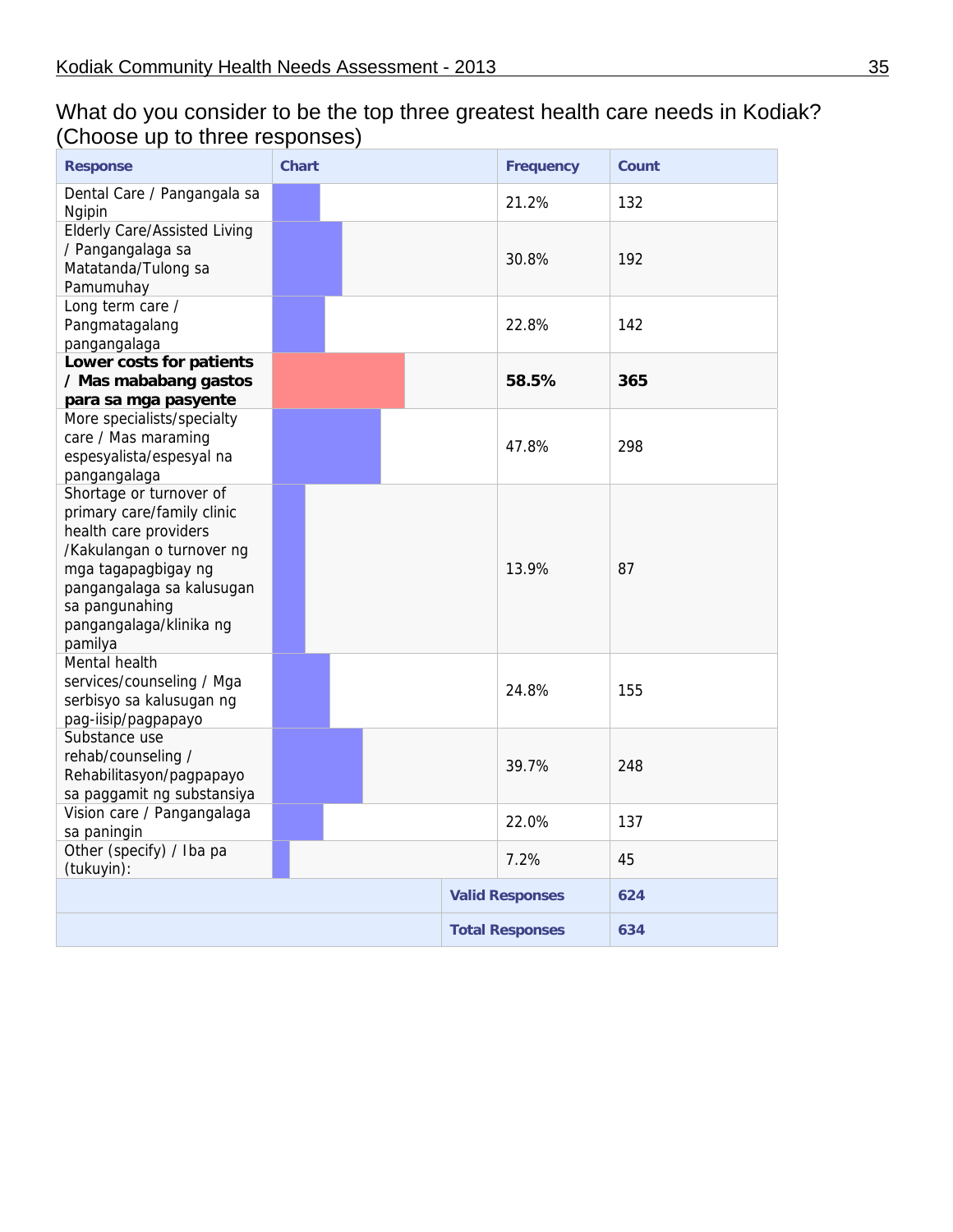## 25. What do you consider to be the top three greatest health care needs in Kodiak? (Other responses)

| <b>Response</b>                                                                                                                                                                                                                                                  |
|------------------------------------------------------------------------------------------------------------------------------------------------------------------------------------------------------------------------------------------------------------------|
| Health club, for preventive health care. Most Kodiak citizens lack a quality health work out club, which<br>is highly needed in winter months. This would go a long way to help prevent and curb life style of<br>overweight conditions. Along with other needs. |
| Beds for mentally ill/suicidal                                                                                                                                                                                                                                   |
| <b>OBGYN</b>                                                                                                                                                                                                                                                     |
| Etoh halfway house                                                                                                                                                                                                                                               |
| Hospice care                                                                                                                                                                                                                                                     |
| Cheaper vision care                                                                                                                                                                                                                                              |
| Domestic violence issues                                                                                                                                                                                                                                         |
| Hospice                                                                                                                                                                                                                                                          |
| <b>Better quality Doctors!</b>                                                                                                                                                                                                                                   |
| Hospice                                                                                                                                                                                                                                                          |
| Don't know                                                                                                                                                                                                                                                       |
| Orthodontist                                                                                                                                                                                                                                                     |
| Child support for single moms                                                                                                                                                                                                                                    |
| <b>OBGYN</b>                                                                                                                                                                                                                                                     |
| Dermatologist                                                                                                                                                                                                                                                    |
| Pediatricians                                                                                                                                                                                                                                                    |
| Improved quality of specialists                                                                                                                                                                                                                                  |
| OB/GYN's needed!!!                                                                                                                                                                                                                                               |
| OB/GYN                                                                                                                                                                                                                                                           |
| More promotion of healthy lifestyles, preventive medicinebetter diet, making exercise easier for<br>people, healthy outlets as activities for people of all ages                                                                                                 |
| <b>Blood Dialysis care</b>                                                                                                                                                                                                                                       |
| Respite, assisted care programs                                                                                                                                                                                                                                  |
| Lack midwives and birthing options                                                                                                                                                                                                                               |
| <b>VBAC</b>                                                                                                                                                                                                                                                      |
| Detox Center                                                                                                                                                                                                                                                     |
| Specialty care                                                                                                                                                                                                                                                   |
| Alternative medicine providers                                                                                                                                                                                                                                   |
| Quality of physicians - no good doctors                                                                                                                                                                                                                          |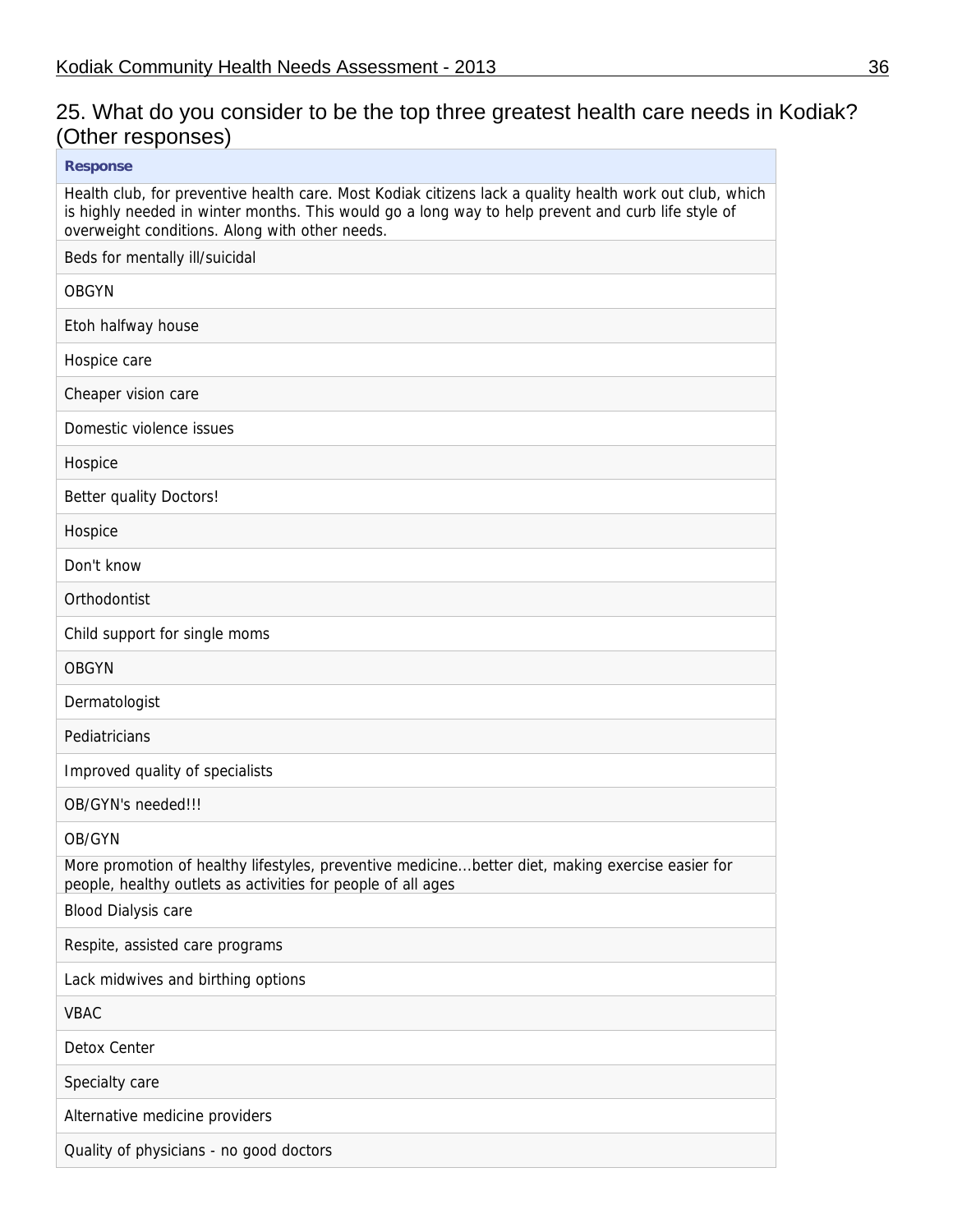| Don't know                                                                 |                        |     |  |  |  |  |
|----------------------------------------------------------------------------|------------------------|-----|--|--|--|--|
| VISION CARE! VISION CARE!! VISION CARE!!!                                  |                        |     |  |  |  |  |
| Dialysis Center                                                            |                        |     |  |  |  |  |
| Exercise and Higher Quality Nutrition awareness and consumption            |                        |     |  |  |  |  |
| Cardiologist                                                               |                        |     |  |  |  |  |
| Need an accessible gym                                                     |                        |     |  |  |  |  |
| Drug and alcohol treatment                                                 |                        |     |  |  |  |  |
| <b>HOSPICE</b>                                                             |                        |     |  |  |  |  |
| Free Indoor Gym/ physical fitness                                          |                        |     |  |  |  |  |
| <b>Preventative Care</b>                                                   |                        |     |  |  |  |  |
| Individuals with disabilities                                              |                        |     |  |  |  |  |
| Not sure                                                                   |                        |     |  |  |  |  |
| Recreation center/gym                                                      |                        |     |  |  |  |  |
| Healthy life style teaching K-12th grade in school thru out the curriculum |                        |     |  |  |  |  |
| Lack of health insurance coverage                                          |                        |     |  |  |  |  |
|                                                                            | <b>Valid Responses</b> | 43  |  |  |  |  |
|                                                                            | <b>Total Responses</b> | 734 |  |  |  |  |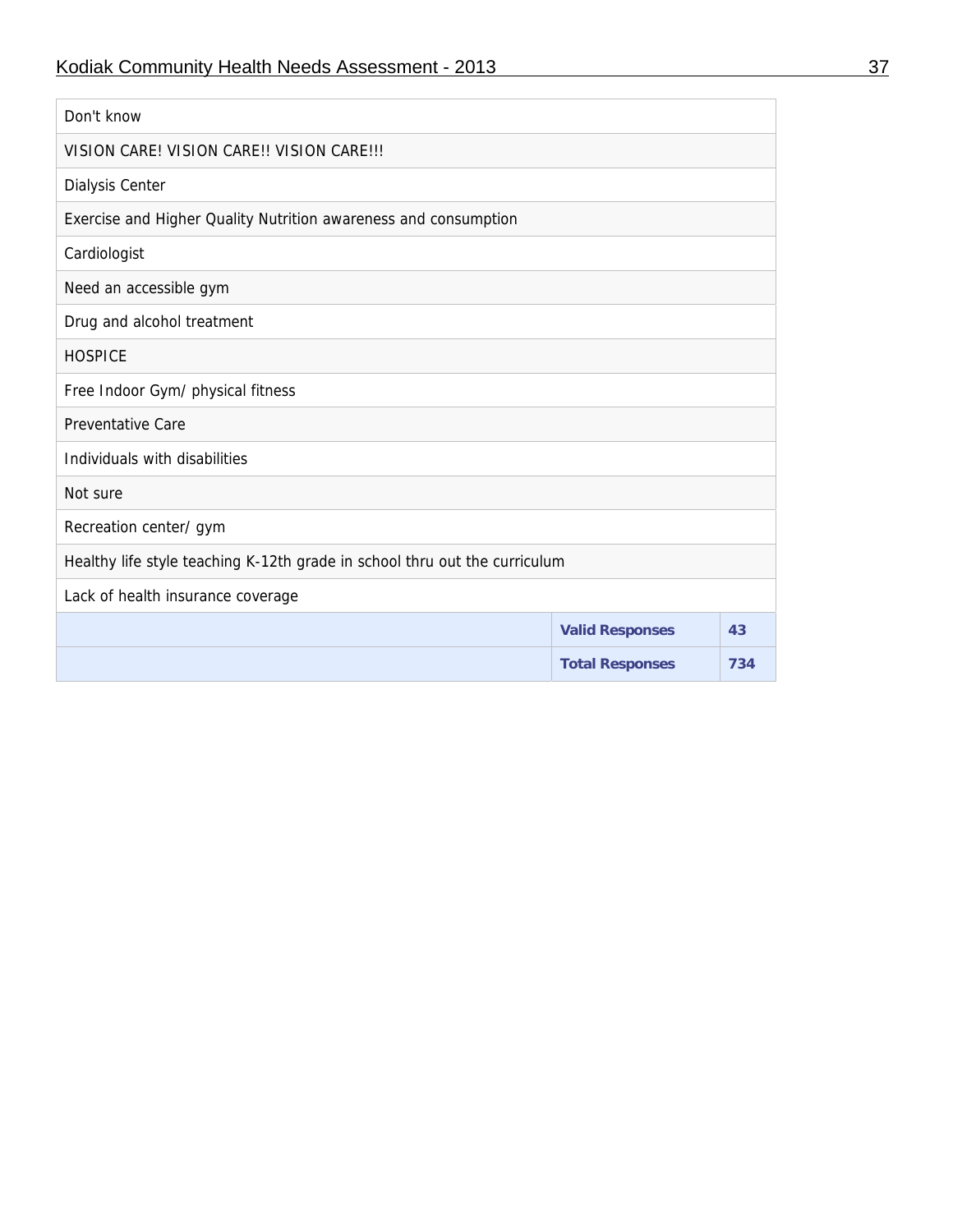#### 26. Overall, how satisfied are you with hospital services in Kodiak?

| <b>Response</b>                               | <b>Chart</b> | <b>Frequency</b>       | Count |
|-----------------------------------------------|--------------|------------------------|-------|
| Very satisfied / Lubos na<br>nasisiyahan      |              | 53.9%                  | 333   |
| Somewhat satisfied /<br>Bahagyang nasisiyahan |              | 42.2%                  | 261   |
| Not at all satisfied / Hindi<br>nasisiyahan   |              | 3.9%                   | 24    |
| Not Answered                                  |              |                        | 15    |
|                                               |              | <b>Valid Responses</b> | 618   |
|                                               |              | <b>Total Responses</b> | 633   |

#### 27. Overall, how satisfied are you with your primary care/family clinic services in Kodiak?

| <b>Response</b>                               | <b>Chart</b> |  | <b>Frequency</b>       | Count |
|-----------------------------------------------|--------------|--|------------------------|-------|
| Very satisfied / Lubos na<br>nasisiyahan      |              |  | 55.8%                  | 346   |
| Somewhat satisfied /<br>Bahagyang nasisiyahan |              |  | 39.8%                  | 247   |
| Not at all satisfied / Hindi<br>nasisiyahan   |              |  | 4.4%                   | 27    |
| Not Answered                                  |              |  |                        | 13    |
|                                               |              |  | <b>Valid Responses</b> | 620   |
|                                               |              |  | <b>Total Responses</b> | 633   |

28. In the last 12 months did you or your family have to go without basic needs such as food, child care, health care, or clothing?

| <b>Response</b> | <b>Chart</b> | <b>Frequency</b>       | <b>Count</b> |
|-----------------|--------------|------------------------|--------------|
| Yes / Oo        |              | 6.2%                   | 39           |
| No / Hindi      |              | 93.8%                  | 588          |
| Not Answered    |              |                        | 5            |
|                 |              | <b>Valid Responses</b> | 627          |
|                 |              | <b>Total Responses</b> | 632          |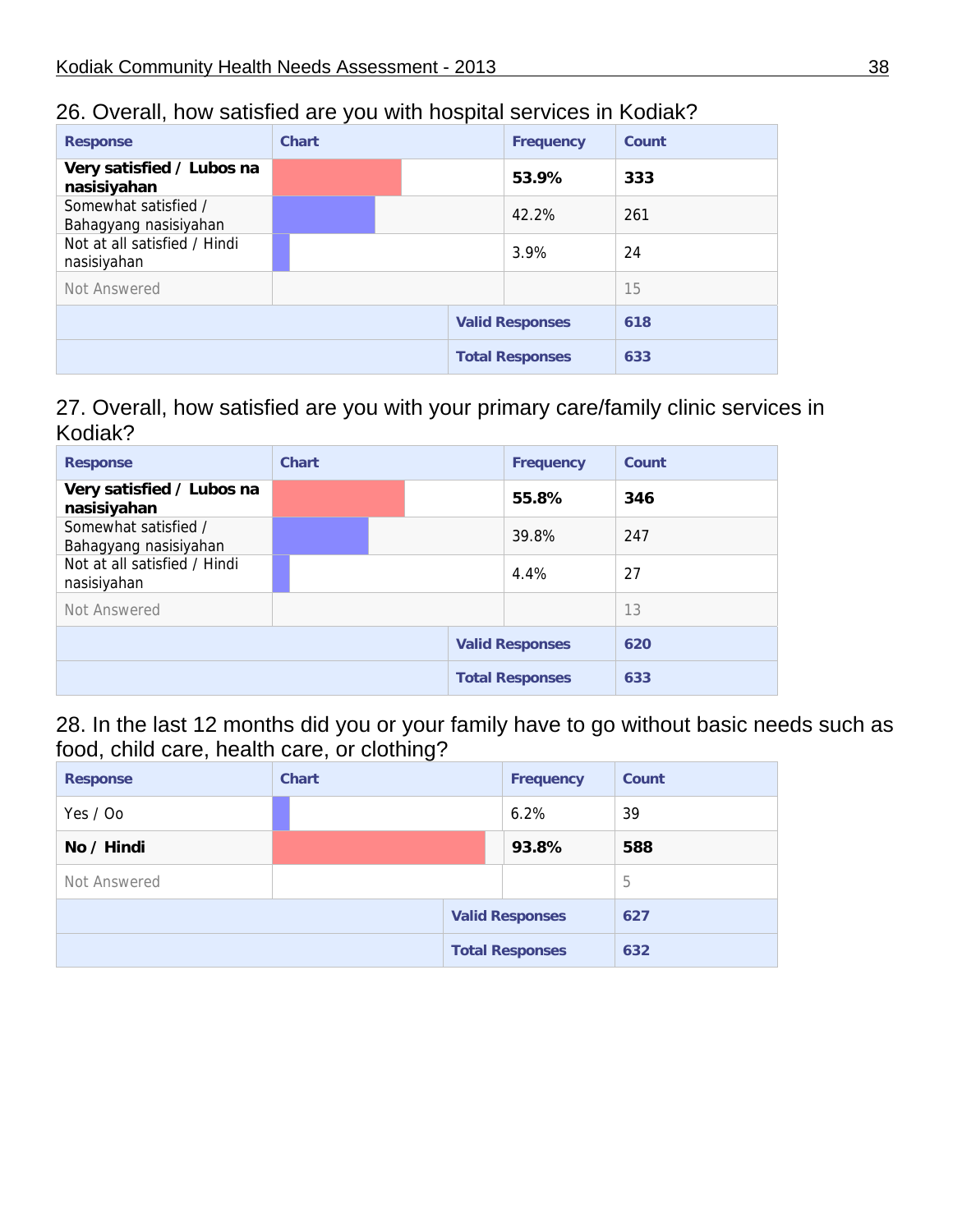## 28a. What did you go without?

| <b>Response</b>                                                 | <b>Chart</b> | <b>Frequency</b>       | Count          |
|-----------------------------------------------------------------|--------------|------------------------|----------------|
| Health care /<br>Pangangalagang<br>pangkalusugan                |              | 57.1%                  | 20             |
| Dental care / Pangangalaga<br>sa ngipin                         |              | 40.0%                  | 14             |
| Prescriptions / Mga<br>inireresetang gamot                      |              | 31.4%                  | 11             |
| Clothing / Damit                                                |              | 45.7%                  | 16             |
| Child care / Pangangalaga<br>sa bata                            |              | 14.3%                  | 5              |
| Food / Pagkain                                                  |              | 34.3%                  | 12             |
| Choosing food we wanted /<br>Pagpili sa pagkaing gusto<br>namin |              | 54.3%                  | 19             |
| Rent/housing / Upa/bahay                                        |              | 14.3%                  | 5              |
| Heat/fuel/utilities /<br>Init/gasolina/kuryente, tubig          |              | 31.4%                  | 11             |
| Other (specify) / Iba pa<br>(pakitukoy):                        |              | 5.7%                   | $\overline{2}$ |
|                                                                 |              | <b>Valid Responses</b> | 35             |
|                                                                 |              | <b>Total Responses</b> | 49             |

## 28a.What did you go without? (Other responses)

| <b>Response</b>         |                        |                |
|-------------------------|------------------------|----------------|
| Reliable transportation |                        |                |
| School supplies         |                        |                |
|                         | <b>Valid Responses</b> | $\overline{2}$ |
|                         | <b>Total Responses</b> | 734            |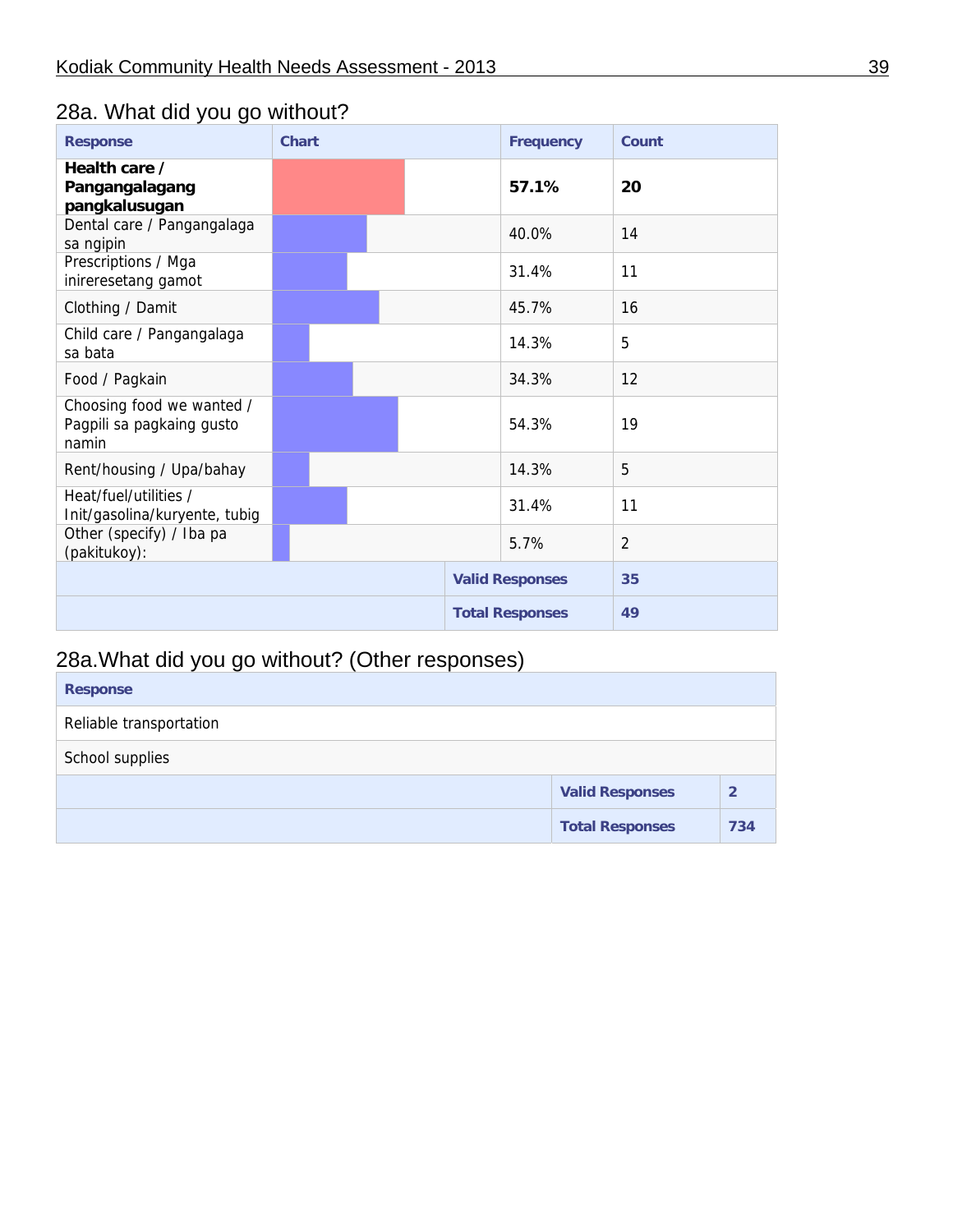29. How much of your total household take-home pay (income after taxes) goes to rent/housing costs? Housing costs are considered any type of payment having to do with housing, such as rent or mortgage payments, and utilities.

| <b>Response</b>                                     | <b>Chart</b> | <b>Frequency</b>       | Count |
|-----------------------------------------------------|--------------|------------------------|-------|
| Less than $33\%$ --- Mas<br>mababa sa 33%           |              | 33.4%                  | 204   |
| Between 33% - 49% ---<br>Sa pagitan ng 33% -<br>49% |              | 36.5%                  | 223   |
| Between 50% - 74% --- Sa<br>pagitan ng 50% - 74%    |              | 21.1%                  | 129   |
| 75% or more --- 75% o higit<br>pa                   |              | 9.0%                   | 55    |
| Not Answered                                        |              |                        | 20    |
|                                                     |              | <b>Valid Responses</b> | 611   |
|                                                     |              | <b>Total Responses</b> | 631   |

#### 30. Which of the following best describes your race / ethnic group?

| <b>Response</b>                                                       | <b>Chart</b> | <b>Frequency</b>       | Count          |
|-----------------------------------------------------------------------|--------------|------------------------|----------------|
| White/Caucasian -<br><b>White/Caucasian</b>                           |              | 73.0%                  | 452            |
| Hispanic/Latino -<br>Hispanic/Latino                                  |              | 2.3%                   | 14             |
| Alaskan Native/Native<br>American - Alaskan<br>Native/Native American |              | 8.6%                   | 53             |
| African American - African<br>American                                |              | 0.6%                   | $\overline{4}$ |
| Filipino - Pilipino                                                   |              | 9.4%                   | 58             |
| Pacific Islander - Pacific<br>Islander                                |              | 0.8%                   | 5              |
| Asian - Asian                                                         |              | 1.8%                   | 11             |
| Multi-ethnic - Iba't iba ang<br>etnisidad                             |              | 2.3%                   | 14             |
| Other - Iba pa                                                        |              | 1.3%                   | 8              |
| Not Answered                                                          |              |                        | 11             |
|                                                                       |              | <b>Valid Responses</b> | 619            |
|                                                                       |              | <b>Total Responses</b> | 630            |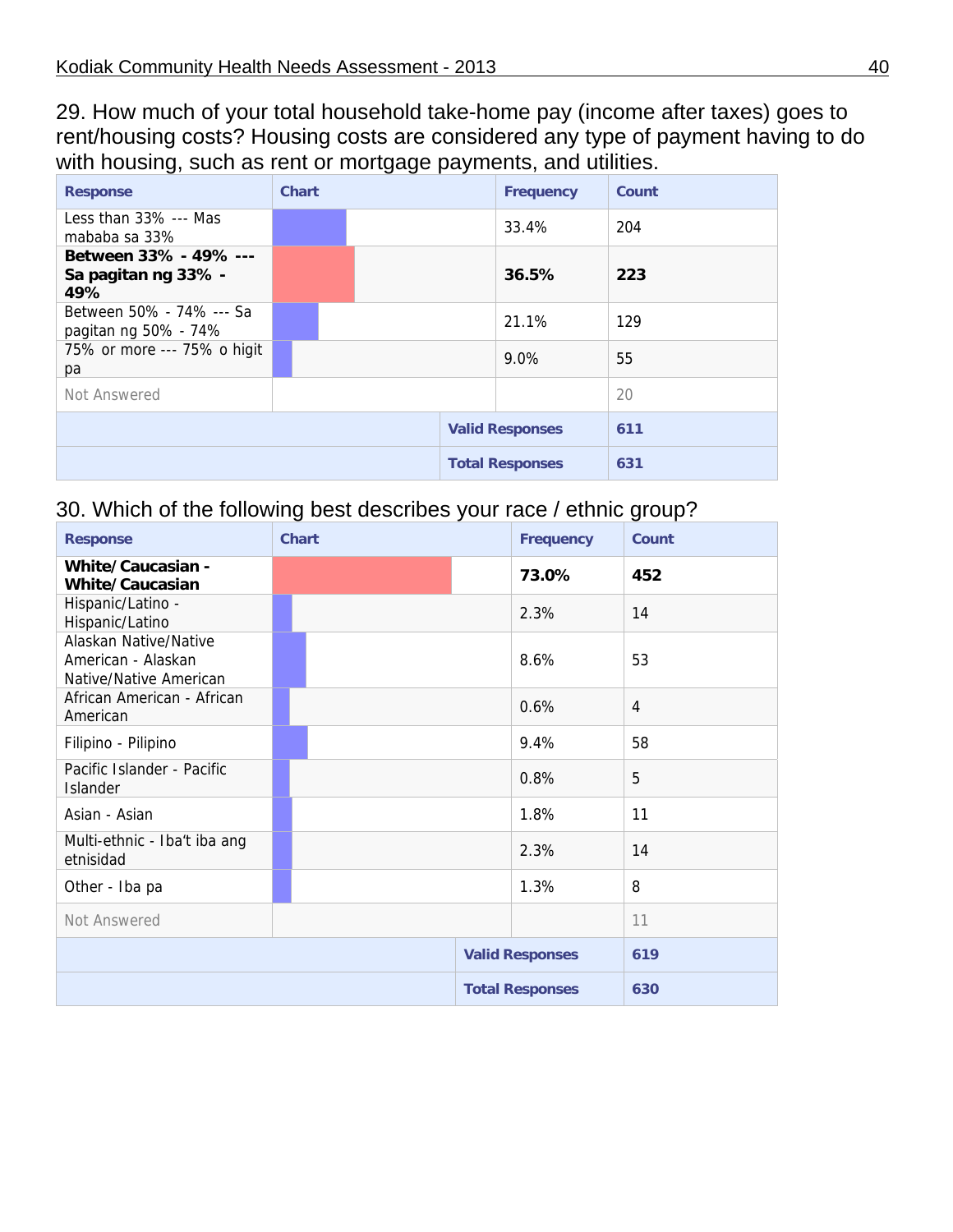## 31. Which income range best describes your annual household income?

| <b>Response</b>                                             | <b>Chart</b> | <b>Frequency</b>       | Count          |
|-------------------------------------------------------------|--------------|------------------------|----------------|
| Less than \$10,000 / Mas<br>mababa sa \$10,000              |              | 1.2%                   | $\overline{7}$ |
| \$10,000 to \$19,999 /<br>\$10,000 hanggang \$19,999        |              | 2.7%                   | 16             |
| \$20,000 to \$29,999 /<br>\$20,000 hanggang \$29,999        |              | 4.9%                   | 29             |
| \$30,000 to \$39,999 /<br>\$30,000 hanggang \$39,999        |              | 9.5%                   | 57             |
| \$40,000 to \$49,999 /<br>\$40,000 hanggang \$49,999        |              | 11.1%                  | 66             |
| \$50,000 to \$59,999 /<br>\$50,000 hanggang \$59,999        |              | 10.9%                  | 65             |
| \$60,000 to \$74,999 /<br>\$60,000 hanggang \$74,999        |              | 14.2%                  | 85             |
| \$75,000 to \$99,999 /<br>\$75,000 hanggang<br>\$99,999     |              | 18.4%                  | 110            |
| \$100,000 to \$124,999 /<br>\$100,000 hanggang<br>\$124,999 |              | 14.2%                  | 85             |
| \$125,000 or more /<br>\$125,000 o higit pa                 |              | 12.9%                  | 77             |
| Not Answered                                                |              |                        | 32             |
|                                                             |              | <b>Valid Responses</b> | 597            |
|                                                             |              | <b>Total Responses</b> | 629            |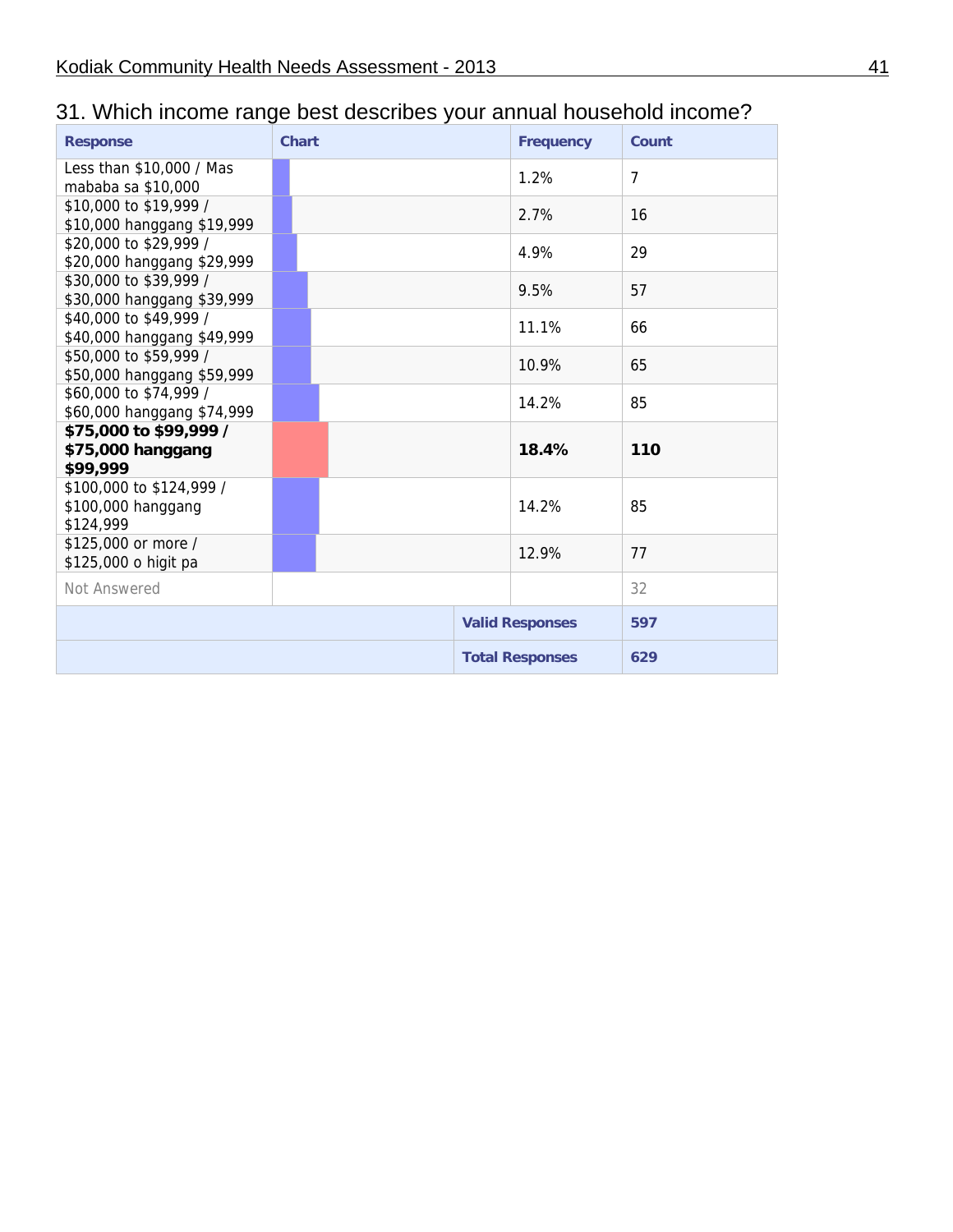## 32. What is the highest level of education you have completed?

| <b>Response</b>                                                        | <b>Chart</b> | <b>Frequency</b>       | Count |
|------------------------------------------------------------------------|--------------|------------------------|-------|
| No high school diploma /<br>Walang high school diploma                 |              | 0.8%                   | 5     |
| High school diploma or GED<br>/ Diploma sa high school o<br><b>GED</b> |              | 9.9%                   | 61    |
| Some college, no degree /<br>Nag-aral sa kolehiyo, walang<br>degree    |              | 27.2%                  | 168   |
| AA degree / AA degree                                                  |              | 14.9%                  | 92    |
| Four year college degree<br>/ Apat na taong degree<br>sa kolehiyo      |              | 27.8%                  | 172   |
| Master's degree or higher /<br>Master's degree o mas<br>mataas         |              | 19.4%                  | 120   |
| Not Answered                                                           |              |                        | 11    |
|                                                                        |              | <b>Valid Responses</b> | 618   |
|                                                                        |              | <b>Total Responses</b> | 629   |

## 33. What is your age in years?

| <b>Response</b> | <b>Chart</b> |  | <b>Frequency</b>       | <b>Count</b> |
|-----------------|--------------|--|------------------------|--------------|
| Less than 25    |              |  | 6.2%                   | 38           |
| $25 - 34$       |              |  | 22.9%                  | 141          |
| $35 - 44$       |              |  | 19.0%                  | 117          |
| $45 - 64$       |              |  | 45.5%                  | 281          |
| $65 - 74$       |              |  | 5.2%                   | 32           |
| 75 or more      |              |  | 1.3%                   | 8            |
| Not Answered    |              |  |                        | 10           |
|                 |              |  | <b>Valid Responses</b> | 617          |
|                 |              |  | <b>Total Responses</b> | 627          |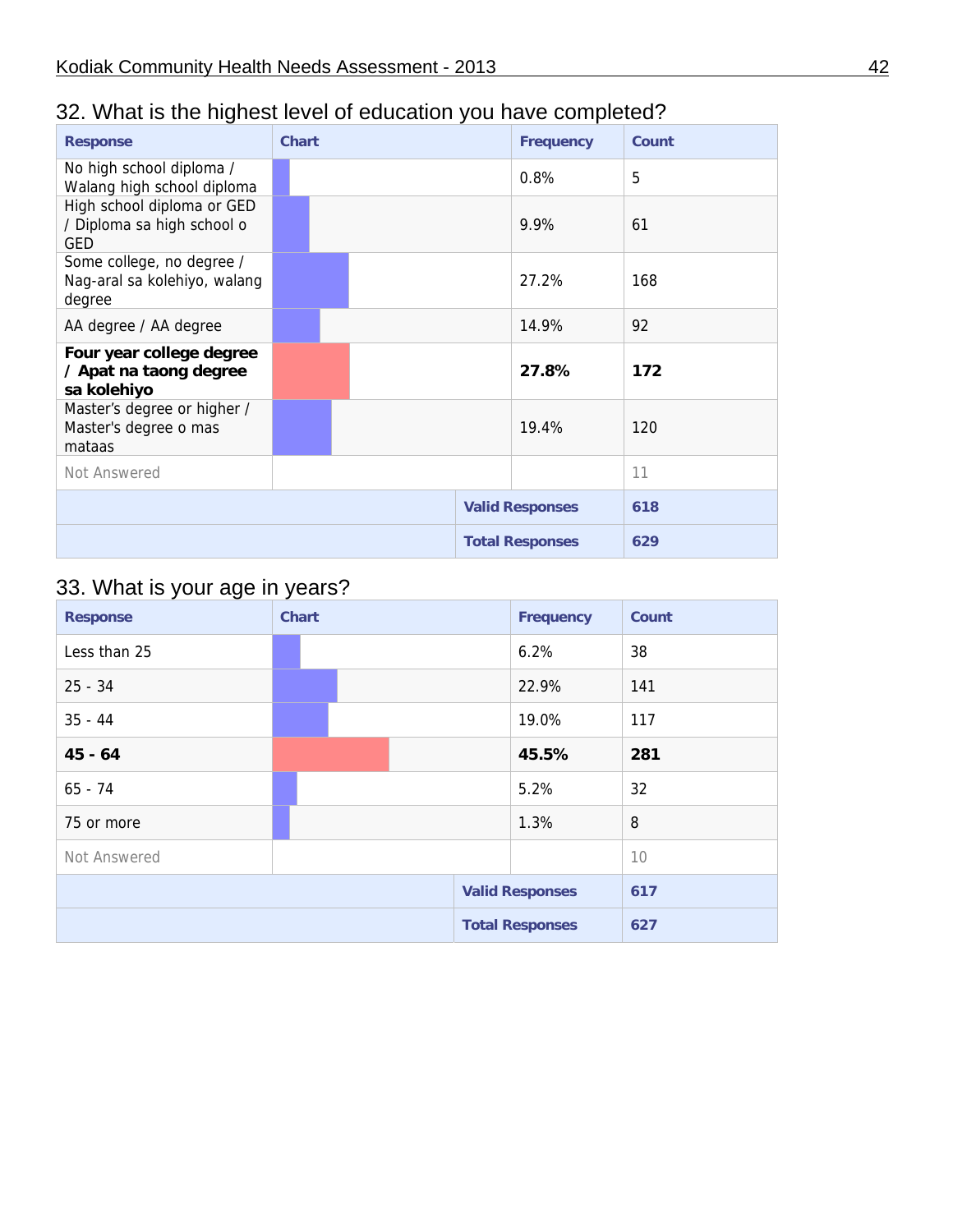## 34. Are you:

| <b>Response</b> | <b>Chart</b> |  | <b>Frequency</b>       | <b>Count</b> |
|-----------------|--------------|--|------------------------|--------------|
| Male/ Lalaki    |              |  | 26.1%                  | 161          |
| Female/Babae    |              |  | 73.9%                  | 456          |
| Not Answered    |              |  |                        | 10           |
|                 |              |  | <b>Valid Responses</b> | 617          |
|                 |              |  | <b>Total Responses</b> | 627          |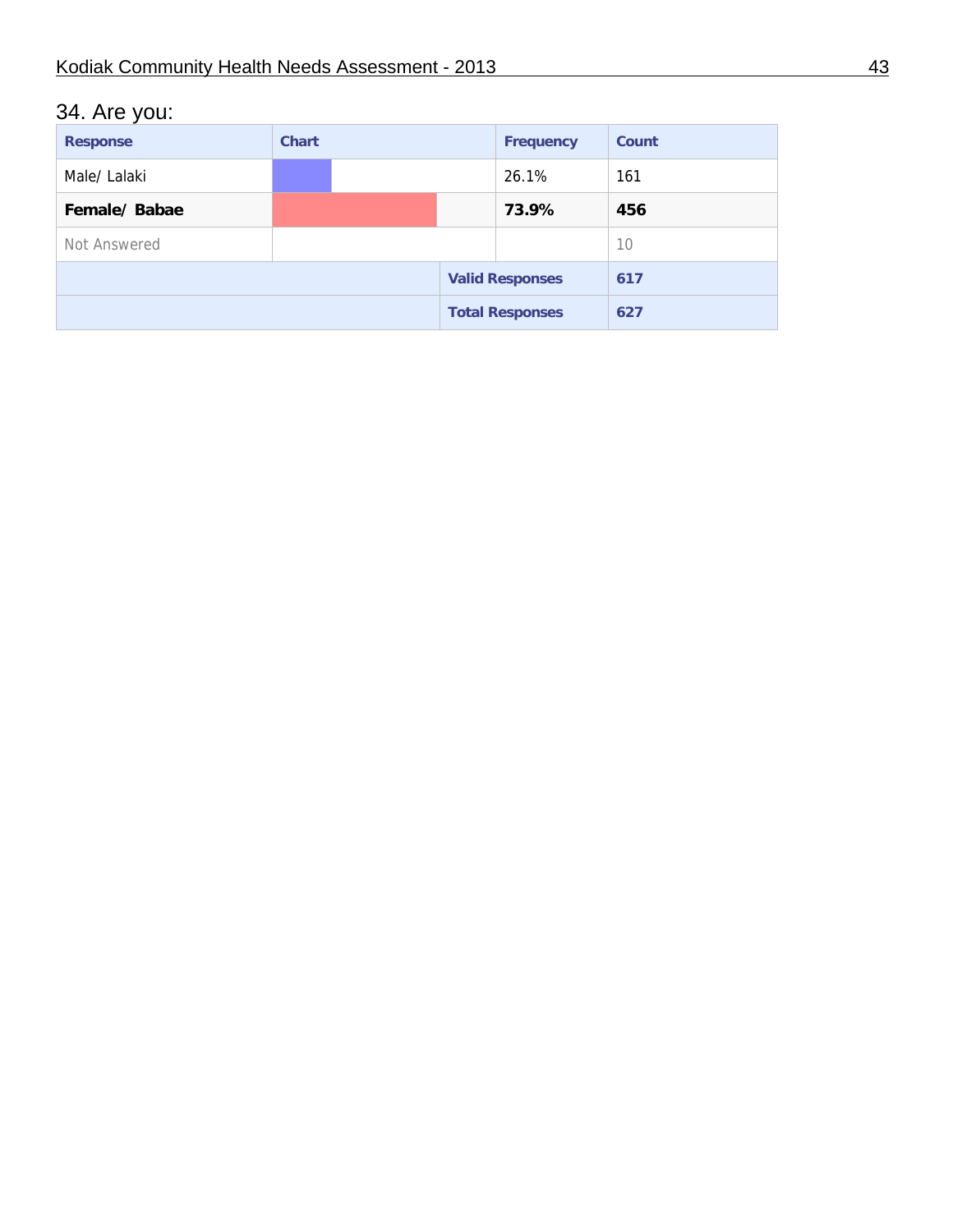# Appendix 4

**Community/Demographic Profile**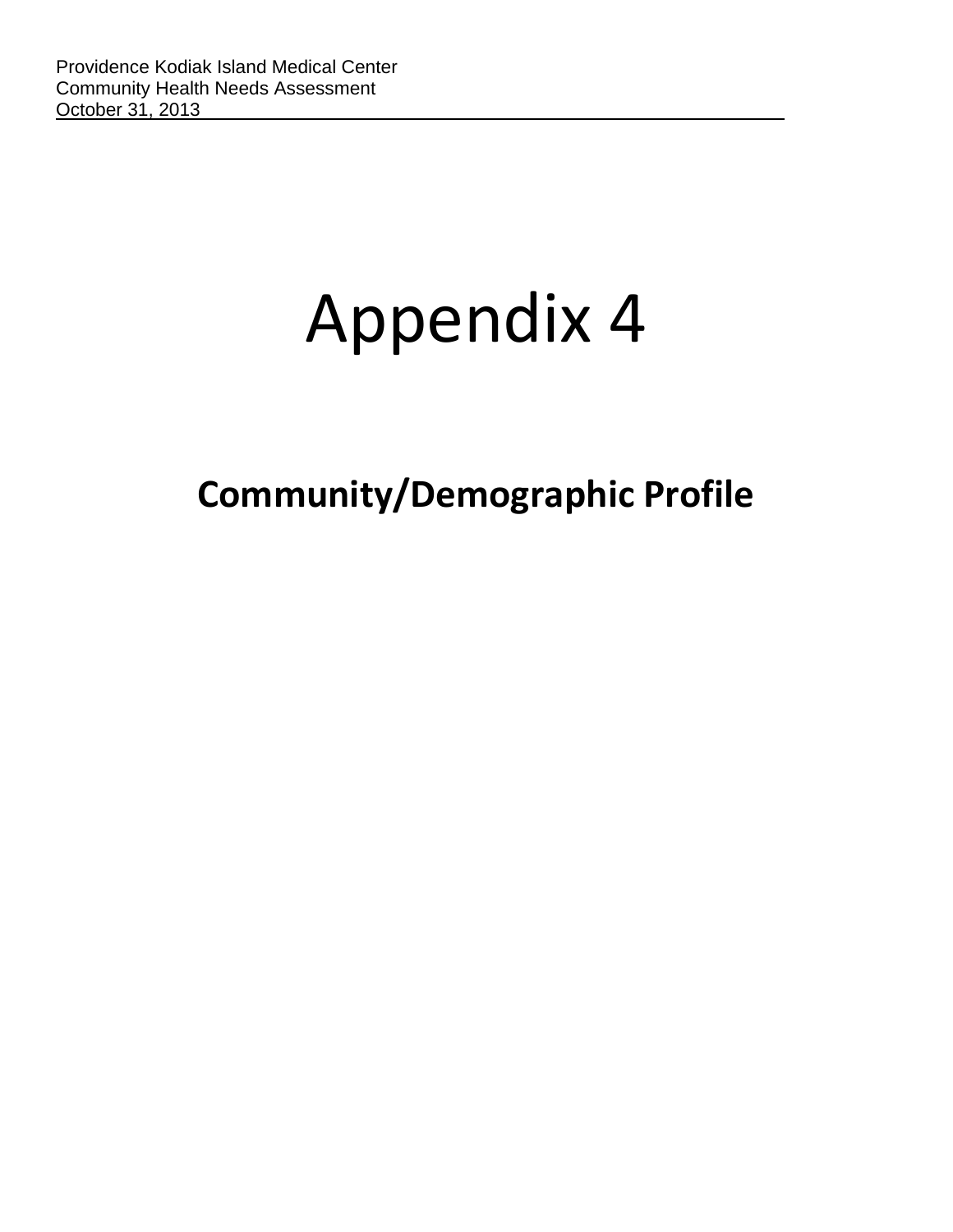## Community/Demographic Profile – Primary Data Results

Population

The population for the community of Kodiak Island is 14,081. According to future projections provided by ESRI for the Kodiak Island Borough the population is expected to grow slightly over the next five years, by 7% or 974 people. Alaska is anticipated to grow by 6.6% or 48,688 people over the next five years, while the US population is expected to grow by 3.5%.

#### **2012 and 2017 Population**

|                                       |                                  |                                  | % Change             | <b>Change</b>               |
|---------------------------------------|----------------------------------|----------------------------------|----------------------|-----------------------------|
|                                       | 2012                             | 2017                             | (2012-2017)          | (2012-2017)                 |
| Kodiak Island<br>Alaska<br><b>USA</b> | 14,081<br>732,814<br>313,129,017 | 15,055<br>781,502<br>323,986,227 | 6.9%<br>6.6%<br>3.5% | 974<br>48,688<br>10,857,210 |

ESRI Business Information Solutions, 2013

Population by Age

Population was grouped into major age categories for comparison. In general, the Kodiak Island Borough has a higher proportion of people ages 0-19 and 25-44 than Alaska and the Nation. Conversely, the proportion of people ages 20-24 and 45-64 is lower than Alaska and the Nation. The service area population is expected to continue aging over the next five years, as the proportion of people ages 65-74 continues to rise. This will likely cause a rise in health care utilization as older populations tend to utilize health care services at a higher rate. Health needs will continue to shift toward disease categories that tend to present at an older age.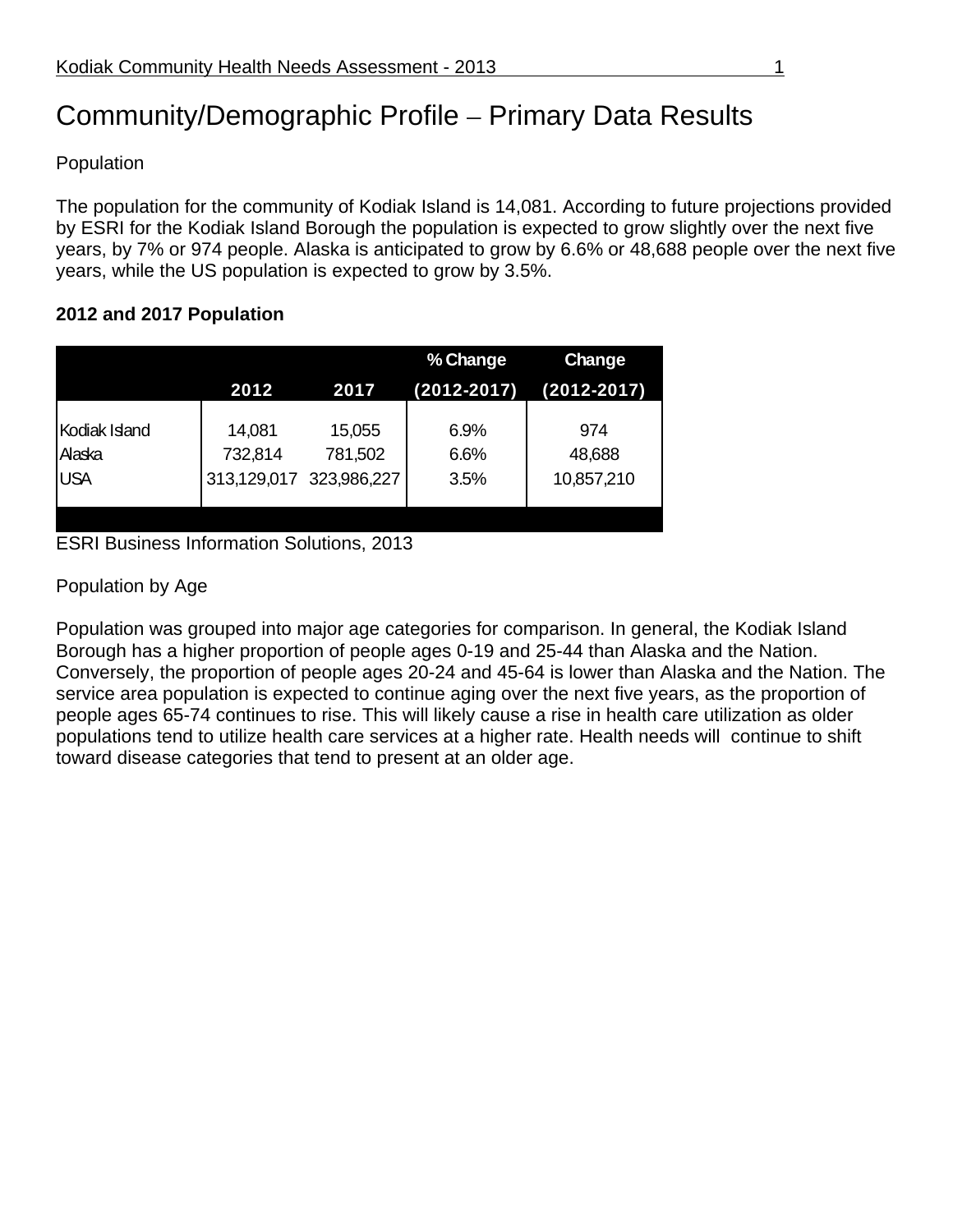



ESRI Business Information Solutions, 2013

### Population by Race and Ethnicity

PKIMC's service area is racially diverse, with 55% of the population made up of white alone. The Asian population makes up roughly 20% of the population, followed by Alaska Natives equating to roughly 13% of the population. The racial distribution is more diverse than Alaska, though the proportion of Alaska Natives in Alaska is slightly higher than the Kodiak Island Borough. It is important for PKIMC to continue outreach all population groups to ensure that the health needs of all population groups within the Borough are being met.

### **2012 and 2017 Population by Race**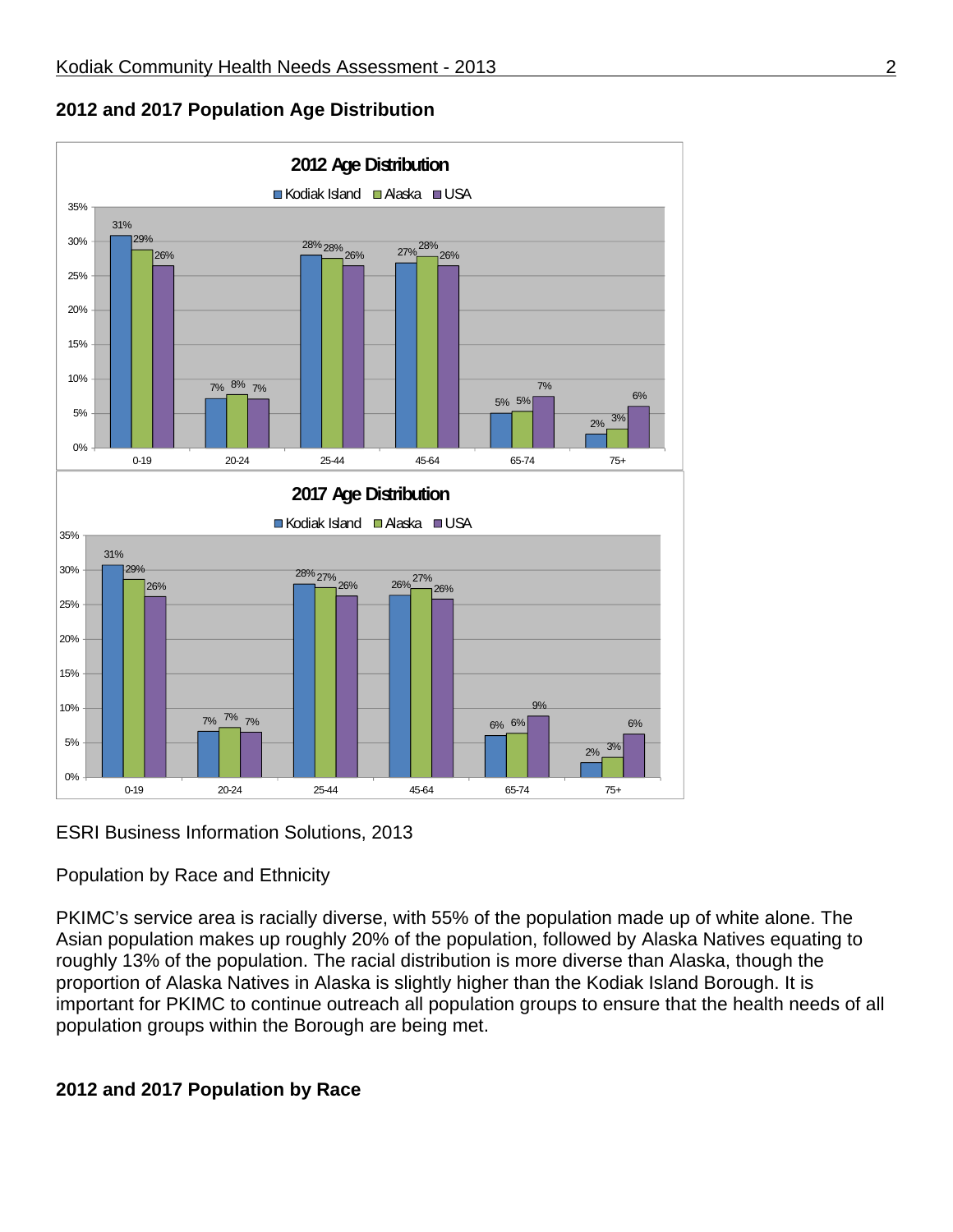### Kodiak Community Health Needs Assessment - 2013 33

| 2012 - Population by Race             | Kodiak Island |                | Alaska        |                | <b>USA</b>    |                |
|---------------------------------------|---------------|----------------|---------------|----------------|---------------|----------------|
|                                       | <b>Number</b> | <b>Percent</b> | <b>Number</b> | <b>Percent</b> | <b>Number</b> | <b>Percent</b> |
| lWhite Alone                          | 7,693         | 54.6%          | 485,176       | 66.2%          | 225,289,662   | 71.9%          |
| <b>Black Alone</b>                    | 150           | $1.1\%$        | 25,815        | 3.5%           | 39,536,577    | 12.6%          |
| l Alaska Native/Native American Alone | 1,816         | 12.9%          | 106.729       | 14.6%          | 3,010,559     | 1.0%           |
| Asian Alone                           | 2.756         | 19.6%          | 40.441        | 5.5%           | 15,239,038    | 4.9%           |
| Pacific Islander Alone                | 98            | 0.7%           | 7,633         | 1.0%           | 552.594       | 0.2%           |
| Some Other Race Alone                 | 484           | 3.4%           | 12,169        | 1.7%           | 20,008,464    | 6.4%           |
| Two or More Races                     | 1,084         | 7.7%           | 54,851        | 7.5%           | 9,492,123     | $3.0\%$        |

| 2017 - Population by Race           | Kodiak Island |                | <b>Alaska</b> |                | <b>USA</b>    |                |
|-------------------------------------|---------------|----------------|---------------|----------------|---------------|----------------|
|                                     | <b>Number</b> | <b>Percent</b> | <b>Number</b> | <b>Percent</b> | <b>Number</b> | <b>Percent</b> |
| <b>UMite Alone</b>                  | 7,948         | 52.8%          | 506,122       | 64.8%          | 228,784,341   | 70.6%          |
| <b>Black Alone</b>                  | 275           | 2.0%           | 31,256        | 4.3%           | 41,359,936    | 13.2%          |
| Alaska Native/Native American Alone | 1,828         | 13.0%          | 111.701       | 15.2%          | 3,244,199     | 1.0%           |
| lAsian Alone                        | 2,982         | 21.2%          | 46.571        | 6.4%           | 16,950,165    | 5.4%           |
| <b>IPacific Islander Alone</b>      | 118           | 0.8%           | 8.757         | 1.2%           | 615.508       | 0.2%           |
| Some Other Race Alone               | 682           | 4.8%           | 14,366        | 2.0%           | 22,299,085    | 7.1%           |
| Two or More Races                   | 1,222         | 8.7%           | 62.729        | 8.6%           | 10,732,993    | 3.4%           |

ESRI Business Information Solutions, 2013

### Income

Income data was analyzed for the Kodiak Island Borough and compared to the state of Alaska and the Nation. 2012 census data reveals that Median household income for the Kodiak Island Borough is higher than Alaska and the Nation. Average household income in the Kodiak Island Borough is higher than Alaska and the Nation. Per capita income on Kodiak Island is slightly below Alaska but higher than the Nation. Over the next five years, income levels are expected to rise in the Kodiak Island Borough, Alaska, and the Nation in line with inflation.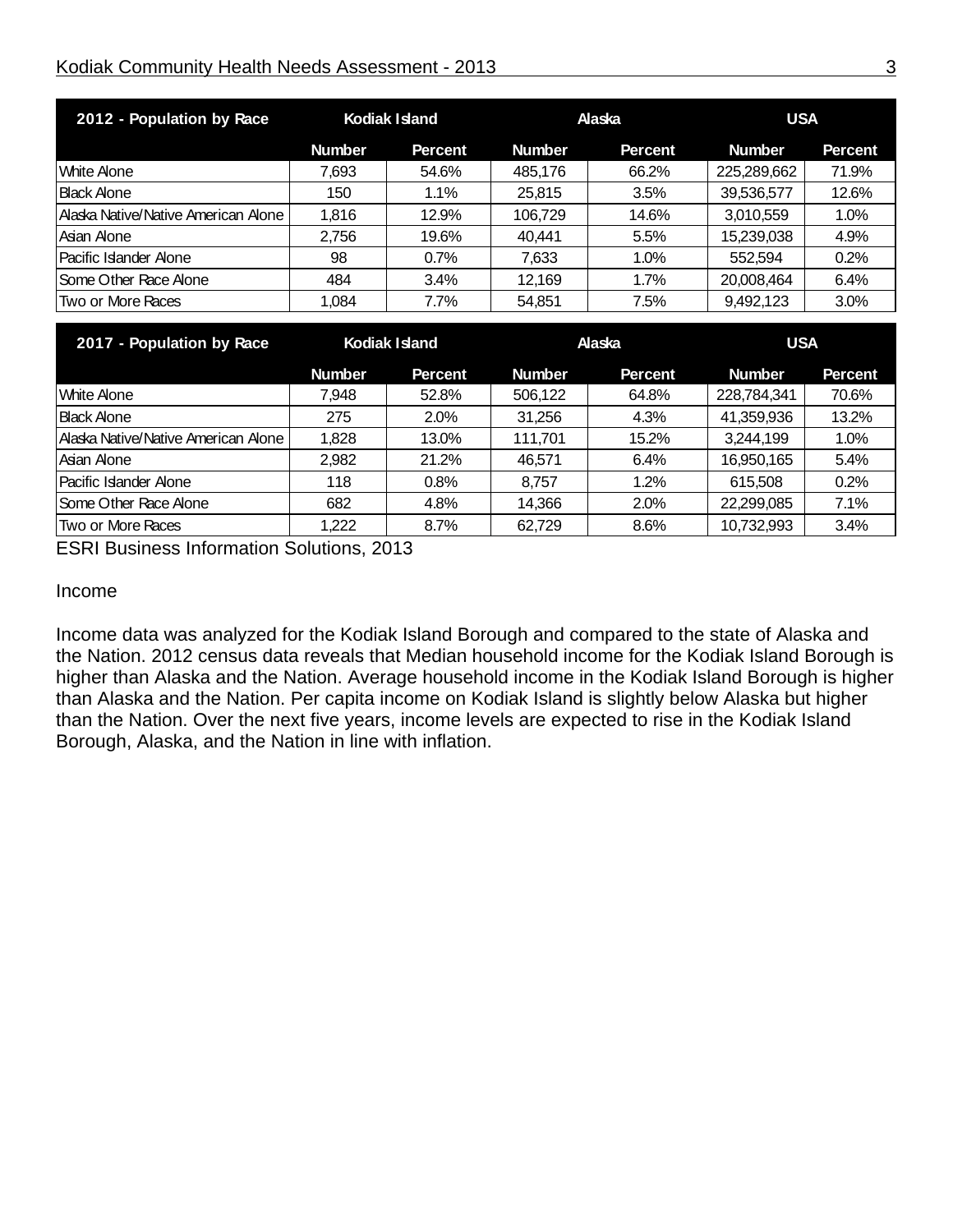| Kodiak<br>Island | Alaska        | <b>USA</b>    |  |
|------------------|---------------|---------------|--|
| <b>Number</b>    | <b>Number</b> | <b>Number</b> |  |
| 68,806           | 64,362        | 50.157        |  |
| 87,814           | 81,956        | 68,162        |  |
| 30,032           | 30,678        | 26,409        |  |
|                  |               |               |  |
|                  |               |               |  |
| Island           | Alaska        | <b>USA</b>    |  |
| <b>Number</b>    | <b>Number</b> | <b>Number</b> |  |
| 80,195           | 76,694        | 56,895        |  |
| 99,783           | 93,232        | 77,137        |  |
|                  | Kodiak        |               |  |

### **2012 and 2017 Income Levels**

ESRI Business Information Solutions, 2013

### Secondary Data Results

The County Health Rankings display health rankings of nearly every county in the nation and what influences the health of a county. They measure four types of health factors: health behaviors, clinical care, social and economic and physical environment factors. In turn, each of these factors is based on several measures. A subset of the major health rankings are analyzed in this report.

Overall, the Kodiak Island Borough ranked #2 out of 23 Boroughs/Counties/Census Areas ranked in the state for health outcomes based on the data collected by County Health Rankings.

### Birth Statistics

Rates of low birth rates in a community are often associated with poor health of the mothers. Low birth rates can lead to higher incidences of fetal mortality, inhibited growth, and cognitive developments and chronic disease in later life, and is generally a predictor of newborn health and survival. Low birthweight percentages in the Kodiak Island Borough have been slightly higher than the state and national benchmark from 2010-2012, however in 2013 the percentage of low birthweight births dropped significantly to below the national benchmark.



County Health Rankings, 2013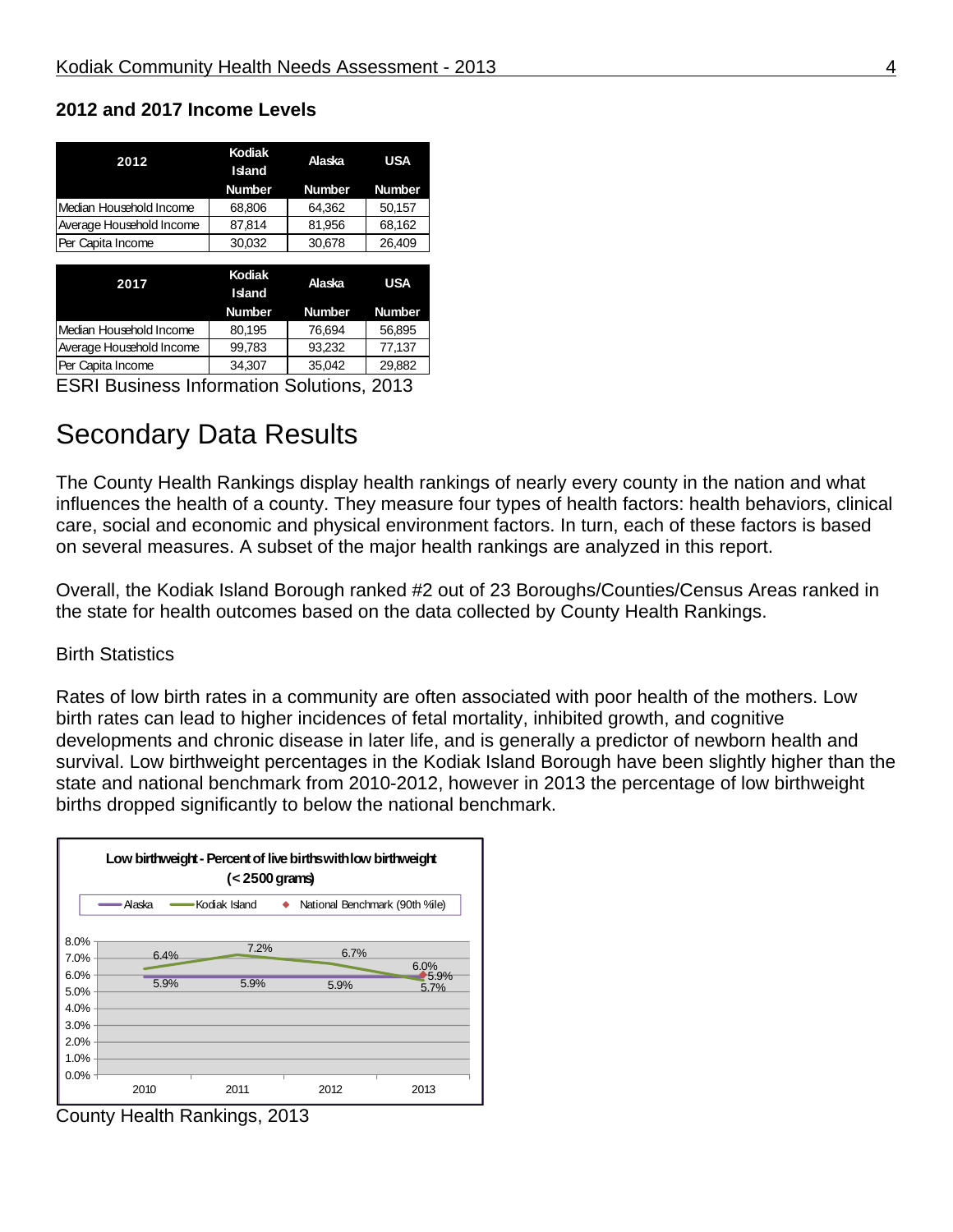Teen birth rates were analyzed for the Kodiak Island Borough and compared to Alaska and the Nation. Teen birth rates in the Kodiak Island Borough are significantly lower than Alaska but higher than national benchmarks. The rate has been fairly steady over the past four years. The percentage of children in poverty in the Kodiak Island Borough is significantly lower than in Alaska and the national benchmark, though trending up slightly over the past two years. This is an important group as poverty among children can often be associated with many negative health consequences throughout childhood.



County Health Rankings, 2013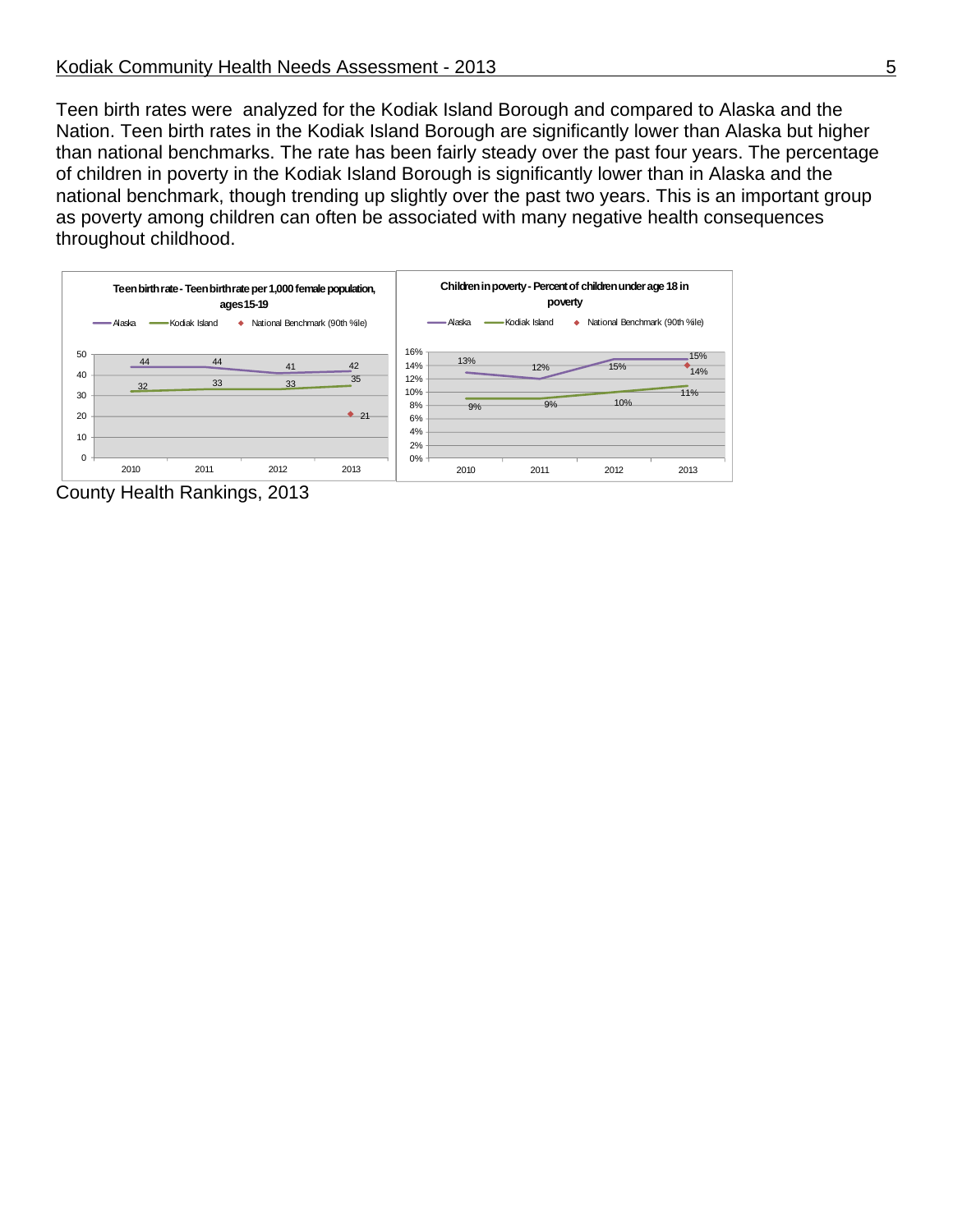### Death Statistics

The top five leading causes of death in the Kodiak Island Borough were analyzed for 2007-2009 and compared to Alaska. Cancer ranks as the number one leading cause of death, followed by heart disease and chronic lower respiratory diseases.

| <b>Cause of Death (ICD-10)</b><br>Codes)                   |                | <b>Rank</b> Deaths | <b>Crude</b><br>Rate <sup>3</sup> | Age-<br><b>Adjusted</b><br>Rate <sup>4</sup> | AK<br><b>Rank</b> | <b>AK Crude</b><br>Rate <sup>3</sup> | $AKAge-$<br><b>Adjusted</b><br>Rate <sup>4</sup> |
|------------------------------------------------------------|----------------|--------------------|-----------------------------------|----------------------------------------------|-------------------|--------------------------------------|--------------------------------------------------|
| <b>Malignant Neoplasms (C00-</b><br>C97                    |                | 40                 | 96.4                              | 171.5                                        |                   | 126.0                                | 182.9                                            |
| Diseases of the Heart (I00-<br>109, 111, 113, 120-151)     | $\overline{2}$ | 31                 | 74.7                              | 158.4                                        | $\overline{2}$    | 94.9                                 | 151.2                                            |
| <b>Chronic Lower Respiratory</b><br>Diseases (J40-J47)     | 3              | 13                 | $31.3*$                           | $66.1*$                                      | 4                 | 26.8                                 | 46.5                                             |
| <b>Unintentional Injuries (V01-</b><br>X59, Y85-Y86)       | $\overline{4}$ | 12                 | 28.9*                             | $33.0*$                                      | 3                 | 50.0                                 | 55.3                                             |
| <b>Intentional Self-Harm</b><br>(Suicide) (X60-X84, Y87.0) | 5              | 10                 | $24.1*$                           | $23.1*$                                      | 6                 | 22.2                                 | 22.7                                             |
| <b>TOTAL DEATHS</b>                                        |                | 175                | 421.9                             | 718.3                                        |                   | 515.6                                | 764.3                                            |

Alaska Bureau of Vital Statistics, 2007-2009

### Insurance

Individuals without health insurance often forego care due to high cost, which can lead to a higher prevalence of chronic conditions. The goal of the Affordable Care Act, which should start to take effect in 2014, is to lower the rate of uninsured persons and thereby reduce the negative health consequences stemming from lack of affordable health insurance. The uninsured rate in the Kodiak Island Borough is 28%, which is higher than Alaska, and more than double the national benchmark. The uninsured rate based reported by respondents on the community survey was right in line with the County Health Rankings at 28%.



County Health Rankings, 2013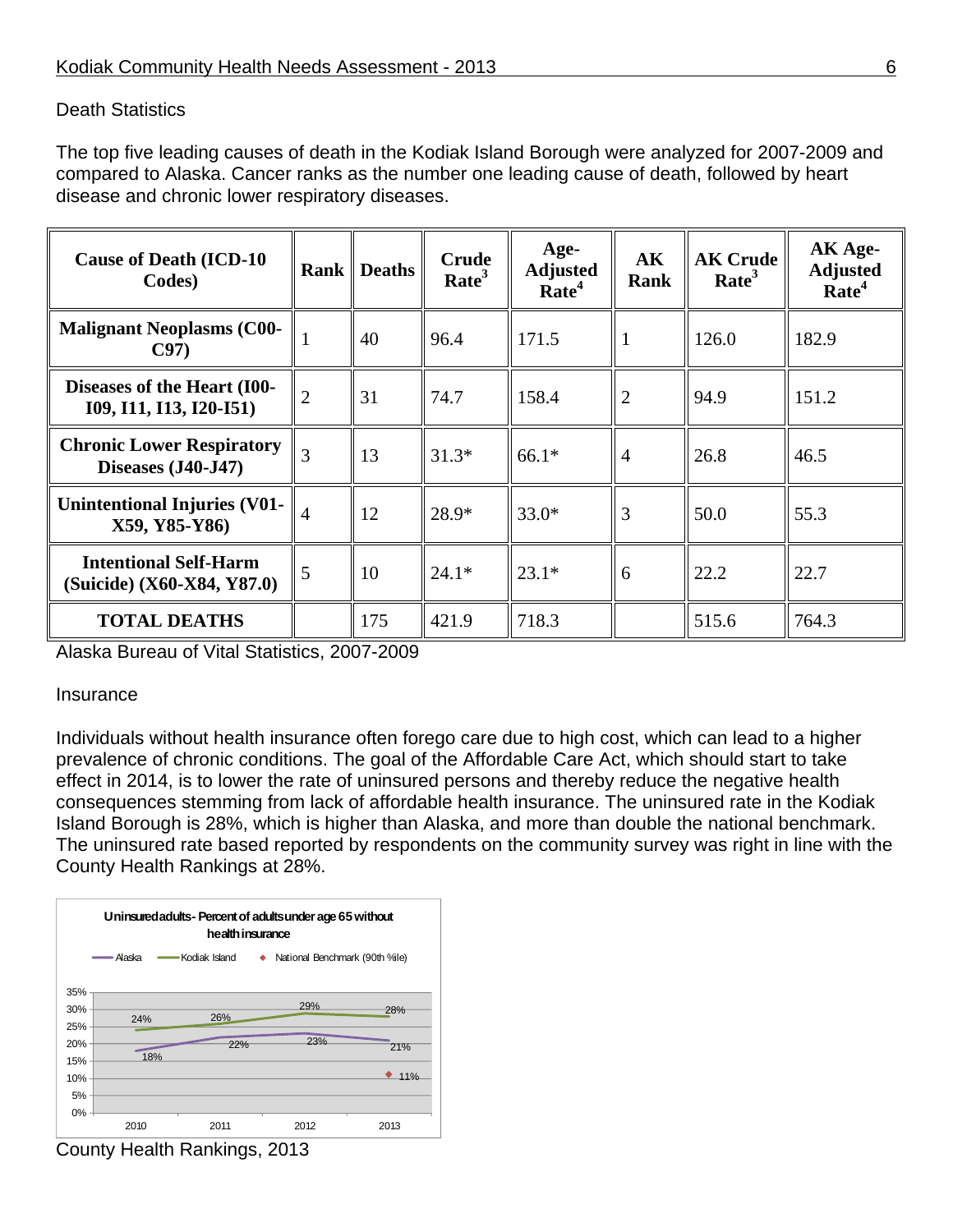### General Population Health

One measure of health among the community included in the County Health Rankings Nationwide study is reported general well-being. Reported general health of "poor or fair health" in the Kodiak Island Borough was slightly lower than Alaska, and both are higher than the Nation. What this means is that the population in the Kodiak Island Borough considers themselves to be slightly healthier in general compared to other Alaskans. A similar self-reported measure is "poor physical health days," which refer to days in which an individual does not feel well enough to perform daily physical tasks. Rates in the Kodiak Island Borough are below Alaska and slightly above the Nation. This is a positive indication as people in the Kodiak Island Borough are reporting feeling better physically, compared to Alaska. This rate has risen slightly though over the past three years.



County Health Rankings, 2013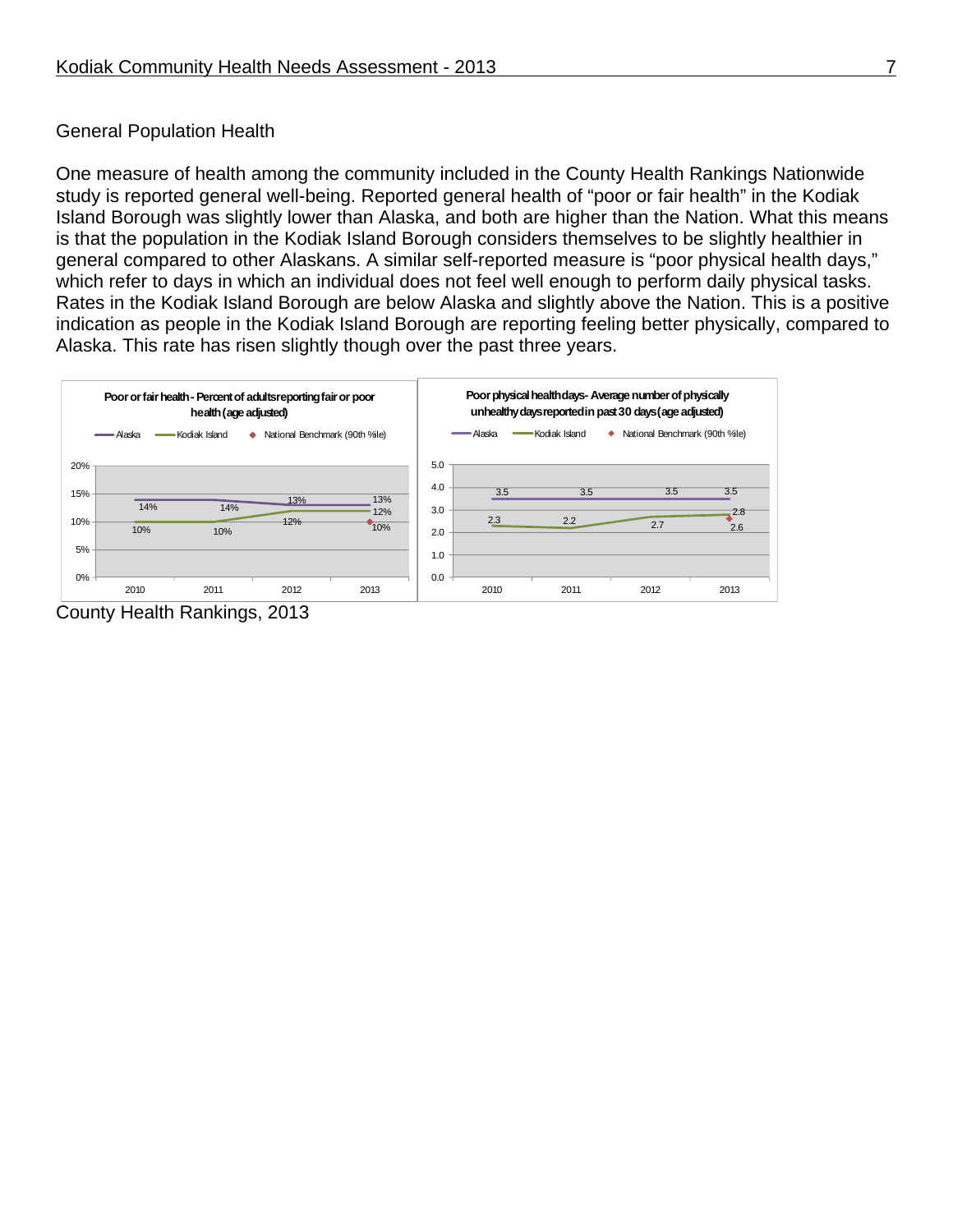A third measure of general health of the population is the percentage of adult obesity. Nationally, the 90<sup>th</sup> percentile benchmark rate has been around 25% of the population. In the Kodiak Island Borough, the percentage of adults who are obese has risen sharply in 2012 from 26% to 30%, where it remains steady in 2013. The percentage is slightly higher than Alaska, where the obesity rate has remained fairly steady at 28%.



County Health Rankings, 2013

Another indicator, "Poor mental health days," refers to the number of days in the previous 30 days when a person indicates their activities are limited due to mental health difficulties. The reported days in the Kodiak Island Borough are significantly lower than Alaska, and below the national benchmark. Mental health has come into the spotlight nationally as an area where continued focus and improvements efforts are warranted.



County Health Rankings, 2013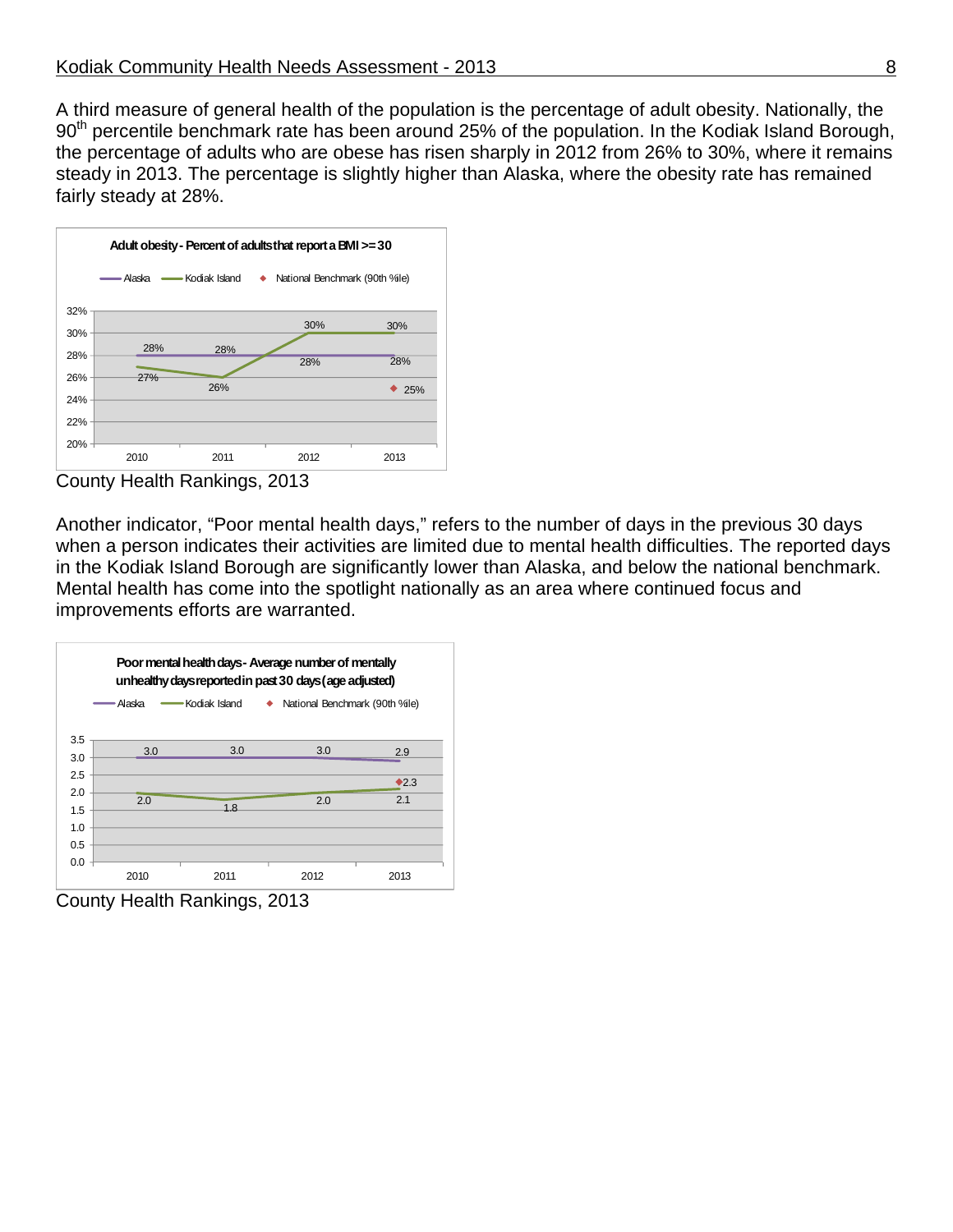### Adult Smoking

Cigarette smoking is identified as a cause of various cancers, cardiovascular disease, and respiratory conditions, as well as low birthweight and other adverse health outcomes. Measuring the prevalence of tobacco use in the population can alert communities to potential adverse health outcomes and can be valuable for assessing the need for cessation programs or the effectiveness of existing programs. The percentage of adults that report smoking in the Kodiak Island Borough has declined from 22% in 2010 to 19% in 2013. These rates are consistently below Alaska, though they remain significantly above the national benchmark rate of 13%.



County Health Rankings, 2013

### Preventable Hospital Stays

Hospitalization for diagnoses treatable in outpatient services suggests that the quality of care provided in the outpatient setting was less than ideal. The measure may represent a tendency to overuse hospitals as a main source of care. Rates for the Kodiak Island Borough have varied over the past four years, to 74 per 1,000 Medicare enrollees in 2013. The rate has been consistently higher than the rate for Alaska, and significantly above the national benchmark of 47 per 1,000 Medicare enrollees.



County Health Rankings, 2013 **Screening** 

Screening for potential health issues is a major indicator of future health issues within a community. Diabetes, which is one of the major health issues impacting our society today, was analyzed. Diabetes screening rates in the Kodiak Island Borough have risen consistently over the past four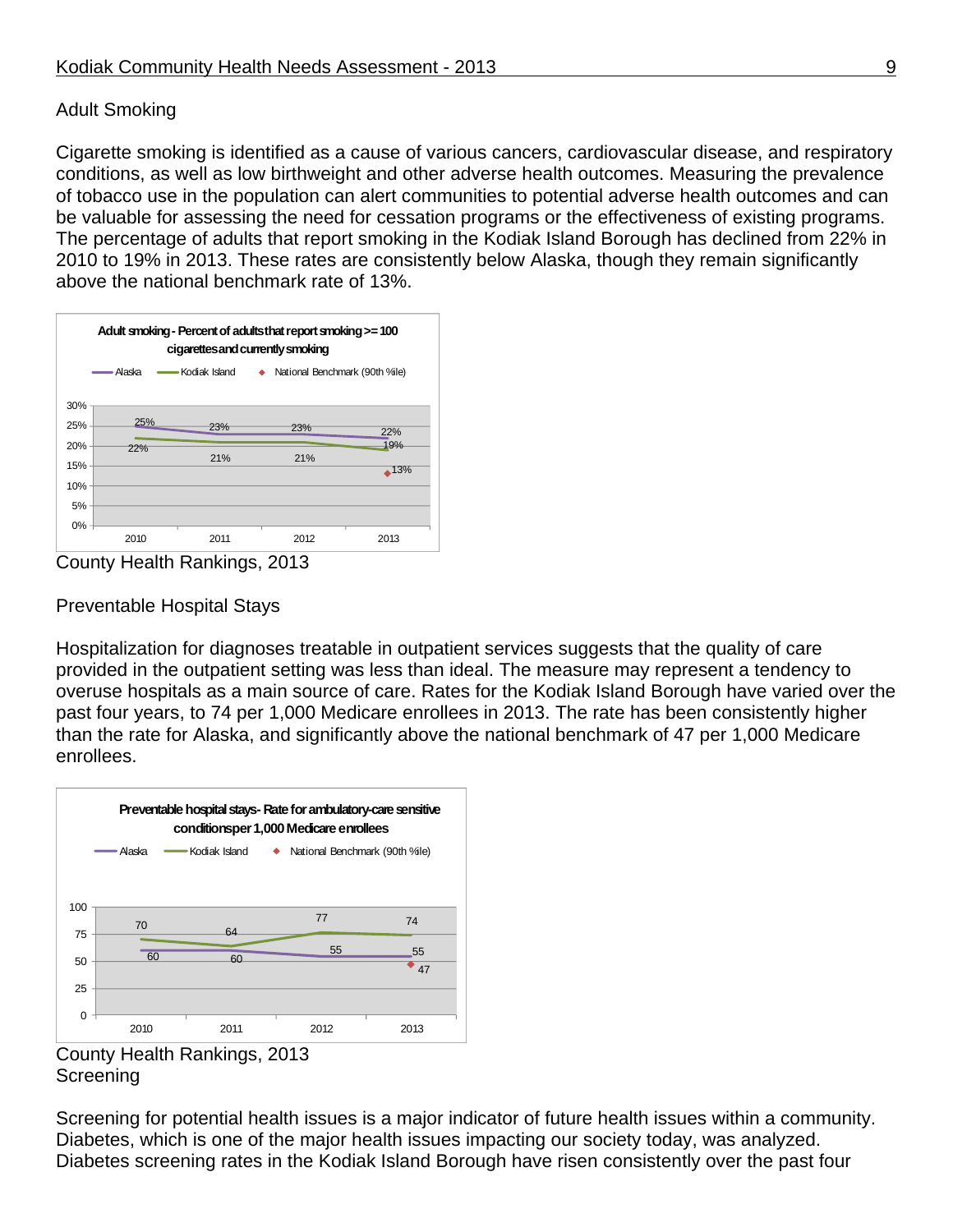years from 59% to 82%, which surpasses the Alaska rate of 70%. The national benchmark rate for Diabetic screening is 90%.



County Health Rankings, 2013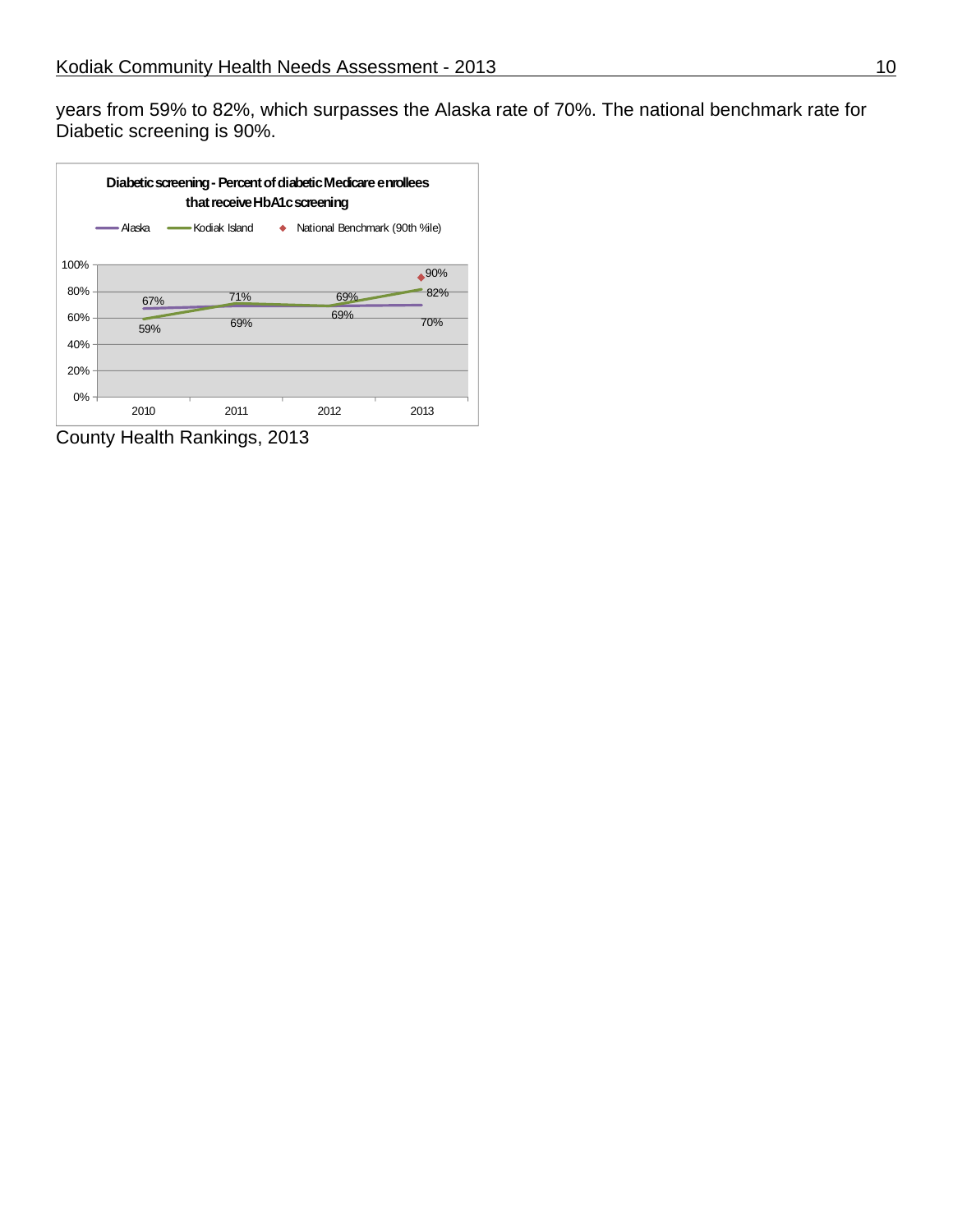Mammography screening rates in the Kodiak Island Borough have dropped from 57% in 2011 down to 51% in 2013, which is below the Alaska rate of 57% and significantly below the National Benchmark rate of 73%.

| Mammography screening - Percent of female Medicare<br>enrolleesthat receive mammography screening |          |                  |                                  |  |  |
|---------------------------------------------------------------------------------------------------|----------|------------------|----------------------------------|--|--|
|                                                                                                   | - Alaska | ━━ Kodiak Island | ◆ National Benchmark (90th %ile) |  |  |
| 80%                                                                                               |          |                  |                                  |  |  |
| 70%                                                                                               | 57%      | 59%              | $\triangle 73%$                  |  |  |
| $60\%$<br>50%                                                                                     | 55%      | 58%              | 57%<br>51%                       |  |  |
| 40%<br>30%                                                                                        |          |                  |                                  |  |  |
| 20%                                                                                               |          |                  |                                  |  |  |
| 10%<br>$0\%$ -                                                                                    |          |                  |                                  |  |  |
|                                                                                                   | 2011     | 2012             | 2013                             |  |  |

County Health Rankings, 2013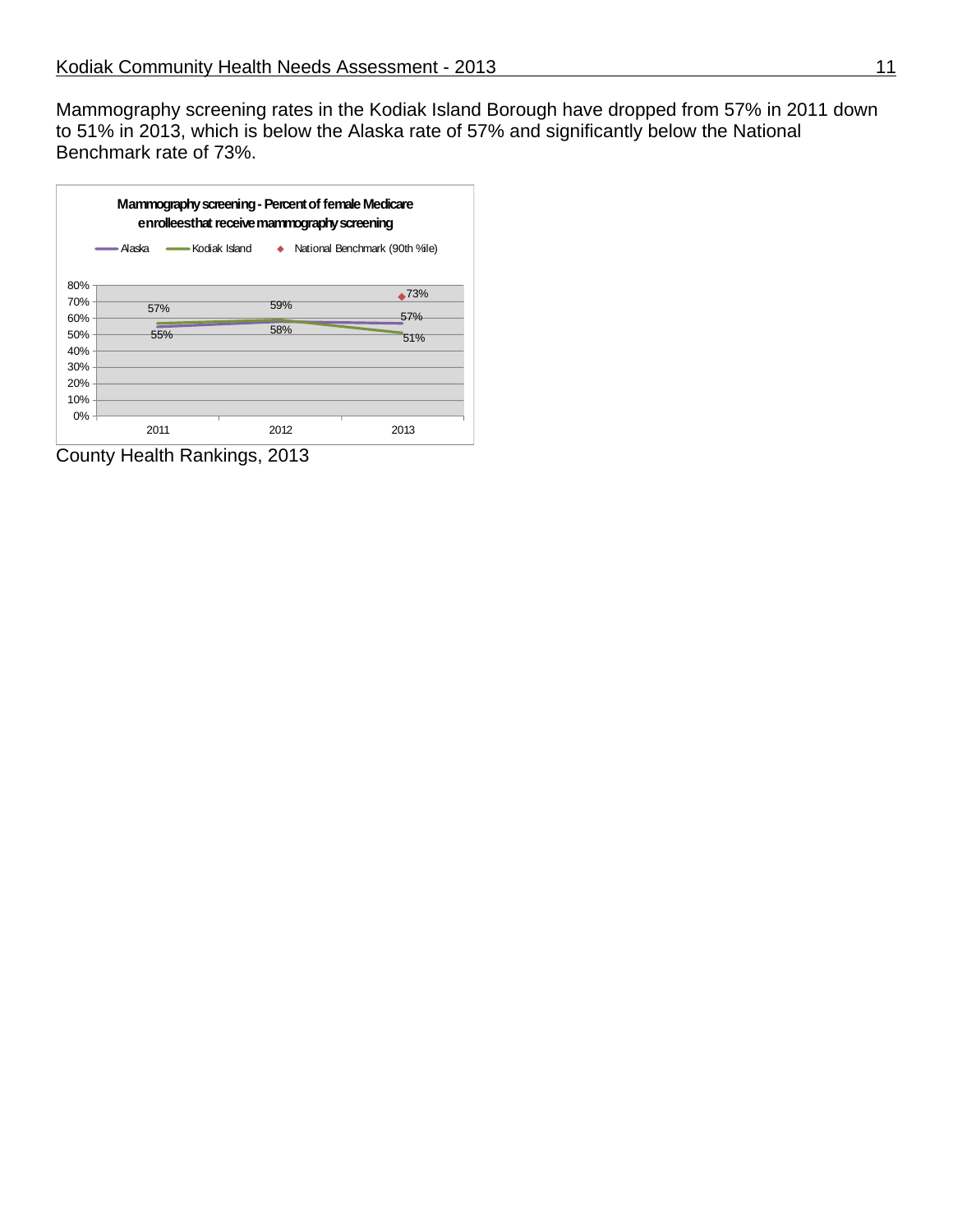# Appendix 5

**Kodiak Resource List**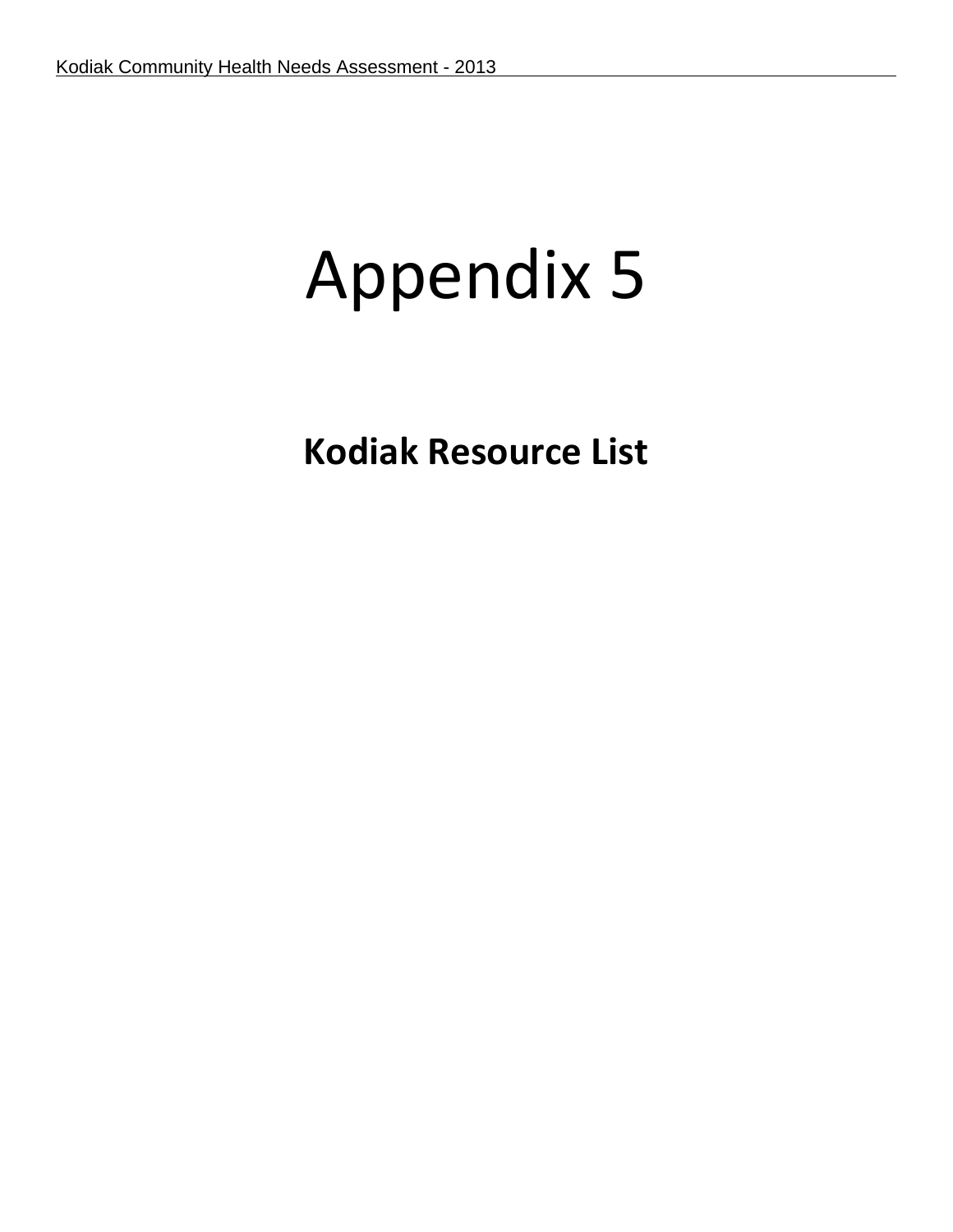Kodiak's primary health care needs are currently served by Providence Kodiak Island Medical Center (PKIMC), Kodiak Area Native Association (KANA) Clinic, U.S. Coast Guard Integrated Support Center/Rockmore-King Medical Clinic, and several private medical and mental health providers.

### **Providence Kodiak Island Medical Center (PKIMC)**

1915 East Rezanof Drive, Kodiak, AK 99615 486-3281

PKIMC is owned by the Kodiak Island Borough with operational management by Providence Health & Services Alaska. It is a critical access hospital that features 25 acute care beds, including four birthing suites, two psychiatric care beds and two ICU beds. Inpatient and outpatient services, including emergency department, surgery, laboratory services, maternity, general medicine, physical therapy, occupational therapy, respiratory therapy, sleep studies, palliative care and diagnostic imaging services. The outpatient Specialty Clinic provides additional support services including pediatrics, urology, allergy, dermatology, podiatry, psychiatry, gynecology, audiology and ear, nose, and throat specialists. The Care Center, PKIMC's extended care facility, has 19 long-term care beds.

### **Kodiak Community Health Center (KCHC)**

1911 Rezanof Drive, Kodiak, AK 99615 481-5000

As a National Health Service Corps site, the Kodiak Community Health Center promises to: serve all patients, without discrimination, accept insurance, and offer discounted fees for patients who qualify. Its mission is to provide high quality, accessible, and sustainable primary and preventive health and dental services to everyone in the Kodiak Island Borough.

### **Kodiak Island Medical Associates (KIMA)**

1818 East Rezanof Drive, Kodiak, AK 99615 486-6065

Kodiak Island Medical Associates is a primary clinic consisting of four family practitioners, two internists, and one physician assistant. It is a full service family practice clinic that includes coverage of the hospital's emergency room.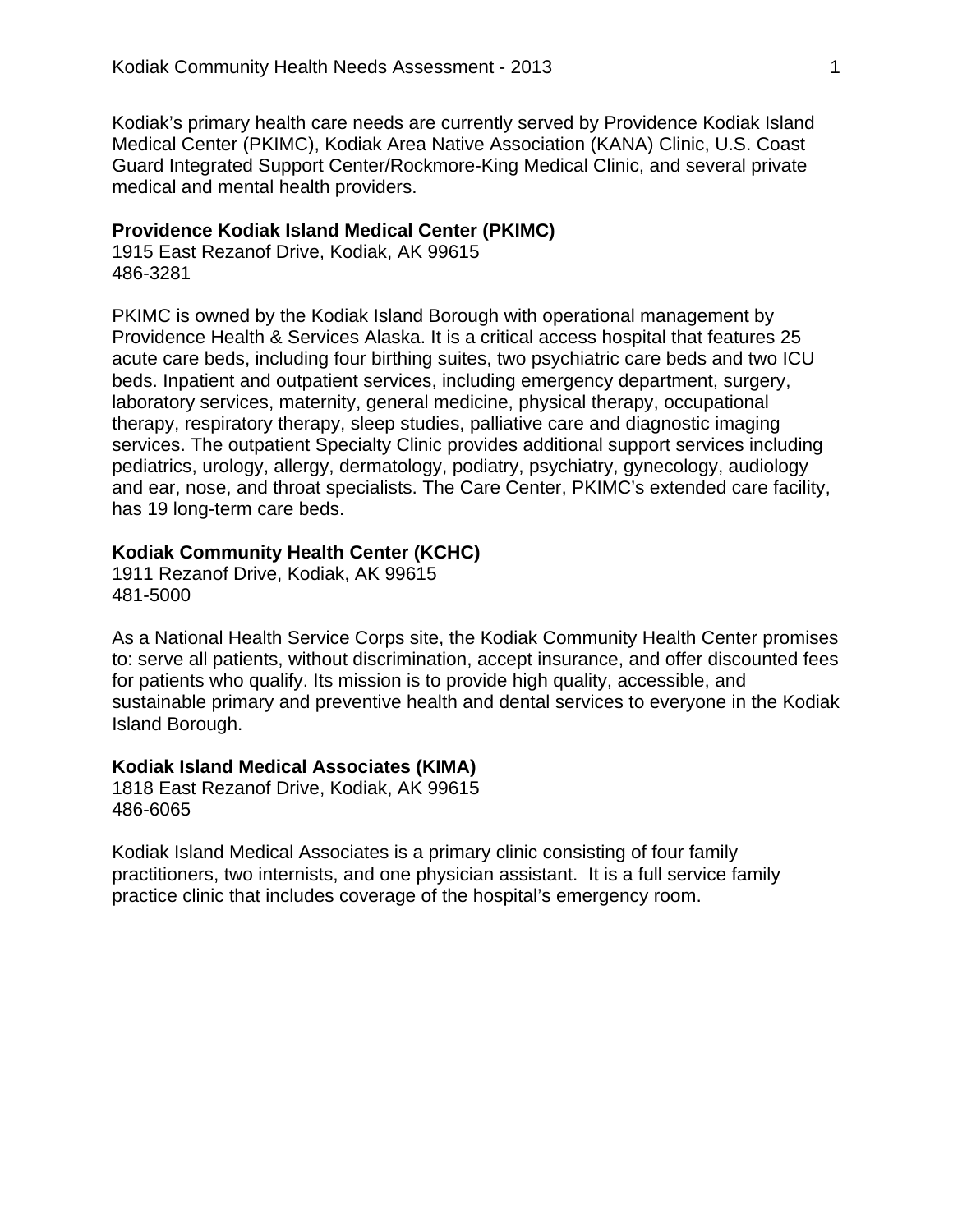### **Providence Kodiak Island Counseling Center (PKICC)**

717 East Rezanof Drive, Kodiak, AK 99615 481-2400

PKICC offers counseling for all age groups, family and couples' therapy, mental health clinicians in the schools, case management for chronically mentally ill, medication management, and outpatient chemical dependency treatment.

### **Kodiak Area Native Association (KANA)**

3449 East Rezanof, Kodiak, AK 99615 486-9800

The Kodiak Area Native Association provides health, dental and social services for the Alaska Natives of the Koniag region. Services provided by KANA include an Ambulatory Medical Care and Dental Care, Pharmacy, Contract Health, Community Health Aide Program, Substance Abuse Prevention, Intervention/Outreach, Social Services, nonclinical community Mental Health and Youth Prevention Projects. The KANA Dental Clinic provides a full range of Dental and oral health services. Providers travel to each of Kodiak Island's communities twice annually to provide dental,

oral hygiene and preventative services.

### **U.S. Coast Guard Rockmore-King Medical Clinic**

46 5th Street, Kodiak AK 99619 487-5757

The U.S. Coast Guard Rockmore-King Medical Clinic, located on base, provides outpatient and dental care services to active duty personnel and outpatient medical care to family members on a space available basis.

### **State of Alaska Kodiak Public Health**

316 Mission Road Ste 215, Kodiak, AK 99615 486-3319

Public health registered nurses serve the entire Kodiak Island Borough. Their primary areas of focus are traditional public health activities, medical education, well baby and child examinations (primarily one month to five years old), screening examinations of children, immunizations for children and adult, and control of infectious disease.

### **Independent medical providers**

- Kodiak Ambulatory Clinic 202 Center Street Ste. 102, Kodiak, AK 99615 486-6188
- North Pacific Medical Center 104 Center Street, Kodiak, AK 99615 486-4183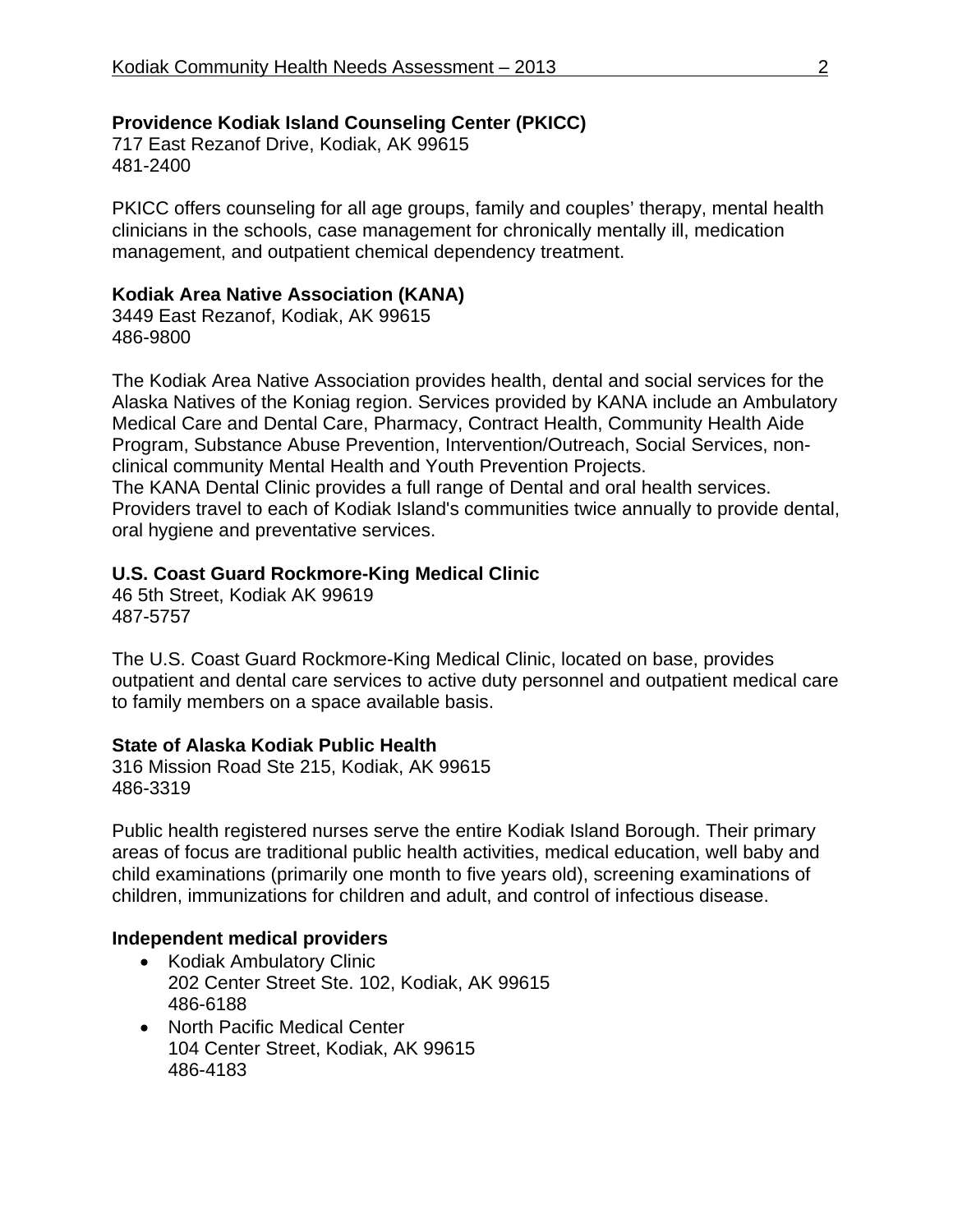### **Independent dental providers**

- Alaska Smile Center 411 East Rezanof Drive, Kodiak, AK 99615 486-3475
- Jim Arneson, DDS 506 Marine Way West, Kodiak, AK 99615 486-3269
- Brett Bass, DDS 1317 Mill Bay Road, Kodiak, AK 99615 486-3291
- Robert Hillis, DDS 413 East Rezanof Drive, Kodiak, AK 99615 486-4094
- Gentle Dentistry 204 East Rezanof Drive Ste 201, Kodiak, AK 99615 481-3567
- Kodiak Community Health Center 1911 Rezanof Drive, Kodiak, AK 99615 481-5000

### **Independent vision providers**

- Kodiak Vision Clinic 214 East Rezanof Drive, Kodiak, AK 99615 486-6177
- Eye Care Excellence 3450 East Rezanof Drive, Kodiak, AK 99615 486-5504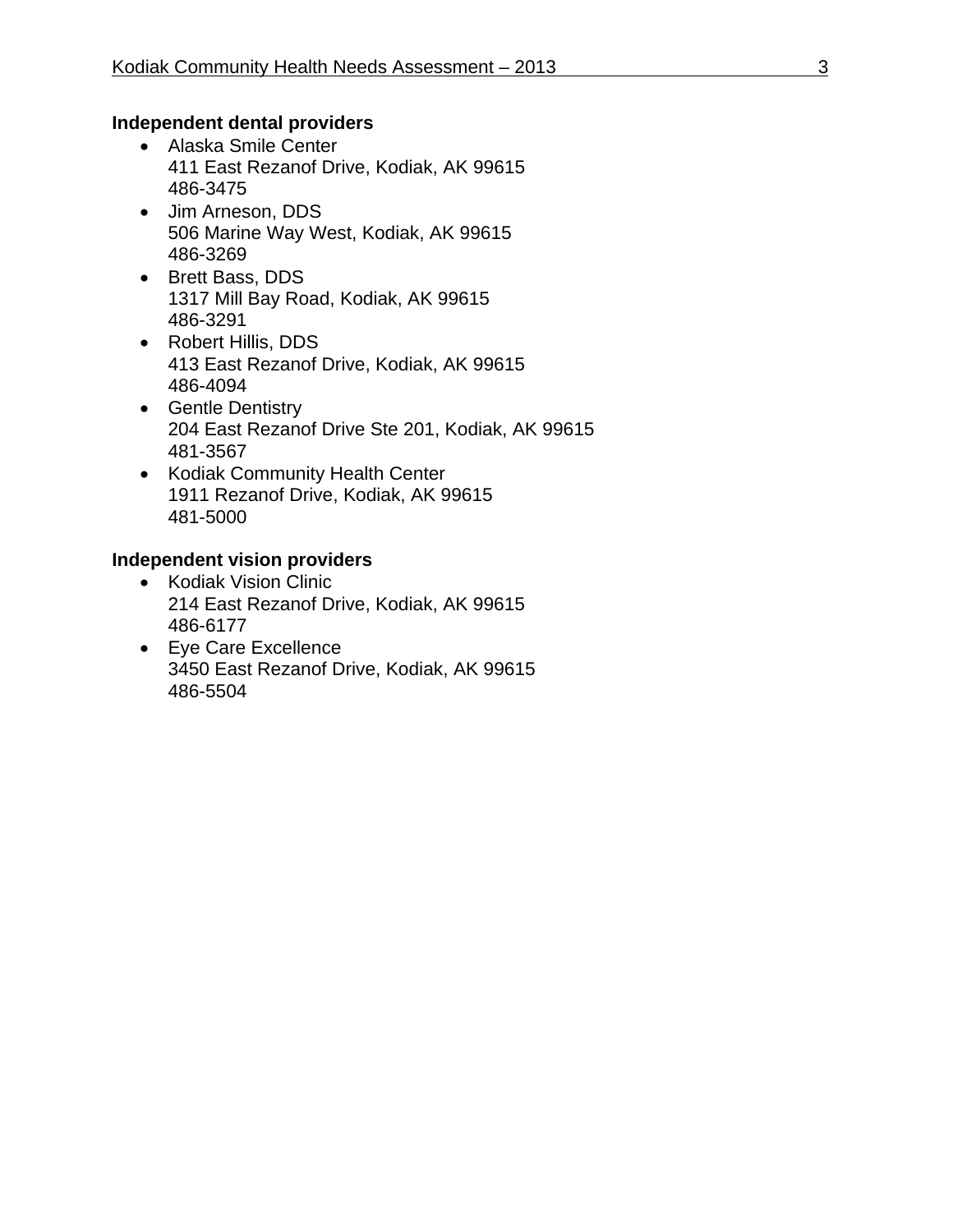### **Other health resources**

- Arctic Physical Therapy Services 813 Lower Mill Bay Road, Kodiak, AK 99615 486-4499
- Creighton Chiropractic Clinic 814 East Rezanof Drive, Kodiak, AK 99615 487-9798
- Family Chiropractic Center 2414 Mill Bay Road #1, Kodiak, AK 99615 486-4042
- Hospice of Kodiak PO Box 8682, Kodiak, AK 99615 204 Rezanof Drive, Kodiak, AK 99615 481-2450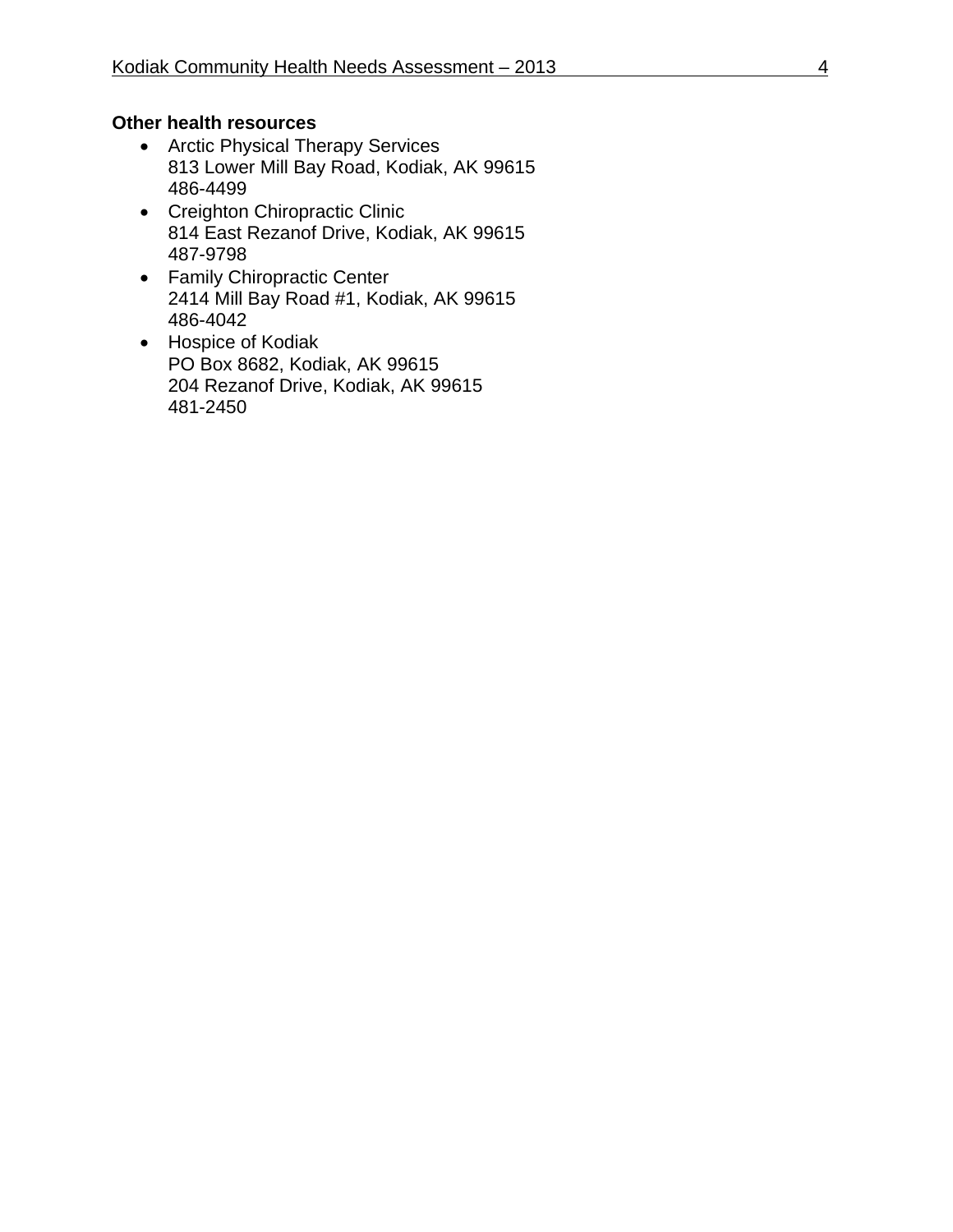# Appendix 6

## **PKIMC Community Health Needs Assessment Implementation Plan**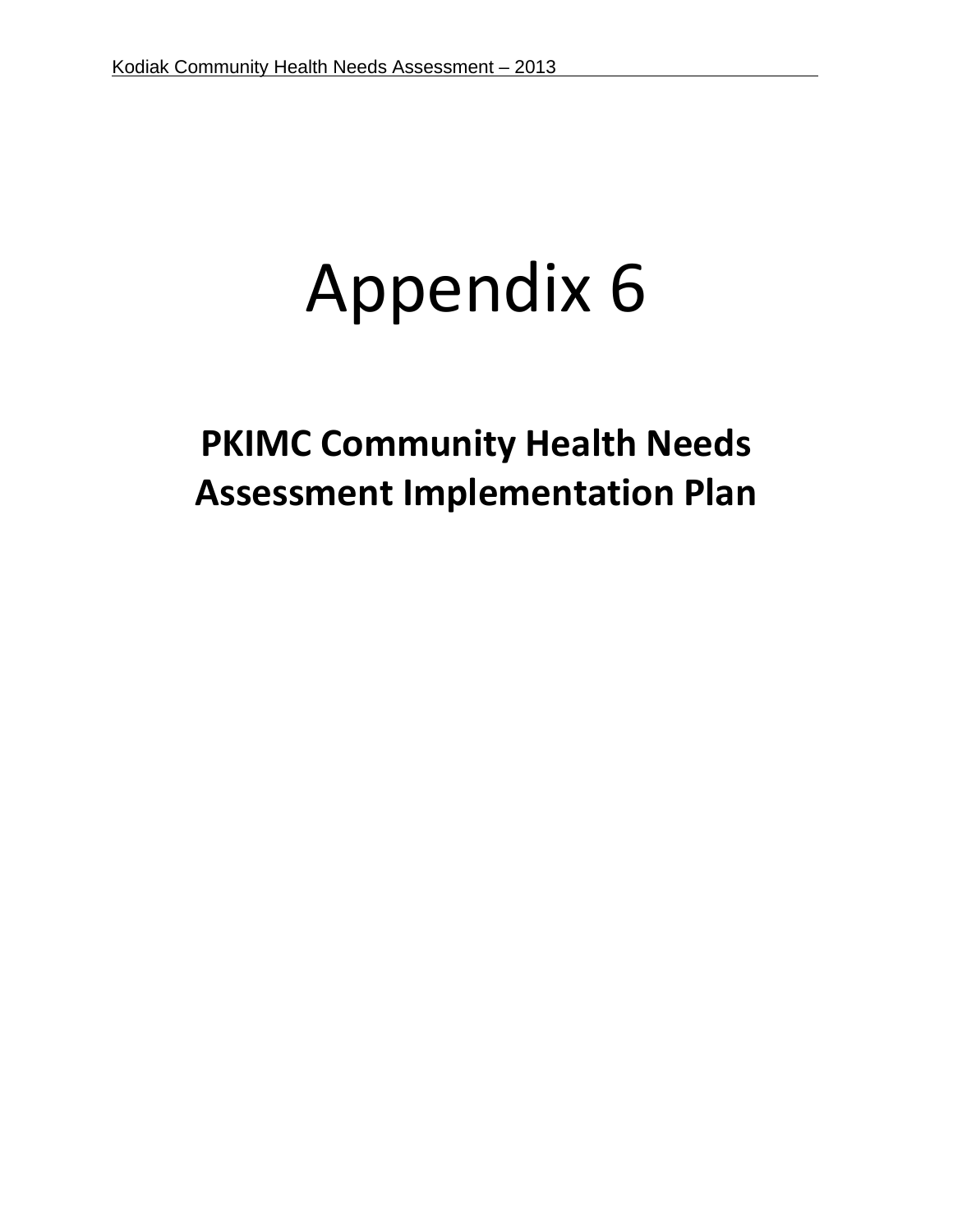## **Providence Kodiak Island Medical Center**

### Community Health Needs Assessment Implementation Plan

### 2013

### Table of Contents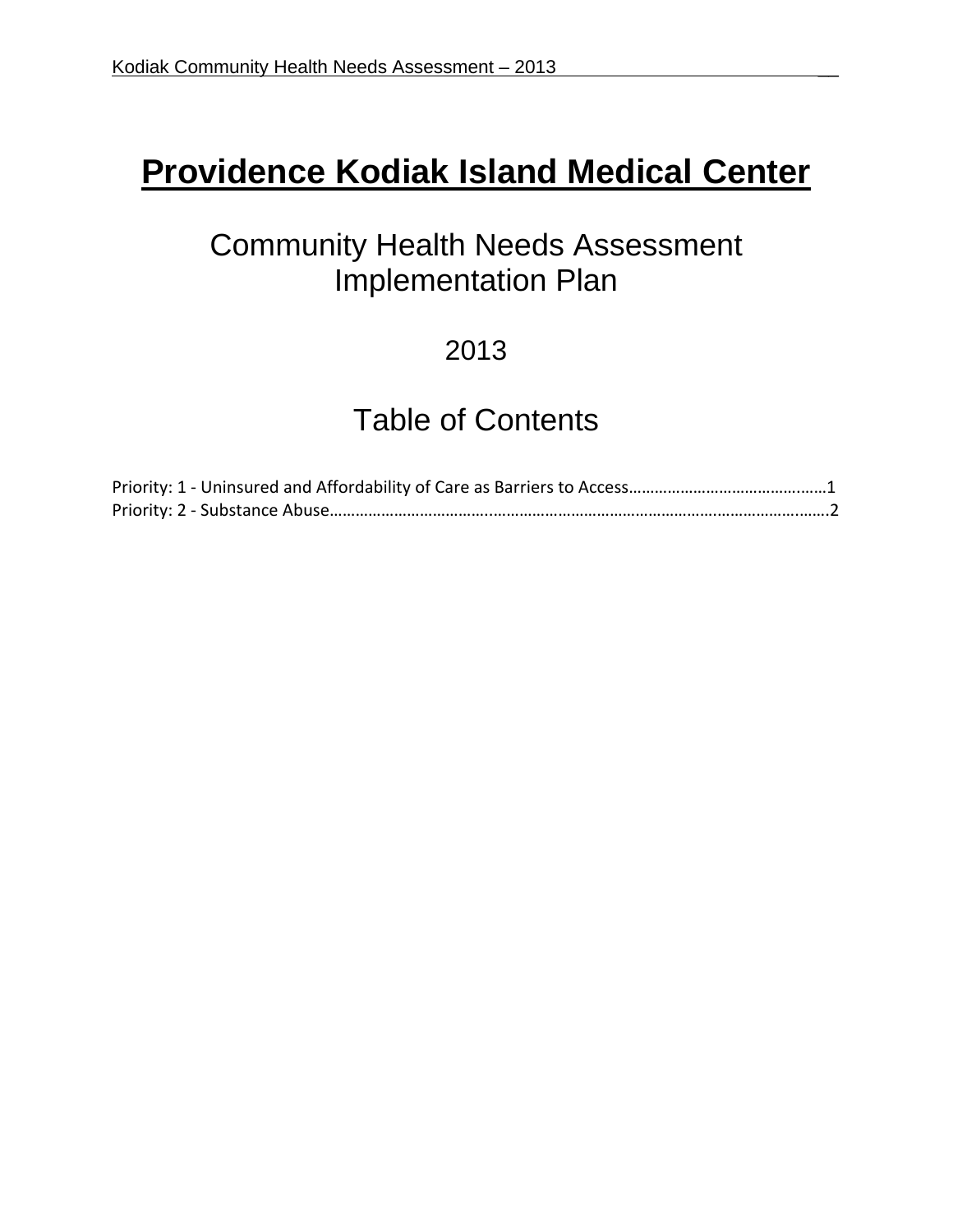### **Priority: 1 ‐ Uninsured and Affordability of Care as Barriers to Access**

The lack of health insurance and the affordability of health care were identified by the community as significant barriers to receiving needed health care services. The impact of these barriers is compounded by the high cost of living in an isolated rural Alaskan community. 28% of Kodiak adults are uninsured which is up from 22% in 2010. 25% of respondents said they did not receive needed health care during the last year due to lack of insurance. Addressing the problem of the uninsured and affordability of health care will help address other problems identified in the needs assessment such as low utilization of preventive care and actively managing chronic conditions.

### **Objective/Strategy**

 Help the community navigate the Insurance Exchange to increase number of insured in Kodiak.

### **Tactics (How)**

- Provide PKIMC marketing/advertising support for insurance navigators to help ensure broad community awareness of ACA requirements for individual coverage and available resources.
- Establish office space for Enroll Alaska insurance agent(s) by providing space at PKIMC and/or establishing space in other needed locations through collaboration with interested clinics.
- Utilize PKIMC admissions and other entry points to provide information and refer uninsured Kodiak residents to clinic navigators and/or insurance agent(s) and website.
- Establish web page on PKIMC website with information on Insurance Exchange and relevant links to state and federal sites.

### **Programs/Resources to Commit**

- Hospital marketing/advertising resources
- Hospital/clinic office space
- Admission and point-of-entry services
- Hospital Website

### **Impact of Programs/Resources on Health Need and Success Measures**

- Increase the percentage of people who have health insurance coverage in the Kodiak service area to improve their access to care
- Reduce the number of PKIMC patients who pay out-of-pocked (self-pay) for health services - a proxy measure that should indicate that more people are insured.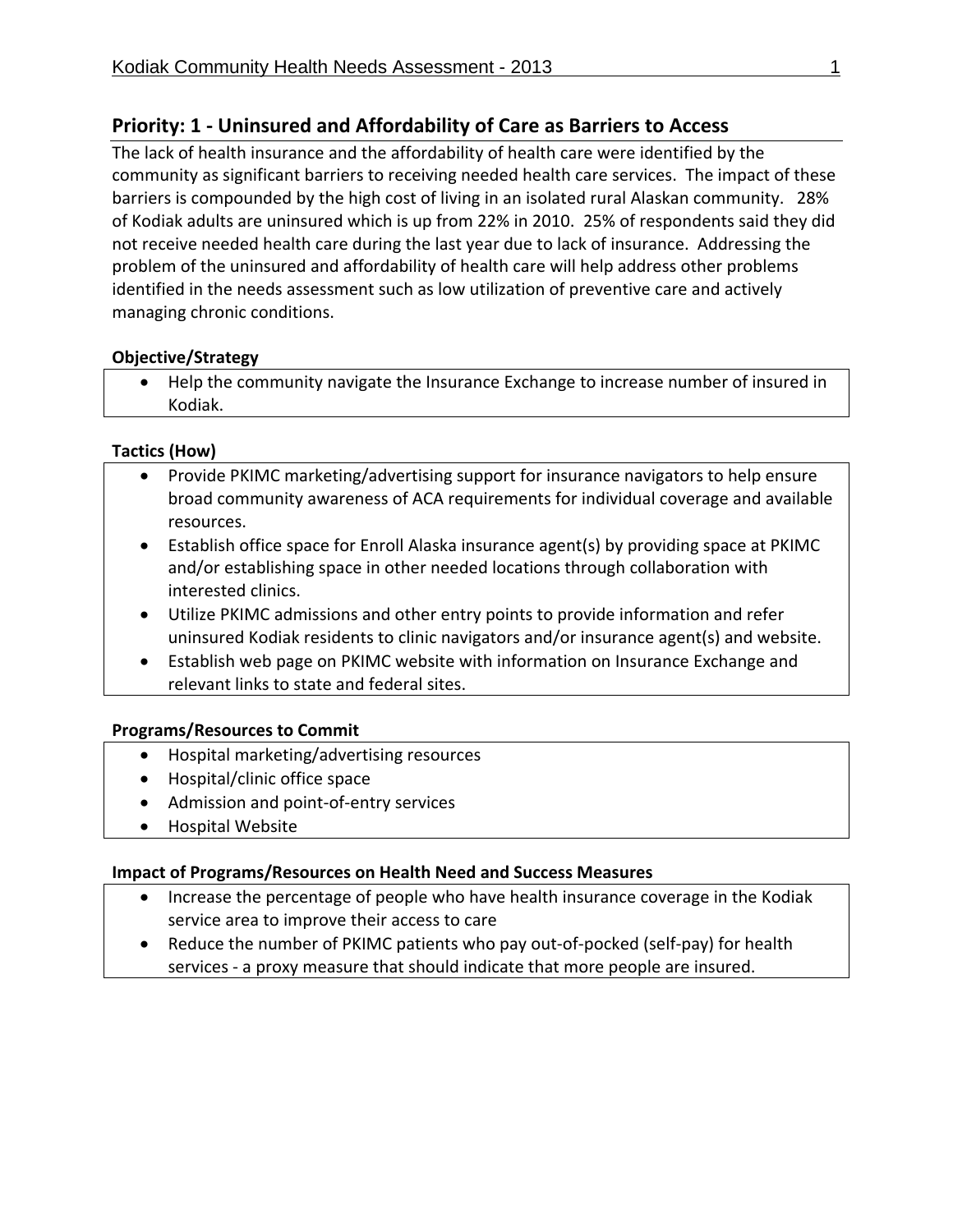### **Accountable Parties**

Don Rush, CEO Providence Kodiak Island Medical Center

### **Partnerships/Collaboration**

- Enroll Alaska
- Kodiak Community Health Center (KCHC)
- Kodiak Area Native Association (KANA)

### **Priority: 2 ‐ Substance Abuse**

Substance abuse and the cultural acceptance of substance use were identified as problems in the Kodiak community. 23% of respondents admit binge drinking from one to twenty‐eight time(s) in the prior 30 days. This is up from 20% in 2008. The numbers below reflects the percentage of respondents that found it *acceptable* to use the following substances for recreational or non‐medicinal use.

- 77% Alcohol
- 37% Marijuana
- 23% Prescription drugs
- 2% Methamphetamines

Substance abuse continues to negatively impact the mental and physical health of the community of Kodiak.

### **Objective/Strategy**

- Educate the public regarding substance abuse numbers in Kodiak service area and the negative impacts of substance abuse.
- Identify gaps in substance abuse related services and identify sustainable means of addressing those gaps.
- Establish healthy alternatives to substance use for youth.

### **Tactics (How)**

- Build on Recover Alaska's state-wide Media Project effort to ensure consistent media coverage of the impacts of alcohol in order to increase awareness of the impacts of alcohol on Kodiak residents.
- Collaborate with other community agencies to Identify and obtain available grant funding (i.e. United Way CBSI, Mental Health Trust, Rasmuson Foundation) to coordinate a Kodiak substance abuse related services gap analysis and community efforts to address the substance abuse problem.
- Establish relationship and treatment referral process with the Kodiak School District and Teen Court to increase teen referrals to get youth the treatment they need and break the cycle**.**
- Build on existing collaborative efforts with **Kodiak Area Native Association** to ensure healthy activities and alternatives for youth.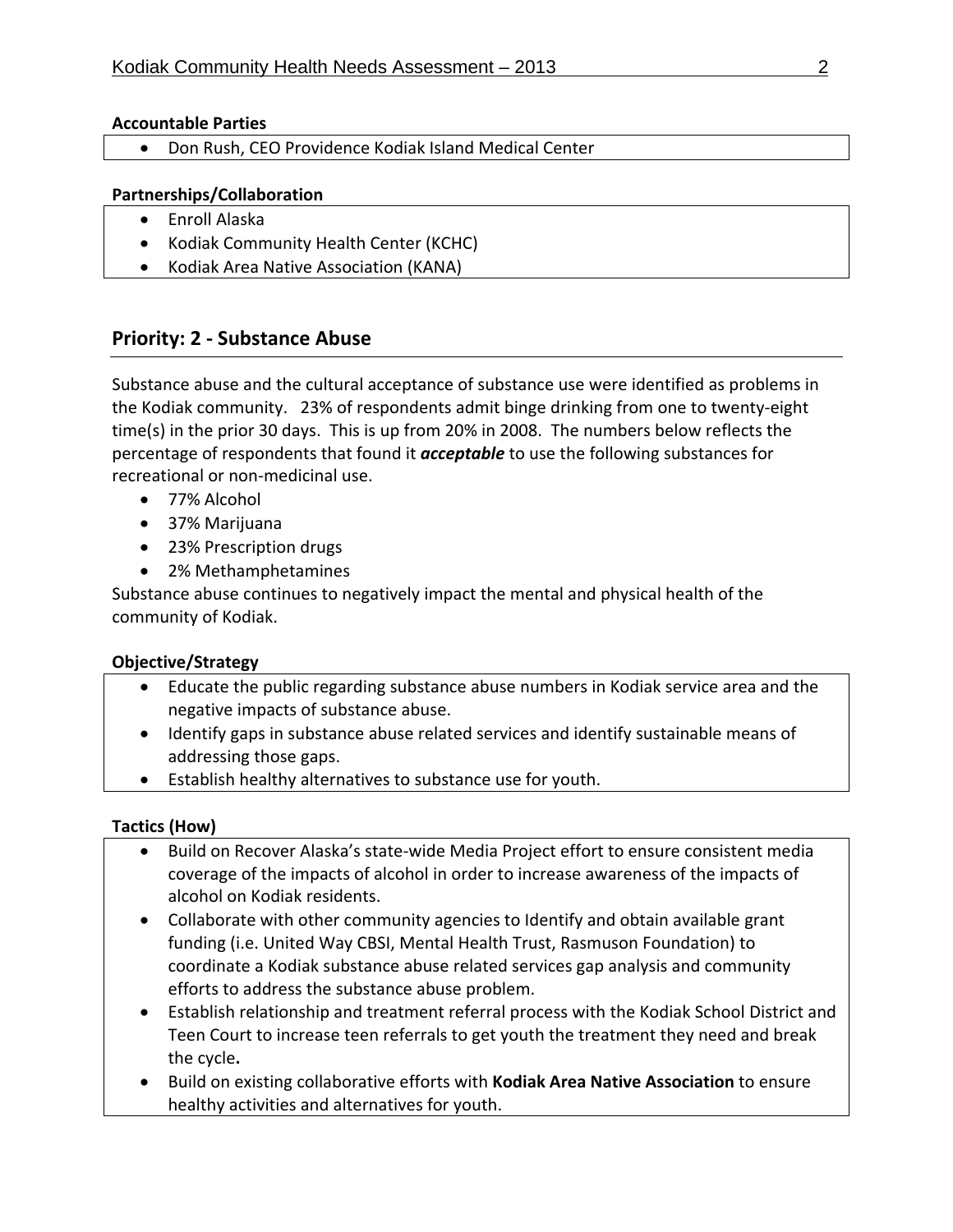### **Programs/Resources to Commit**

- Hospital marketing/advertising resources
- Providence Kodiak Island Counseling Center
- Providence to participate in Healthy Tomorrow's

### **Impact of Programs/Resources on Health Need and Success Measures**

- Reduced gaps in substance abuse related services which will result in more effective treatment – (number of service gaps that are filled or addressed)
- Funding acquired for substance abuse gap analysis
- Increased community awareness of the impacts of alcohol will change the cultural acceptance of substance use and help change behaviors and policy in Kodiak (Number of Kodiak media stories covering the impacts of alcohol)
- Reduce the number of Kodiak residents that find substance use "acceptable"
- Increased number of teen referrals for treatment from the School District and Teen Court.

### **Accountable Parties**

Don Rush, CEO Providence Kodiak Island Medical Center

### **Partnerships/Collaboration**

- Providence Kodiak Island Medical Center and Counseling Center
- Kodiak Area Native Association
- Kodiak Law Enforcement
- Teen Court
- Kodiak Daily Mirror and other informational/media outlets
- Local organization providing substance abuse services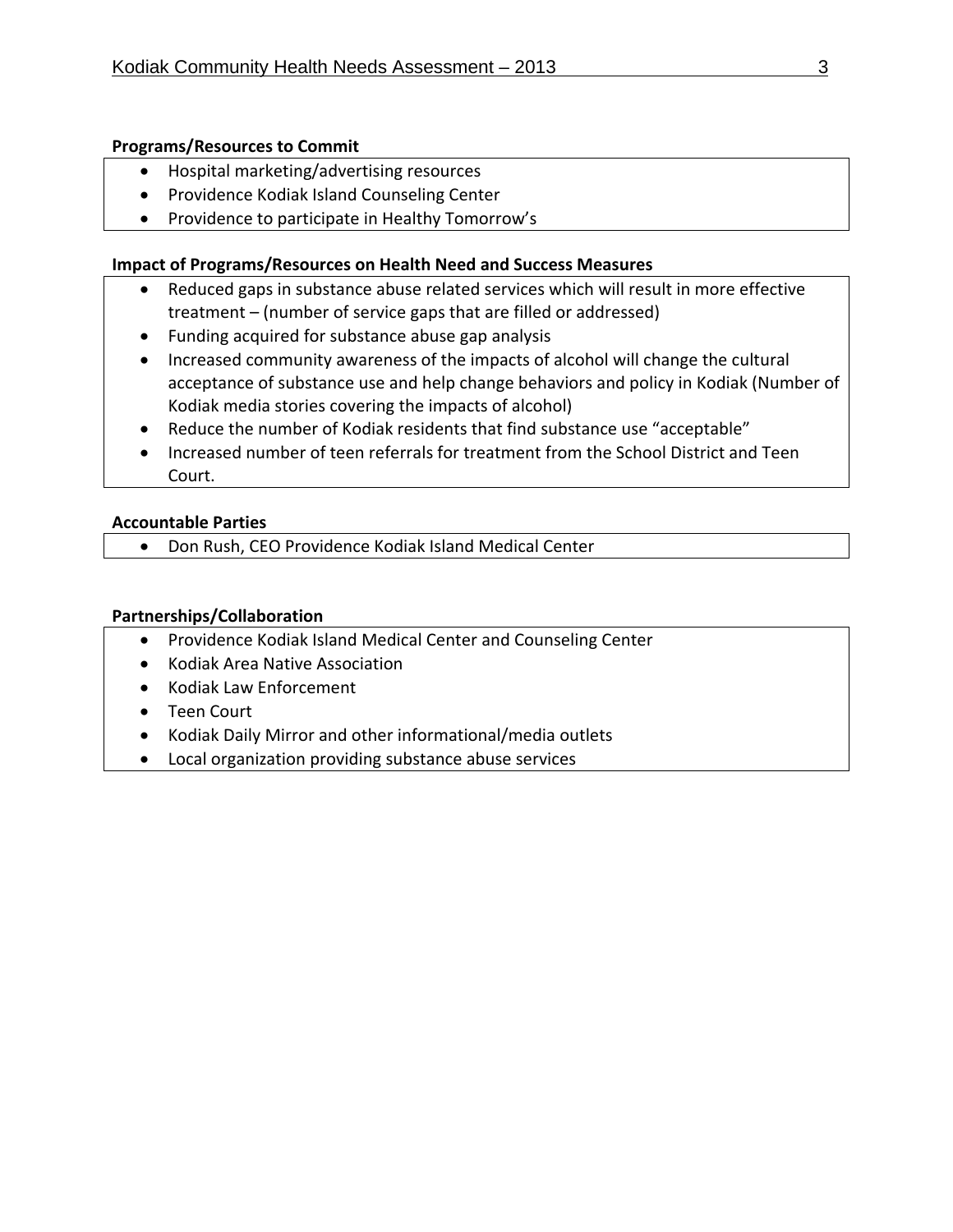# Appendix 7

## **Executive Summary Community Health Needs Assessment and Implementation Plan**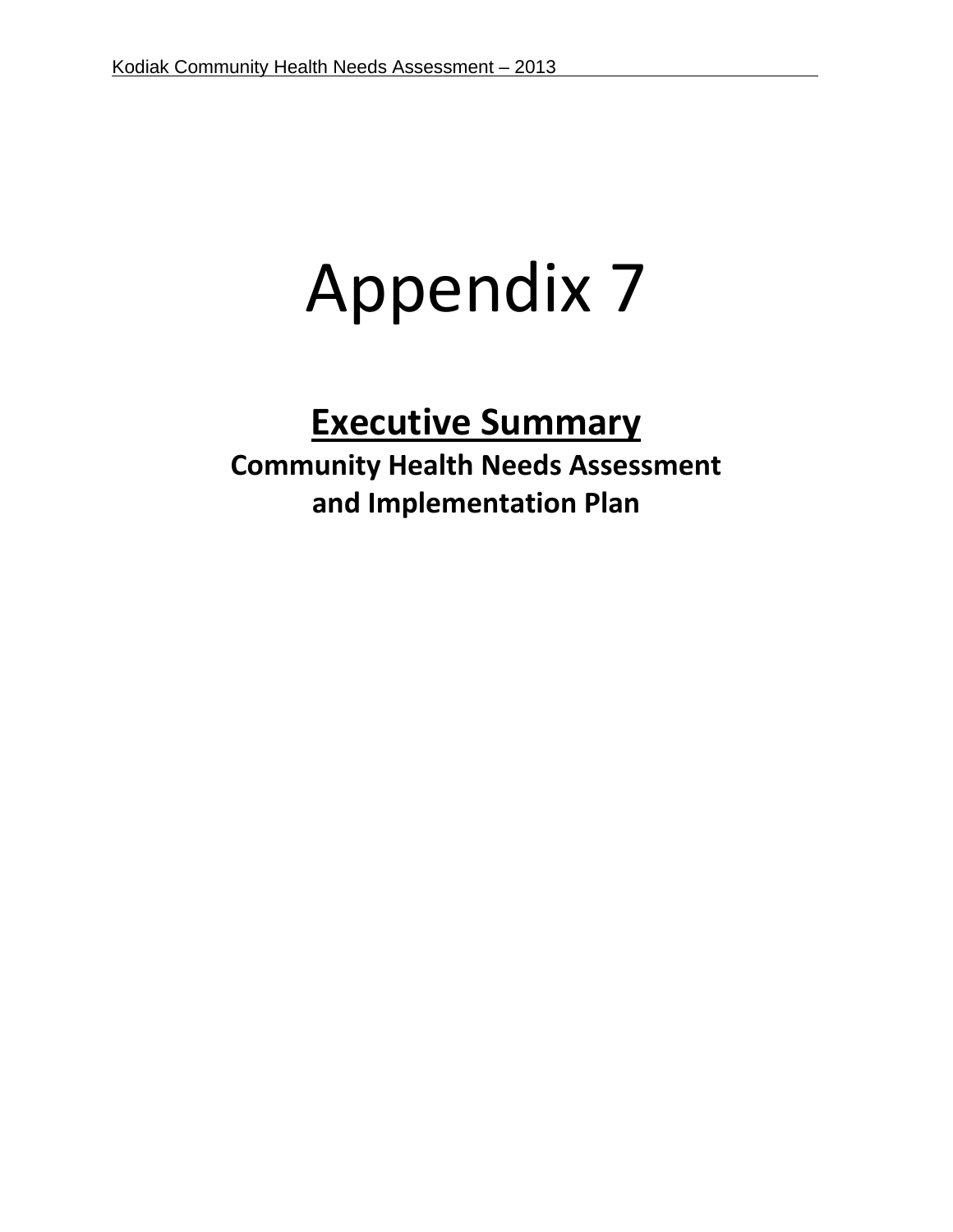#### **Summary of the Kodiak Community Health Needs Assessment and Community Benefit Plan**

| <b>Completion Date</b>                                                                                 | September 2013 (Approved by Providence Community Ministry Board 9/24/13)<br>٠                                                                                                                                                                                                                                                                                                                                                                                                                                                                                                                                                                                                                                                                                                                                                                                                                                                                                                                                                                                                                                                                                                                                                                                 |
|--------------------------------------------------------------------------------------------------------|---------------------------------------------------------------------------------------------------------------------------------------------------------------------------------------------------------------------------------------------------------------------------------------------------------------------------------------------------------------------------------------------------------------------------------------------------------------------------------------------------------------------------------------------------------------------------------------------------------------------------------------------------------------------------------------------------------------------------------------------------------------------------------------------------------------------------------------------------------------------------------------------------------------------------------------------------------------------------------------------------------------------------------------------------------------------------------------------------------------------------------------------------------------------------------------------------------------------------------------------------------------|
| <b>Service</b>                                                                                         | Providence Kodiak Island Medical Center (PKIMC) serves the Kodiak Island community in<br>$\blacksquare$                                                                                                                                                                                                                                                                                                                                                                                                                                                                                                                                                                                                                                                                                                                                                                                                                                                                                                                                                                                                                                                                                                                                                       |
| <b>Area/Region/Ministry</b>                                                                            | the Alaska Region                                                                                                                                                                                                                                                                                                                                                                                                                                                                                                                                                                                                                                                                                                                                                                                                                                                                                                                                                                                                                                                                                                                                                                                                                                             |
| <b>Sponsor</b>                                                                                         | Don Rush, Chief Executive<br>$\blacksquare$                                                                                                                                                                                                                                                                                                                                                                                                                                                                                                                                                                                                                                                                                                                                                                                                                                                                                                                                                                                                                                                                                                                                                                                                                   |
| <b>Planning/Mission</b>                                                                                | Monica Anderson, Chief Mission Integration Officer<br>$\blacksquare$                                                                                                                                                                                                                                                                                                                                                                                                                                                                                                                                                                                                                                                                                                                                                                                                                                                                                                                                                                                                                                                                                                                                                                                          |
| <b>Team</b>                                                                                            | Nathan Johnson, Strategic Planning<br>п                                                                                                                                                                                                                                                                                                                                                                                                                                                                                                                                                                                                                                                                                                                                                                                                                                                                                                                                                                                                                                                                                                                                                                                                                       |
| <b>Workgroup</b><br><b>Participants</b>                                                                | See Attachment 1: Providence and Community Advisory Group<br>٠                                                                                                                                                                                                                                                                                                                                                                                                                                                                                                                                                                                                                                                                                                                                                                                                                                                                                                                                                                                                                                                                                                                                                                                                |
| <b>Brief Description of</b><br><b>How the Community</b><br><b>Benefit Plan Was</b><br><b>Developed</b> | In early 2013 Providence Kodiak Island Medical Center (PKIMC) initiated the process of<br>$\blacksquare$<br>conducting a community health needs assessment along with a coalition of experts and<br>key community stakeholders that served as the CHNA Advisory Group (See attachment 1<br>below)<br>Both primary and secondary data was collected. Over 700 health needs surveys were<br>$\blacksquare$<br>completed by community members. This survey information was combined with state<br>and national data to help give a picture of the health status and needs in the Kodiak<br>Island Community.<br>The Kodiak Community Health Needs Assessment data was analyzed and grouped into 10<br>п<br>areas. These were reviewed by community members, agency leaders, public health<br>representatives, providers, and community leaders (the advisory group). The group<br>identified two issues based on impact, ability to affect and linkages to other community<br>initiatives.<br>PKIMC leadership reviewed the top health needs, considered the community's advice and<br>Advisory Group input, and evaluated previous community benefit investments in order to<br>develop a community benefit/CHNA implementation plan that responds to community |
| <b>Geographic Definition</b>                                                                           | health needs.<br>The CHNA assessed the greater Kodiak Island community. PKIMC is the only hospital<br>$\blacksquare$<br>located on Kodiak Island                                                                                                                                                                                                                                                                                                                                                                                                                                                                                                                                                                                                                                                                                                                                                                                                                                                                                                                                                                                                                                                                                                              |
|                                                                                                        |                                                                                                                                                                                                                                                                                                                                                                                                                                                                                                                                                                                                                                                                                                                                                                                                                                                                                                                                                                                                                                                                                                                                                                                                                                                               |
| <b>Targeted</b><br><b>Subpopulations</b>                                                               | The CHNA assessed the broad Kodiak Island community. The assessment was designed to<br>п<br>capture specific demographic information, barriers to care, basic needs, insurance status,<br>health status and other risk factors that would identify and affect subpopulations of the<br>greater Kodiak Island community.                                                                                                                                                                                                                                                                                                                                                                                                                                                                                                                                                                                                                                                                                                                                                                                                                                                                                                                                       |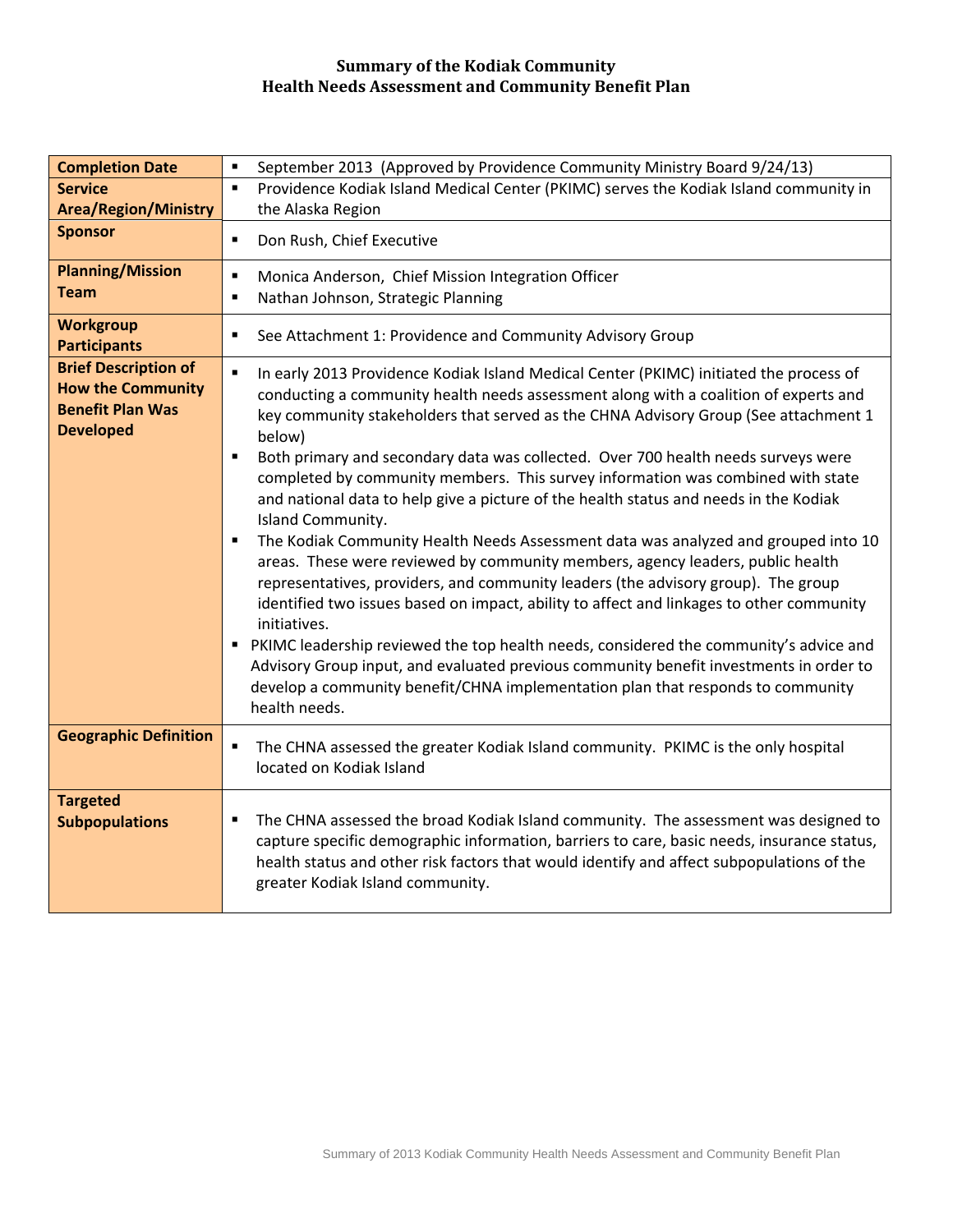#### **Summary of the Kodiak Community Health Needs Assessment and Community Benefit Plan**

| <b>Priorities</b>                    | <b>Priority Description</b>                                                                                                                                              |
|--------------------------------------|--------------------------------------------------------------------------------------------------------------------------------------------------------------------------|
| 1. Uninsured and                     | The lack of health insurance and the affordability of health care                                                                                                        |
| Affordability of                     | were identified by the community as significant barriers to receiving                                                                                                    |
| <b>Care as barriers</b>              | needed health care services. The impact of these barriers is                                                                                                             |
| to access                            | compounded by the high cost of living in an isolated rural Alaskan                                                                                                       |
|                                      | community. 28% of Kodiak adults are uninsured which is up from                                                                                                           |
|                                      | 22% in 2010. 25% of respondents said they did not receive needed                                                                                                         |
|                                      | health care during the last year due to lack of insurance. Addressing<br>the problem of the uninsured and affordability of health care will                              |
|                                      | help address other problems identified in the needs assessment                                                                                                           |
|                                      | such as low utilization of preventive care and actively managing                                                                                                         |
|                                      | chronic conditions.                                                                                                                                                      |
| 2. Substance Abuse                   | Substance abuse and the cultural acceptance of substance use were                                                                                                        |
|                                      | identified as problems in the Kodiak community. 23% of                                                                                                                   |
|                                      | respondents admit binge drinking from one to twenty-eight time(s)                                                                                                        |
|                                      | in the prior 30 days. This is up from 20% in 2008. The numbers                                                                                                           |
|                                      | below reflects the percentage of respondents that found it<br>acceptable or acceptable sometimes to use the following substances                                         |
|                                      | for recreational or non-medicinal use:                                                                                                                                   |
|                                      | 77% Alcohol                                                                                                                                                              |
|                                      | 37% Marijuana<br>$\bullet$                                                                                                                                               |
|                                      | 23% Prescription drugs<br>$\bullet$                                                                                                                                      |
|                                      | 2% Methamphetamines                                                                                                                                                      |
|                                      | Substance abuse continues to negatively impact the mental and                                                                                                            |
|                                      | physical health of the community of Kodiak Island.                                                                                                                       |
|                                      | Priority: 1 - Uninsured and Affordability of Care as Barriers to Access - Help the community<br>navigate the Insurance Exchange to increase number of insured in Kodiak. |
|                                      | Provide PKIMC marketing/advertising support for insurance navigators to help                                                                                             |
|                                      | ensure broad community awareness of ACA requirements for individual coverage                                                                                             |
| and available resources.             |                                                                                                                                                                          |
| ٠                                    | Establish office space for Enroll Alaska insurance agent(s) by providing space at                                                                                        |
|                                      | PKIMC and/or establishing space in other needed locations through collaboration                                                                                          |
| with interested clinics.             |                                                                                                                                                                          |
|                                      | Utilize PKIMC admissions and other entry points to provide information and refer                                                                                         |
|                                      | uninsured Kodiak residents to clinic navigators and/or insurance agent(s) and                                                                                            |
|                                      | Establish web page on PKIMC website with information on Insurance Exchange and                                                                                           |
|                                      | relevant links to state and federal sites.                                                                                                                               |
|                                      |                                                                                                                                                                          |
| <b>Priority: 2 - Substance Abuse</b> |                                                                                                                                                                          |
|                                      | Educate the public regarding substance abuse numbers in Kodiak service area and                                                                                          |
|                                      | the negative impacts of substance abuse. Build on Recover Alaska's state-wide Media                                                                                      |
|                                      | Project effort to ensure consistent media coverage of the impacts of alcohol in order                                                                                    |
|                                      | to increase awareness of the impacts of alcohol on Kodiak residents.<br>Identify gaps in substance abuse related services and identify sustainable means of              |
|                                      | addressing those gaps. Collaborate with other community agencies to Identify and                                                                                         |
|                                      | website.                                                                                                                                                                 |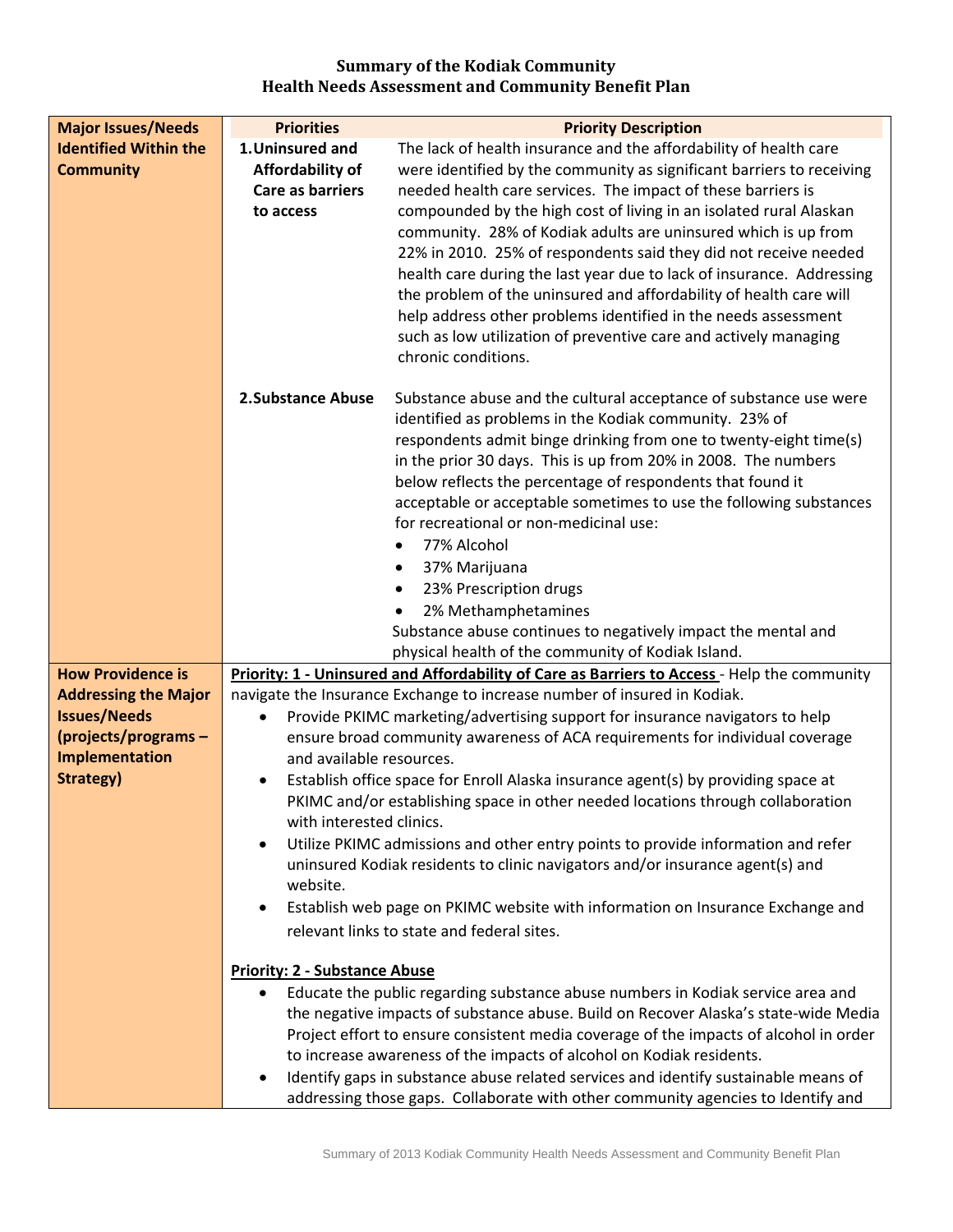#### **Summary of the Kodiak Community Health Needs Assessment and Community Benefit Plan**

|                             | obtain available grant funding (i.e. United Way CBSI, Mental Health Trust, Rasmuson                                                                                 |
|-----------------------------|---------------------------------------------------------------------------------------------------------------------------------------------------------------------|
|                             | Foundation) to coordinate a Kodiak substance abuse related services gap analysis                                                                                    |
|                             | and community efforts to address the substance abuse problem.<br>Establish healthy alternatives to substance use for youth. Establish relationship and<br>$\bullet$ |
|                             | treatment referral process with the Kodiak School District and Teen Court to increase                                                                               |
|                             | teen referrals to get youth the treatment they need and break the cycle. Build on                                                                                   |
|                             | existing collaborative efforts with Kodiak Area Native Association (KANA) to ensure                                                                                 |
|                             | healthy activities and alternatives for youth.                                                                                                                      |
| <b>Why Providence</b>       | Leveraging community assets through collaborative efforts is the most effective and                                                                                 |
| <b>Selected These</b>       | sustainable way to address community problems. Rather than establish isolated initiatives to                                                                        |
| <b>Projects/Programs/</b>   | address community need, PKIMC chose strategies that involved collaboration with other key                                                                           |
| collaborations              | community stakeholders to address needs identified in the Kodiak needs assessment.                                                                                  |
| <b>How Others in the</b>    | The Kodiak Community Health Center, with HRSA grant funding, has hired a full-time                                                                                  |
| <b>Community Are</b>        | Outreach and Enrollment Coordinator to reduce the number of uninsured in Kodiak by                                                                                  |
| <b>Addressing the Major</b> | educating and assisting Kodiak residents in signing up on the Insurance Exchange beginning                                                                          |
| <b>Issues/Needs</b>         | on Oct 1, 2013.                                                                                                                                                     |
|                             |                                                                                                                                                                     |
|                             | KANA engaged Agnew Beck Consulting, in conjunction with the Alaska Mental Health Trust                                                                              |
|                             | Authority, to conduct a needs assessment and evaluation of Substance Abuse Treatment                                                                                |
|                             | options on Kodiak Island. The project will include additional community partners, such as                                                                           |
|                             | Providence Kodiak Island Medical Center, Providence Kodiak Island Counseling Center, Kodiak                                                                         |
|                             | Community Health Center and others to initiate dialog and planning for increased or<br>improved substance abuse treatment services.                                 |
| <b>Major Issues/Needs</b>   |                                                                                                                                                                     |
| that Are Not                |                                                                                                                                                                     |
| <b>Addressed by</b>         |                                                                                                                                                                     |
| <b>Providence or Others</b> | PKIMC's implementation plan addresses both of the top health priorities identified by the                                                                           |
| in the Community            | Kodiak CHNA advisory group and the CHNA.                                                                                                                            |
| (include the reasons        |                                                                                                                                                                     |
| for not addressing          |                                                                                                                                                                     |
| these issues/needs)         |                                                                                                                                                                     |
| <b>Goals and Objectives</b> | • Increase the percentage of people who have health insurance coverage in the Kodiak                                                                                |
| of the Community            | service area to improve their access to care.                                                                                                                       |
| <b>Benefit Plan</b>         | . Reduce the acceptability of substance use by educating the public regarding substance                                                                             |
|                             | abuse numbers in Kodiak service area and the negative impacts of substance abuse.                                                                                   |
|                             | . Identify gaps in substance abuse related services and identify sustainable means of                                                                               |
|                             | addressing those gaps to meet community need.                                                                                                                       |
|                             | • Establish healthy alternatives to substance use for youth.                                                                                                        |